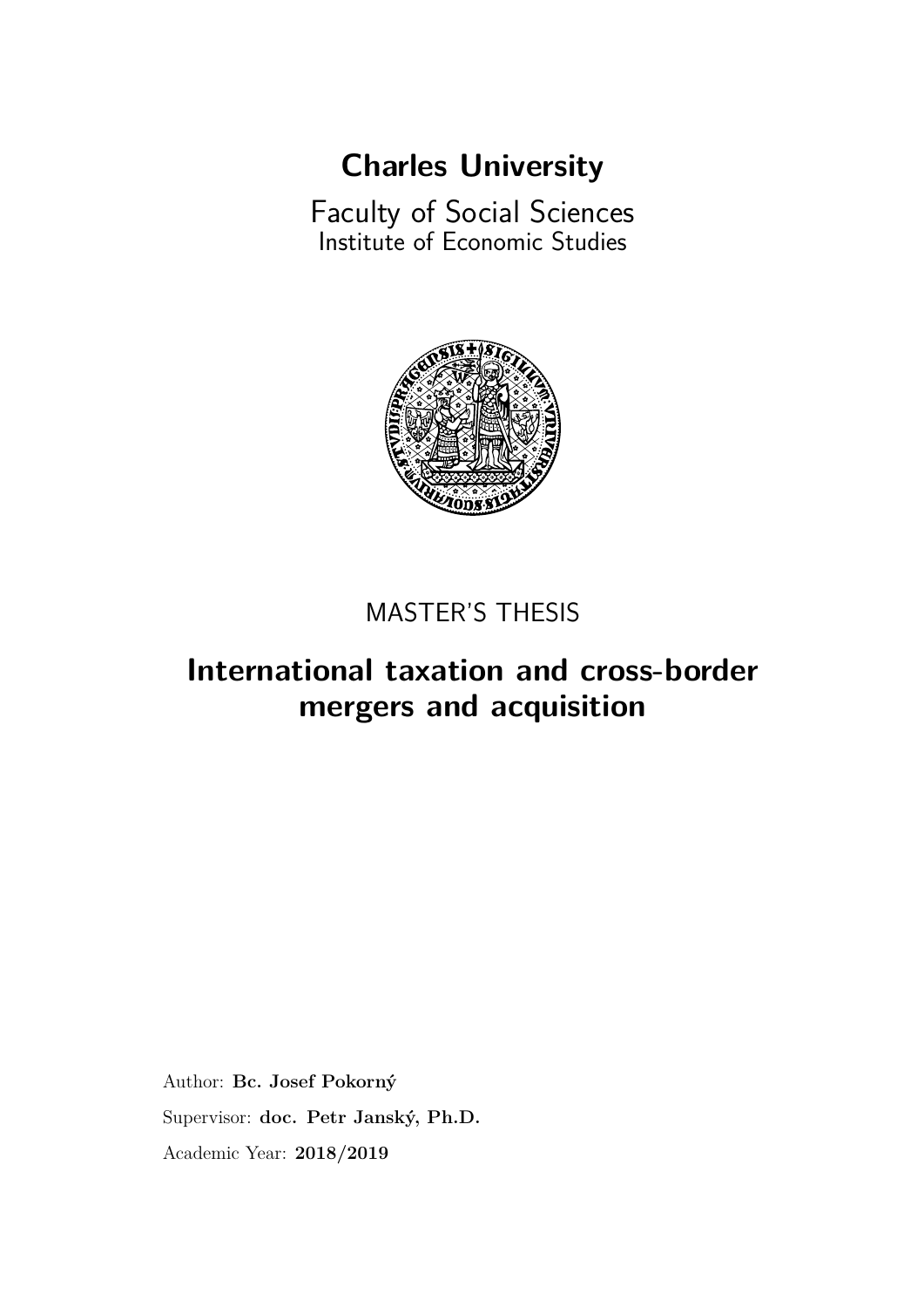### **Declaration of Authorship**

The author hereby declares that he compiled this thesis independently, using only the listed resources and literature, and the thesis has not been used to obtain a diferent or the same degree.

The author grants to Charles University permission to reproduce and to distribute copies of this thesis document in whole or in part.

Prague, July 31, 2019 Signature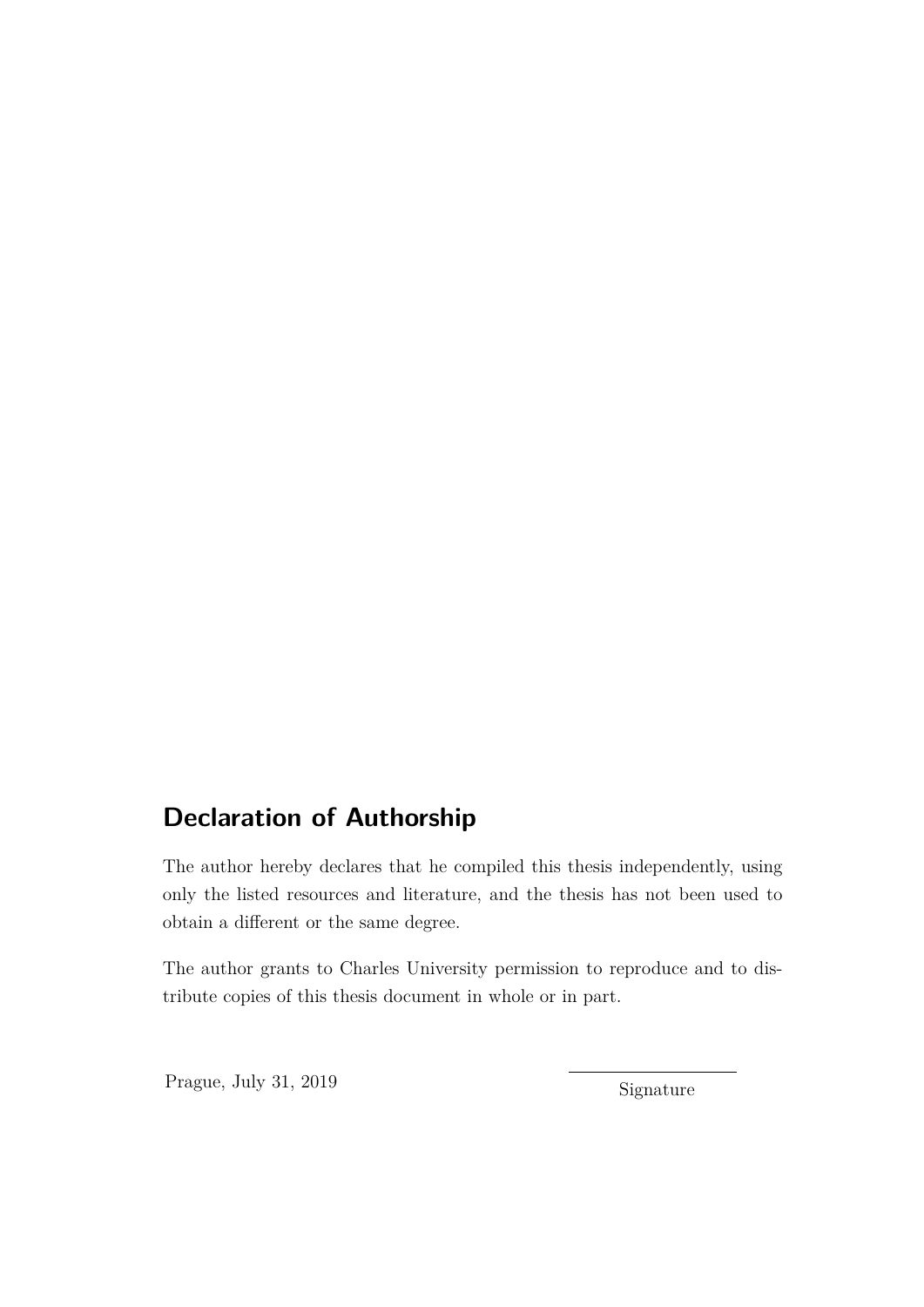### **Acknowledgments**

The author is grateful to his family for their motivation and support and especially to doc. Petr Janský, Ph.D. for his patience and valuable advice.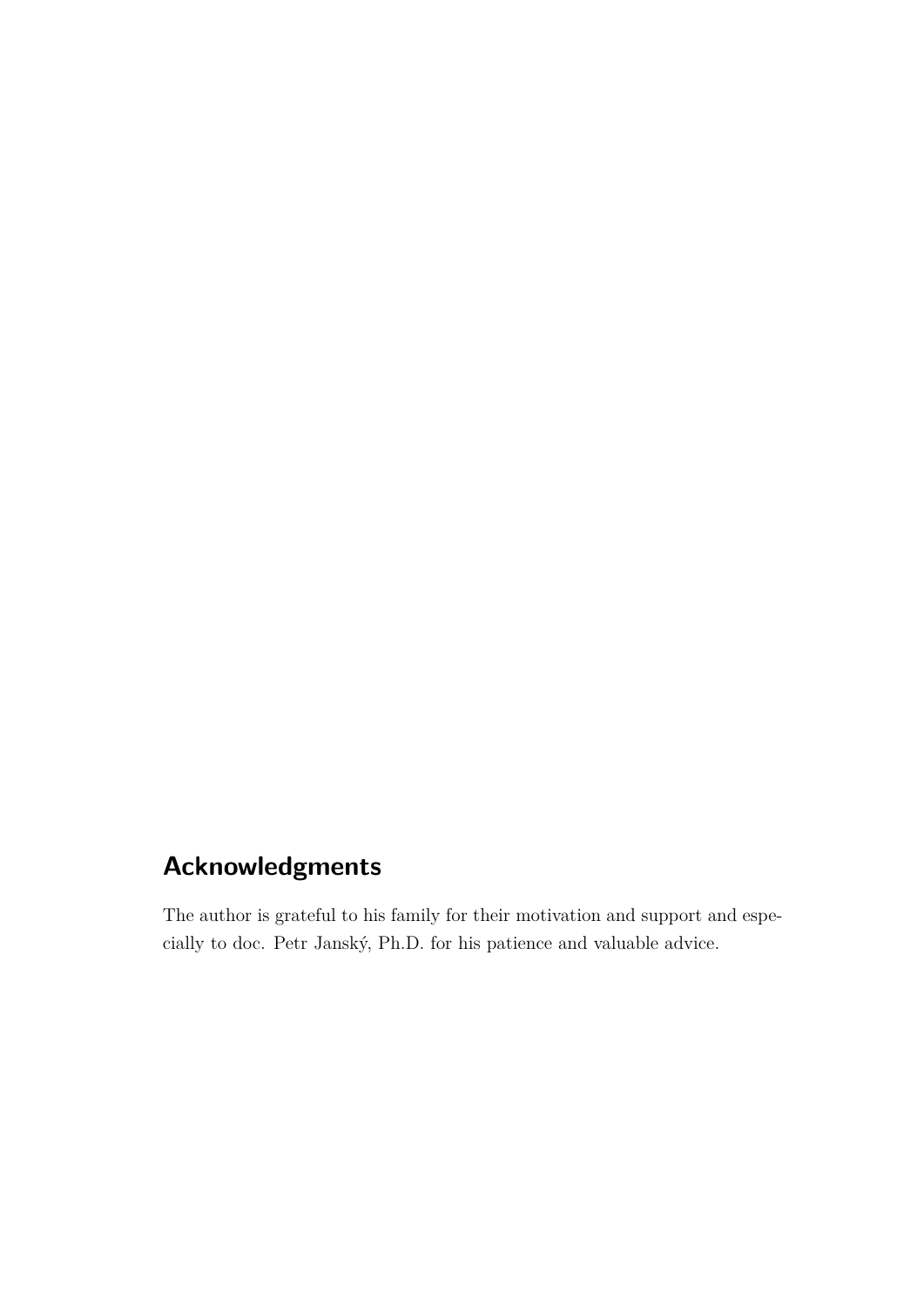### **Abstract**

This thesis studies the efects of diferences in the international tax system on the location of target companies and potential tax savings leading from international transactions. Using a large sample of M&A transaction data, we develop a target location choice model and estimate it by a multinomial logistic regression. The results show that diferences in taxation of target and acquirer country provide opportunities for tax optimization practices that increase the probability of choosing a target location with higher tax diference. We further evaluate these efect using regression on takeover premium which shows that 1 percentage point increase in diference of efective average tax rate may cause up to 0.5 percentage point increase in takeover premium. The found efects are heterogenous for individual companies and correspond to characteristics of tax-inversions and proft shifting practices.

| <b>JEL Classification</b> | F23, G34, H25, C25                               |  |
|---------------------------|--------------------------------------------------|--|
| Keywords                  | mergers and acqusitions, international taxation, |  |
|                           | foreign direct investments, profit shifting      |  |
| Author's e-mail           | pokorny.jo@gmail.com                             |  |
|                           | Supervisor's e-mail petr.jansky@fsv.cuni.cz      |  |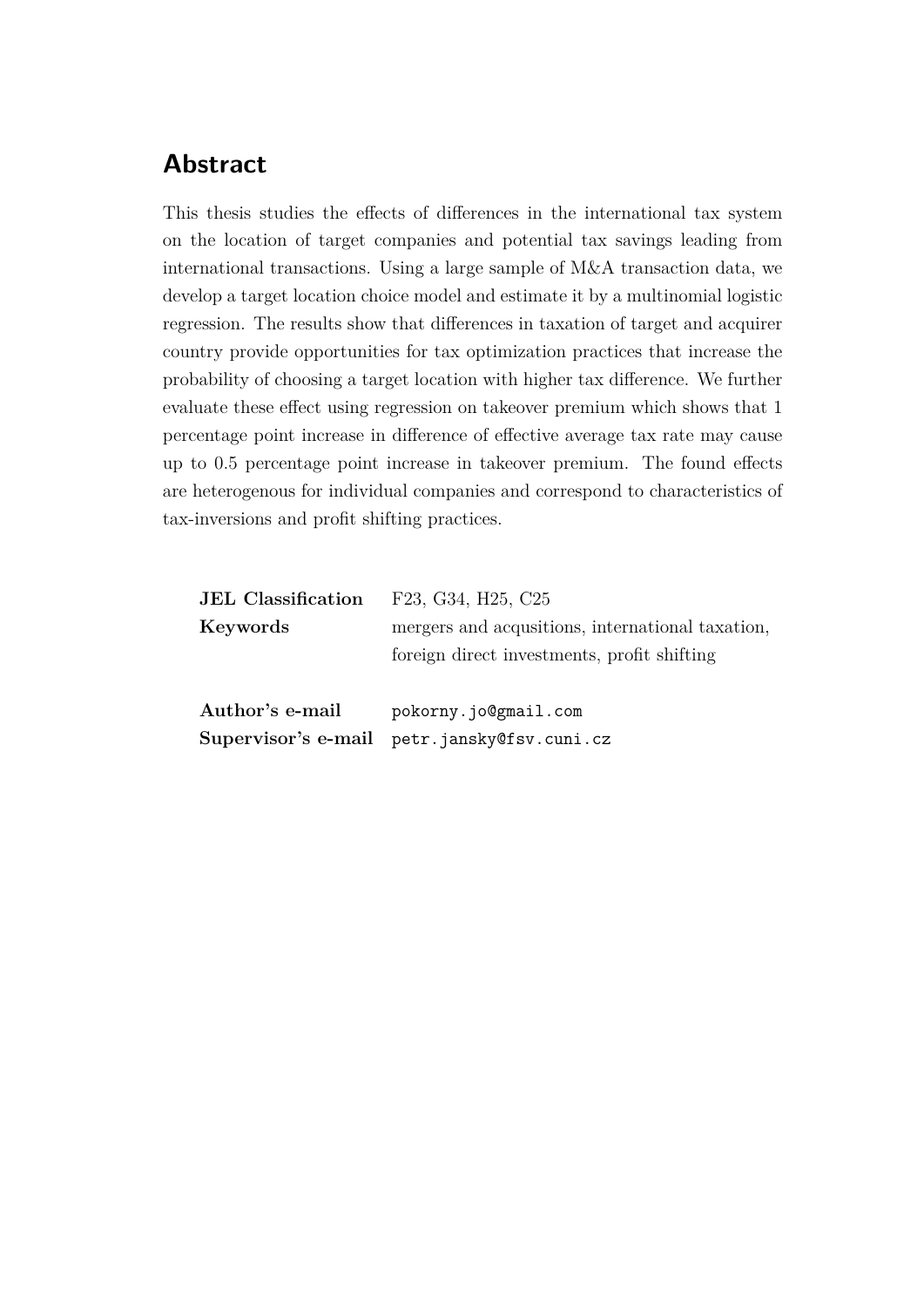### **Abstrakt**

Tato práce zkoumá rozdíly v mezinárodním daňovém systému a jejich efeky na výběr cílové lokace kupované společnosti a na možné daňové úspory plynoucí z mezinárodních transakcí. Za použití velkého vzorku dat o fúzích a akvizicích byl odhadnut mnohorozměrný logistický regresní model zkoumající volbu cílové země. Výsledky ukazují, že rozdíly ve výši zdanění v zemích kupující a kupované společnosti poskytují příležitosti k agresivní daňové optimalizaci, čímž zvyšují pravděpodobnost výběru cílové země s větším rozdílem zdanění. Tento efekt je dále vyhodnocován pomocí regrese vysvětlující transakční prémii, která ukazuje, že nárůst rozdílu ve zdanění o 1 procentní bod může způsobit zvýšení transakční prémie až o 0.5 procentního bodu. Nalezené efekty nejsou stejné pro všechny společnosti, přičemž odpovídají charakteristikám přesouvání zdanitelných příjmů a změnám daňové residence.

| Klasifikace JEL | F23, G34, H25, C25                           |  |
|-----------------|----------------------------------------------|--|
| Klov slova      | fúze a akvizice, mezinárodní zdanění, přímé  |  |
|                 | zahraniční investice, daňové úniky           |  |
| E-mail autora   | pokorny.jo@gmail.com                         |  |
|                 | E-mail vedoucho prce petr.jansky@fsv.cuni.cz |  |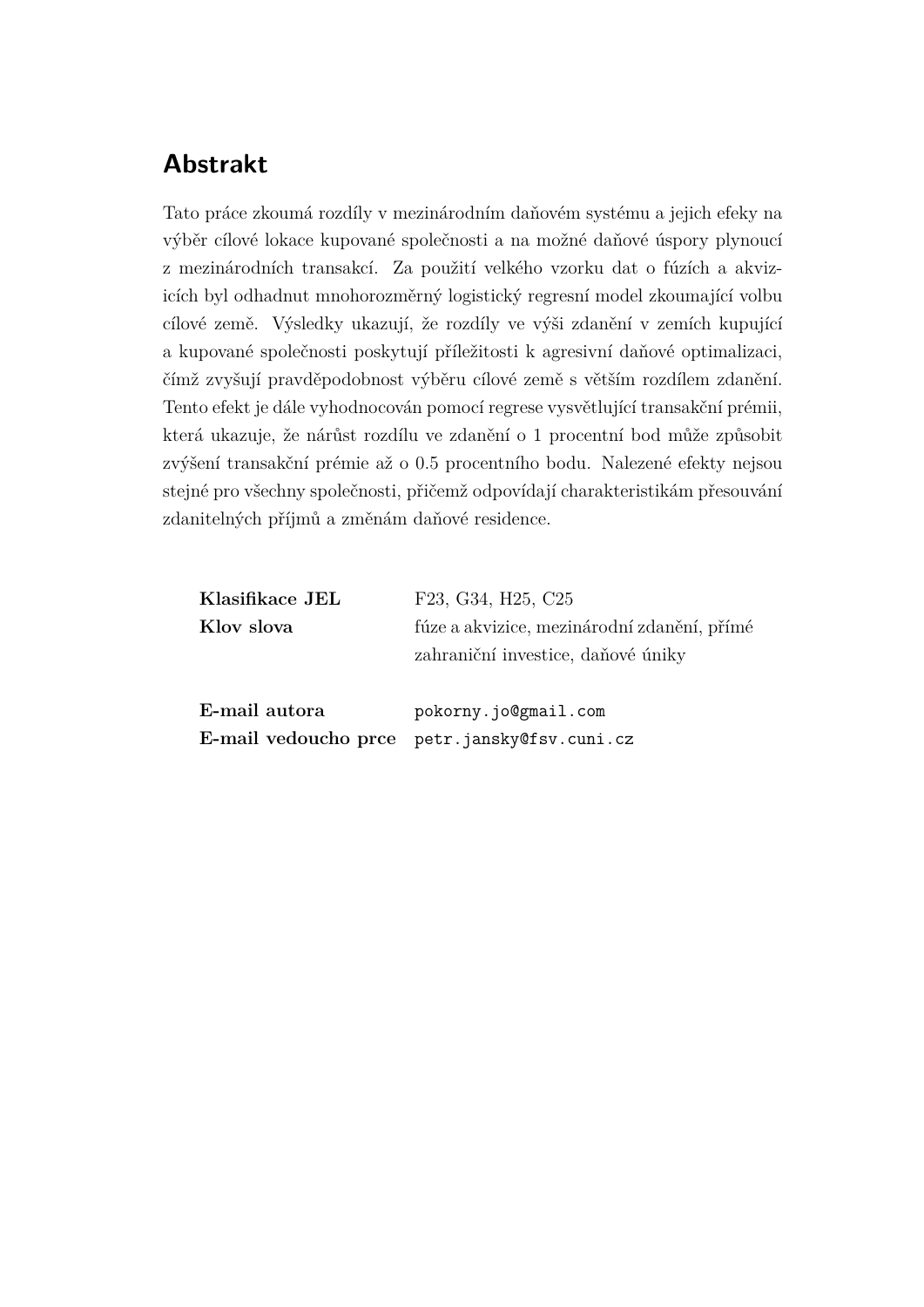# **Contents**

|                |          | List of Tables                                                                   | viii           |
|----------------|----------|----------------------------------------------------------------------------------|----------------|
|                |          | List of Figures                                                                  | ix             |
|                | Acronyms |                                                                                  | $\mathbf X$    |
|                |          | <b>Thesis Proposal</b>                                                           | хi             |
| 1              |          | Introduction                                                                     | 1              |
| $\bf{2}$       |          | International flows of capital                                                   | 4              |
|                | 2.1      |                                                                                  | $\overline{5}$ |
|                | 2.2      | Tax competition $\ldots \ldots \ldots \ldots \ldots \ldots \ldots \ldots \ldots$ | $\overline{7}$ |
| 3              |          | Introduction to international taxation                                           | 9              |
|                | 3.1      | Statutory taxation of income and profit repatriation taxes                       | 10             |
|                | 3.2      |                                                                                  | 13             |
|                | 3.3      |                                                                                  | $17\,$         |
|                | 3.4      | Case study: Pfizer & Allergan merger $\ldots \ldots \ldots \ldots \ldots$        | 18             |
| 4              |          | Development of hypotheses                                                        | 25             |
|                | 4.1      | Theoretical framework to study M&A transactions $\ldots \ldots$                  | 25             |
|                | 4.2      |                                                                                  | 27             |
|                | 4.3      | International taxation in cross-border transactions                              | 30             |
| $\overline{5}$ | Data     |                                                                                  | 34             |
|                | 5.1      |                                                                                  | 34             |
|                | 5.2      |                                                                                  | 37             |
|                | 5.3      |                                                                                  | 39             |
|                | 5.4      | Data summary $\ldots \ldots \ldots \ldots \ldots \ldots \ldots \ldots \ldots$    | 40             |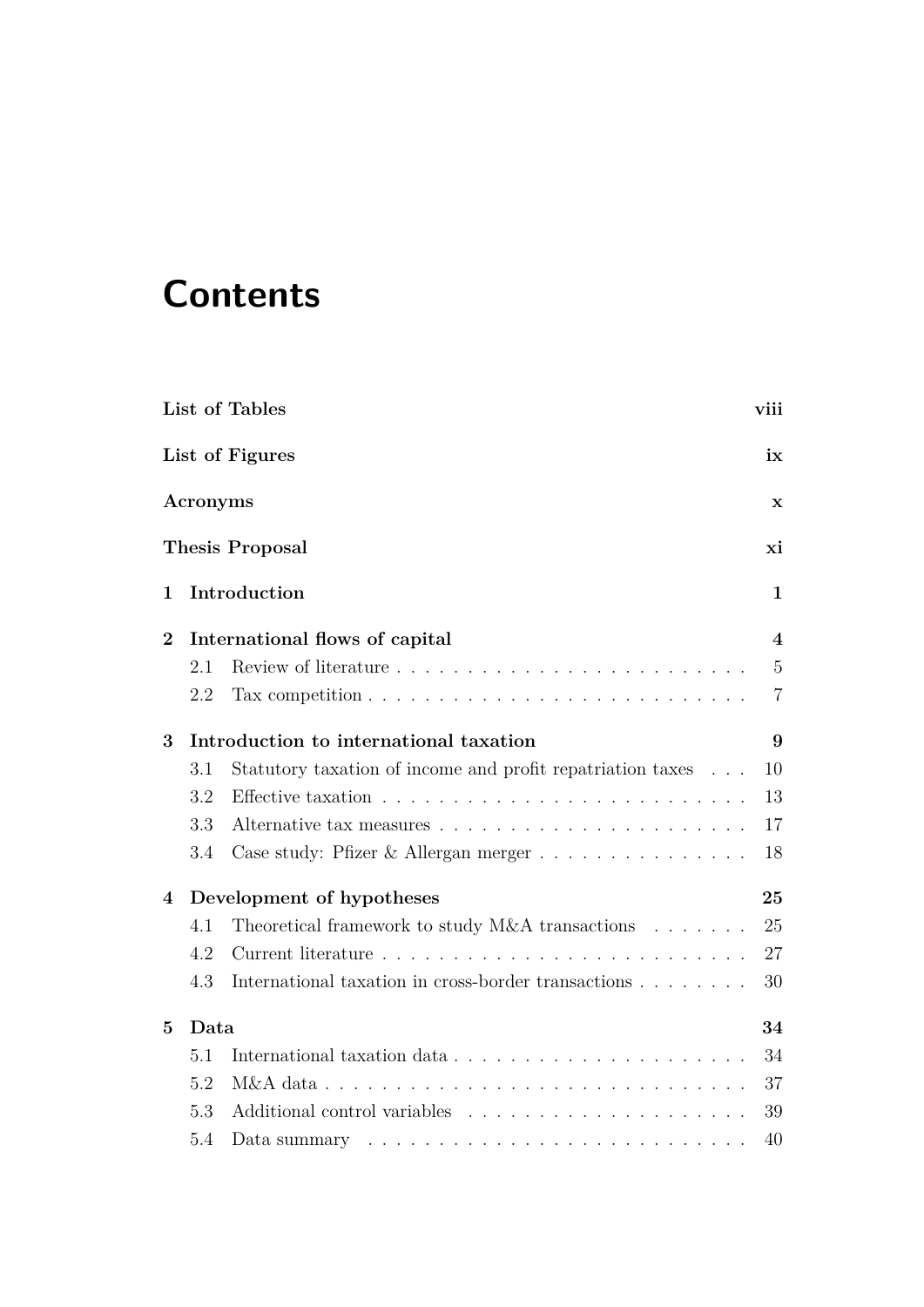| 6              |                                                    | Methodology                                                                    | 42  |
|----------------|----------------------------------------------------|--------------------------------------------------------------------------------|-----|
|                | 6.1                                                | Location choice of target company $\dots \dots \dots \dots \dots \dots$        | 42  |
|                | 6.2                                                | Profitability: Impact of taxation to takeover premium                          | 44  |
|                | 6.3                                                | Estimation of country profit/loss from cross-border takeovers                  | 46  |
| $\overline{7}$ |                                                    | Results                                                                        | 49  |
|                | 7.1                                                |                                                                                | 49  |
|                | 7.2                                                |                                                                                | 54  |
|                | 7.3                                                | Impact on national tax collections $\ldots \ldots \ldots \ldots \ldots \ldots$ | 60  |
| 8              |                                                    | Conclusion                                                                     | 63  |
|                |                                                    | <b>Bibliography</b>                                                            | 71  |
|                |                                                    | A Description of variables                                                     | I   |
|                | $\mathbf{V}\mathbf{I}$<br><b>B</b> Interactive map |                                                                                |     |
|                |                                                    | C Witholding tax data                                                          | VII |
|                |                                                    | D Additional estimation results                                                | X   |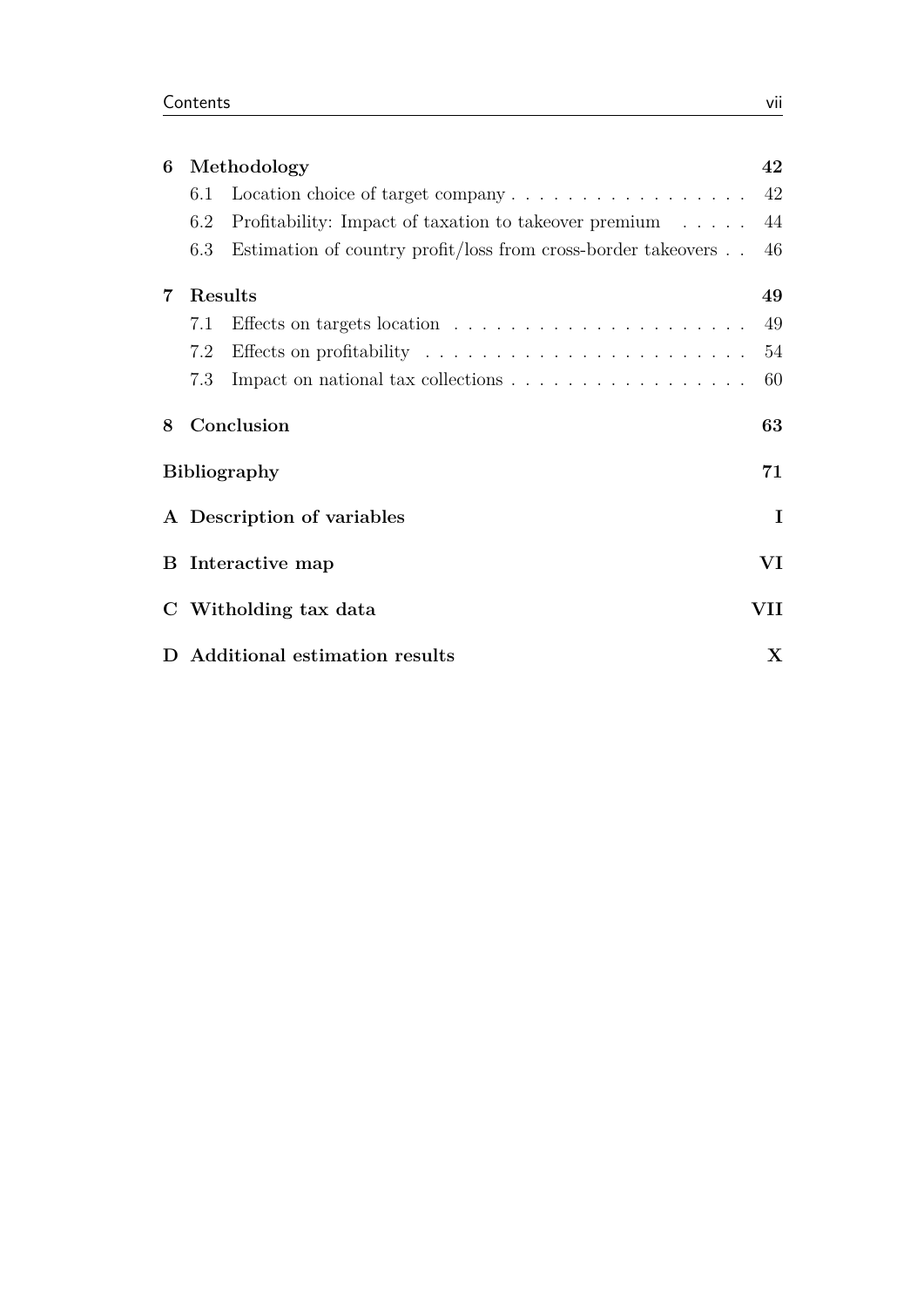# <span id="page-7-0"></span>**List of Tables**

| 3.1 |                                                                                    |
|-----|------------------------------------------------------------------------------------|
| 3.2 | Tax rate of Pfizer by region $\ldots \ldots \ldots \ldots \ldots \ldots \ldots 22$ |
| 5.1 | Corporate tax regimes $\ldots \ldots \ldots \ldots \ldots \ldots \ldots \ldots 36$ |
| 5.2 | $M&A$ transactions by countries $\ldots \ldots \ldots \ldots \ldots$<br>41         |
| 7.1 | Location of targets: multinomial logit regressions, part $1 \ldots$ .<br>50        |
| 7.2 | Location of targets: multinomial logit regressions, part $2 \ldots$ .<br>51        |
| 7.3 | Profitability: regressions on takeover premium, part $1 \ldots \ldots$<br>56       |
| 7.4 | Profitability: regressions on takeover premium, part $2 \ldots \ldots$<br>58       |
|     | A.1 Variable Definitions and Data Sources II                                       |
| C.1 |                                                                                    |
|     |                                                                                    |
|     | D.1 Location of targets: statutory tax rates, part 1 XI                            |
|     | D.2 Location of targets: statutory tax rates, part $2 \ldots \ldots \ldots$ XII    |
|     |                                                                                    |
|     | D.4 Profitability: statutory tax rates, part 2 XIV                                 |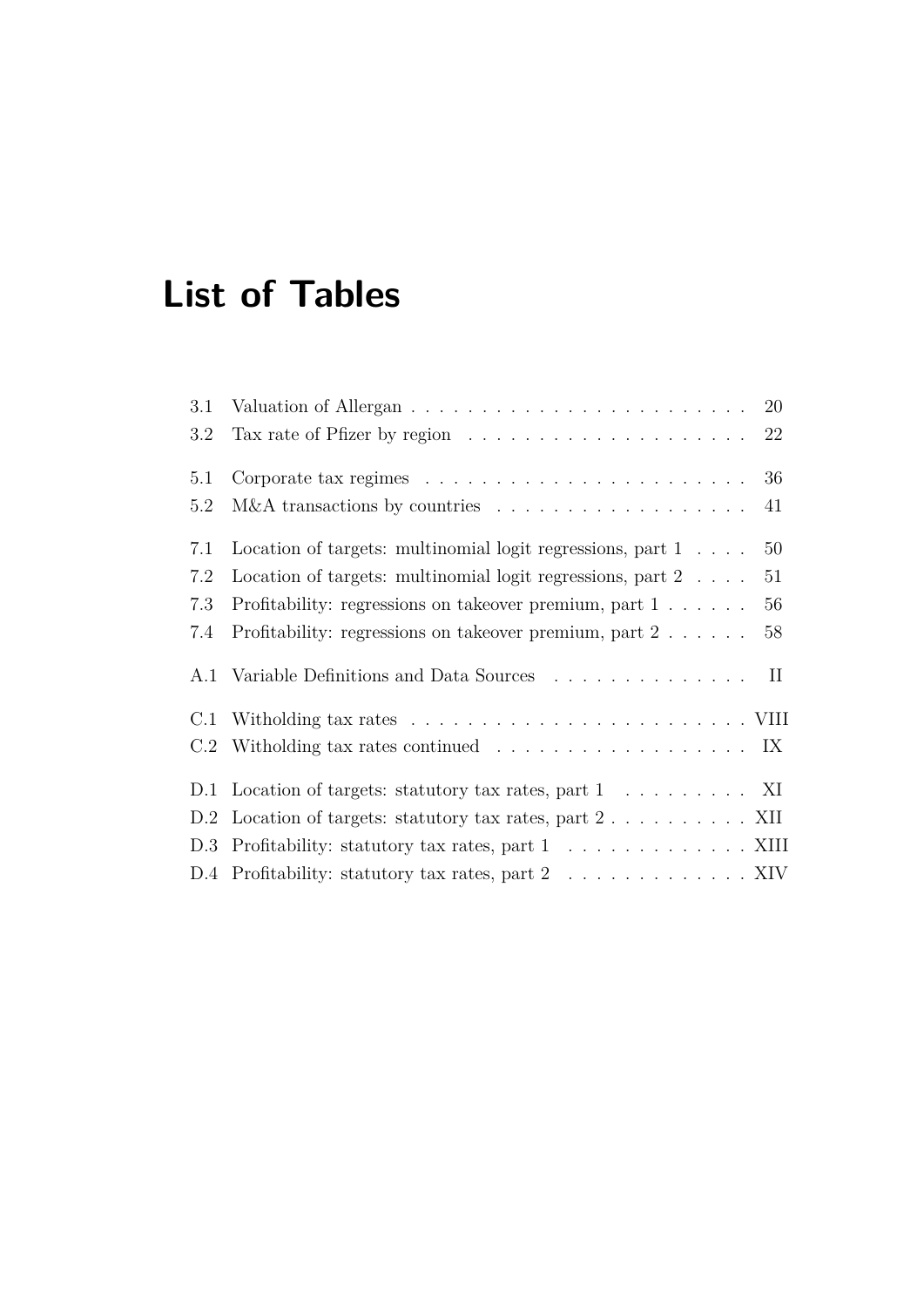# <span id="page-8-0"></span>**List of Figures**

| 7.1 Impact of tax difference to national tax collections 61 |  |
|-------------------------------------------------------------|--|
| B.1 Map of cross-border transactions VI                     |  |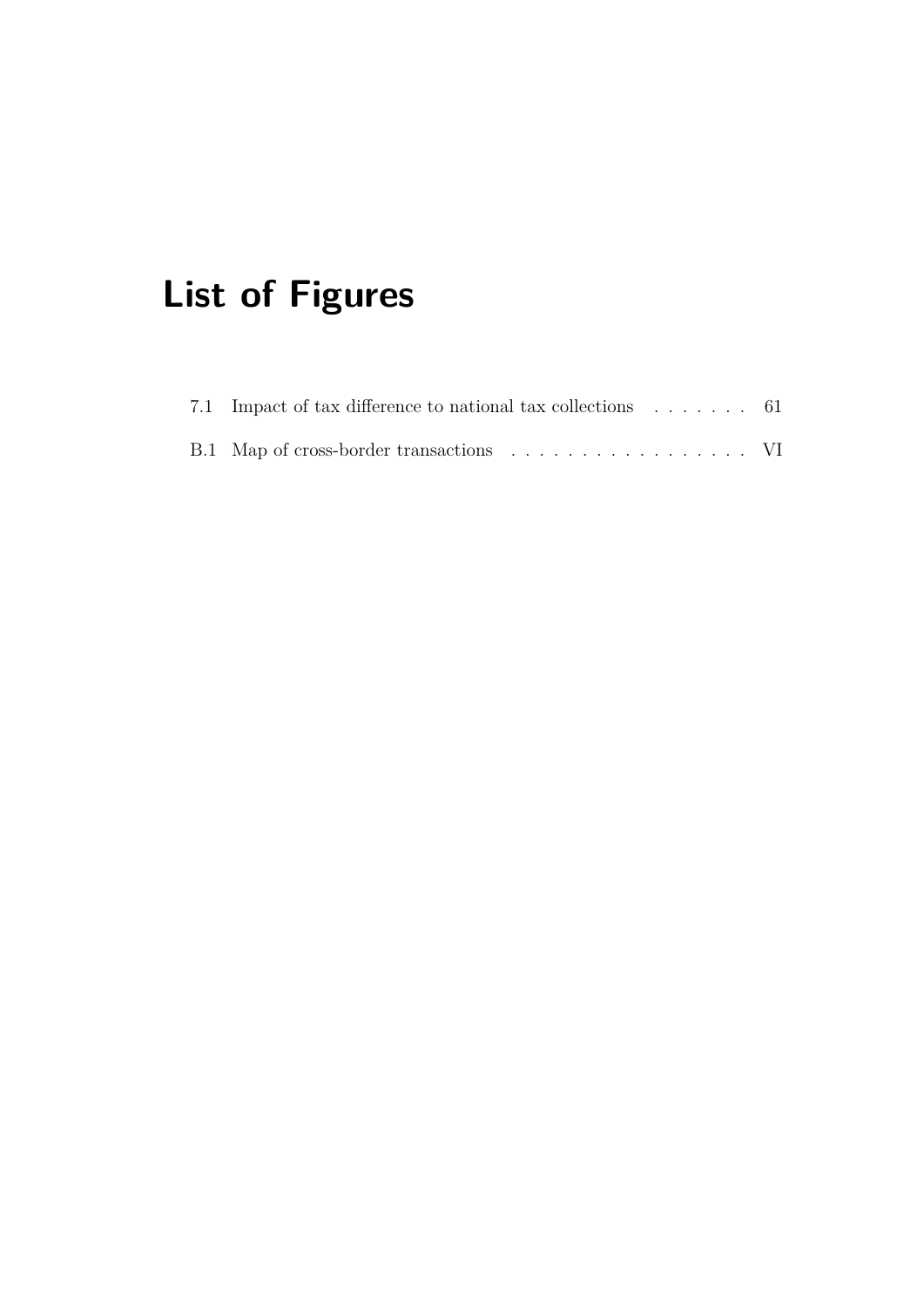## <span id="page-9-0"></span>**Acronyms**

- **AIC** Akaike information criterion
- **ATF** Americans for Tax Fairness
- **BvD** Bureau van Dijk
- **CEPII** Centre d'Etudes Prospectives et d'Informations Internationale
- **EATR** Efective average tax rate
- **EMTR** Efective marginal tax rate
- **EV** Enterprise value
- **EBITDA** Earnings before interest, taxes, depreciation and amortization
- **FDI** Foreign direct investment
- **GDP** Gross domestic product
- **IPO** Initial public ofering
- **M&A** Mergers and acquisitions
- **MNE** Multinational enterprise
- **OFDI** Outward Foreign Direct Investment
- **OECD** Organisation for Economic Co-operation and Development
- **OLS** Ordinary Least Squares
- **PEG ratio** Price/Earnings-to-Growth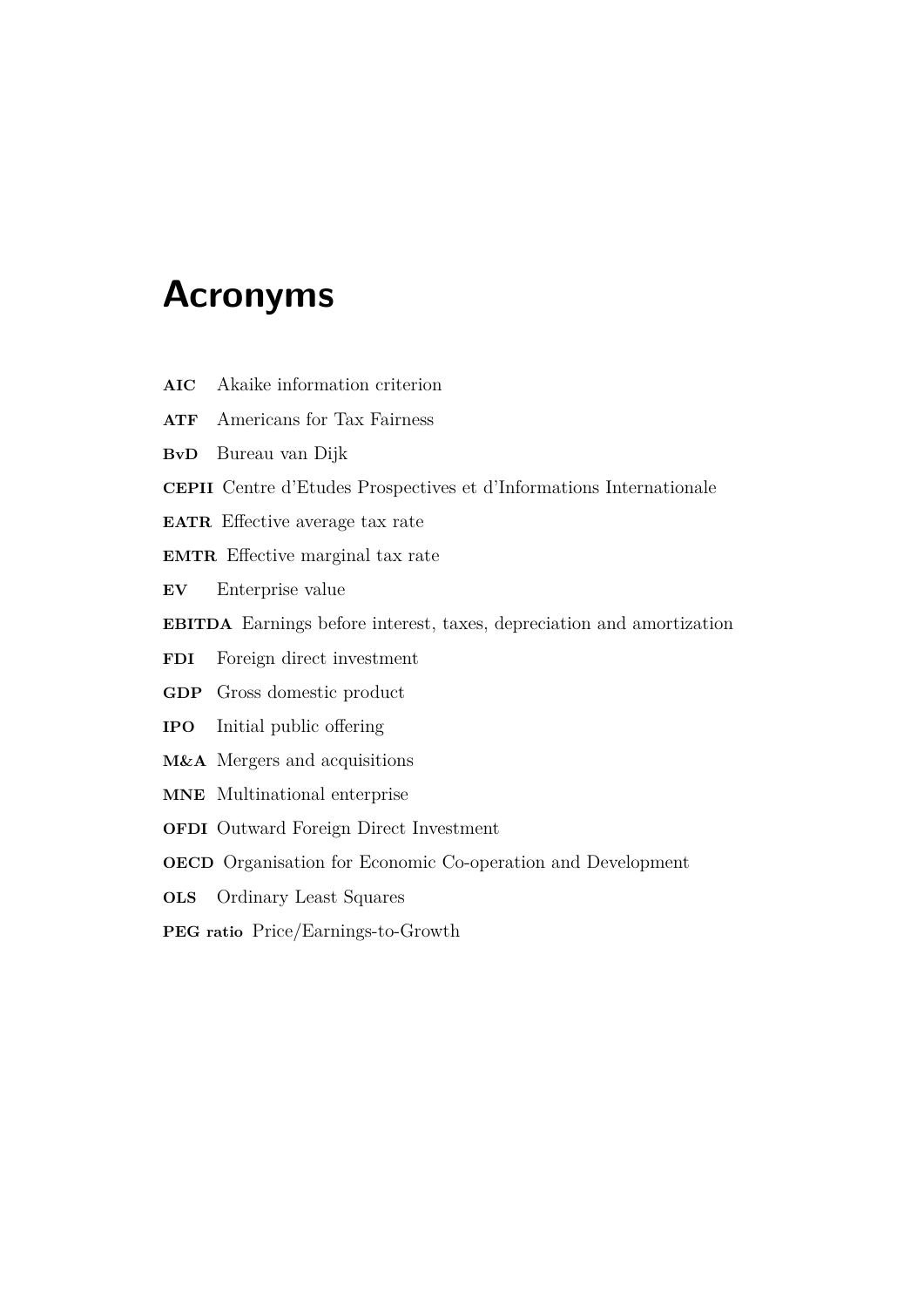# <span id="page-10-0"></span>**Master's Thesis Proposal**

| Author     | Bc. Josef Pokorný                                                             |
|------------|-------------------------------------------------------------------------------|
| Supervisor | doc. Petr Janský, Ph.D.                                                       |
|            | <b>Proposed topic</b> International taxation and cross-border mergers and ac- |
|            | quisition                                                                     |

**Motivation** In November 2015, US pharmaceutical giant Pfizer announced a merger with Ireland pharma company Allergan. The main and maybe also the only reason for this merger was a tax inversion of Pfzer from US tax regime to the Ireland regime. Tax savings from repatriating retained ofshore income were estimated up to 35 billion of USD (ATF 2015), if the deal would proceed. Additional tax benefts would certainly come from operating under new Ireland tax regime. Such huge tax benefts can also justify relatively high takeover premium that was 60% of unafected Allergan value. This takeover fnally collapse on the new US regulation that puts certain obstacle for Pfzer to do so. Nevertheless, this was not the frst attempt of Pfzer to do tax inversion (attempt with Astra Zeneca in past) and arguably neither the last one.

This motivates me to use data of cross-border M&As activity to study the efect of diferent tax regimes on market for corporate control. There are several studies suggesting that tax issues really matter in decisions about M&As. The common intuition is that companies shift their residence using M&As to the locations that provides some tax benefts compared to origin location. Scholes and Wolfson (1989) studied the efect of tax reforms in USA during 1980's on market for corporate control and they found signifcant shift in demand for M&A. More recently, Huizinga and Voget (2009) studied how the double taxation regimes across European countries, USA and Japan determine the parent-subsidiary relation in multinational companies. Using M&A data they found that international double tax liability would increase by 1.5 p.p. of worldwide income if the parent-subsidiary structure would be inverted. Moreover, they found tax reasons to be signifcant driver in decision about parent location. Other studies showed that increase in local tax rate reduces the FDI (Hines and Rice 1994, Newlon 2001), nevertheless the M&A data as subset of FDI provides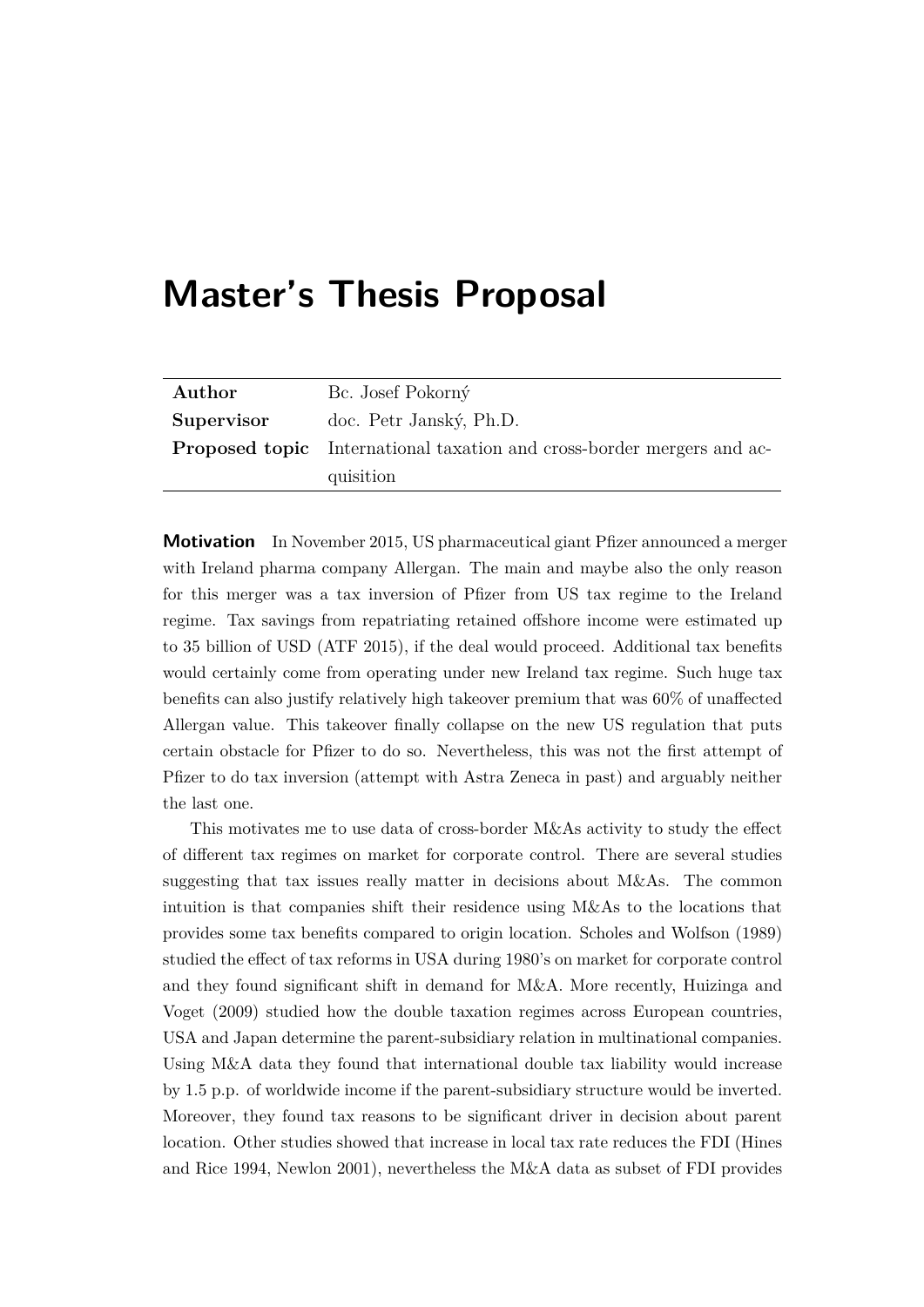much more detailed information that can be studied to greater detail. Therefore, not only the magnitude and direction of M&As (as a substantial part of FDI) can be studied, but also the questions such as, whether, how much and under which condition are tax inversions proftable for companies, can be answered. The answers for latter questions can be substantial insight to issues of tax havens that become more and more discussed in past years.

#### **Hypotheses**

Hypothesis #1: Diference in target's and acquirer's local corporate tax rates (double tax rates) positively afects the probability of being overtaken (direction).

Hypothesis #2: Diference in target's and acquirer's local corporate tax rates (double tax rates) positively afects the number of takeovers or total value of takeovers (volume).

Hypothesis #3: Diference in target's and acquirer's local corporate tax rates (double tax rates) positively afects the takeover premium and post-takeover performance of acquirer (proftability).

**Methodology** Detailed M&A data can be accessed from Thomson Reuters SDC database. Only the cross-border deals are in the merit of interest, nevertheless the non-cross-border takeovers can serve as control group for verifying the results. As the taxation is changing, the time span of cross-border deals should be limited (i.e. since 1990's). Also the sample of countries has to be preselected depending on two constraints: a) availability of detailed data about tax regime, b) having sufficient number of takeovers within the sample for each country enabling to control for country-pairs fxed efect.

The corporate tax rates for each country can be set either in statutory way or as an average efective rates calculated in previous researches. Moreover, we can compute also directly from annual reports the efective tax rates of given company (target as well as acquirer), which is also the beneft of having micro data and not the aggregates of FDI. The starting point for detailed data about double taxation can be the paper of Huizinga and Voget (2009) that provides methodology of calculation and also the data for 28 European countries, USA and Japan, which are valid as of 2004. (This set could be actualized and extended by countries, which are traditionally seen as tax havens.) Also Feld et al. (2013) summarized data about double taxation for quite diferent sample of countries.

Hypothesis  $#1$  (direction of flow) can be tested using binary choice model (logit or probit) developed in line with previous application of Huizinga and Voget (2009).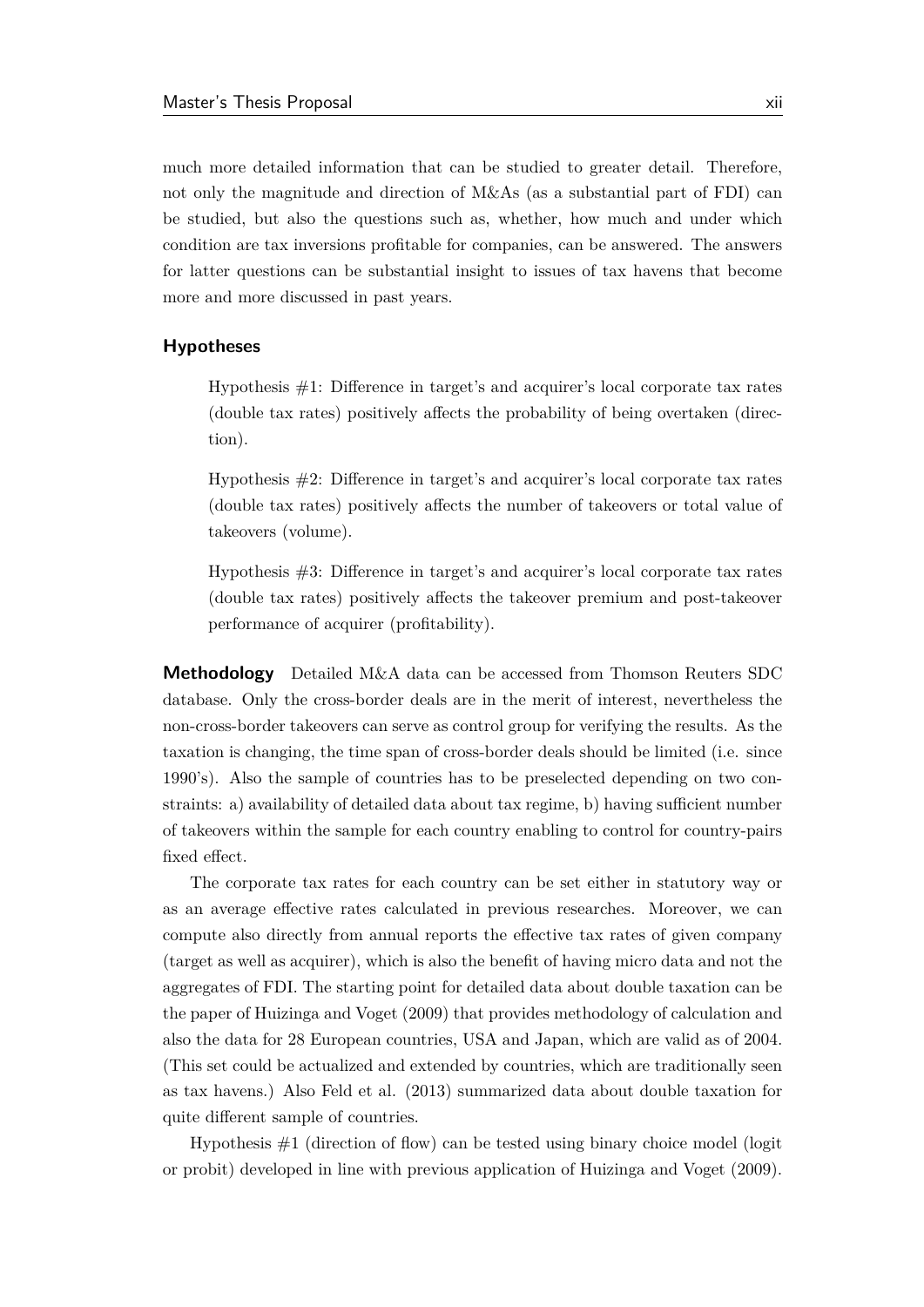This model is based on assumption that newly merged company will choose country, which provides more benefts, to be the residential (parental).

Testing of hypothesis  $#2$  (volume) can be based on gravity models, which are very common in international trade research and it was used also by Di Giovanni (2005) or by Huizinga and Voget (2009) on feld of cross-country M&A.

Finally, the question, how much the companies benefts from tax inversion (Hypothesis  $#3$ : profitability), can be answered by the final takeover premium or by ex post performance of newly merged company. Both approaches have their limits. Unafected takeover premium can be seen as total gross beneft of takeover under assumption that all the benefts from takeover are captured by target's shareholders and acquirer does not beneft nor lose in the takeover at all. Even though this assumption seems very strong and even unrealistic, some theories (e.g. free-rider model of Grossman and Hart 1980) suggest this outcome and also some empirically studies conclude that while the acquirer ends up on average with zero (meaning that they pay for target as much as it worth to), the only benefciary is the target. The alternative approach of modelling proftability of takeover can be conducted using post-takeover performance. The drawbacks of this approach are a) what is the appropriate measure of performance (commonly used are post-takeover market value or net income in following period), and mainly b) how the counterfactual is modelled (in other words, it is necessary to predict, what would have happened if the takeover had not occurred. In case of evaluation of post-takeover market value the common approach is modelling the counterfactual using abnormal return analysis based on CAPM model. The counterfactual for net income often is the last net income adjusted by average growth rate. Detailed overview of corporate takeover literature and especially of determinants of takeover premium and evaluation of post-takeover premium is provided by Betton et al. (2008).

Therefore, I would expect that higher potential tax savings lead also to higher takeover premium and better post-takeover performance. Rossi and Volpin (2004) built and estimated a model explaining the takeover premium in cross-country takeovers, but they did not control for tax diferences between the countries. Nevertheless, according to the best of my knowledge, there is no study evaluating the post-takeover performance of cross-border M&As. Finally, there is large space for potential extensions that can be part of this thesis and built up on same models. For example, the issue of base erosion and proft shifting can be considered because connecting the stand-alone company to the multinational frm can lead to potential tax benefts from proft shifting (see Dharmapala 2014 for overview). Next, the issue of "Tax treaty shopping?" (Weyzig 2012) can be considered, because the reduction in double taxation is not only issue of tax treaties and avoidance of withholding taxes can be next motivation for cross-border M&As. Moreover, the recently developed Financial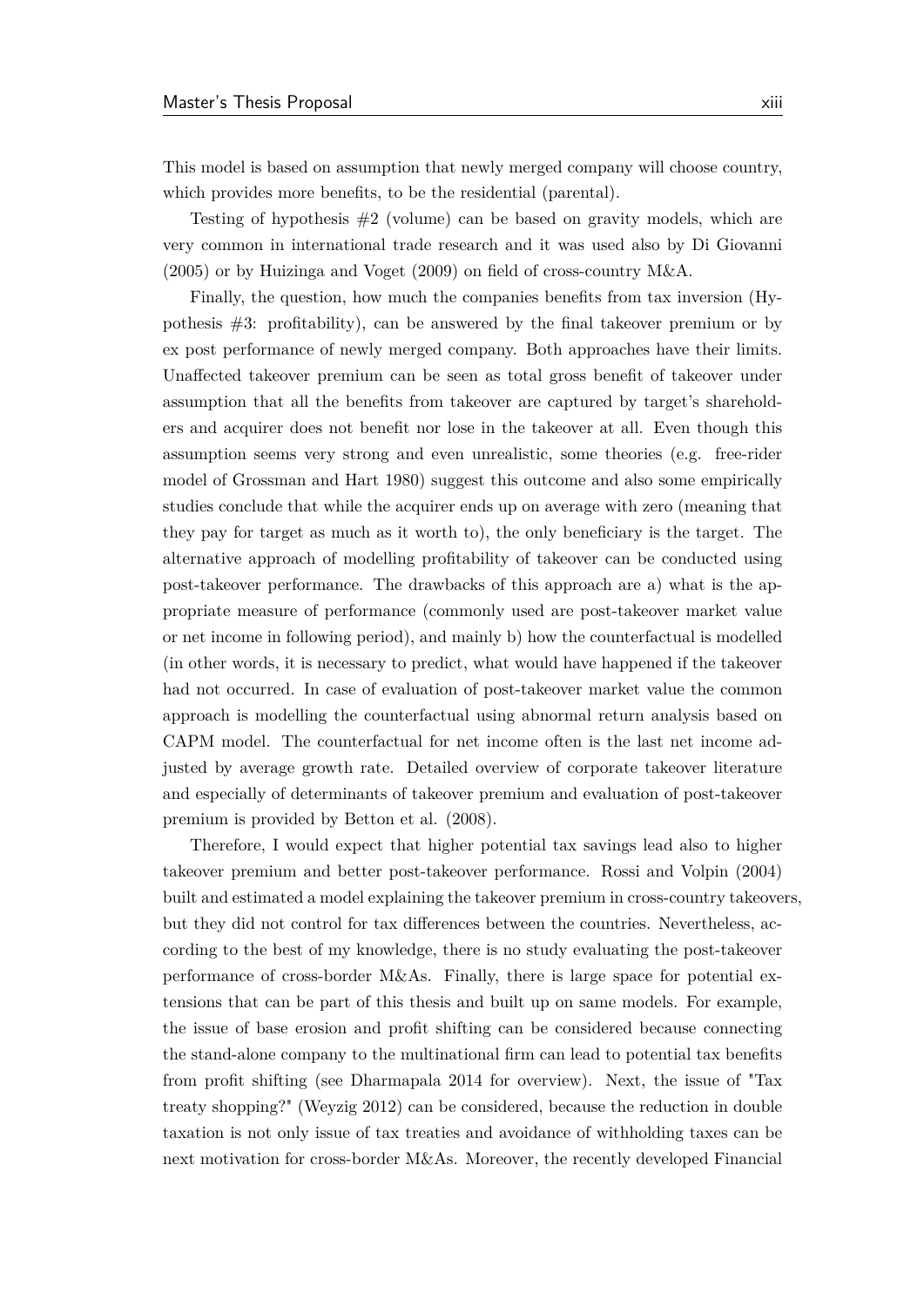Secrecy Index (Cobham et al. 2015) calls for application in various fnancial crosscountry researches and it could be hypothesize that higher scored countries (providing more secrecy) attract and provide consequent benefts to overtaken companies from lower scored countries.

**Expected Contribution** This way of studying market for corporate control is not so common, hence just the verifcation of previous fndings (Huizinga and Voget 2009, De Giovanni 2005) is meaningful contribution to the existing research. Moreover, according to my knowledge there is only limited research of how the tax inversion afects post-takeover performance (Desai and Hines 2002). My thesis will contribute to this topic substantially and provides uniquely complete picture of direction, volume and proftability of cross-border M&As in context of taxation. Also I believe that better understanding of how much the companies beneft from tax inversions in terms of market value can help to set reasonable regulation in international tax competition. Finally, there is a debate about how the tax havens can be recognized and the crossborder M&A data can defnitely help to resolve this debate and indicate countries that are abnormally attractive for tax inversion deals.

#### **Outline**

- 1. Introduction and motivation: I will motivate research question by brief explanation of concrete case, explain what is the advantage of M&A data over the aggregate view of FDI and defne some terminology used in M&A feld, because the thesis should overlap to diferent felds.
- 2. Literature review and development of hypotheses: I will mainly summarize the literature needed for development of hypotheses and summarize the previous results.
- 3. Data: I will describe the data from SDC database, explain the data the calculation of double tax rates (Huizinga and Voget 2009), defne other variables and provide summary statistics.
- 4. Empirical analysis: The methodology and results for each hypothesis will be presented separately one by one, because each of them requires quite diferent model.
- 5. Extension: Financial Secrecy Index: The models can be re-estimated using Financial Secrecy Index (alternatively, this part is included in chapter 4.)
- 6. Discussion and conclusion: I will summarize the results, compare them with previous research, show their potential usage in practise and suggest topics for further research according to limitations in my own analysis.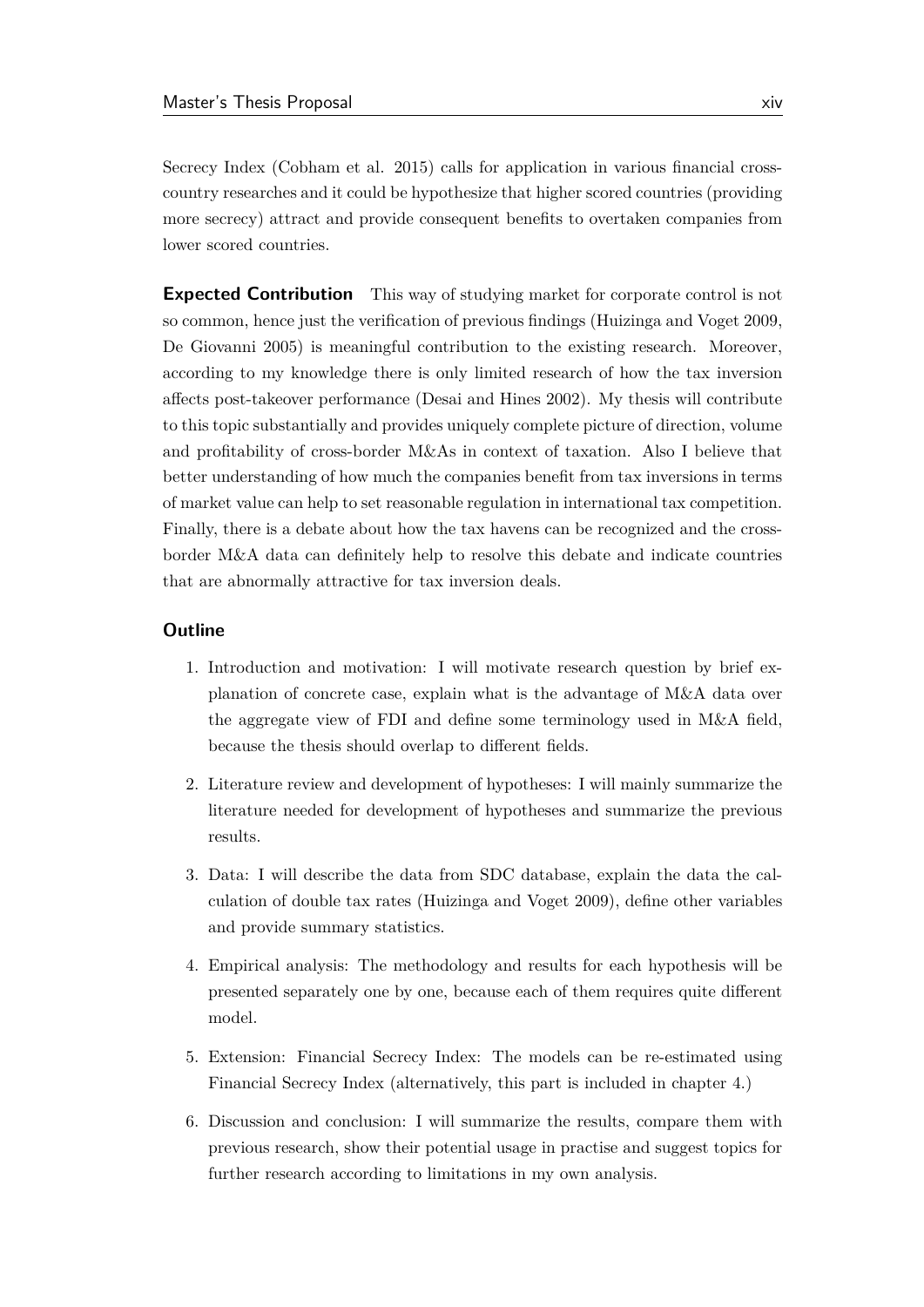#### **Core bibliography**

Americans for Tax Fairness, 2015, Pfzer's Tax Dodging Rx: Stash Profts **Offshore** 

Altshuler, Rosanne, Harry Grubert, and T. Scott Newlon. c2001. Has Us Investment Abroad Become More Sensitive To Tax Rates?. In International Taxation And Multinational Activity, T. Scott Newlon, 9-38. Chicago, Ill.: University of Chicago Press.

Betton, Sandra, B. Espen Eckbo, and Karin S. Thorburn. 2011. Corporate Takeovers. In Handbook Of Corporate Finance: Empirical Corporate Finance, B. Espen Eckbo, 2nd ed., 2008:291-427. Handbooks In Finance. Boston: Elsevier.

Cobham, Alex, Petr Janský, and Markus Meinzer. 2015. The Financial Secrecy Index: Shedding New Light On The Geography Of Secrecy. Online. Economic Geography 91 (3): 281-303.

Desai, Mihir A., and James R. Hines. 409-440AD. Expectations And Expatriations: Tracing The Causes And Consequences Of Corporate Inversions. National Tax Journal 55.

Dharmapala, Dhammika. 2014. What Do We Know About Base Erosion And Proft Shifting? A Review Of The Empirical Literature. Online. Fiscal Studies 35 (4): 421-448.

Di Giovanni, Julian. 2005. What Drives Capital Flows? The Case Of Cross-Border M&A Activity And Financial Deepening?. Online. Journal Of International Economics 65 (1): 127-149.

Feld, Lars P., Martin Ruf, Uwe Scheuering, Ulrich Schreiber, and Johannes Voget. 2013. Efects Of Territorial And Worldwide Corporation Tax Systems On Outbound M&As. Online. Ssrn Electronic Journal 13 (088)

Grossman, Sanford J., and Oliver D. Hart. 1980. Takeover Bids, The Free-Rider Problem, And The Theory Of The Corporation. The Bell Journal Of Economics 11 (1): 42-64.

Hines, J. R., and E. M. Rice. 1994. Fiscal Paradise: Foreign Tax Havens And American Business. Online. The Quarterly Journal Of Economics 109 (1): 149-182. doi:10.2307/2118431.

Huizinga, Harry P., and Johannes Voget. 2009. International Taxation And The Direction And Volume Of Cross-Border M&As. Online. The Journal Of Finance 64 (3): 1217-1249.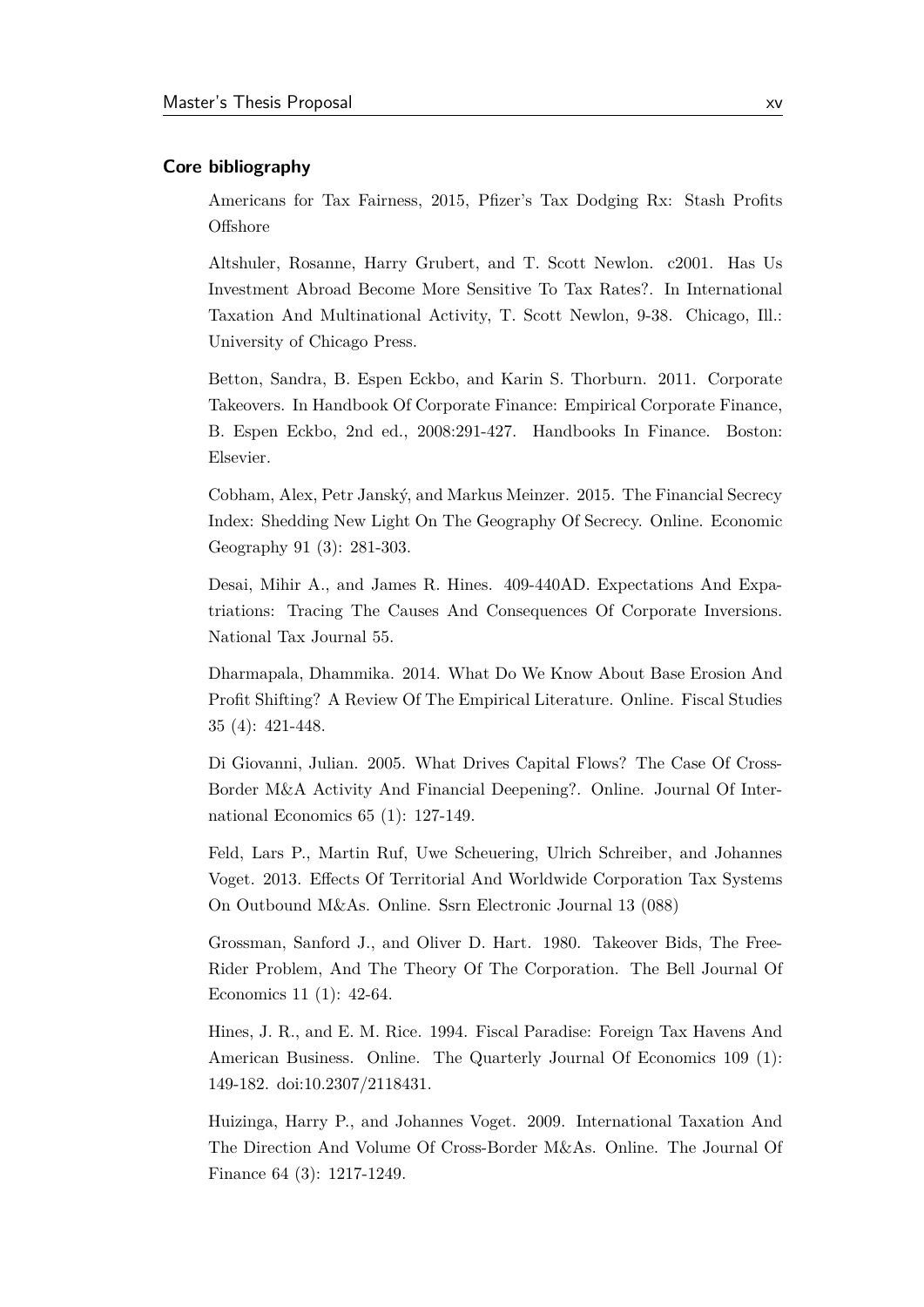Rossi, Stefano, and Paolo F. Volpin. 2004. Cross-Country Determinants Of Mergers And Acquisitions. Online. Journal Of Financial Economics 74 (2): 277-304.

Scholes, Myron S., and Mark A. Wolfson. 1990. The Efects Of Changes In Tax Laws On Corporate Reorganization Activity. The Journal Of Bussines 63 (1). doi:Scholes, Myron S., and Mark A. Wolfson. No. w3095. National Bureau of Economic Research, 1989.

Weyzig, Francis. 2013. Tax Treaty Shopping: Structural Determinants Of Foreign Direct Investment Routed Through The Netherlands. Online. International Tax And Public Finance 20 (6): 910-937.

Author Supervisor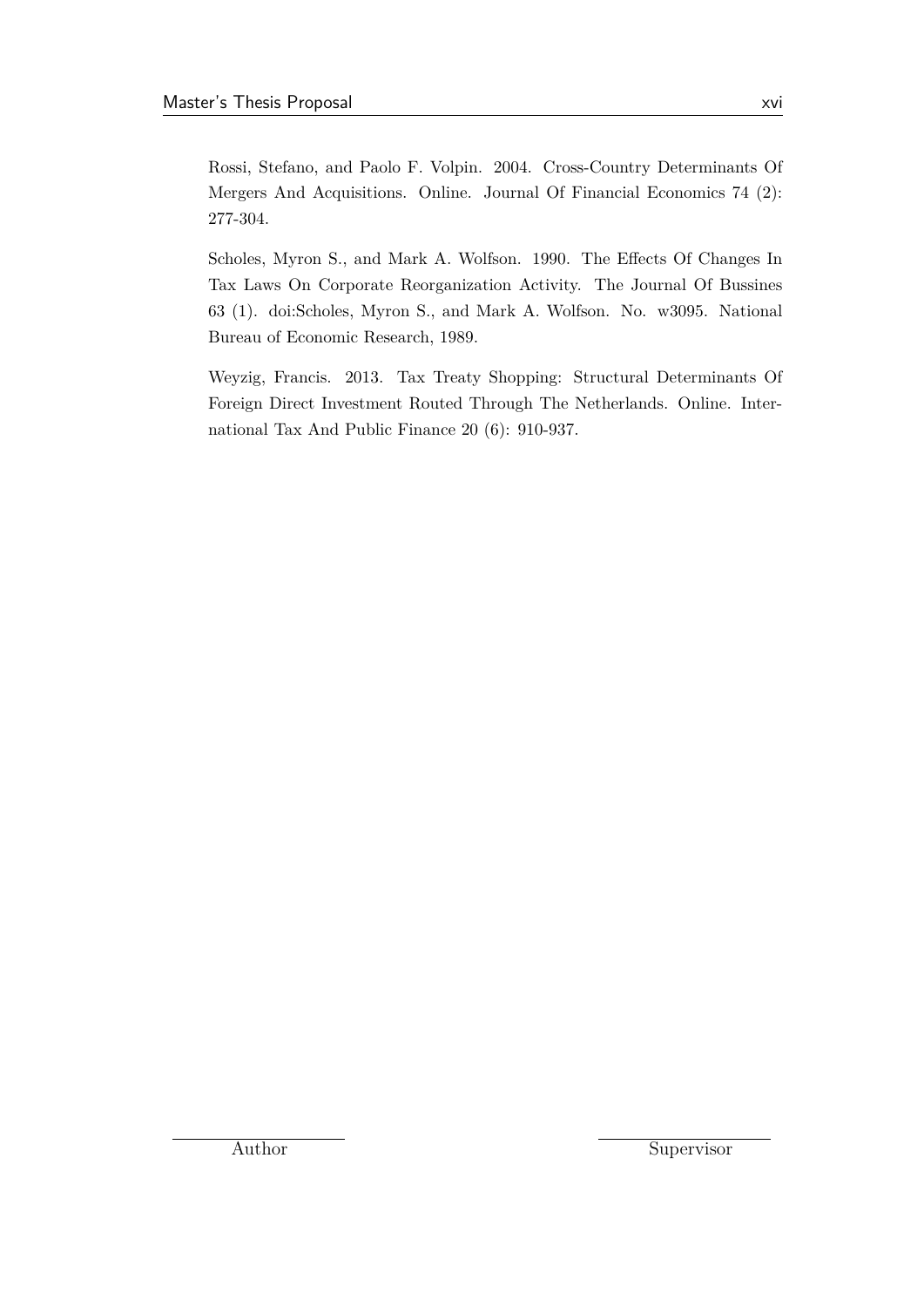# <span id="page-16-0"></span>**Chapter 1**

## **Introduction**

In November 2015, US pharmaceutical giant Pfizer announced a merger with Irish pharma company Allergan. The main and maybe also the only reason for this merger was a tax inversion of Pfzer from US tax regime to the Ireland regime. Tax savings from repatriating retained ofshore income were estimated up to \$35 billion if the deal would proceed [\(Rice & Clemente 2015\)](#page-85-0). Additional tax benefts would certainly come from operating under new Irish tax regime. Such enormous tax benefts can also justify a relatively high takeover premium that was negotiated to 60% of unafected Allergan value. This takeover fnally collapsed on a newly introduced US regulation that put certain obstacles for Pfzer to do so. Nevertheless, this was not the frst attempt of Pfzer to do tax inversion (attempt with Astra Zeneca in past) and likely neither the last one, even though the US administration decreased the corporate income tax rate substantially in 2018. In fact, there are some very recent rumours about a possible merger between Pfzer and Dutch pharmaceutical company Mylan [\(Kuchler & Fontanella-Khan 2019\)](#page-85-1), which could also be tax-motivated as the Netherlands is known for not being very strict in applying their taxes on corporate proft and dividends [\(Weyzig 2013\)](#page-86-0).

The above-mentioned transaction would have created the world's largest pharmaceutical company, had it gone through, and the public could follow its development in nearly a live stream. It, therefore, illustrates, how important position do multinational companies have in the present globalized world. Through their subsidiaries in one or more foreign countries they can create new jobs or generate positive technology spillovers and thus afect the host country welfare. Countries are aware of multinational companies' importance and aim to attract foreign investment of these companies or in other cases, keep them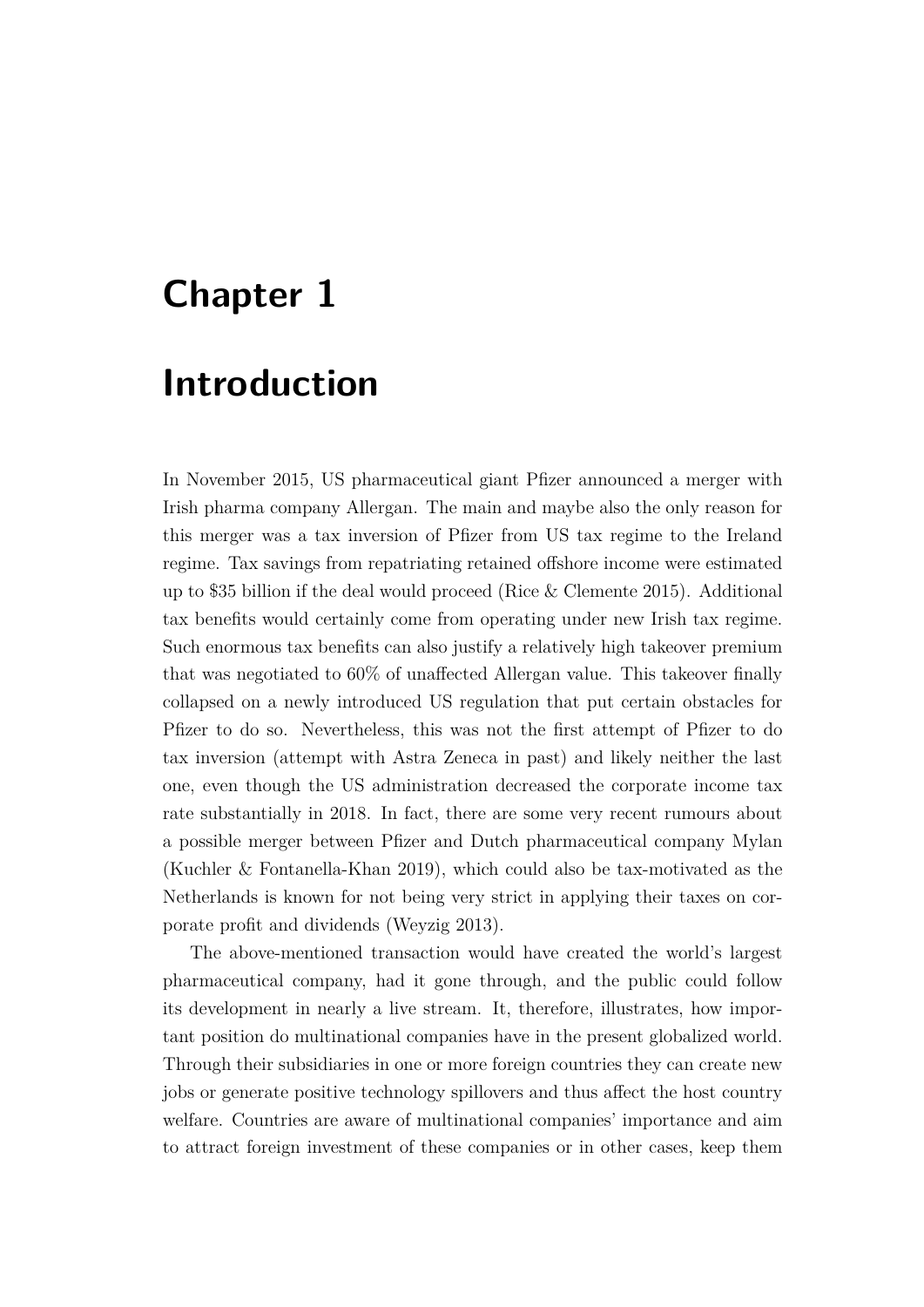from shifting their presence to some other country.

Therefore, it is important to study how multinational companies make their decisions about foreign investments and what afects these decisions. There is certainly a broad range of aspects that companies consider when investing abroad and one of them are taxes, because they may mean additional costs as well as potential space for group-wise tax optimization in the complex and complicated international taxation framework. Previous empirical research supports this intuition, moreover, it shows that there are several steps in deciding about foreign investments and each of them may be afected by taxes.<sup>[1](#page-0-0)</sup>

More recent research, however, turns its attention to only a part of foreign direct investments, which is cross-border mergers and acquisitions (M&A) that constitute as much as 80% of FDI [\(Herger](#page-84-0) *et al.* [2016\)](#page-84-0). The main reason to study M&A is that there are now extensive databases covering millions of transactions across the globe, part of which are cross-border. These datasets then contain various details about the transaction specifcs and also about all of the involved parties - the acquirer, target and vendor companies. These granular and detailed data are thus very convenient to study all sorts of M&A aspects and determinants, most typically the transaction premium determinants and overall value creation and re-allocation. Nevertheless, they can be also particularly useful for examining the efect of taxes on these foreign investments, furthermore, the details allow for identifying specifc tax avoidance practices such as proft shifting or inversions and evaluating their efects.

In this thesis, we focus on taxation in countries involved in M&A deals and hypothesize that diferences in taxation in target's and acquirer's countries can create possible tax savings that might be seen as additional transaction synergies. Therefore, we estimate the infuence of taxation on the location choice of target company expressed by probability of being overtaken and also on the proftability expressed by takeover premium.

Building on [Arulampalam](#page-80-1) *et al.* [\(2018\)](#page-80-1), we employ a multinomial logit model and indeed show that the diference between involved parties' tax rates positively afects the probability of being overtaken. Building on [Huizinga](#page-84-1) *[et al.](#page-84-1)* [\(2012\)](#page-84-1), in the second regression model estimated by fxed efect model, we document proft shifting motivation in cross-border M&A by estimating a positive infuence of diference in taxation on the takeover premium.

<sup>1</sup>See for example [Hines & Rice](#page-84-2) [\(1994\)](#page-84-2), [Devereux & Grifth](#page-82-0) [\(1998\)](#page-82-0), [Harris](#page-83-0) *et al.* [\(1993\)](#page-83-0) or [Desai](#page-81-0) *et al.* [\(2004\)](#page-81-0).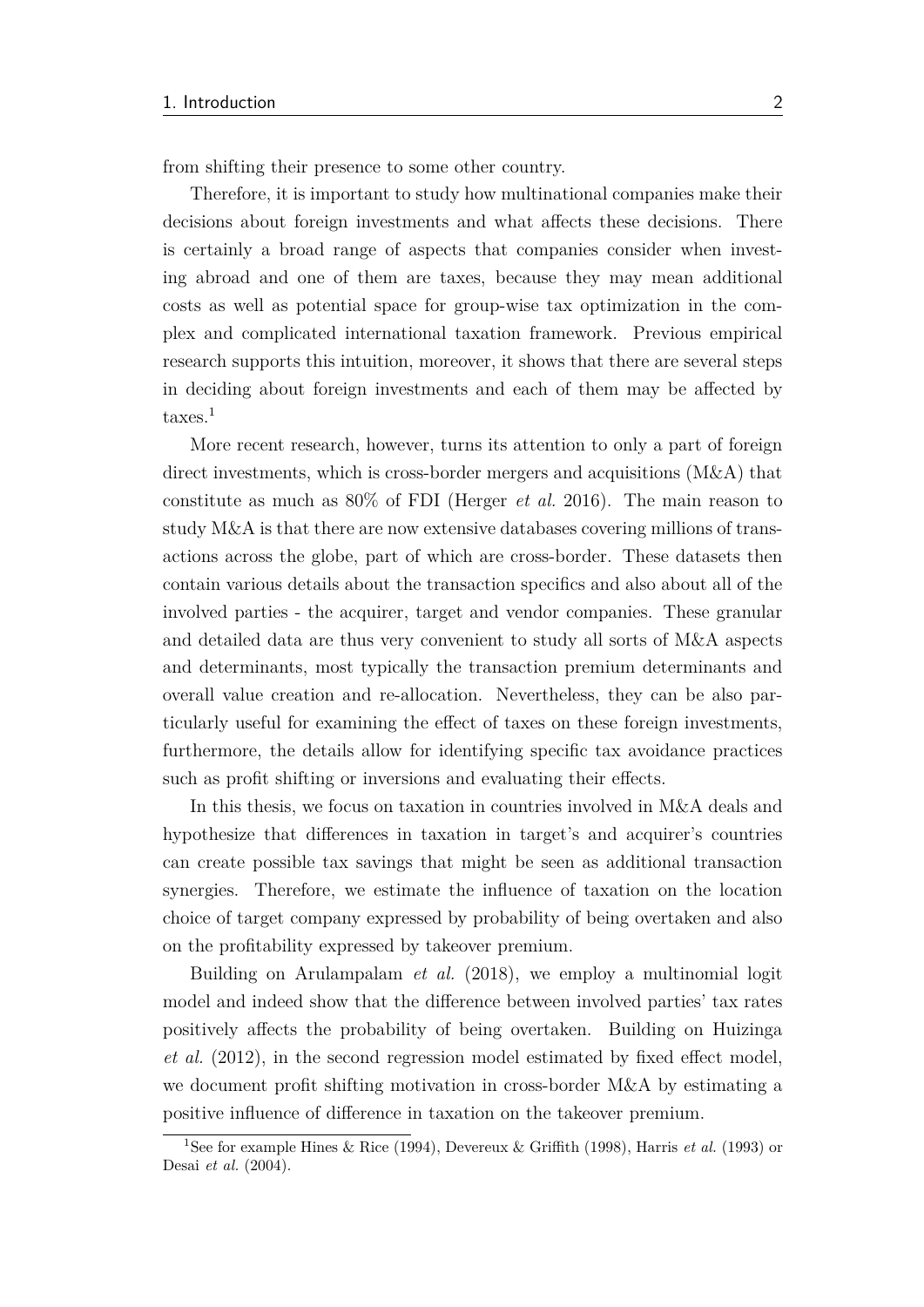However, the main contribution of this thesis is that it takes advantage of the big data on M&A obtained from the Zephyr database combined with another extensive database, Amadeus, covering details of companies' ownership structure. The produced dataset thus provides unique information on the whole company or group structure before and after a merger or acquisition. Using these details, we are able to show that the group structure matters for the efect of taxes. For instance, our results suggest that even though there may be a large diference between the target and acquirer country tax rates, it has much lower efect on the choice of location and takeover premium, if the acquiring group already has a presence in the same country or diferent country with low taxation.

Finally, we suggest innovative theoretical framework to quantify the possible proft or loss on countries' corporate tax collection leading from cross-border M&A followed by proft shifting. The within sample calculations indicates that both proft or losses may be quite substantial both in absolute and relative numbers. For instance, the Ireland's profts are estimated to be on average around 24 % of its yearly corporate tax revenue, on the other hand the USA lose roughly -6 % on tax revenue every year. This thesis thus not only supports the evidence that there is a tax motivation in cross-border takeovers, but also that the impact of taxation on countries' corporate tax revenues may be considerable.

The remainder of this thesis is structured as follows. [Chapter 2](#page-19-0) elaborates on the motivation for studying international capital fows and how are they infuenced by taxes. In [Chapter 3](#page-24-0) we describe the complexities of international taxation as well as certain tax optimization practices. We include also a case study of the Pfzer-Allergan merger deal to illustrate these practices and further motivate the research question. [Chapter 4](#page-40-0) systematizes the previous empirical literature describing taxation efects on M&A activities and develops specifc hypotheses to be tested. [Chapter 5](#page-49-0) and [Chapter 6](#page-57-0) describes the dataset and methodology used in the empirical analysis. Results of this analysis are then presented and discussed in [Chapter 7](#page-64-0) and the [Chapter 8](#page-78-0) concludes.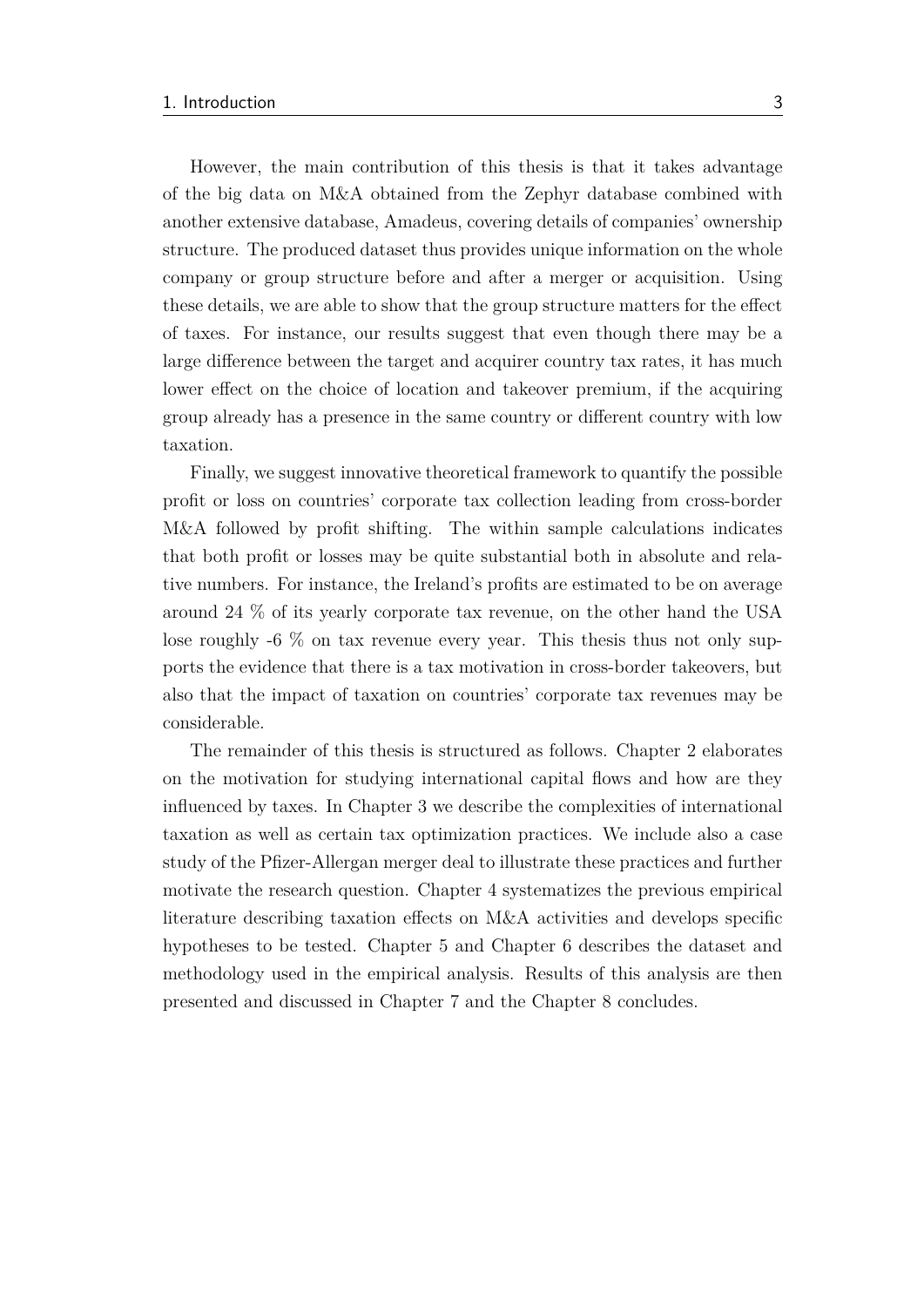# <span id="page-19-0"></span>**Chapter 2**

## **International flows of capital**

Multinational frms are one of the key features of the modern globalized world and gained considerable importance in the past decades. They are specifc in several ways, for instance, they have to have some superiority to the domestic companies because there are numerous costs connected to expanding abroad, therefore companies that are able to compete with local companies, that do not face these costs, have to also have some advantages. Such superiorities may lie in lower production costs through economies of scale, better research, and development leading to higher quality products, more sophisticated branding and marketing or more effective management organization.<sup>[1](#page-0-0)</sup>

Through their subsidiaries in foreign countries they may also afect welfare in the host economy in various ways. They can generate spillovers to domestic companies while these spillovers may be either positive but also negative. For example, the domestic firms may be able to improve their efficiency and productivity by copying or adopting modern technology, which includes innovations to production as well as to management, marketing or distribution. Increased competition may beneft the local consumers through a wider variety of products or lower prices, but on the other hand, it can harm the local producers.

Nevertheless, most countries aim to attract investments from multinational companies, generally called foreign direct investment (FDI), because it can increase development, employment or improve competition. Substantial theoretical and empirical literature has thus grown up to study various features of multinationals. Given their importance in all economies, a wide stream of the

<sup>&</sup>lt;sup>1</sup>Several empirical studies provide evidence that multinational firms are indeed more profitable, more productive or have other advantages, the reader may refer to [Haddad & Harrison](#page-83-1) [\(1993\)](#page-83-1), [Harrison & Aitken](#page-83-2) [\(1999\)](#page-83-2) or [Blomstrom & Sjöholm](#page-80-2) [\(1999\)](#page-80-2).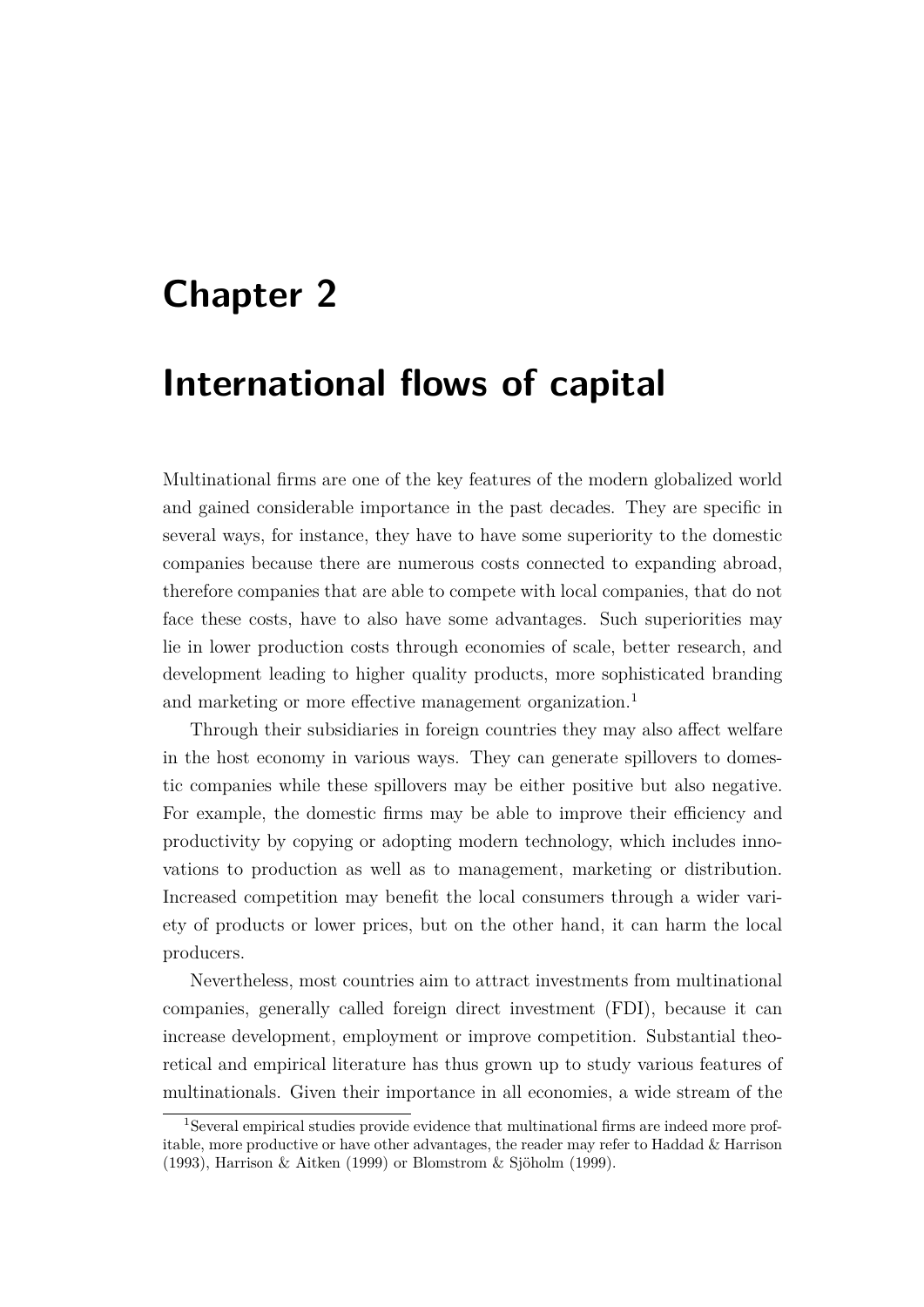literature is focused on what afects and determines the decisions of multinational corporations, particularly decisions concerning foreign investments.

Obviously, numerous factors are infuencing foreign direct investment, some of which are somehow frm and product specifc, such as market size, availability and cost of resources and labor, transportation costs or infrastructure. Other factors are more general such as macro-economic or political stability. Nevertheless, one factor that afects every company's investment in a foreign country is taxation, which may difer tremendously across countries. The international taxation system is rather complicated and may entail signifcant additional costs for the multinational companies, but in some cases also benefts.[2](#page-0-0) [De](#page-82-1)[vereux](#page-82-1) [\(2007\)](#page-82-1) argues that there is a four step investment decision process of multinational companies, where each step may be infuenced by taxation.

Supposing that a company wants to expand abroad, the frst decision is whether to produce at home and export or produce abroad. In the case of exporting, they may be tarifs imposed on the exported goods, in case of producing abroad the income generated abroad will be taxed in the host country. Conditional on expanding abroad the company needs to choose the location. Here the diferences in various countries' tax systems play an important role in decision making. In the next step, the company needs to decide on the scale of investment it makes in the particular location. Here again the size of taxation matters. Finally, the company may be able to decide on the location where the proft is declared. This decision is again infuenced by taxation and the possibility of shifting the proft.

### <span id="page-20-0"></span>**2.1 Review of literature**

Considering that there are numerous ways how taxation can afect foreign direct investment, there is also large amount of literature studying these efects. The literature difers in some more nuanced aspects of FDI that it focuses on, but also in the data that it uses, more specifcally the aggregation of capital fows and also the measure of taxation.

The frst stream of this literature uses aggregate data on FDI fows. Citing just a few of such studies, each one of [Buettner](#page-80-3) [\(2002\)](#page-80-3), [Benassy-Quere](#page-80-4) *et al.* [\(2005\)](#page-80-4), [Gorter & Parikh](#page-82-2) [\(2003\)](#page-82-2) and [Bellak & Leibrecht](#page-80-5) [\(2009\)](#page-80-5) use a diferent measure of taxation while all of them fnd a signifcant efect of this measure on

<sup>&</sup>lt;sup>2</sup>In this section part of the study the international taxation is treated in a general sense, nevertheless, it is described further below in this thesis in [Chapter 3.](#page-24-0)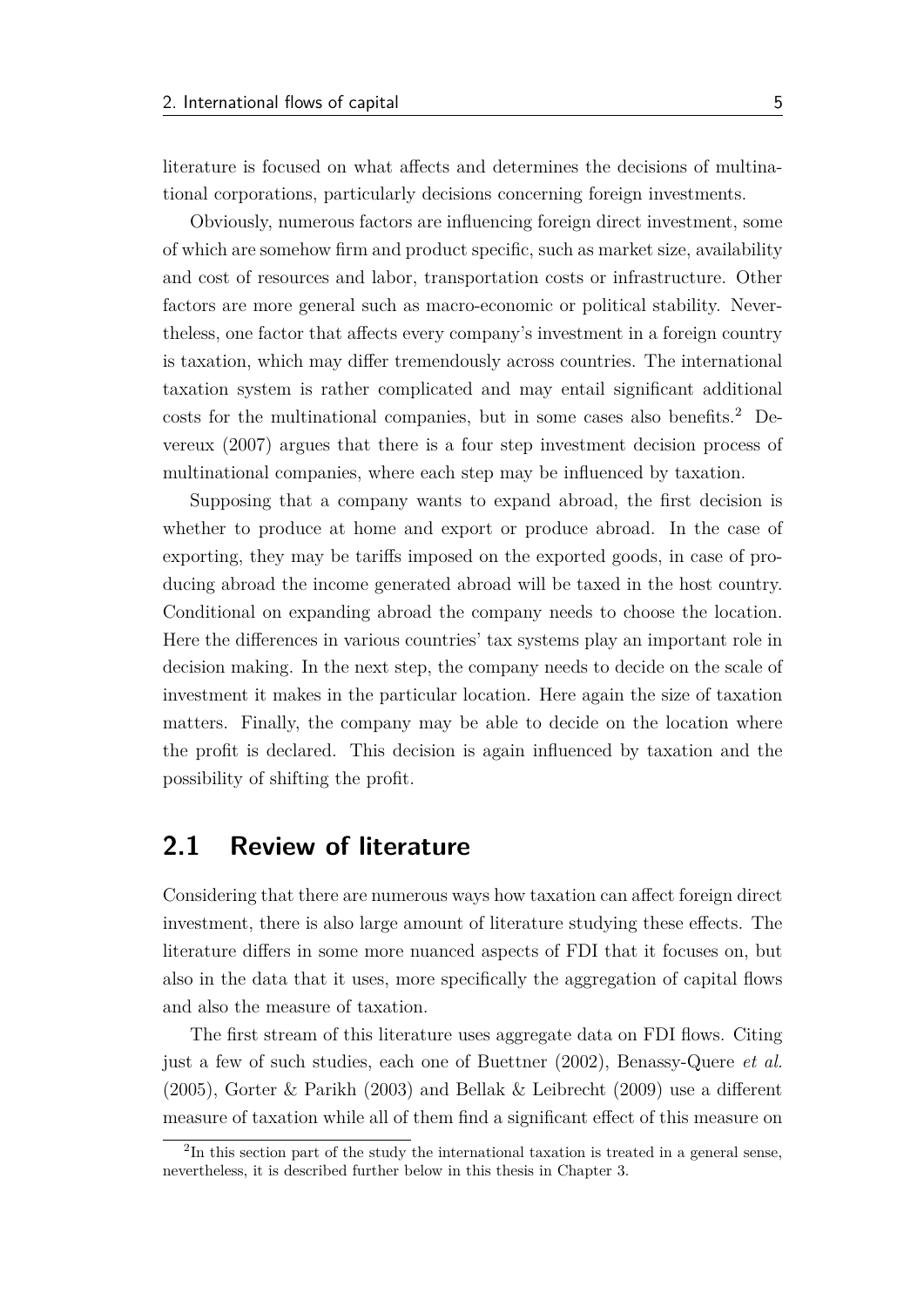bilateral FDI fows between several important developed countries. Moving to relatively more specifc data, two other studies by [Grubert & Mutti](#page-83-3) [\(1991\)](#page-83-3) and [Hines & Rice](#page-84-2) [\(1994\)](#page-84-2) use data on the aggregate capital stock of foreign afliates of US companies and fnd that these are also signifcantly negatively afected by average tax rate measures. Furthermore, both of the studies also provide evidence on tax rates' large negative efect on the location proft.

Nevertheless, more granular data on individual frms provide much-needed nuance to examine the decisions of multinational companies and the way how taxes afect them. [Kemsley](#page-84-3) [\(1998\)](#page-84-3) focuses on how taxes infuence companies' decision whether to export or produce abroad and fnds that US companies are more likely to export to high tax countries compared to low tax countries. Devereux & Griffith [\(1998\)](#page-82-0) study the effect of taxes on the second decision step mentioned above which is where to locate the foreign production. They fnd a strong negative impact of taxation on the probability of choosing a particular country. Similar efects fnd also [Buettner & Ruf](#page-81-1) [\(2007\)](#page-81-1) and [Stöwhase](#page-85-2) [\(2006\)](#page-85-2). Relating to the third decision step, empirical analysis of [Cummins &](#page-81-2) [Hubbard](#page-81-2) [\(1995\)](#page-81-2) provides evidence that taxes matter also for the scale of foreign investment.

Several other papers than use frm-level data to assess tax efects on the location of profit. [Klassen](#page-84-4) *et al.* [\(1993\)](#page-84-4) find a significantly lower rate of profit of US multinational companies after a tax reform in 1986, which lowered the tax rate, suggesting that the lower tax rate caused the companies to shift proft to the USA. [Harris](#page-83-4) [\(1993\)](#page-83-4) makes a similar comparison and fnds that multinational companies reported lower foreign proft while paying higher taxes in the US after 1986. On the other hand, empirical analysis of [Harris](#page-83-0) *et al.* [\(1993\)](#page-83-0) shows that companies with foreign afliates in low-tax jurisdictions reported relatively lower tax payments in the US, which is again consistent with proft shifting. [Desai](#page-81-0) *et al.* [\(2004\)](#page-81-0) fnd evidence that US afliates located in higher tax countries have significantly higher affiliate debt, which suggests that companies shift proft to lower tax jurisdictions through intra-group lending.

Finally, there is also literature examining the efect of taxes on repatriation policies, showing that companies use various strategies depending on its tax treatment [\(Grubert 1998\)](#page-83-5) and also that foreign subsidiaries with a parent in high tax jurisdiction tend to pay lower dividends [\(James R. Hines & Hubbard](#page-84-5) [1990\)](#page-84-5).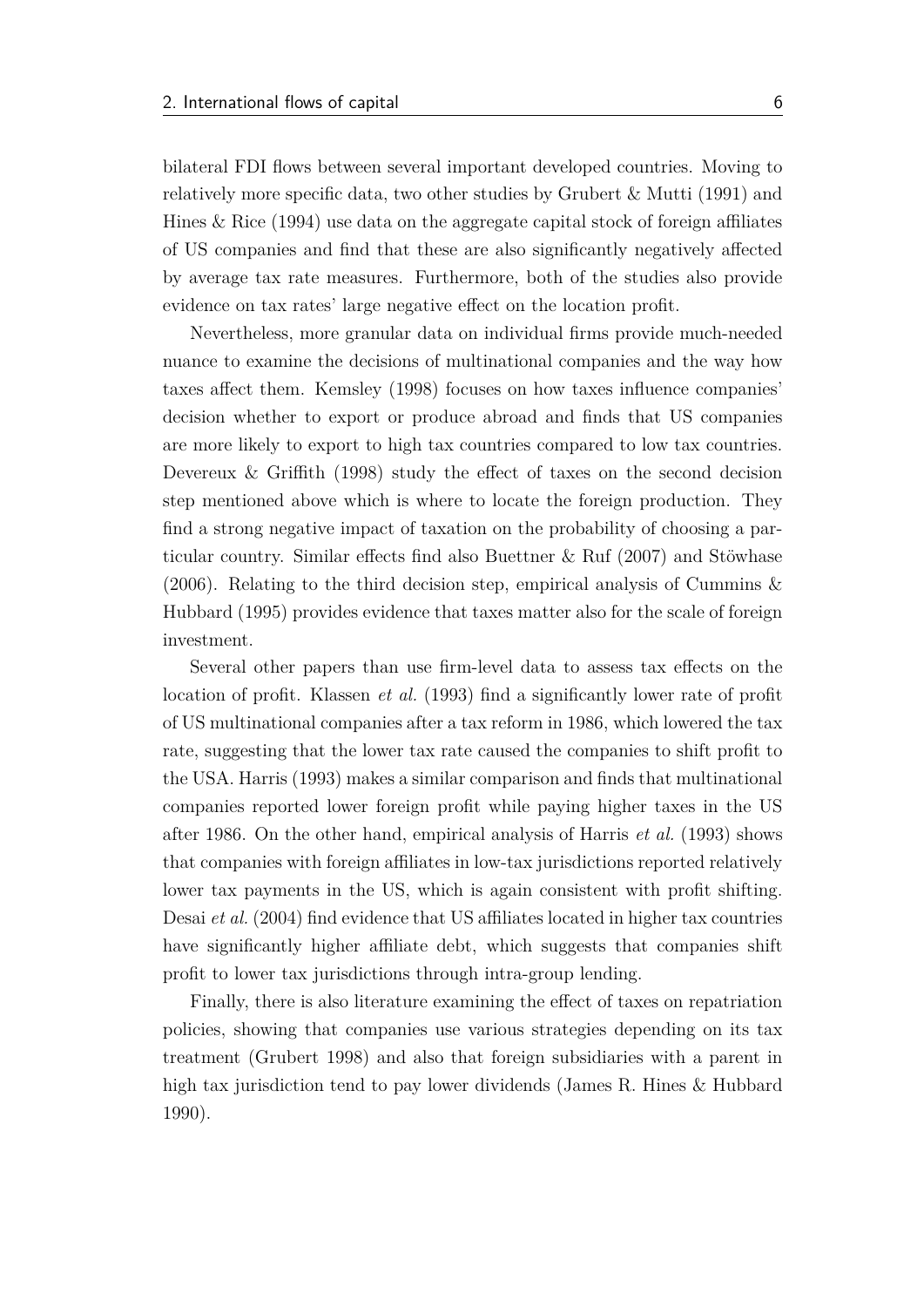#### <span id="page-22-0"></span>**2.2 Tax competition**

The mentioned literature is by no means exhaustive but still, it provides considerable evidence of tax efects on foreign direct investments. Nevertheless, it is not useful only to better understand the decisions of multinational companies, but also for the policy makers in individual countries to be able to set efective taxation policy. Even thought there is clearly an incentive for companies to seek low tax environment for their investments, some may be willing to invest in higher tax countries if the government, for instance, invests more in to infrastructure and also "transparency, simplicity, stability and certainty in the application of the tax law and in tax administration" [\(Clark](#page-81-3) *et al.* [2007\)](#page-81-3) can be important factors.

Policymakers may also want to know if the tax burden is actually borne by the companies themselves or if they transfer the costs into the pricing of their products such that the burden is efectively borne by the local consumers. Setting the tax rates may also be seen as an optimization problem such that foreign investment is not discouraged but also the country is able to maximize the tax revenues.

Since the 1980s we can observe a notable decline in corporate tax rates in most of the developed world. This can be largely attributed to the opening markets and the formation of common markets such as the European Union and technology innovations decreasing all kinds of costs associated with expanding abroad. This development made it signifcantly easier for companies to set up a presence in a foreign country and forced countries to compete for foreign investment by creating a more favorable tax environment.

This efect is called tax competition, according to [Leibrecht & Hochgatterer](#page-85-3) [\(2012\)](#page-85-3) it can be defned as any uncooperative setting of tax rates by governments, aimed at infuencing the allocation of the mobile tax bases. Countries compete this way for attracting new companies, for new investment of companies already set up in the country, but also for profts shifted from another country. In this competition, countries mostly cut tax rates as it is the most visible practice, but can also adopt weaker transfer pricing regulation which provides an opportunity for shifting part of the profts to low-tax jurisdictions. This way the country can keep a higher tax rate while attracting more foreign investment.

As any non-cooperative game, tax competition thus may be benefcial for countries that are fexible to adjust the tax rules enough to attract companies.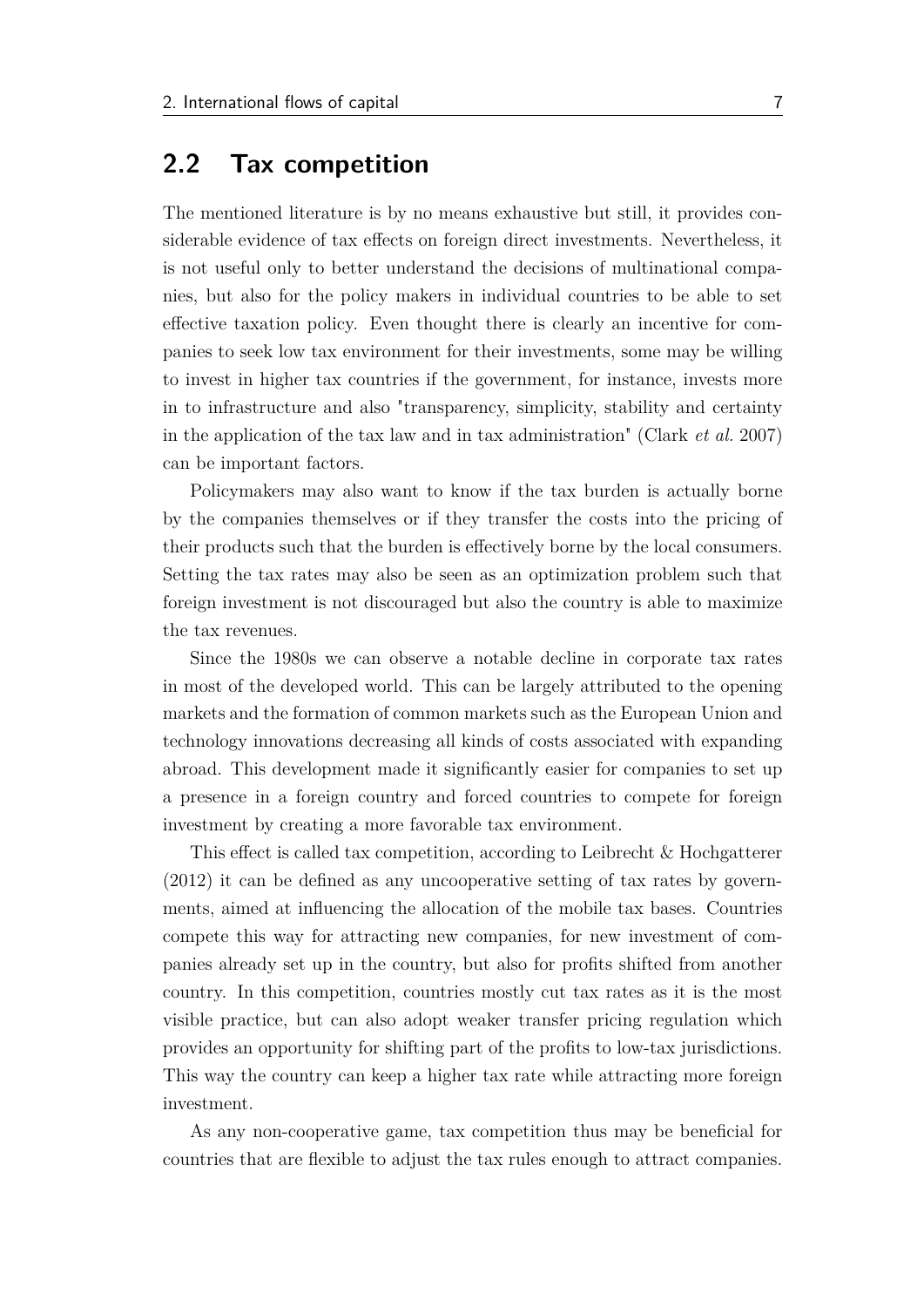Contrarily it may be harmful to other states that invest in infrastructure, legal and institutional background and other public goods and in turn obtain very little tax revenues from companies who take advantage of these public goods while taxing their profits elsewhere. Developing countries would be for instance those who would sufer from this course of action [\(Janský & Prats 2015\)](#page-84-6).

On the other hand, research shows that size matters in tax competition and that it is smaller countries who especially decrease tax rates and beneft the most.[3](#page-0-0) Some of these countries are perhaps doing this because they are so small that they have very few other options on how to gain revenue. These are often very small island states such as Bermuda, Cayman Islands or the British Virgin Islands, some of which even decide not to impose taxes at all, and they are usually called "tax havens."

To prevent harmful tax competitions, countries and multinational organizations adopt anti-tax-avoidance policies or agree on some sort of harmonization of their tax rates. Some countries also create blacklists of non-cooperative jurisdictions in terms of taxation (essentially tax havens) and then impose tougher rules for companies who would want to shift proft to the blacklisted countries.[4](#page-0-0)

Covering the bases of international fows of capital and the literature showing that they are afected by taxation, this thesis aims to focus more elaborately on one specific part of FDI, which is mergers and acquisitions  $M\&A$ . [Chapter 4](#page-40-0) shows the motivations for choosing this particular part of FDI, why taxes matter for M&A and how their efect should be studied. Nevertheless, frst, we need to provide an overview of the international taxation systems and their specifcs. This overview is therefore provided in the following chapter.

<sup>3</sup>Refer for instance to [Kanbur & Keen](#page-84-7) [\(1993\)](#page-84-7) who fnd a positive correlation between corporate tax rate and country size.

<sup>4</sup>For instance the European Union compiles a list of non-cooperative jurisdictions for tax purposes [\(European Union 2019\)](#page-82-3)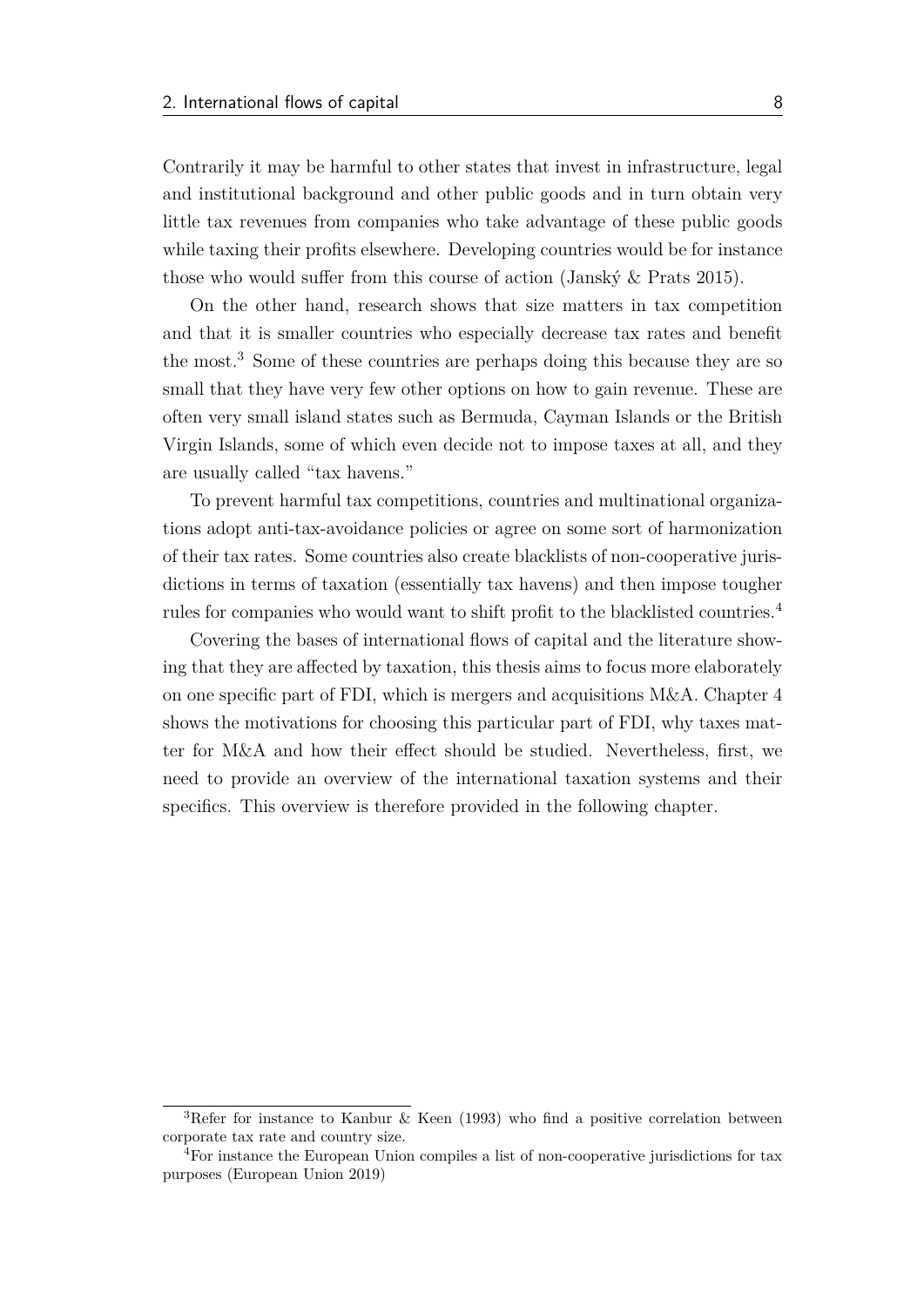# <span id="page-24-0"></span>**Chapter 3**

# **Introduction to international taxation**

This chapter describes a rather complex and complicated feld of international taxation. Every multinational M&A transaction leads to several possible implications from the perspective of income taxation that are described below. Even though this work is mainly focused on corporate income-related taxation, [Desai](#page-81-0) *et al.* [\(2004\)](#page-81-0) or [Herger](#page-84-0) *et al.* [\(2016\)](#page-84-0) point out that other non-proft taxes such as Value-added tax or wage taxes are also important factors in capital fows and generally in tax competition, but those are neglected in this chapter as well as in empirical analysis.

This chapter is further structured as follows. Section [3.1](#page-25-0) describes the basic statutory framework of international corporate income taxation and summarizes its consequences. Section [3.2](#page-28-0) discusses some further peculiarities of the international tax system infuencing efective taxation as well as some tax optimization practices that can infuence efective taxation and potentially motivate M&A transactions. [Section 3.3](#page-32-0) elaborates on diferences of diferent tax measures and summarizes, which measure is suitable for various research questions. Most of the discussed tax specifcs are further illustrated in the case study [\(Section 3.4\)](#page-33-0) of US pharmaceutical company Pfzer attempting to merge with Ireland company Allergan.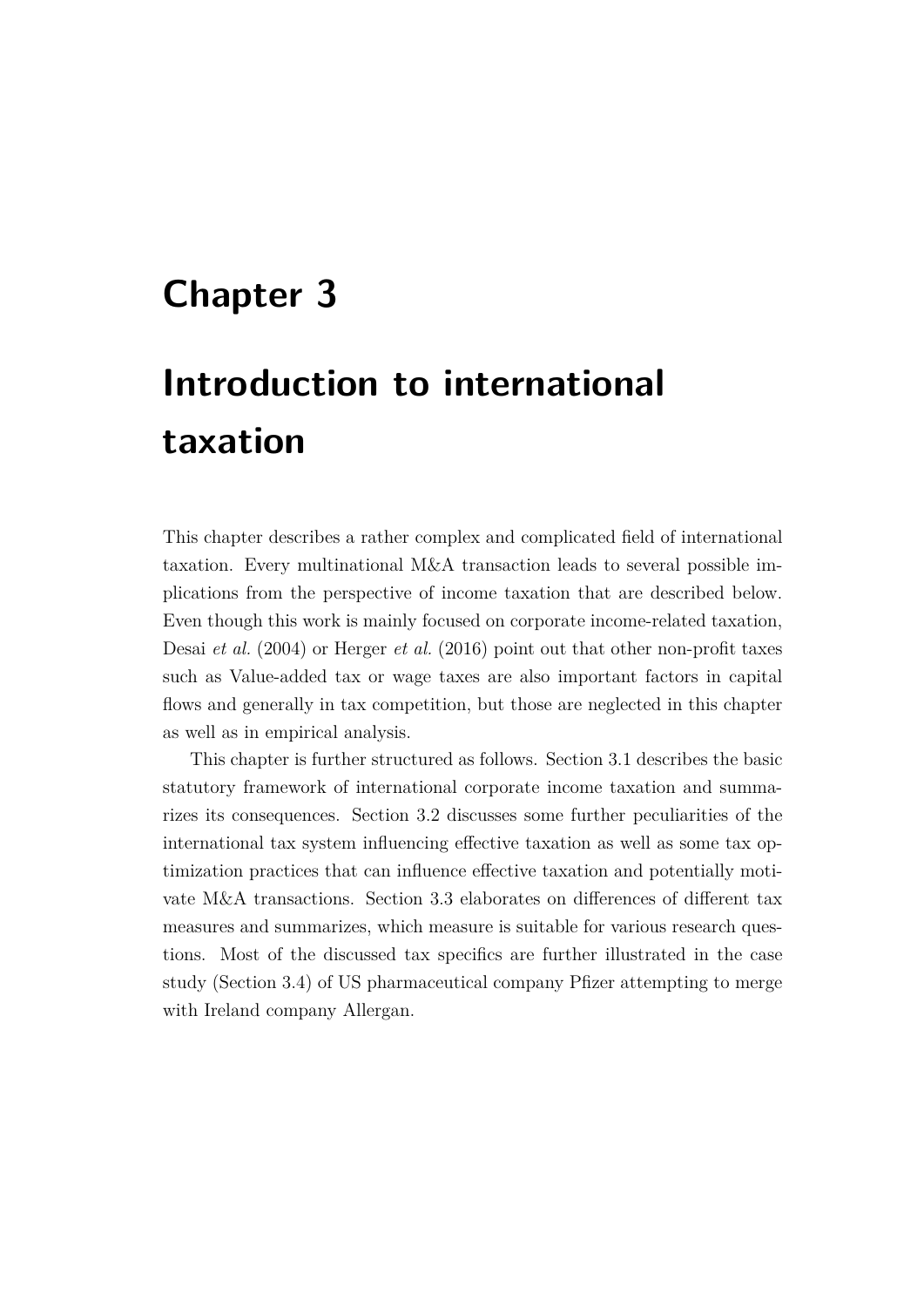### <span id="page-25-0"></span>**3.1 Statutory taxation of income and profit repatriation taxes**

Even the tax system of a single country is usually very complex and complicated. Therefore it would not be suitable for this thesis to describe and work with all possible details and nuances of international taxation across all possible country pairs. Instead, this section should set the basic framework of international taxation of proft and provides a basic understanding of international taxation.

For this purpose let's assume that subsidiary incorporated in country *s* is owned by a company with residence in country *r*. The proft of the subsidiary can be taxed in the subsidiary country as well as in the country of parent residence. This thesis distinguishes three tax payments. The corporate tax paid by subsidiary and then two taxes connected with the repatriation of income to the parent company. Those are withholding tax and tax from foreign income.

We can further formalize the corporate income tax rate of country *s* as *τst*. The withholding tax is applied in case of repatriation of income through dividend payments. It is also paid in the subsidiary country and is given by country-pair specific rate  $\omega_{rst}$ , which is often subject to treaties between the country pairs. Finally, the repatriated income in the country of parent residence is subject to corporate tax from foreign income in rate  $\tau_{rt}$ . Hence, the theoretical overall income tax rate of the subsidiary is given by

$$
\tau_{rst} = \tau_{st} + \underbrace{(1 - \tau_{st}) \omega_{rst} + \tau_{rt}}_{\text{Double taxation}}
$$
\n(3.1)

Compared to a situation when the subsidiary would operate individually in country *s*, additional taxation  $(1 - \tau_{st}) \omega_{rst} + \tau_{rt}$  emerges in multinational structures. This effect is called double  $taxation<sup>1</sup>$  $taxation<sup>1</sup>$  $taxation<sup>1</sup>$  and decreases the net income of subsidiary and therefore also its value on the market for corporate control as shown by [Huizinga & Voget](#page-84-8) [\(2009\)](#page-84-8) also empirically.

Most countries limit this unfavorable efect of double taxation of multinational frms by bilateral tax treaties. These treaties can regulate the withholding tax rates, as well as the way how repatriated foreign income is taxed in

<sup>&</sup>lt;sup>1</sup>It is not unusual that also dividend payments paid out within the same country are under some conditions subject to withholding tax. Nevertheless, this work abstracts from these cases and stays only on company level.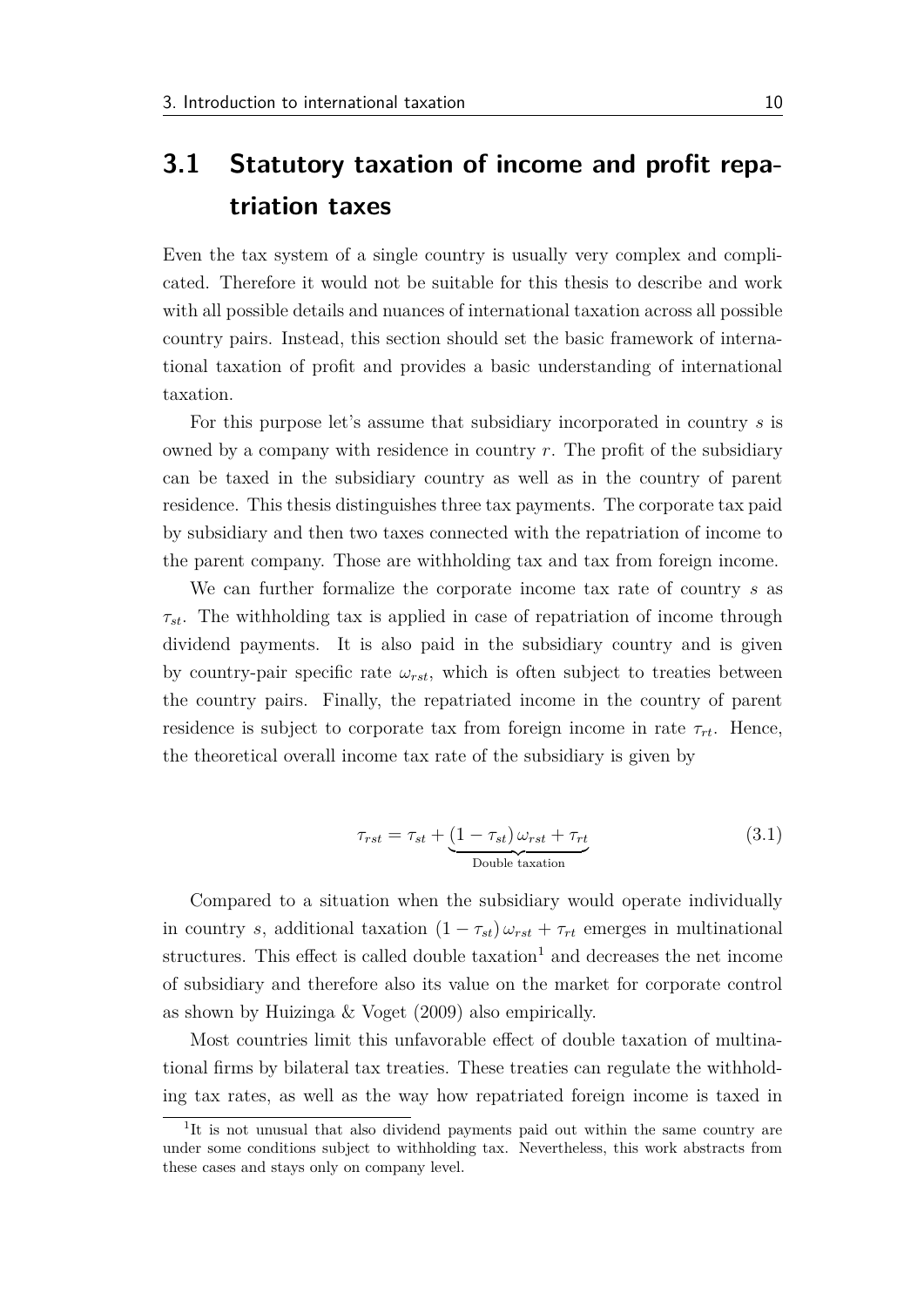the parent country. The withholding tax rates are usually precisely specifed for each specific country pair, both  $\omega_{rst}$  and  $\omega_{srt}$ , and those are summarized in [Table C.1](#page-94-0) as of 2018.

The applied withholding tax rate can be further subjected to additional conditions specifed by a given tax treaty, while the most common is the con-dition of minimal ownership share to reach the lower withholding tax rate.<sup>[2](#page-0-0)</sup> Those conditions again can vary across country-pairs as those are given by tax treaty. Moreover, they do not need to be reciprocal in the sense that country A provides the same conditions to country B as country B provides to A. Besides of bilateral tax treaties, there are also some multilateral pacts such as EU Parent-Subsidiary directive [\(Council of European Union 2011\)](#page-81-4) that exempts profts distributed by a subsidiary in one EU member state to its parent company in another member state from withholding tax if the parent company holds at least 10 % of the subsidiary.

The taxation of income from foreign subsidiaries in the parent country is somewhat diferent because every country has only one corporate income tax rate and it either exempts the foreign income from this taxation or not. These two approaches are usually called "territorial" and "worldwide". The country is said to apply the territorial tax system if it exempts income from foreign subsidiaries from taxation and hence the applied  $\tau_{rt} = 0$ . Some countries may exempt only income from countries with which they have a tax treaty, or they exclude some blacklisted countries, other countries may exempt it regardless of its origin. Also, additional requirements may apply, such as minimum ownership stake or minimum holding period of the foreign subsidiary. The details of individual tax regimes are summarized by [Table 5.1.](#page-51-0)

If a country applies the worldwide system, it taxes the foreign income but usually allows to deduct tax credit from corporate income tax paid in country of residence. There are two credit tax systems: an indirect system that allows to credit both withholding and corporate tax paid on level of subsidiary and direct system that allows to credit only withholding tax. Nevertheless, the tax credit can not exceed the original tax duty. Hence the credit in indirect system is  $c_{rst}^i = \min \left[ \tau_{rt}; \tau_{st} + (1 - \tau_{st}) \omega_{rst} \right]$  and  $c_{rst}^d = \min \left[ \tau_{rt}; \omega_{rst} \right]$  in direct system. Finally, some countries only allow to deduct foreign taxes from taxable income.

In principle, even the system of foreign income taxation can vary between individual country pairs depending on the specifcation of the tax treaty. The

<sup>2</sup>To illustrate: a Czech subsidiary of another US company pays 5 % withholding tax from repatriated income if the ownership share is higher than 10 %. Otherwise, it pays 15 %.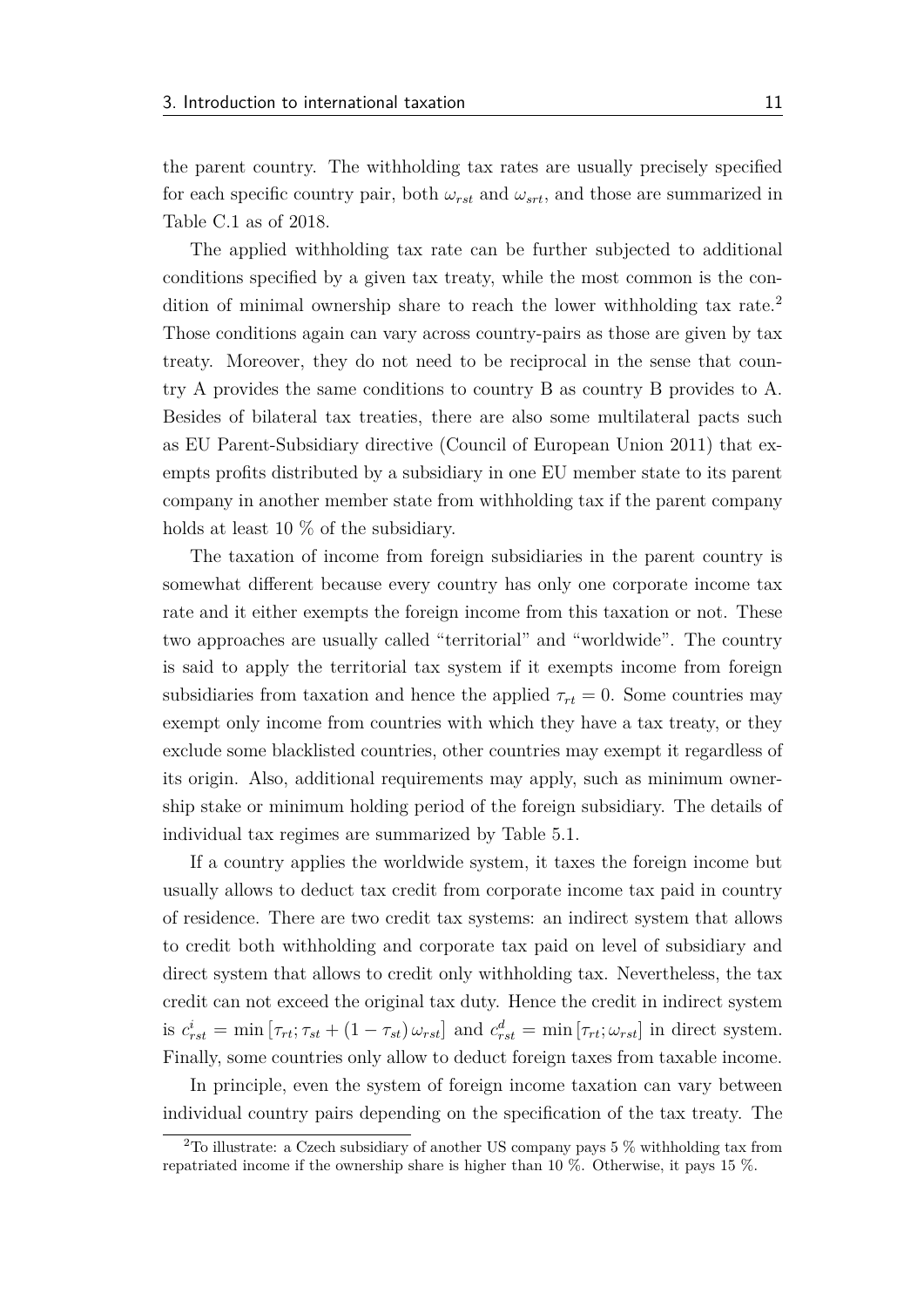[Table 5.1](#page-51-0) summarizes the systems used by each of the studied countries. The territorial system is prevailing and also some countries switched from the worldwide system to territorial showing a clear trend towards the territorial system.

Finally, in either the territorial or worldwide tax system, the resulting multinational tax burden can be summarized as follows [\(Huizinga & Voget 2009\)](#page-84-8):

• No relief

$$
\tau_{rst} = \tau_{st} + (1 - \tau_{st})\,\omega_{rst} + \tau_{rt} \tag{3.2}
$$

• Territorial system with exemption for foreign income:

$$
\tau_{rst}^e = \tau_{st} + (1 - \tau_{st})\,\omega_{rst} \tag{3.3}
$$

• Worldwide system with indirect tax credit

$$
\tau_{rst}^i = \begin{cases} \tau_{st} + (1 - \tau_{st})\,\omega_{rst} & \text{if } \tau_{rt} < \tau_{st} + (1 - \tau_{st})\,\omega_{rst} \tag{3.4} \\ 0 & \text{if } \tau_{st} \leq \tau_{st} \end{cases}
$$

$$
\begin{array}{c}\n \text{st} \\
\tau_{rt}\n \end{array}\n \qquad \qquad \text{otherwise}\n \tag{3.5}
$$

• Worldwide system with direct tax credit

$$
\tau_{rst}^d = \begin{cases} \tau_{st} + (1 - \tau_{st}) \omega_{rst} & \text{if } \tau_{rt} < \omega_{rst} \\ 0 & \text{otherwise} \end{cases}
$$
 (3.6)

$$
\tau_{rt} + (1 - \omega_{rst}) \tau_{st} \qquad \text{otherwise} \tag{3.7}
$$

• Deduction system

$$
\tau_{rst}^{de} = \tau_{st} + (1 - \tau_{st})\omega_{rst} + (1 - \tau_{st} - (1 - \tau_{st})\omega_{rst})\tau_{rt}
$$
(3.8)

$$
= 1 - (1 - \tau_{st}) (1 - \tau_{rt}) (1 - \omega_{rst})
$$
\n(3.9)

From the perspective of multinational companies, we can make two simple conclusions. Residing in a country with the territorial system leads to lower or the same total tax liability  $\tau_{rst}$  compared to the worldwide system (ceteris paribus). However, it holds for all circumstances that  $\tau_{rst} \geq \tau_{st}$ . It is therefore fairly obvious that going multinational can lead to non-negative additional taxation from a statutory point of view and consequently, the factor of double taxation should decrease the value of target company [\(Huizinga & Voget 2009\)](#page-84-8).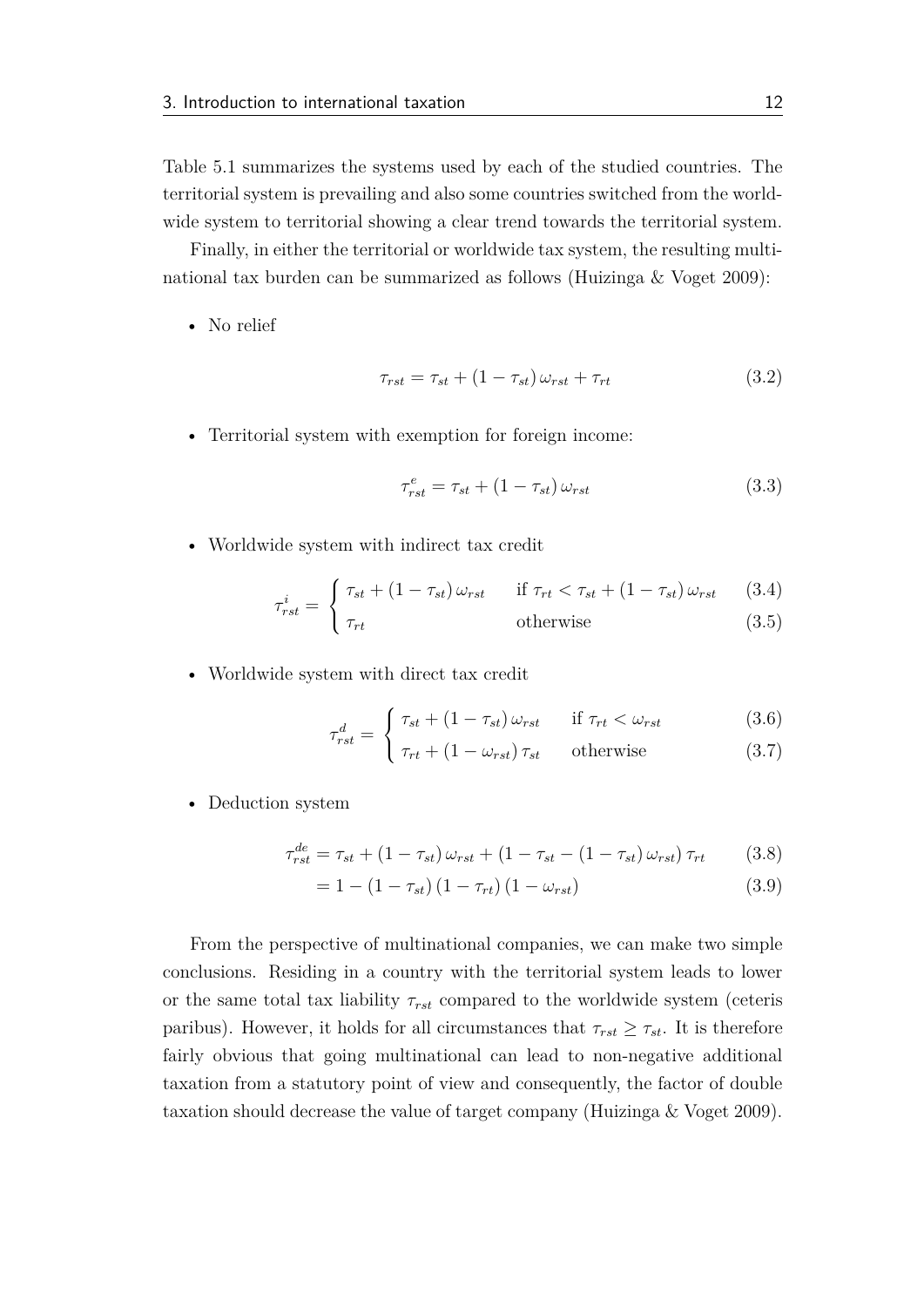#### <span id="page-28-0"></span>**3.2 Efective taxation**

The previous subsection describes the basic framework of international income taxation. Nevertheless, in reality, there are considerably more tax consequences that infuence the efective tax rate. This diversity in tax system emerges from legal tax incentives as well as from some more or less legal tax optimization practices. Unfortunately, it is difficult to generalize or quantify these factors and essentially each factor needs to be evaluated on a case by case basis. This subsection should list and describe some of these factors that afect the efective tax rate and summarize implications between statutory and efective tax rates.

First of all, it is important to remind that the tax liability depends not only on the tax rate but as well on the tax base, which can be also a source of tax system diversity and certainly a main vehicle for tax optimization practices such as base erosion (proft shifting).

#### **Tax incentives and other legal practices**

[Klemm](#page-85-4) [\(2010\)](#page-85-4) defnes the tax incentives very broadly as "all measures that provide for a more favorable tax treatment of certain activities or sectors compared to what is granted to general industry" and argues "that tax competition is a particularly important force behind many of them." Empirical research shows that indeed some of them are successful in attracting FDI [\(Leibrecht &](#page-85-3) [Hochgatterer 2012\)](#page-85-3), nevertheless their overall effect on economy is debatable.<sup>[3](#page-0-0)</sup> Tax incentives are not at the most interest of this thesis, therefore only a brief summary of the most common tax incentives follows, in order to provide a complete picture of international taxation framework.

- **Tax Holidays** can be temporary as well as long-term tax exemption of certain tax. Quite common is in countries with the worldwide system that allows the parent companies to repatriate their foreign income without additional taxation. An example of such tax holidays is The American Jobs Creation Act in 2004 that allowed to repatriate hundreds of billions of dollars to US parent companies [\(Clemons & Kinney 2008\)](#page-81-5).
- **Investment allowances and Tax credits** provide a reduction of tax base or direct deduction from payable tax, respectively, of specifed expenditures or investment. It is often defned for some specifc industry or

<sup>3</sup>See [Klemm](#page-85-4) [\(2010\)](#page-85-4) for discussion of individual tax incentives and their overall efect.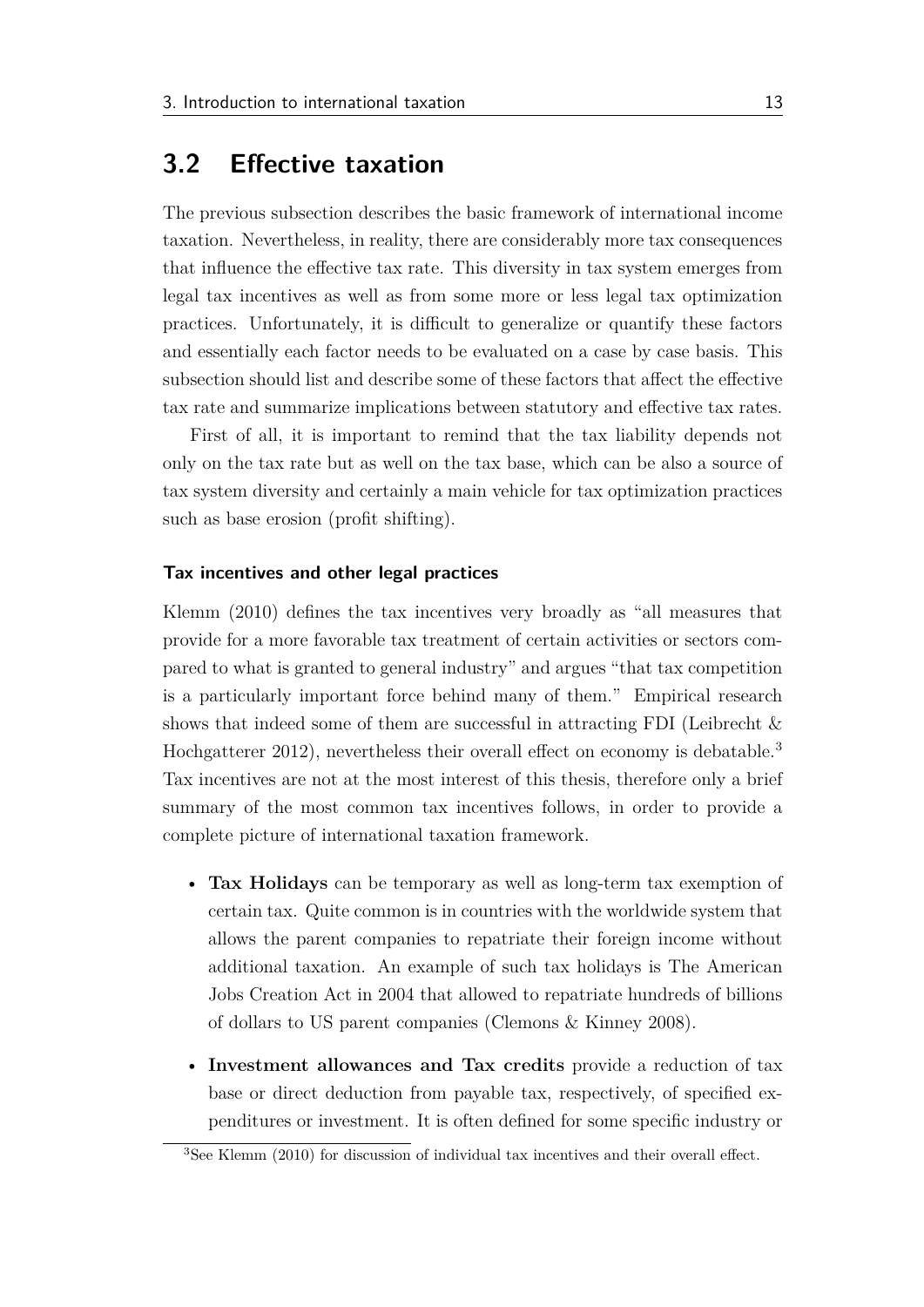type of investment. Most often are arguably incentives to Research and Development or to strategic feld investments.

- **Rate reduction** or even exemption is commonly provided to specifc industries or even specifc companies in a similar principle as investment allowances and tax credits. For example, Ireland applies generally 12.5 % corporate income tax rate while the tax rate is reduced to 6.25 % for income from intellectual property.
- **Timing diferences** aim to postpone taxable income which improves the cash-fow of the company and more generally reduces the present value of tax payments. This can be reached either by postponing taxable income or accelerating cost deduction (e.g. aggressive depreciation) [\(Holland &](#page-84-9) [Vann 1998\)](#page-84-9).

#### **Profit shifting**

By the term "proft shifting" is generally meant the tendency to shift taxable income to jurisdictions with a more favorable tax regime. This can be done by many diferent practices with the same ultimate aim - to reduce tax duty. The most simple and common practices involve using internal debt or capital market and pricing of intra-group trading activities. For example subsidiary in low-tax jurisdiction can provide its owner with a debt with a high interest rate, which efectively results in shifting the taxable income to the subsidiary with favorable tax regime. Pricing can be used in similar logic, a subsidiary in lowtax jurisdiction provides services or goods to its owner for overpriced prices or vice versa, owner in high-tax jurisdiction provides undervalued consideration. Such practice can again efectively increase the proft of the subsidiary on the cost of the owner. Both of these practices of proft shifting can be combined with postponing of income repatriation to overcome additional double taxation as described in [Section 3.1.](#page-25-0)[4](#page-0-0)

There are many studies focusing on this feld that aim to prove and quantify the efect of proft shifting. However, most of them are trying to indirectly prove the existence of such practices by either focusing on one of these practices or by looking at diferences in proftability.

[Hines & Rice](#page-84-2) [\(1994\)](#page-84-2) use aggregated data of foreign afliates of US companies to compare rates of proft across countries and they fnd that a diference of one

<sup>&</sup>lt;sup>4</sup>Postponing of repatriation can be nicely followed in the illustrative case of Pfizer in section [3.4.](#page-33-0)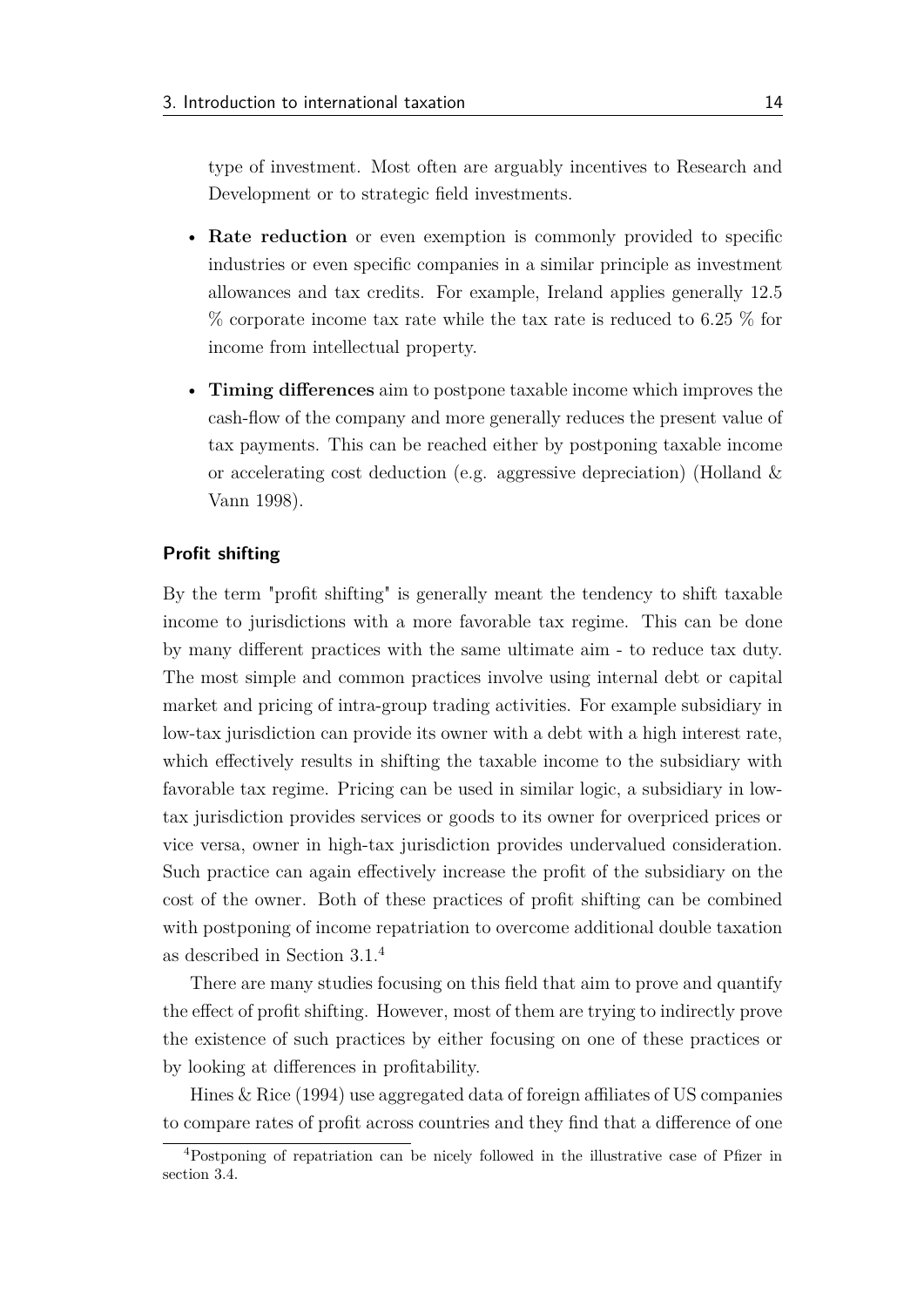percentage point in statutory tax rate is associated with 6% change in proft, which can be interpreted as evidence of proft shifting. A similar approach on company-level data was used by [Collins](#page-81-6) *et al.* [\(1998\)](#page-81-6), who estimate the efective tax rates on accounting data and fnd that foreign afliates with larger efective tax rate than the US statutory rate tend to have lower proft with an increase in this diferences.

Other studies tend to look at debt or capital structure. [Desai](#page-81-0) *et al.* [\(2004\)](#page-81-0) use a rich dataset of US parent companies and their foreign afliates with detailed information about external and internal debt. The results confrm that higher tax rates are associated with a larger debt of affiliates in this regime, suggesting that afliates with higher tax regime shift their profts to the parent through the interest expenses mechanism. Moreover, results show that the sensitivity of internal debt on the tax regime is almost twice as big as in the case of external debt. [Desai](#page-82-4) *et al.* [\(2007\)](#page-82-4) study the repatriation of income through dividend payments and they fnd that dividends are positively related to the tax rate in the host country. This can be interpreted in the light of double taxation with tax credit system where the higher tax rate in the host country leads to lower double tax rate. Hence this study indirectly shows that subsidiaries in countries with larger double tax rate pay fewer dividends to its parent, which could be a pattern of postponed repatriation of taxable income.

A more direct approach to investigate proft shifting can be used for pricing channel. [Clausing](#page-81-7) [\(2003\)](#page-81-7) uses monthly data of prices for diferent items over 3 years. These data enable her to diferentiate between intra-group transfers and arm-length deals. She shows that intra-group import from (export to) low-tax countries is signifcantly associated with higher (lower) prices. Recently, [Cobham](#page-81-8) *et al.* [\(2015\)](#page-81-8) show a similar pattern on the quite specifc case of Switzerland parent companies. They show that these companies re-export commodities from developing countries while the prices of the export from developing countries are signifcantly lower than in other jurisdictions than Switzerland.

The existing literature thus shows that there is enough evidence proving the existence of proft shifting, however, evidence of the scope or other quantifcation of such behavior is considerably thinner. Only [Bartelsman & Beetsma](#page-80-6) [\(2003\)](#page-80-6) estimate that potential additional proft coming from the increase of tax rate in one country would be from 65% shifted out. Therefore, this work aims to evaluate the proftability of such practices especially from the view of multinational companies.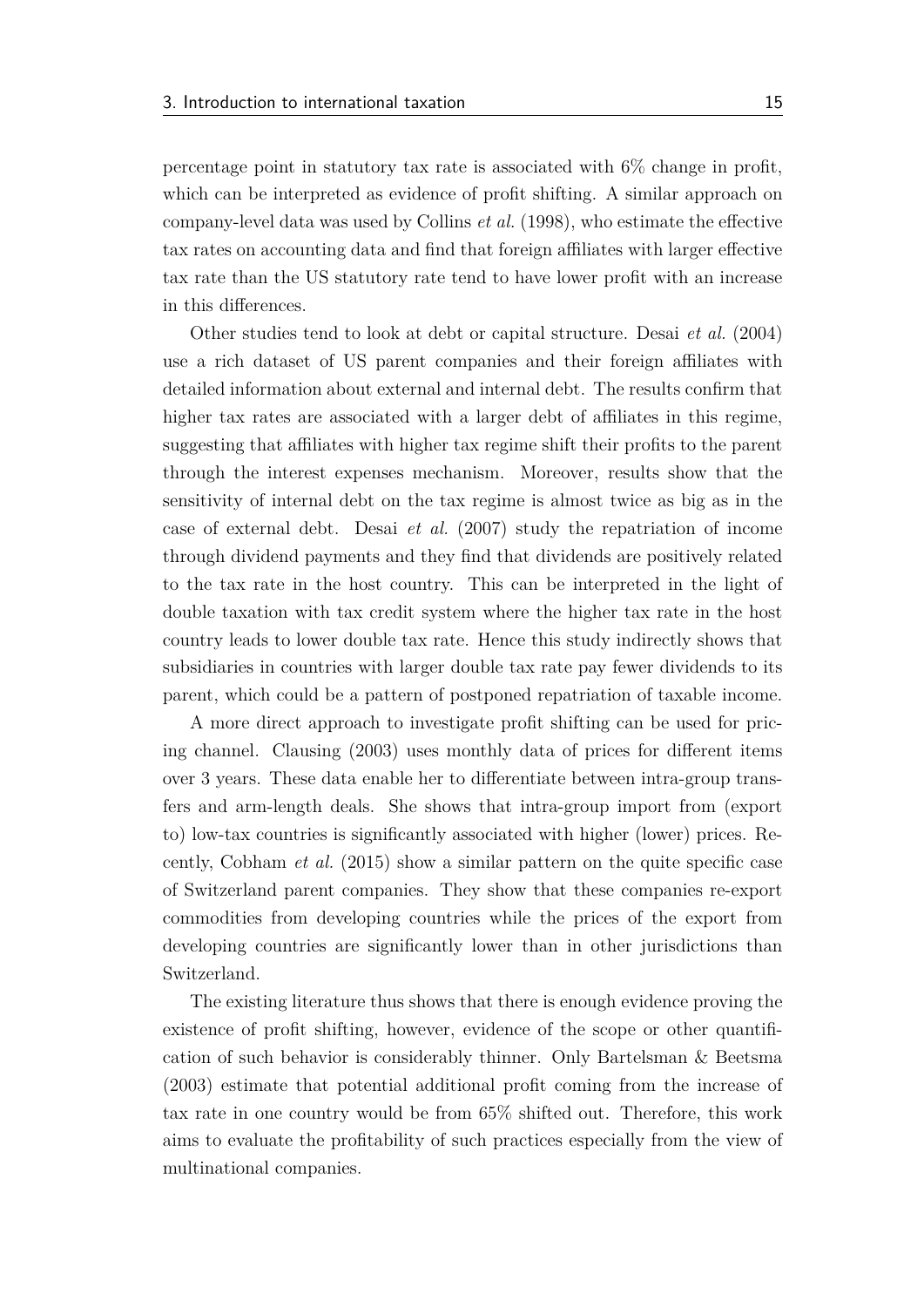#### **Tax inversion**

Tax inversion or corporate expatriation is the situation when a company merges with another company in a different jurisdiction, so the emerged new entity can change the country of incorporation mostly for tax reasons. It is also not unusual that small frm overtakes much larger corporation for this purpose.

Corporate expatriation is a heated topic especially in the USA, which has one of the highest statutory corporate income tax rates, and it receives a lot of attention since billions of dollars are inversed annually. American frms are rapidly expanding their inversion practices since an inversion on foreign income is commonly accompanied by reduced tax liabilities.

[Desai & Hines](#page-82-5) [\(2002\)](#page-82-5) suggest in their research that there is an incentive from the host governments to allow big corporations to inverse their incomes into their countries. Likewise, share prices of these companies rise as expatriation is announced. Companies not only enjoy the benefts of saving on taxes when they decide to inverse their revenue, but they also receive support and further benefts from governments and shareholders. [Desai & Hines](#page-82-5) [\(2002\)](#page-82-5) conclude that managers of these frms are able to increase shareholder wealth and reduce the frm's global liabilities through the announcement of expatriation. Furthermore, expatriation does damage to the home economy through fewer tax receipts, but this translates into greater benefts experienced by the inverted frms and the host country. In general, there will be higher wages and more domestic jobs.

Along the same discussion, [Sheppard](#page-85-5) [\(2003\)](#page-85-5) identifes how US multinationals fee when confronted with threats of higher taxes. He also argues that contrary to popular debate, corporate inversion does not destroy shareholder value. However, the research does state that the home country's overall tax base is destroyed as well as encouraging other companies to act in a similar manner to keep up with the competition.

#### **Relation of statutory and efective tax**

All these practices can decrease the efective tax rate as compared to the statutory one and therefore the statutory tax rate  $\tau_{rst}$  can be seen as the upper limit of the efective tax rate. All these factors are also related to the taxation of multinational frms, so these practices can be seen as potential synergies arising from the international takeover and consequently increase the incentive for takeover as well as raise the transaction value.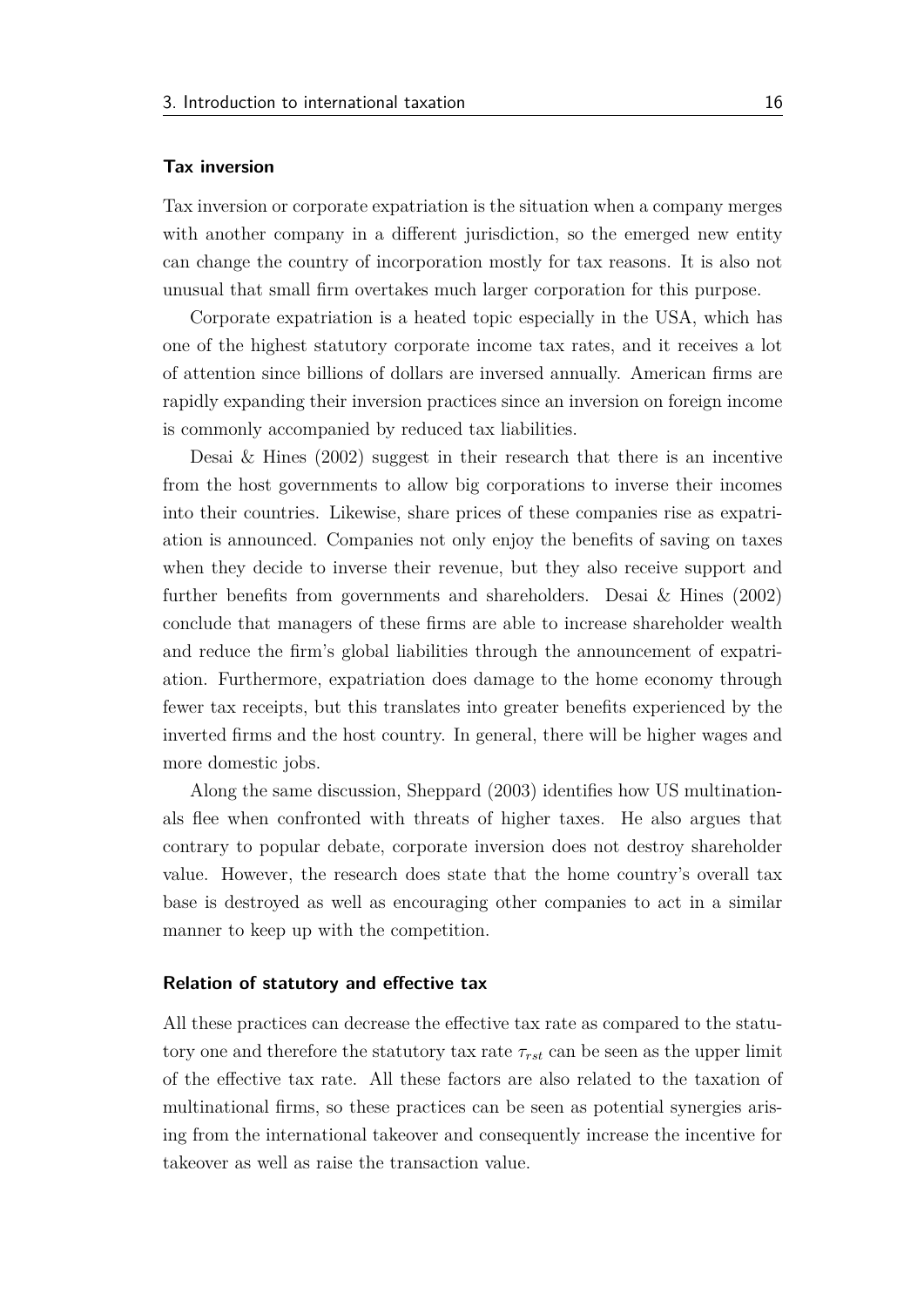The following case study describes one of the largest and most discussed tax inversion that almost happened.

#### <span id="page-32-0"></span>**3.3 Alternative tax measures**

[Devereux](#page-82-1) [\(2007\)](#page-82-1) points out that several concerns need to be taken into account when choosing the correct measure of the tax rate for a given research issue or hypothesis. These can be divided into the following pairs:

- Statutory versus Effective rates
- Average versus Marginal rates
- Forward versus Backward looking measures

The basic diferences between statutory and efective rates are described in [Section 3.2.](#page-28-0) Nevertheless, the answer to a question, which of these is better to use, is not so obvious. In general, the ultimate question is, what kind of measure companies use to answer the given question. The intuition tells us that companies should base their decision according to efective tax rates because these are the tax costs that are paid. However, this does not need to be true in all cases. For example, a detailed specifcs of a given jurisdiction can be unknown or hard to analyze for foreign investors and in such cases, it can be easier to make decisions based on statutory rates. Moreover, proft shifting practices aiming to reduce the efective tax rate are probably connected to considerable transaction costs. In such a case, the efective rate is also not an ideal measure of the tax burden, because the ideal measure should take into account these connected costs and the statutory rate. Therefore, the optimal measure of the real tax burden probably lies somewhere between these two measures. Statutory, as well as efective rates, are often non-linear for several reasons. It could be the legislation that sets progressive taxation of corporate income, or the efective rate can be infuenced by the fact that companies have lower incentive to somehow optimize their tax duty if the taxable income is low. If described non-linearity exists then the difference between marginal<sup>[5](#page-0-0)</sup> and the average tax rate can be substantial. The appropriateness of usage of these measures again depends on the nature of the research question. In general, if the decision depends on marginal  $\cos t^6$  $\cos t^6$  then the marginal tax rate

<sup>&</sup>lt;sup>5</sup>Marginal tax rate is the rate by which an additional income would be taxed.

<sup>&</sup>lt;sup>6</sup>For example how much to invest?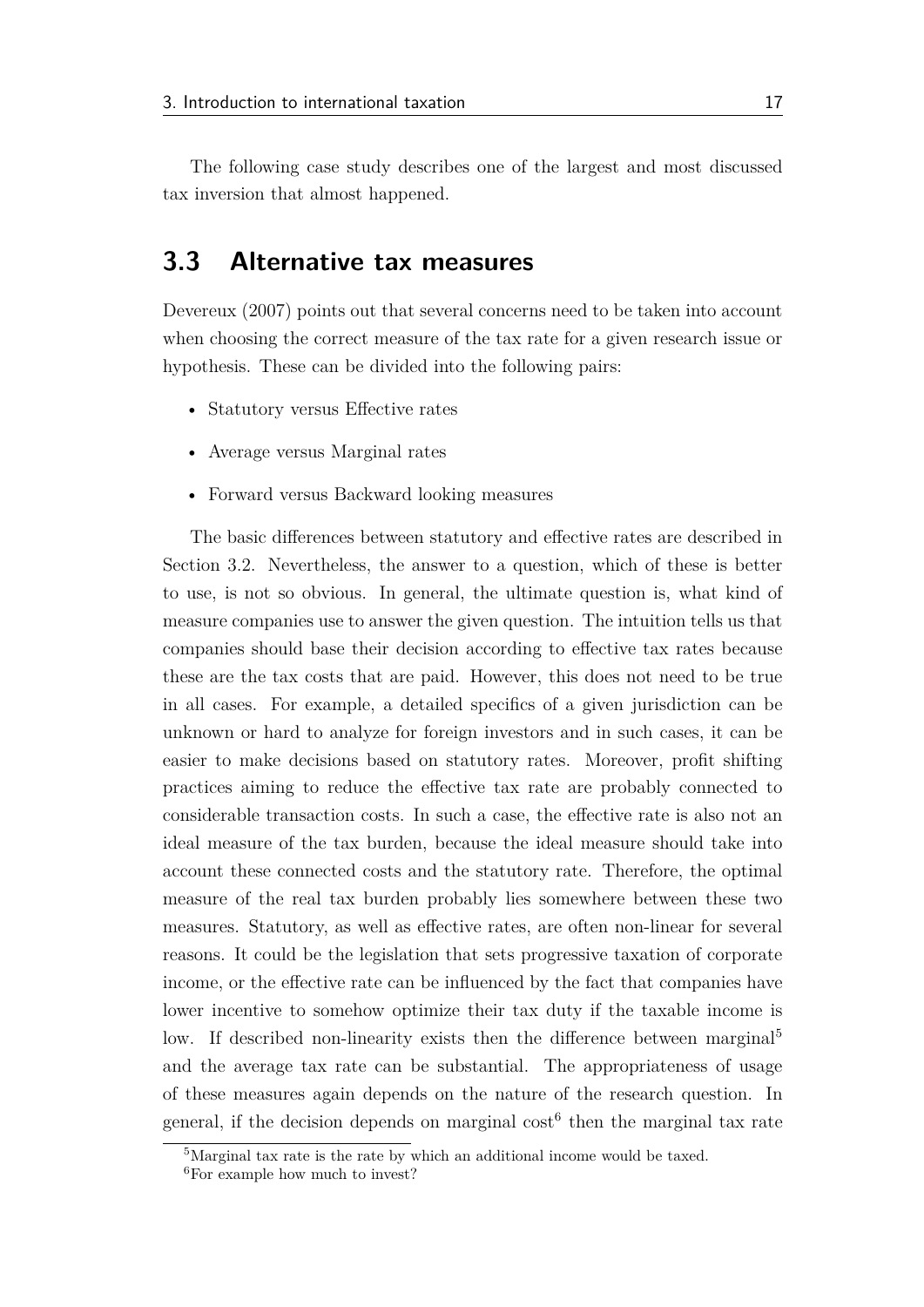is more appropriate. On the other hand, if it is discrete choice question<sup>[7](#page-0-0)</sup> than the average tax rate representing the overall cost can be more appropriate.

Another very important nuance is between forward and backward looking estimation of tax rates. Forward-looking estimates of tax rates should be generally based on expected taxation of future income fows. This is also the measure that is preferable if the value of any investment is based on future capital gains and therefore also decisions about any investment should be done on a forwardlooking estimate of tax rates. Nevertheless, the backward-looking estimate is more usual because of the availability of data. The diference between these measures can be substantial especially for efective tax rates because the fnal tax duty at any given point of time is infuenced by the history of a given company, which includes the history of investments, deferred tax liabilities, past losses or the history of the given tax system. This can be also a source of potential endogeneity of such backward-looking measures of efective tax rates because these are essentially based on proft and tax duty and hence they could be directly dependent on investments. Such endogeneity should be treated in the empirical analysis. The diference between forward and backward estimate of tax rates is also illustrated in the next section.

### <span id="page-33-0"></span>**3.4 Case study: Pfizer & Allergan merger**

A planned merger deal between two of the biggest pharmaceutical companies, Pfzer and Allergan, was a great inspiration for studying the topic of the relationship between cross-border mergers and taxation. The deal was structured as an inverse acquisition in which the US giant Pfzer would have taken over smaller Irish Allergan and shift its residence to Ireland. However, this transaction that would have produced the largest pharmaceutical company in the world never happened due to a change in US regulation. Nevertheless, the deal attracted intense media attention and the public could have observed its development, from the initial discussions, through the changes in stock prices until the cancellation of the contract and its aftermath. This was mostly due to a widely shared opinion that the ultimate aim of the merger was to shift Pfizer's headquarters to Ireland and enjoy the benefts of the lower corporate tax. This certainly arouses a lot of controversies and expert analyses and also inspired the topic of this thesis. We summarize this remarkable deal and particularly its

<sup>7</sup>For example whether to establish a subsidiary in a given country.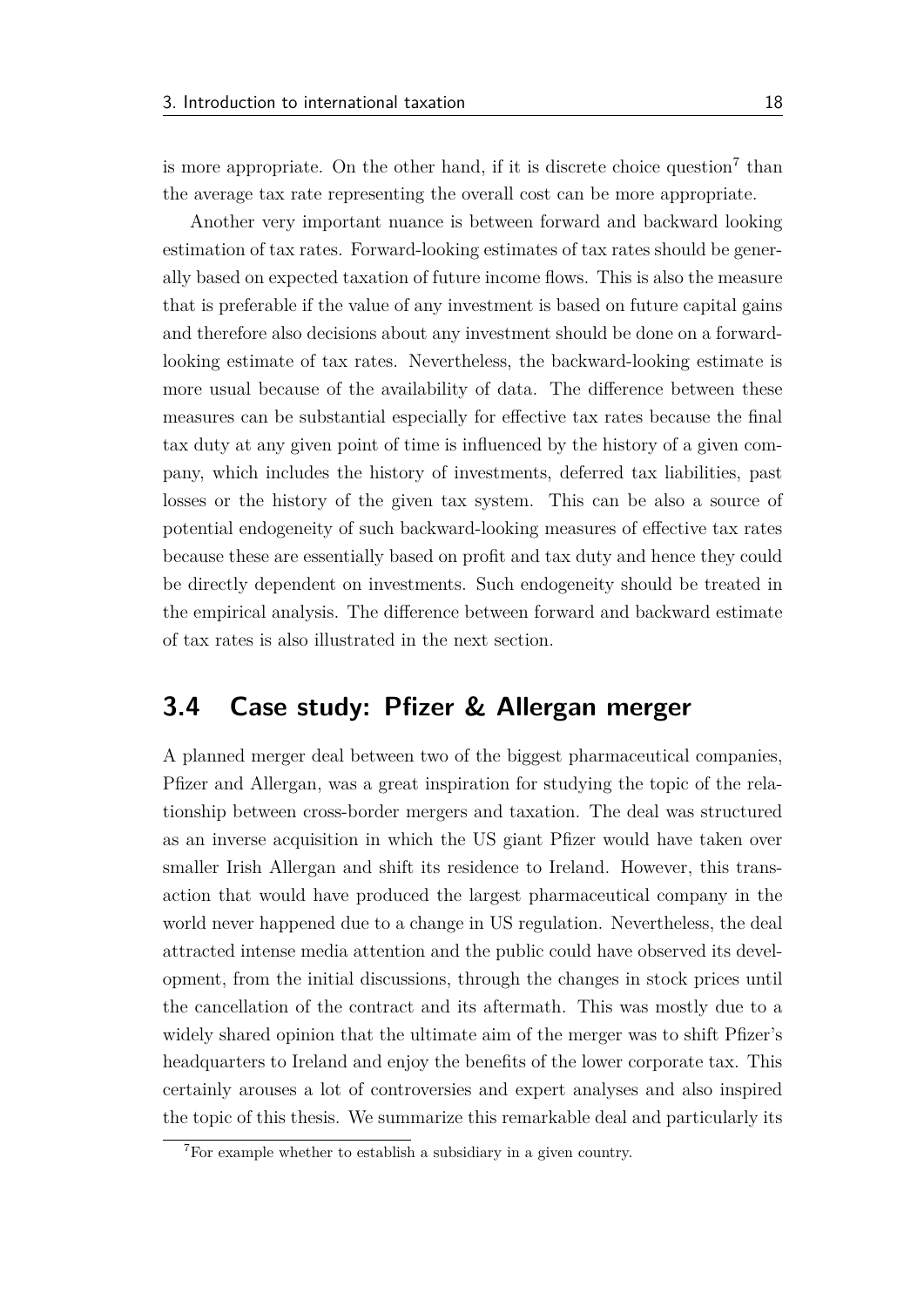taxation aspects in this motivational section. Therefore this case demonstrates that taxation can be a serious motivation for even very large M&A deals and also illustrates some of the practices described above.

#### **The background**

Where newspapers already reported that Pfizer and Allergan were talking about a merger at the end of October 2015, it was not before November 23, 2015, when Pfizer and Allergan officially announced that Pfizer planned to acquire Allergan in a friendly takeover. Allergan shareholders would receive 11.3 shares for every share of Allergan they own, this corresponded to roughly \$160 billion of Allergan value according to unafected market prices at the end of October 2015.[8](#page-0-0) Both companies expected to close the deal in the second half of 2016, making it the largest deal in the pharmaceutical industry and the third-largest deal ever. The addition of Allergan's market capitalization of about \$113 billion would have made Pfzer the largest pharmaceutical company in sales worldwide [\(Hemmond](#page-84-10) *et al.* [2015\)](#page-84-10).

Besides the revenue enhancement and the expected cost savings of \$2 billion in the next three years, Pfzer could have benefted from the lower corporate tax rate in Ireland, where Allergan's headquarters are based (according to the official press release). The corporate tax on profits in Ireland is only  $12.5\%$ . signifcantly lower than the 35% in the USA. The lower tax rate would have allowed Pfizer to keep up with its competitors, where the US tax rate would have led to a worsening position of Pfzer compared to its competitors, according to Pfizer CEO Ian Read.

Pfzer already hoped to avoid the high tax rate in 2013 by acquiring the British-Swedish AstraZeneca, however, this deal was not successful. The company then tried the same with the British GSK a year later, with the same result. Nevertheless, the idiom "third time's the charm" for Pfzer was not fulflled as the US Treasury Department announced on April 4, 2016 that they have proposed new rules for inversion which limit the company's ability to participate in inversion transactions if they have already done them within the past 36 months [\(McCracken 2016\)](#page-85-6). Allergan was involved in such transactions in the marked time frame, therefore the inversion deal would not be approved. Days

 $8$ According to a joint press release, available from Pfizer official website [https://www.pfizer.com/news/press-release/press-release-detail/pfizer\\_and\\_](https://www.pfizer.com/news/press-release/press-release-detail/pfizer_and_allergan_to_combine) [allergan\\_to\\_combine](https://www.pfizer.com/news/press-release/press-release-detail/pfizer_and_allergan_to_combine).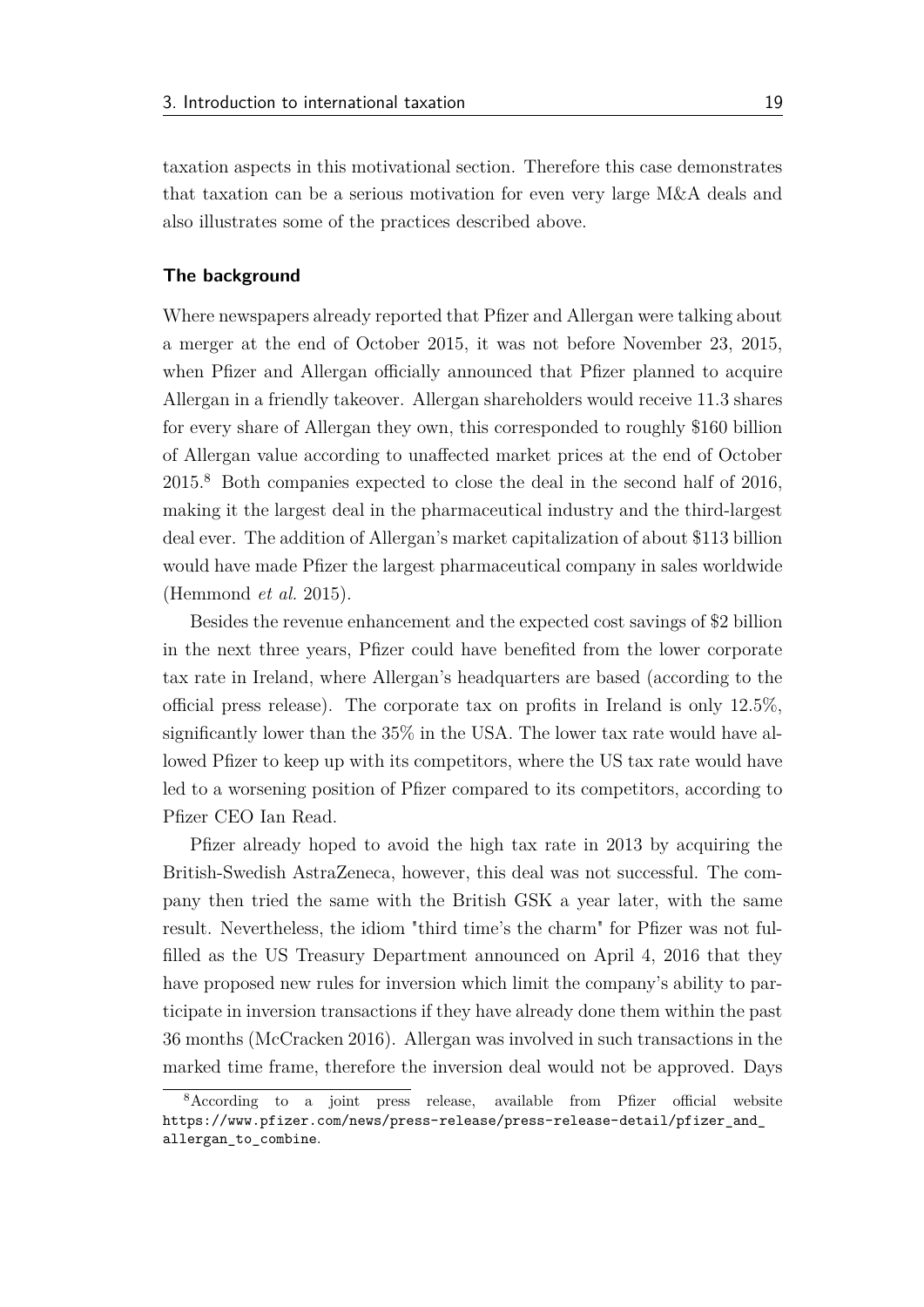after this announcement Pfzer's board voted to cancel the deal the company issued a press release that the takeover agreement has been terminated.

The deal was dead, however, not because the companies decided that it would not be favorable for them, but because the regulation changed, and thus it would not be approved. We further shortly examine the negotiated takeover price and whether the premium was indeed motivated by saving on taxation.

#### **Analysis of the takeover premium**

The price of the transaction was structured such that Pfizer offered 11.3 of its shares for one share of Allergan. Initial calculation using the unafected prices from the end of October 2015 shows the premium to be higher than 30% with a corresponding bid value of \$160 billion. Actually, if the unafected prices from April 7, 2016 are used to recalculate the bid premium of 53% is obtained, which represents the value of \$51 billion.

To understand such a substantial premium, one should take into account the valuation of Allergan and possible synergies arising from the merger. The frst one is rather troublesome to perform, as Allergan had engaged in a great number of mergers and acquisitions in the past and consequently, acquired a high portion of debt. In most of its past, the company also did not generate any profit and did not pay any dividends, which makes it very difficult to make any predictions about its future performance. A simple method of indicative valuation was performed by calculating various multiples and comparing them to the pharmaceuticals industry averages. These are summarized in table [3.1.](#page-35-0) Even though the calculated ratios indicate wide spread of possible values, on average they are not suggesting that Allergan market price would be undervalued by so much.

<span id="page-35-0"></span>

|                                  | EV/Sales | EV/EBITDA Price/Sales PEG ratio |         |      |
|----------------------------------|----------|---------------------------------|---------|------|
| Pharmaceuticals Industry Average |          |                                 |         |      |
| Total                            | 4.76     | 13.63                           | 4.37    | 1.13 |
| <b>Fast Growing Companies</b>    | 7.38     | 20.12                           | 6.98    | 1.64 |
| Difference                       | 55%      | 48\%                            | 60%     | 46%  |
| Allergan                         |          |                                 |         |      |
| Multiples                        | 6.37     | 33.58                           | 4.43    | 1.81 |
| Premium to Fast Growing          | $-14\%$  | 67\%                            | $-36\%$ | 10%  |

Table 3.1: Valuation of Allergan

Another possible explanation of the premium thus are the tax-inversion benefts for Pfzer of shifting its residence to Ireland. If we compare both the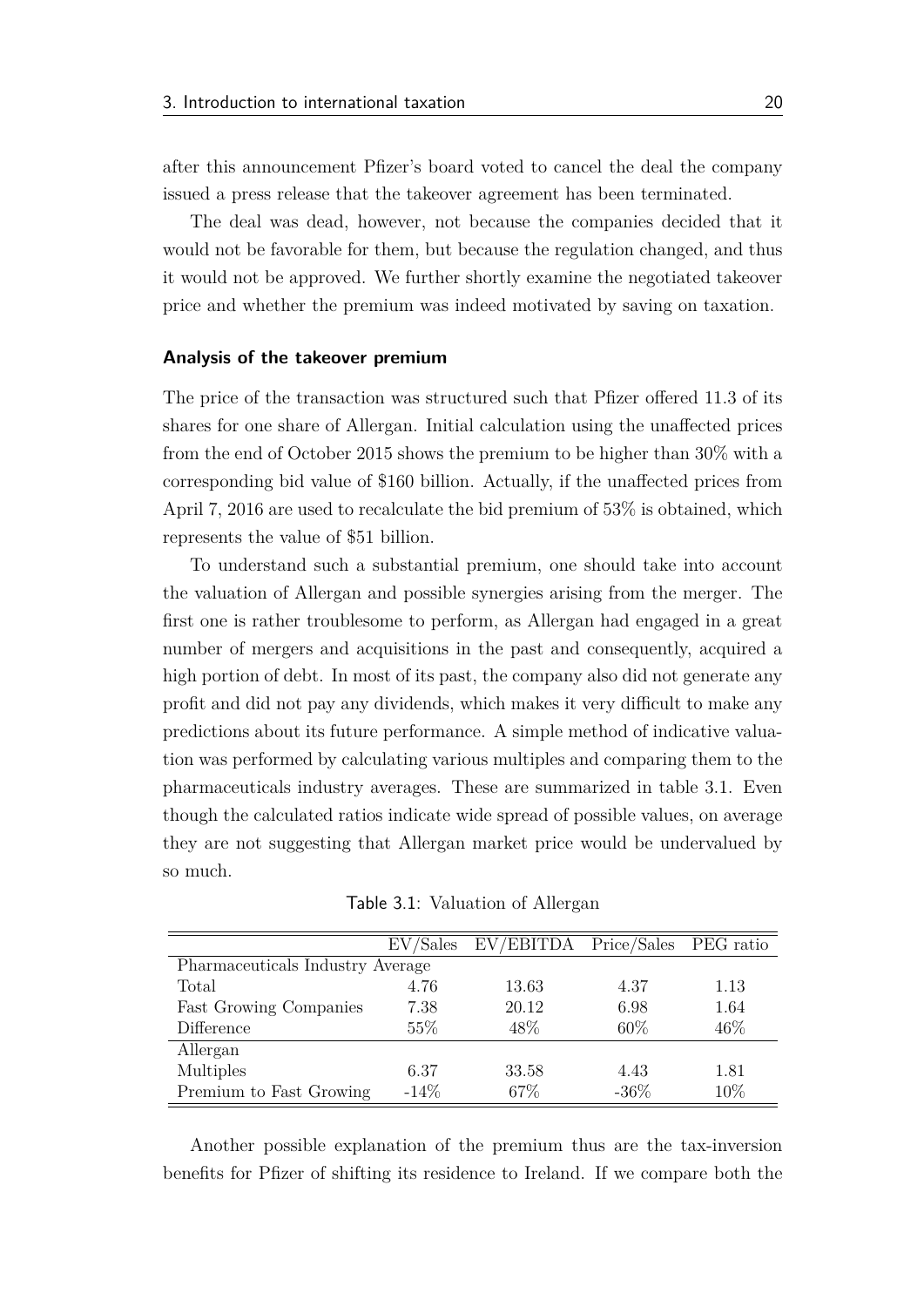Irish and the US tax systems, we see that the corporate tax rate of the first is 12.5%, while the one for the Unites States is 35%. In this sense, the deal is not that important as taxes are paid wherever the profts are generated. The issue arises when those profts are repatriated because the USA applies worldwide tax system and any foreign source is income is thus taxed by the US corporate tax rate, crediting for taxes already paid. Ireland also uses the worldwide system, but their low rate makes the payment of extra taxes very unlikely when profts are repatriated. Pfzer would than save on repatriating already retained earnings, but also on any potential future earnings.

The coalition Americans for Tax Fairness (ATF) [\(Rice & Clemente 2015\)](#page-85-0), calculated what Pfzer would save on US taxes on their accumulated foreign profts trapped ofshore (until 2014), if they moved the company to Ireland, assuming that the decision of the company was to repatriate all of its profts. They estimate the benefit to be  $$35$  billion.<sup>[9](#page-0-0)</sup> The sum calculated by ATF can be seen as an upper bound of what could have Pfzer saved on hypothetical repatriation of past accumulated profts.

<sup>9</sup>The amount of \$35 billion leads from repatriation of accumulated proft ofshore (\$74 billion leads to saving of almost \$14 billion of tax saving) and from \$21 billion of deferred tax liabilities on ofshore proft reported by Pfzer.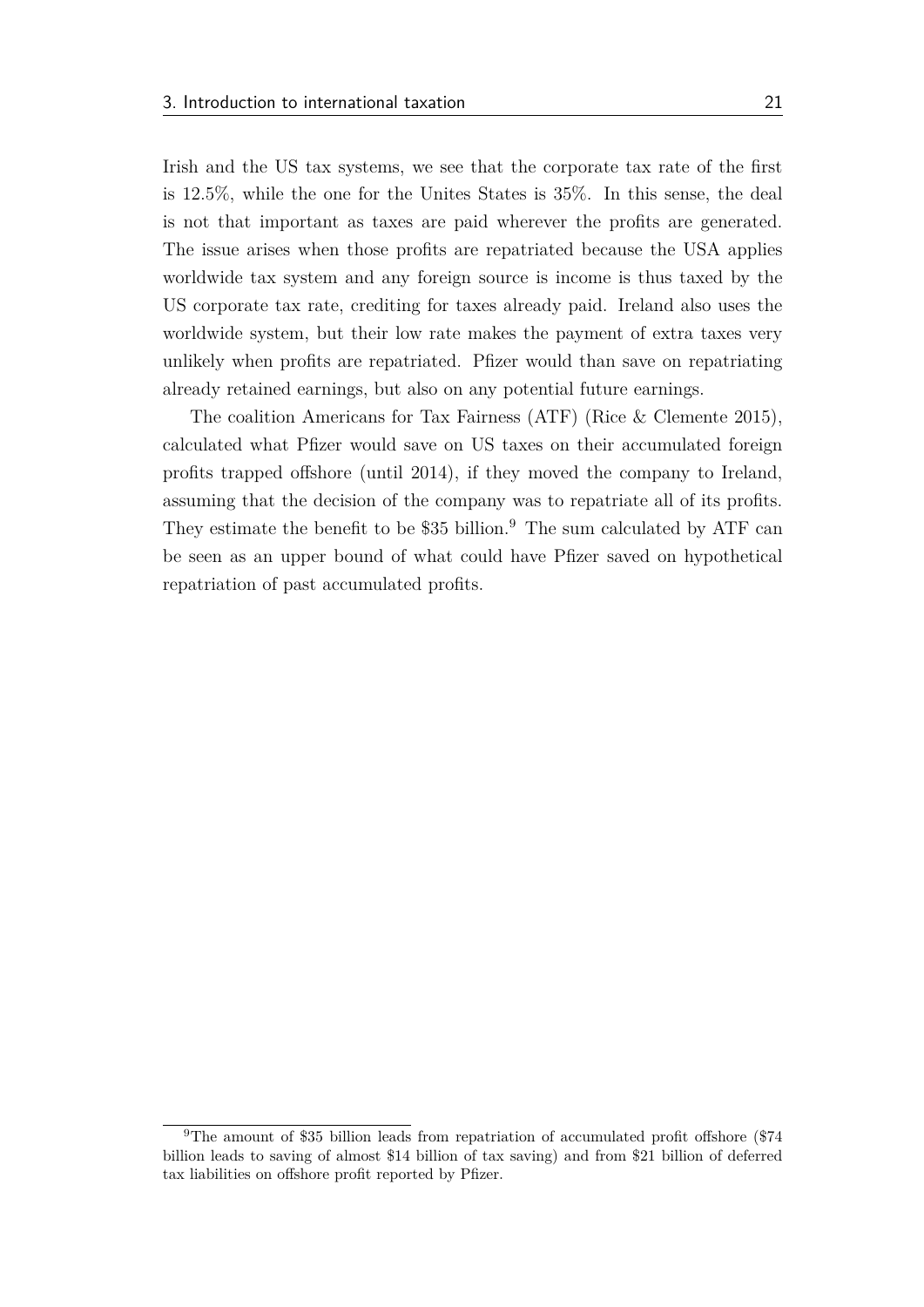| INDIANALISM IN ENTREMENTAL LANGULAR<br>  NAVILLEND   DERNAMENT   DERNAMENT |
|----------------------------------------------------------------------------|
| せいくりさつ                                                                     |

 $|\omega|$ 

<span id="page-37-0"></span>Table 3.2: Tax rate of Pfizer by region

|                             | Revenues $(\$ \ bn)$ |      | Revenue Share |                   |        | Tax rate |          | $Rate*$ |         |            |
|-----------------------------|----------------------|------|---------------|-------------------|--------|----------|----------|---------|---------|------------|
|                             | 2015                 | 2014 | 2013          | 2015              | 2014   | 2013     | Average  |         |         | $(\Gamma)$ |
| United States               | 21.7                 | 19.1 | 20.3          | 44%               | 38\%   | 39\%     | $40.7\%$ | $35\%$  | $0\%$   | $0\%$      |
| Developed Europe (a)        | 9.7                  |      | 11.7          | $20\%$            | $24\%$ | 23\%     | $22.1\%$ | 21\%    | $14\%$  | $6.0\%$    |
| Developed Rest of World (b) | 6.3                  | 7.3  | 8.3           | 13%               | 15%    | 16\%     | $14.6\%$ | 27\%    | 8\%     | $0.0\%$    |
| Emerging Markets (c)        |                      | .1.5 | 11.2          | 23\%              | $23\%$ | 22%      | 22.6\%   | 24\%    | 11\%    | $3.0\%$    |
| Total revenues:             | 48.9                 | 49.6 | 51.6          | Weighted average: |        |          | 28.3%    | $6.7\%$ | $2.0\%$ |            |

\* Tax-inversion beneft rate as a percentage of pre-tax income.

(U) Under assumption that US tax rate remain same(35%).

(L) Under assumption that the US tax rate decreases to Developed Rest of World countries average (27%).

(a) Western Europe, Finland and the Scandinavian countries.

(b) Australia, Canada, Japan, New Zealand and South Korea.

(c) Asia (excl. Japan and South,Korea), Latin America, Africa, Central and Eastern Europe, Middle East and Turkey.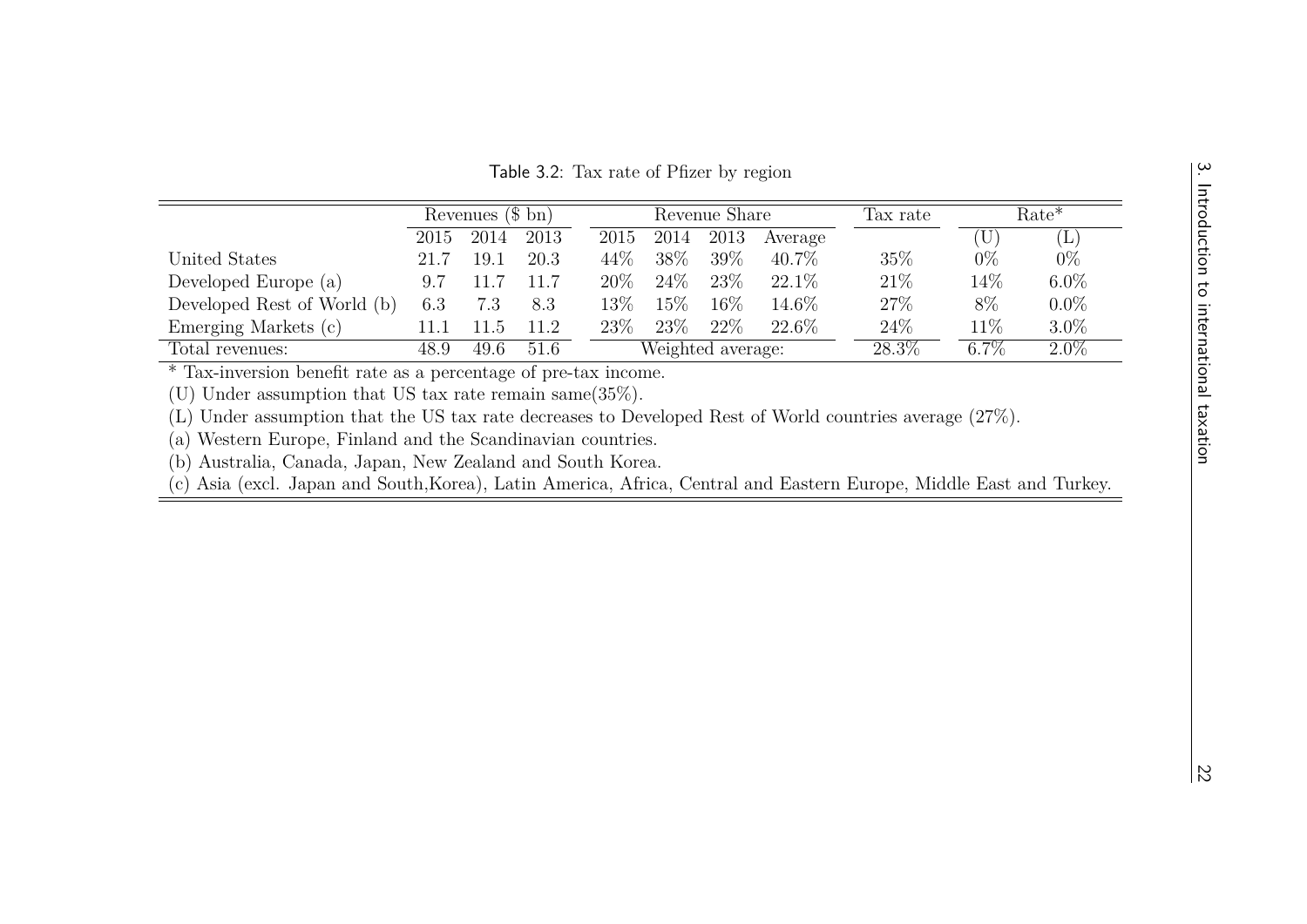This estimate is just the immediate beneft based on repatriation of income, however, there are also the future tax benefts that need to be evaluated. For this purpose, it is important to base the estimate of the tax-inversion beneft rate on the forward-looking expectations of the development of tax regimes of the Pfzer group. For example, the US corporate tax rate is one of the highest in the world, hence it is quite probable that USA government will be pushed by the tax competition to decrease corporate tax rate in the future.[10](#page-0-0) For the illustrative purpose of this case study, we try to estimate future tax benefts from this inversion. First, the income of Pfzer is estimated in a rather naive and simple way on consolidated accounting data. Then, we calculate a forwardlooking estimate of tax-inversion beneft rate, which is in principle defned as a weighted average diference of US tax rate and average tax rates in diferent regions, because this is essentially the additional taxation needs to be paid from repatriated taxable income.[11](#page-0-0) This calculation is summarized in [Table 3.2.](#page-37-0) The same calculation is repeated for two scenarios, in the frst one US corporate tax rate remains unchanged, in the second, it will drop to developed countries average.[12](#page-0-0) Finally, the estimate of future tax benefts from studied tax inversion is \$7.5 billion using the weighted average of these scenarios.<sup>[13](#page-0-0)</sup>

#### **Concluding remarks to the case study**

Using the case of Pfzer the complexity and difculties of gathering information about the tax issues of companies or at least completely accurate ones can be further illustrated. There is, for example, possible evidence of proft shifting, for instance, Pfzer declared a \$16 billion loss in the USA in years 2010-2014 and 74 billion proft ofshore. This seems rather suspicious taking into account that 38% of the company's sales and 48% of its assets in 2014 were in the USA [\(Rice & Clemente 2015\)](#page-85-0), suggesting further tax evasion through proft shifting to Pfizer's subsidiaries in tax havens.

Comparing the possible tax benefts of the merger with the premium, it can

<sup>10</sup>Another possible issue about the future of US tax rates is the fact that there were several tax holidays in the past allowing to repatriate income from foreign subsidiaries without additional taxation.

<sup>&</sup>lt;sup>11</sup>Here, it is assumed that there is no additional taxation in Ireland because of the very low statutory corporate rate.

<sup>&</sup>lt;sup>12</sup>We now know that the US corporate tax rate was decreased to  $21\%$  effective from 2018. However, this calculation should illustrate the decisions justifying the tax premium at the point where it could not be sure whether and how much the tax rate would be cut. The average developed countries tax rate is thus a reasonable forward-looking measure for this purpose.

<sup>&</sup>lt;sup>13</sup>Detail of calculation of the future tax benefits are available upon request.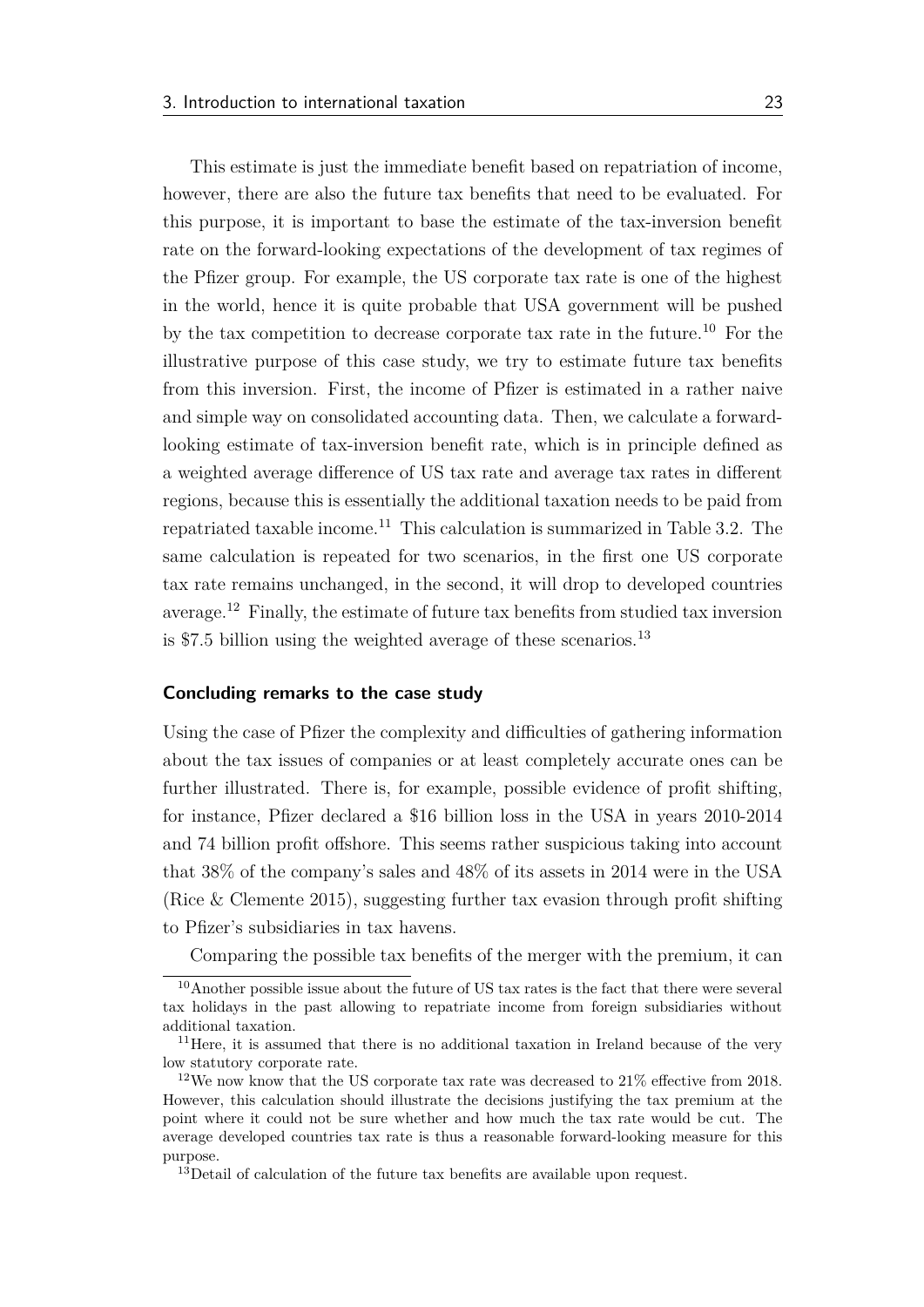be assessed that they are substantial and most likely an essential motive for the deal.[14](#page-0-0) The US Treasury Department had probably seen it similarly and adopted a change in legislation aimed at "serial inverters," for which was the Pfzer-Allergan deal obviously a great inspiration. The fact that the takeover was canceled by Pfzer only two days after adoption of the new legislation can be seen as sort of a confrmation of what was its pivotal incentive and its importance.

Even though, the transaction was terminated there has been some interesting development in recent years. At the end of 2017, US Federal court invalidated the anti-inversion regulation, because it didn't comply with the notice and comment procedures [\(Chorvat 2017\)](#page-81-0). This could have potentially revived the deal, however, in November 2017 the USA decided to decrease their corporate income tax from  $35\%$  to  $21\%$ , effective from January 1,  $2018$ .<sup>[15](#page-0-0)</sup> This way the potential tax inversion benefit from the Pfizer Allergan merger would be signifcantly smaller, similar to our approximate alternative scenario of tax cut in the last column of [Table 3.2.](#page-37-0) Therefore it is rather unlikely that the deal will be put back on the table, as the tax benefts might not be so worth the costs connected to the transaction and inversion.

<sup>&</sup>lt;sup>14</sup>In total the tax benefits were identified up to \$42.5 bn  $(35 + 7.5)$ .

<sup>&</sup>lt;sup>15</sup>The corporate tax rate change was introduced under the "Tax Cuts and Jobs Act", formally Public Law 115-97, available from: [https://www.congress.gov/115/plaws/publ97/](https://www.congress.gov/115/plaws/publ97/PLAW-115publ97.htm) [PLAW-115publ97.htm](https://www.congress.gov/115/plaws/publ97/PLAW-115publ97.htm).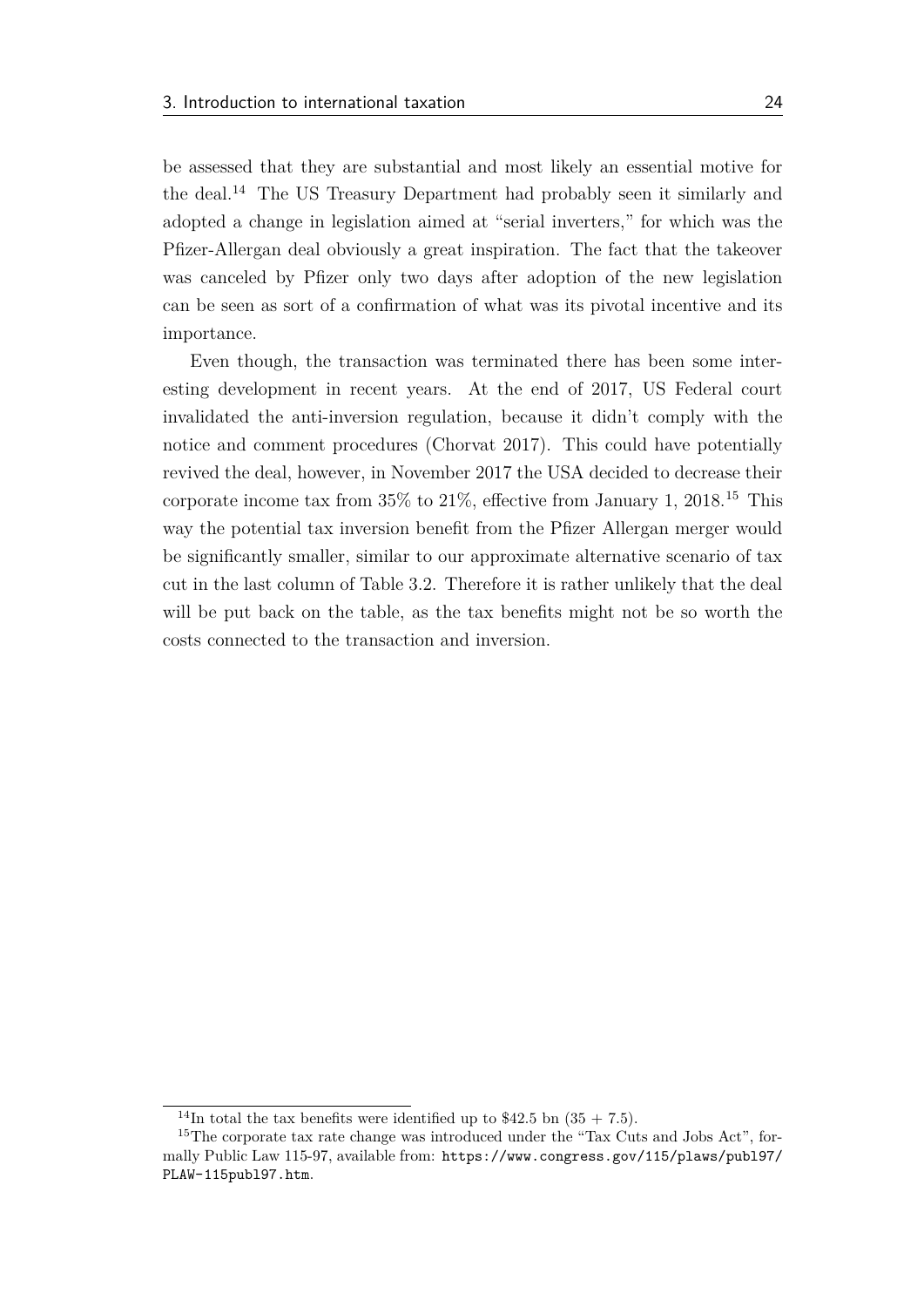# **Chapter 4**

# **Development of hypotheses**

The reader may notice that a considerable portion of the literature on tax effect on international fows of capital cited in [Section 2.1](#page-20-0) dates back before 2000 and uses aggregate data on FDI fows which is not ideal and lacks needed details. There are also several studies using frm-level data [\(Devereux & Grifth](#page-82-0) [1998;](#page-82-0) [Stöwhase 2006;](#page-85-1) [Grubert & Mutti 2000;](#page-83-0) [Harris](#page-83-1) *et al.* [1993\)](#page-83-1), however, these datasets mostly comprise of small samples of companies, in an overwhelming majority of US incorporation. Moreover, the source of the data is confdential US government tax returns which are only available to US Treasury researchers. The recent trend is, therefore, to turn the attention to a more specifc part of FDI which is Mergers and Acquisitions (M&A). Cross border M&A constitute a large part of FDI, according to [Herger](#page-84-0) *et al.* [\(2016\)](#page-84-0) as much as 80%, and there are now extensive databases covering ample details about every transaction and each of the involved parties. These aspects make M&A data very convenient for studying relationships between international fows of capital and other phenomenons, in case of our interest, taxation.

[Section 4.1](#page-40-0) describes a simple theoretical framework for analysis of M&A transaction which is useful for a deeper understanding of the developed hypothesis. The most related current literature is summarized in [Section 4.2.](#page-42-0) Finally, the testable hypotheses for empirical analysis are summarized in [Section 4.3.](#page-45-0)

## <span id="page-40-0"></span>**4.1 Theoretical framework to study M&A transactions**

There are various theoretical frameworks developed to study M&A market and realized transactions. Some of them are developed on biding auction principles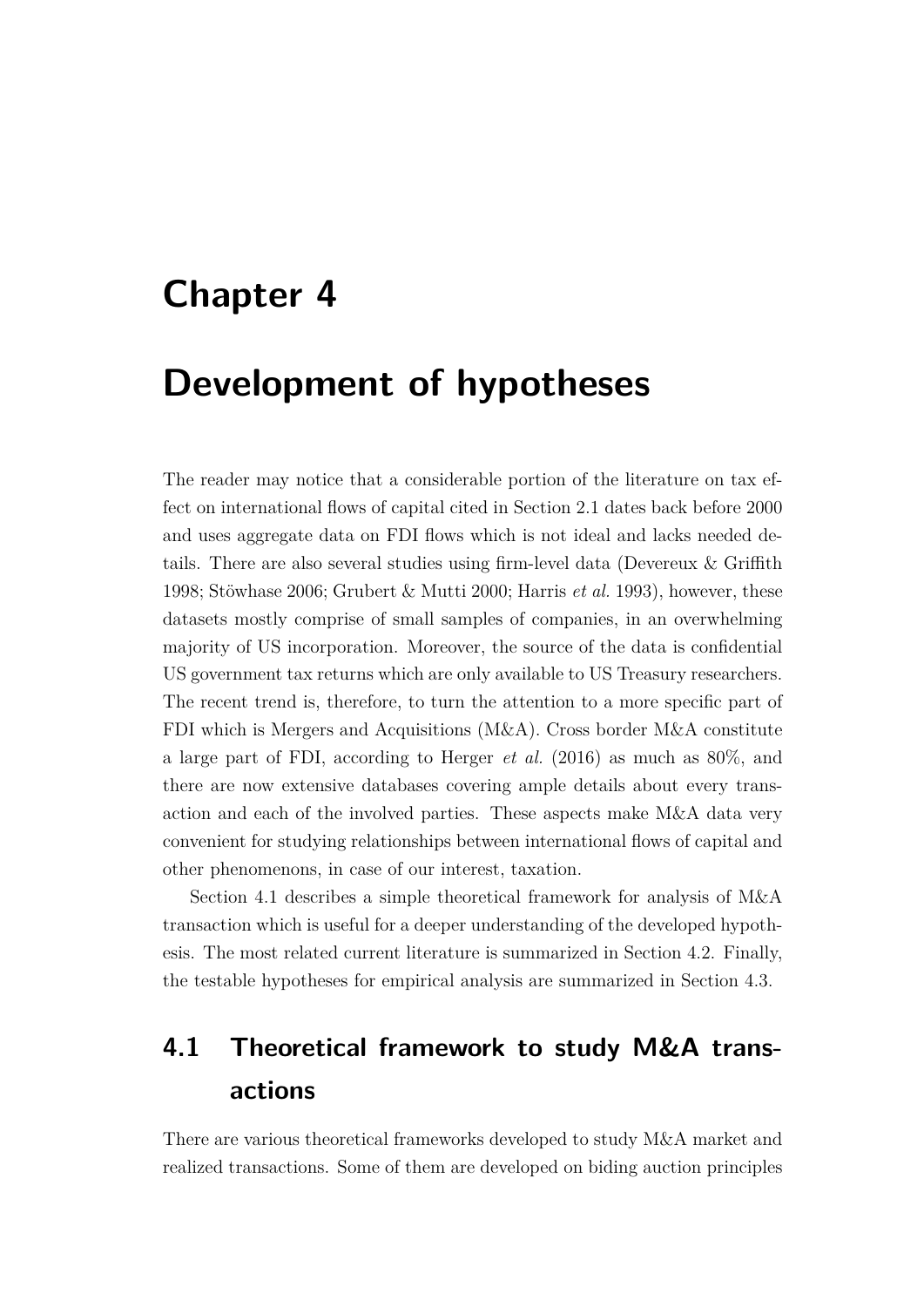[\(Head & Ries 2008\)](#page-83-2). Another famous theoretical approach, known as free-rider model [\(Grossman & Hart 1980\)](#page-83-3), is built on the behavior of target's shareholders, which might tend to free-ride on their decision to sell their stake, which tends to increase the fnal price of the transaction. Finally, some concepts even release the concept of rationality and argue that corporate takeovers are driven by motivations of managers, their ambitions and hubris [\(Roll 1986;](#page-85-2) [Hayward](#page-83-4) *[et al.](#page-83-4)* [2006\)](#page-83-4).

Nevertheless, the common base for most of the theoretical frameworks is the proposition that the takeover of the target company occurs only if the pretake over value of the target company  $V_{t0}$  is lower than the post-take over value  $V_{ta}$ . In other words, the deal can happen only if there is some benefit (total synergy) from transaction  $S_{ta}$ , which might be expressed in relative terms of the pre-transaction value as  $s(x)$ .

$$
S_{ta} = V_{ta} - V_{t0} \ge 0
$$
  

$$
s(x) = \frac{S_{ta}}{V_{t0}} = \frac{V_{ta}}{V_{t0}} - 1 \ge 0
$$

The second basic proposition is that the realized price on M&A market should be between those two values  $V_{t,0} \leq P \leq V_{t,a}$ . Therefore common modeling approach for studies examining the price of transactions can be described by the following equation:

<span id="page-41-0"></span>
$$
P = V_{t0} + \delta * S_{ta} \tag{4.1}
$$

$$
\pi(\delta, x) := \frac{P - V_{t0}}{V_{t0}} = \delta * s(x) \tag{4.2}
$$

where  $\pi(\delta, x)$  is the transaction premium expressed as a percentage, *delta* is the share of total synergy paid to the target, which can be interpreted as the relative bargaining power of the target and the acquirer company, and *x* are the determinants of total synergies.

There is extensive literature studying all sorts of possible synergies as well as the determinants of relative bargaining power. Nevertheless, it is not the purpose of this thesis to summarize them and the reader can refer to a comprehensive meta-analysis by [Betton](#page-80-0) *et al.* [\(2008\)](#page-80-0) or [Eckbo](#page-82-1) [\(2009\)](#page-82-1). Instead, the following literature review focuses more closely on emerging literature that uses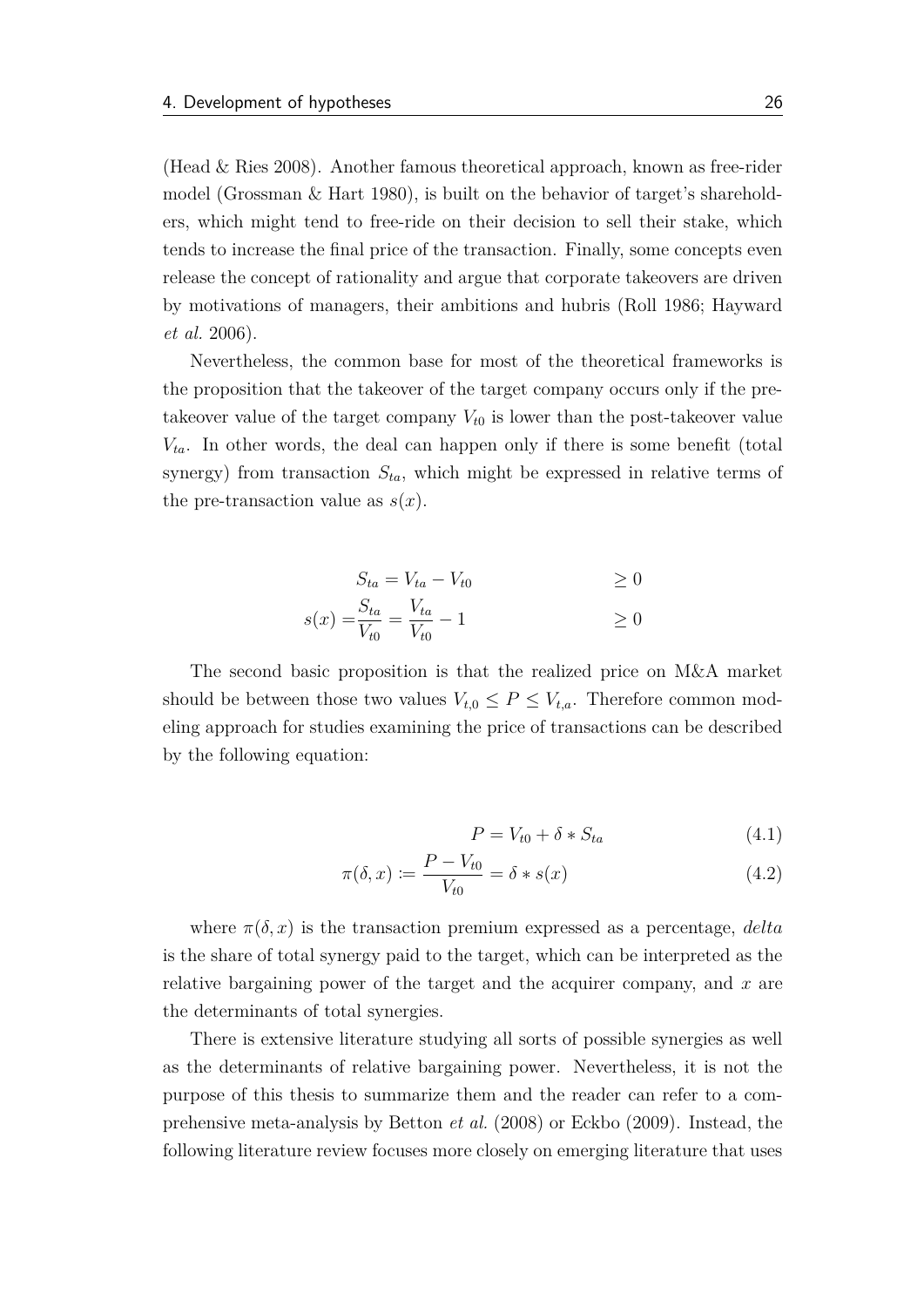M&A data to study international taxation and its impact on capital fow.

### <span id="page-42-0"></span>**4.2 Current literature**

The literature studying international M&A while closely focusing on international taxation is rather scarce. [Di Giovanni](#page-82-2) [\(2005\)](#page-82-2) is probably the frst to study direction and volume of FDI on the international M&A market. The author estimates a gravity model, which is common in the trade literature, to examine the determinants of size and direction of international M&A fows. The main implication of such a model is that the fow of trade between two countries should inversely depend on the distance between the countries and proportionally depend on their economic size. He uses M&A data from the Thomson Financial SDC database and several other sources for the explanatory variables over the period of 1990–1999. His work is mostly focused on the efect of fnancial deepening to capital fow, however, he also fnds a signifcant efect of the target's tax rate as well as of the presence of tax treaties between the two countries.

[Huizinga & Voget](#page-84-1) [\(2009\)](#page-84-1) focus their work more on taxation and especially on withholding tax and double tax rates as they are described in section [3.1.](#page-25-0) The authors show that the parent-subsidiary structure, created by the crossborder M&A deals is afected by the outlook of international double taxation. They identify the parent-subsidiary structure for each M&A transaction according to the incorporation of the new entity, while fnding that double tax rate infuences the choice of where the parent company will be incorporated. This can be also illustrated by a summary statistic that the average double tax rate is 0.62% in their sample, while it would be 2.11% if the pairs had been switched. Their work is particularly outstanding by collecting extensive information on tax systems and pairwise tax treaties among a set of European countries Japan and the USA over a quite a long period of 1985–2004. Similar to [di Giovanni](#page-82-2) [\(2005\)](#page-82-2), the authors source the data on M&A deals from the Thomson Financial SDC database. The main model to estimate the impact of international taxation on the parent-subsidiary structure decision is a binary choice logistic model, which allows for inclusion of a range of control variables.

Furthermore, the authors use the results of their model to simulate a hypothetical change in the international tax system and its impact on parentsubsidiary decisions. An interesting example, suggesting itself, is the possibility that the USA would abolish their worldwide taxation system in which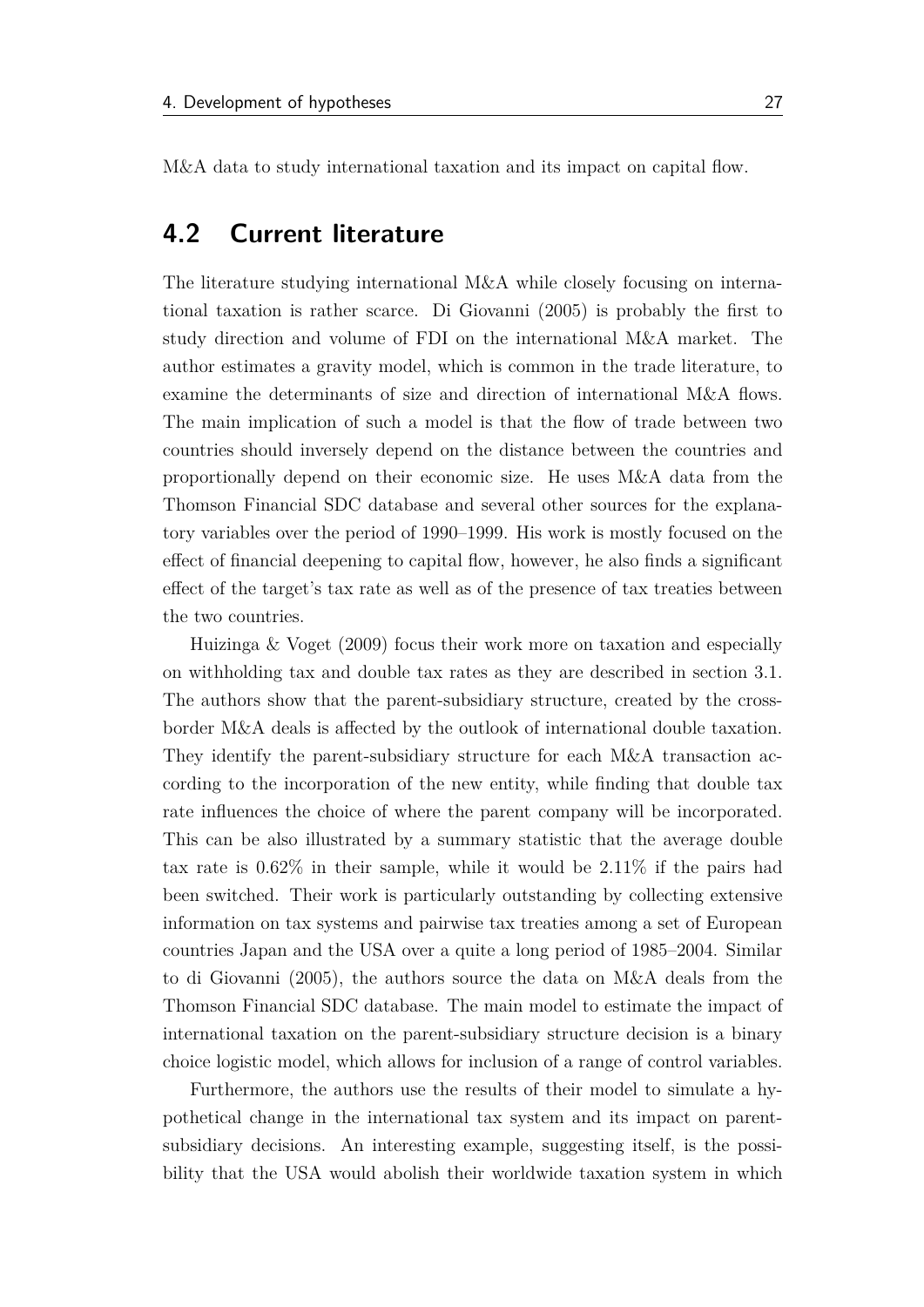case their multinational companies would not be subject to double-taxation on their foreign-source income. According to [Huizinga & Voget](#page-84-1) [\(2009\)](#page-84-1), this would increase the proportion of M&As resulting in parent company incorporation in the USA by notable 4.5 percentage points, from 53.1% to 57.6%. They also estimate a gravity model, which shows that the double tax rate has also a negative efect on the volume of transactions.

Later [Huizinga](#page-84-2) *et al.* [\(2012\)](#page-84-2), again using the same data, measures the burden of international taxation by the extent to which it is transmitted into the takeover premium and acquiring frm excess stock returns around the takeover announcement. The authors conduct a simple OLS estimation that relates the bid premium to the net double tax rate and several other control variables and fnd that the double taxation arising from the cross-border takeover is fully capitalized by the target shareholders, as the pass-through is not statistically different from one. On the other hand, analogous estimation finds no significant impact of double taxation on the acquiring company's excess returns. The authors thus conclude that their analysis provides evidence that the burden of international double taxation is fully born by the target company shareholders.<sup>[1](#page-0-0)</sup>

Recently, [Arulampalam](#page-80-1) *et al.* [\(2018\)](#page-80-1) study the location choice of the target in much greater detail. They formalize the conceptual framework with a heterogeneous response to the tax regime, depending on the characteristics of the acquirer, target and reason for the acquisition. They estimate a form of the random parameters mixed logit model, which allows for this heterogeneous efect of taxes and avoids the assumption of independence of irrelevant alternatives that is inherent to a standard logit model. In general, they fnd a negative correlation of host country tax rates and the probability of location choice, nevertheless, the magnitude of elasticity depends on several factors including the territorial or worldwide tax system. In their analysis they combine M&A data from the Zephyr database with individual company data from Orbis database (both databases are maintained by Bureau van Dijk), obtaining more than 2000 M&A deals, both cross-border and domestic, in years 2005–2008.

Feld *[et al.](#page-82-3)* [\(2013\)](#page-82-3) show that dividend taxation system (territorial/exemption versus worldwide/tax credit) of acquirer infuences the M&A market. Especially they argue that acquirers with the credit system are discriminated on the M&A market and have a lower chance to win in a tender process because the credit system leads to higher taxation than exemption from tax. They

<sup>&</sup>lt;sup>1</sup>This finding is in accordance with findings that almost all the net benefit from the  $M\&A$ transactions are captured by targets [\(Betton](#page-80-0) *et al.* [2008\)](#page-80-0).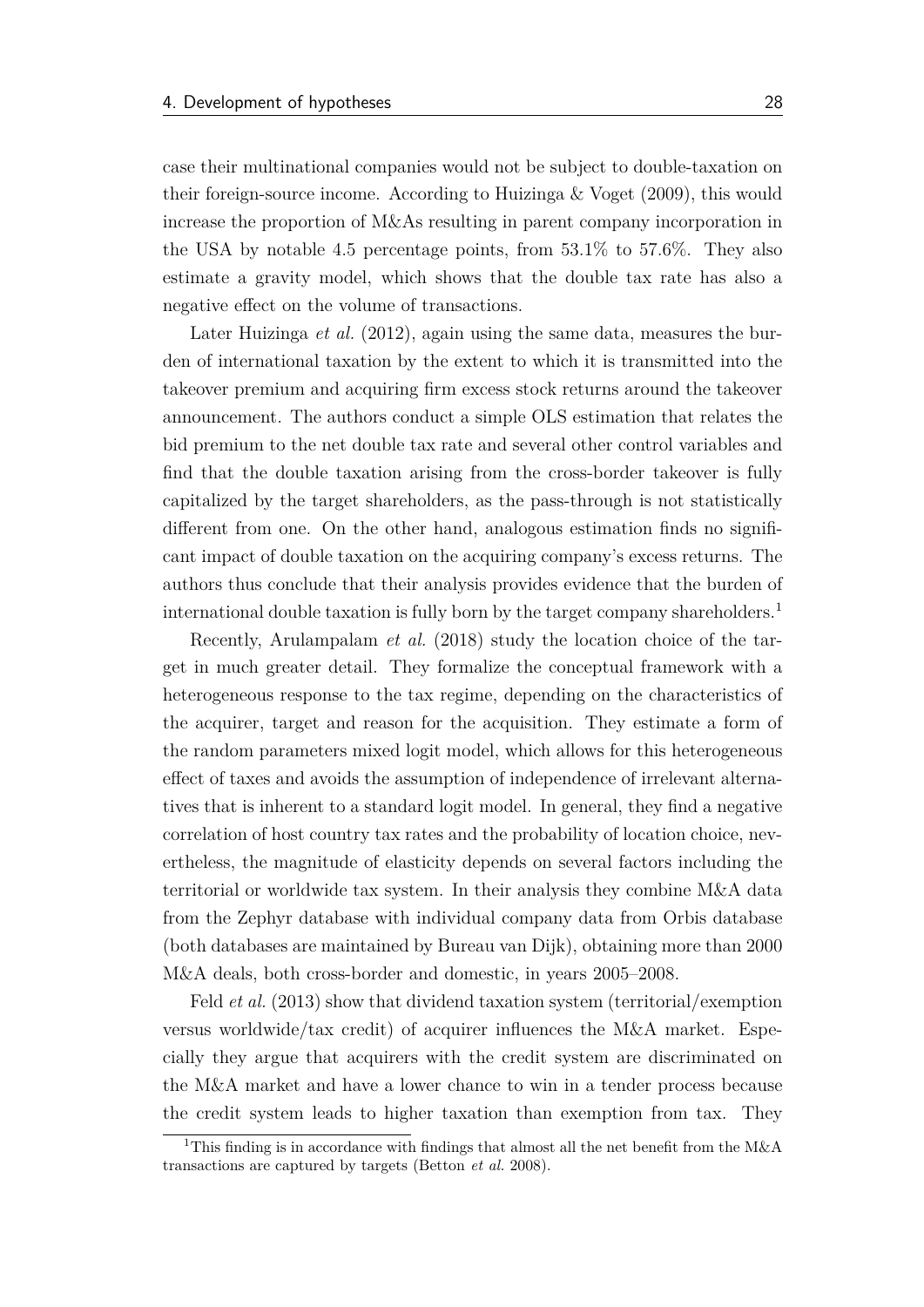study this issue on the tax reform in the UK and Japan, when these countries have changed their tax system from tax credit to exemption in 2009. The authors use data on more than 12000 deals from the Zephyr database and conduct a multinomial choice regression and also a mixed logit estimation explaining the acquirer choice of origin. Finally, they conclude that the number of acquisitions by Japanese and British companies has increased by 32% and 4%, respectively, as a result of this reform. They also simulate a similar policy change in the US tax system and estimate an increase in the number of US cross-border acquisitions by 17.1%.

[Todtenhaupt & Voget](#page-86-0) [\(2017\)](#page-86-0) argue that international diferences in corporate taxation can distort the efficient allocation of productive factors resulting from M&A activity. This may be possible because companies primarily maximize proft and therefore they calculate both the productivity as well as tax implications of location decisions. There may arise a trade-off between productivity and tax burden. The authors study the impact of these diferences in taxation on the realization of productivity gains. Similar to other authors, they combine data M&A data from the Zephyr database with frm information from Amadeus and Orbis databases and their fnal sample covers more than 800 M&A deals over the period 2000–2013. The analysis relates the change in total factor productivity resulting from a M&A deal to an absolute tax diference between the target and the acquirer. Simple fxed efects estimation shows a signifcantly negative efect of the tax diferential on the total factor productivity, such that a 1 percentage point increase in the tax diferential between acquirer and target location reduces the merger-induced productivity gain by 4.5%. Further analysis shows that this efect is mainly driven by transactions where the target country's taxation level is lower than the acquirer country taxation level.

A quite more specifc study was conducted by [Herger](#page-84-0) *et al.* [\(2016\)](#page-84-0) on the topic of horizontal and vertical investments. Moreover, they cover also indirect taxes concluding that elasticity to location choice is negative. Nevertheless, the elasticities vary for diferent taxes and diferent kinds of investments.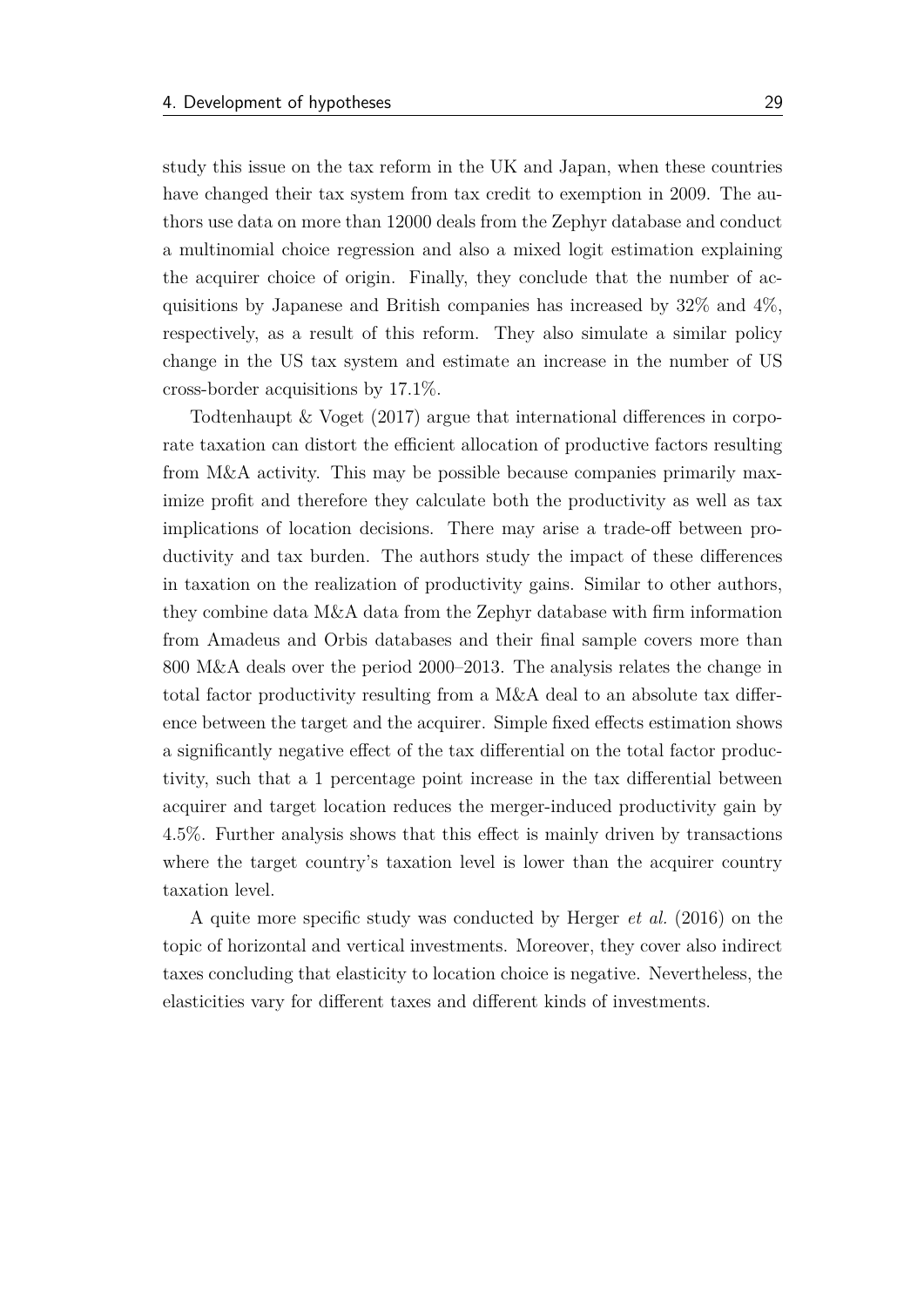## <span id="page-45-0"></span>**4.3 International taxation in cross-border transactions**

First of all, it is useful to classify following empirical analysis within decision framework suggested by [Devereux](#page-82-4) [\(2007\)](#page-82-4), which proposes that multinational companies determine their capital fows in a four-stage decision mechanism where each of those steps may be infuenced by taxation:

- Produce abroad or export
- If produce abroad, then where (location)
- How much to produce, conditionally on location (volume)
- How to reallocate proft given the volume and the location (proftability)

In principle, the frst step requires also data about brownfeld investments and hence M&A data cannot be used. On the other hand, the third step can be well studied on aggregated data, therefore M&A data do not bring a significant contribution to this matter. Therefore, the presented analysis focuses on the second (location) and the fourth (profitability) step,<sup>[2](#page-0-0)</sup> where the granular data from M&A market can be the most useful. Hence, the main questions of the empirical analysis are the following: How international taxation infuence the location choice of the target company? And how international taxation infuences the overall proftability of MNE by reallocation of proft?

Building on the above-mentioned literature, we can observe that most of the studies focus mainly on taxation from the statutory point of view. Nevertheless, [Section 3.2](#page-28-0) suggests that the topic of multinational taxation is much more complex and some nuances of the complicated tax system can be crucial for an understanding of the companies decision process. For example, hypothesizing perfect proft shifting would mean that all profts are shifted to the location with the lowest effective tax rate, which is not possible in reality, because there exist some limits of such practice. This example as well as the case study of Pfzer attempting to merge with Allergan motivates the main hypothesis that diferences in tax regimes, rather than the absolute level of taxation, infuence the decisions of MNEs.

<sup>&</sup>lt;sup>2</sup>To the best of our knowledge, there is no attempt to model this whole framework step by step in backward induction as it would require very complex model combining many diferent data sources.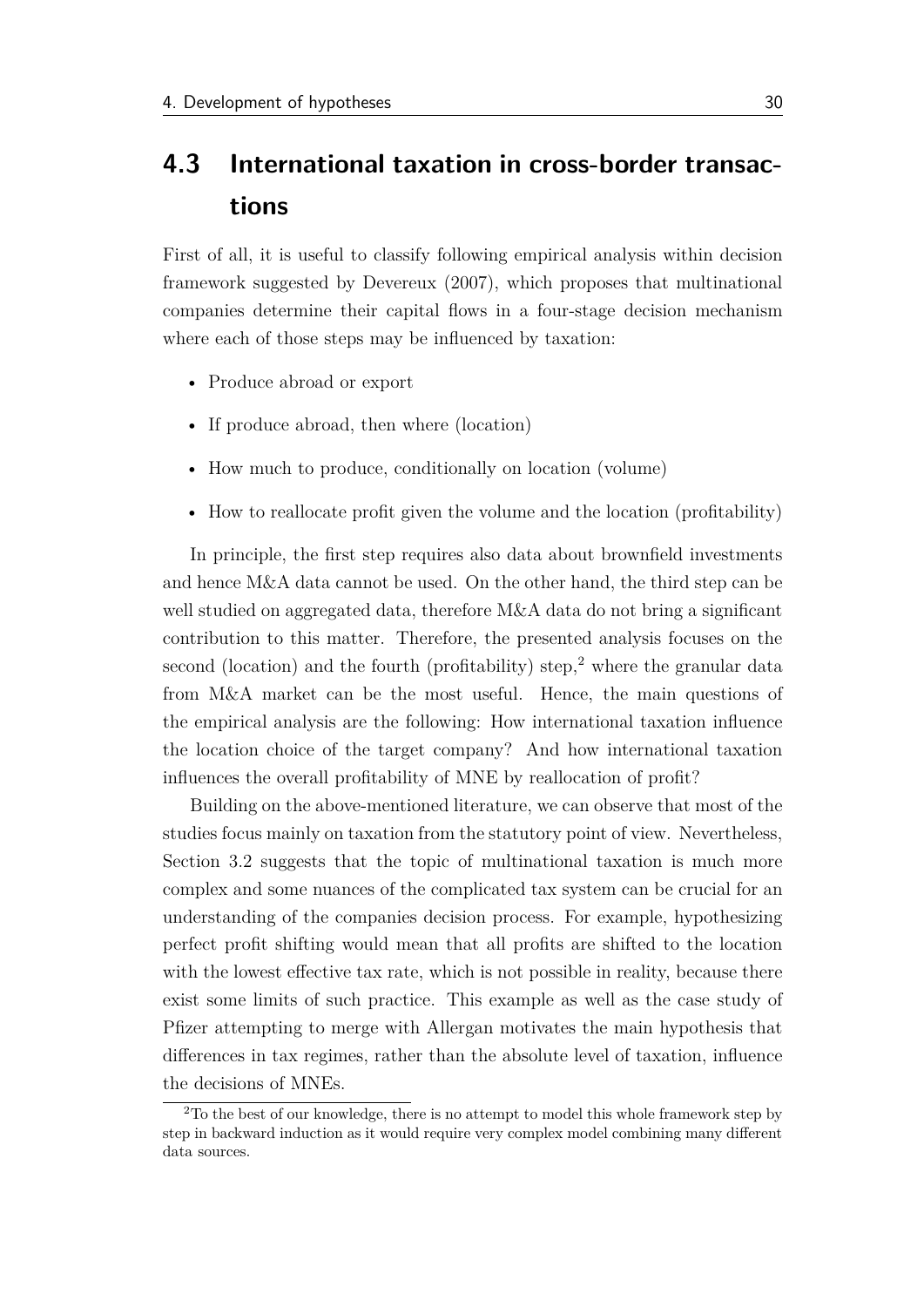Based on corporate fnance theory, it is rational for the acquirer to invests in a company where the highest transaction surplus<sup>[3](#page-0-0)</sup> is gained. This surplus naturally depends on numerous company characteristics as well as on transaction specifcs, including the legal and general economic conditions and by our main hypothesis also on taxation in the following way:

Hypothesis #1: Absolute diference in target's and acquirer's rate of taxation positively afects:

- (a) the probability of being overtaken (location),
- (b) the takeover premium expressing the relative value of the transaction  $(profitability<sup>4</sup>).$  $(profitability<sup>4</sup>).$  $(profitability<sup>4</sup>).$

Both these sub-hypotheses stand on the common principle that diferences in tax systems of acquirer and target country can create potential "tax synergies" in the new entity compared to the stand-alone state. By assumption, tax synergies are the part of the total surplus, which is divided between target's shareholders and acquirer based on their relative bargaining power. If the bargaining power is independent to tax synergies, then higher tax synergies are associated with higher surplus and the consequently higher probability of takeover, the higher total volume of capital fow and also higher takeover premium under the assumption that at least some part of total surplus is captured by the target.[5](#page-0-0)

Such tax synergies can possibly follow from various legal or illegal reasons and tax optimization practices. [Section 3.2](#page-28-0) summarizes just a few of them concerning the taxation of income that is also closely followed in the empirical analysis. Those are especially tax inversions that optimize total taxation including repatriation of income by switching the tax domicile country. Alternatively, shifting the proft to the country with a lower tax rate can be another source of tax synergies. Other forms of taxation can have a similar efect to M&A market as studied by [Herger](#page-84-0) *et al.* [\(2016\)](#page-84-0), however, those are outside of the scope of this thesis.

<sup>3</sup>Transaction surplus can be generalized as the net present value of all future cash streams minus the purchasing price.

<sup>4</sup>Term "proftability" is used through the thesis as the reference to this efect on takeover premium. It needs to be clarifed that the term proftability does not correspond to the traditional fnancial accounting defnition of proft margin, but rather it relates to the value of the target company and consequently to the proft of target company shareholders.

<sup>&</sup>lt;sup>5</sup>In academic discourse it is often concluded that in reality almost whole surplus is captured by the target company. [\(Betton](#page-80-0) *et al.* [2008\)](#page-80-0))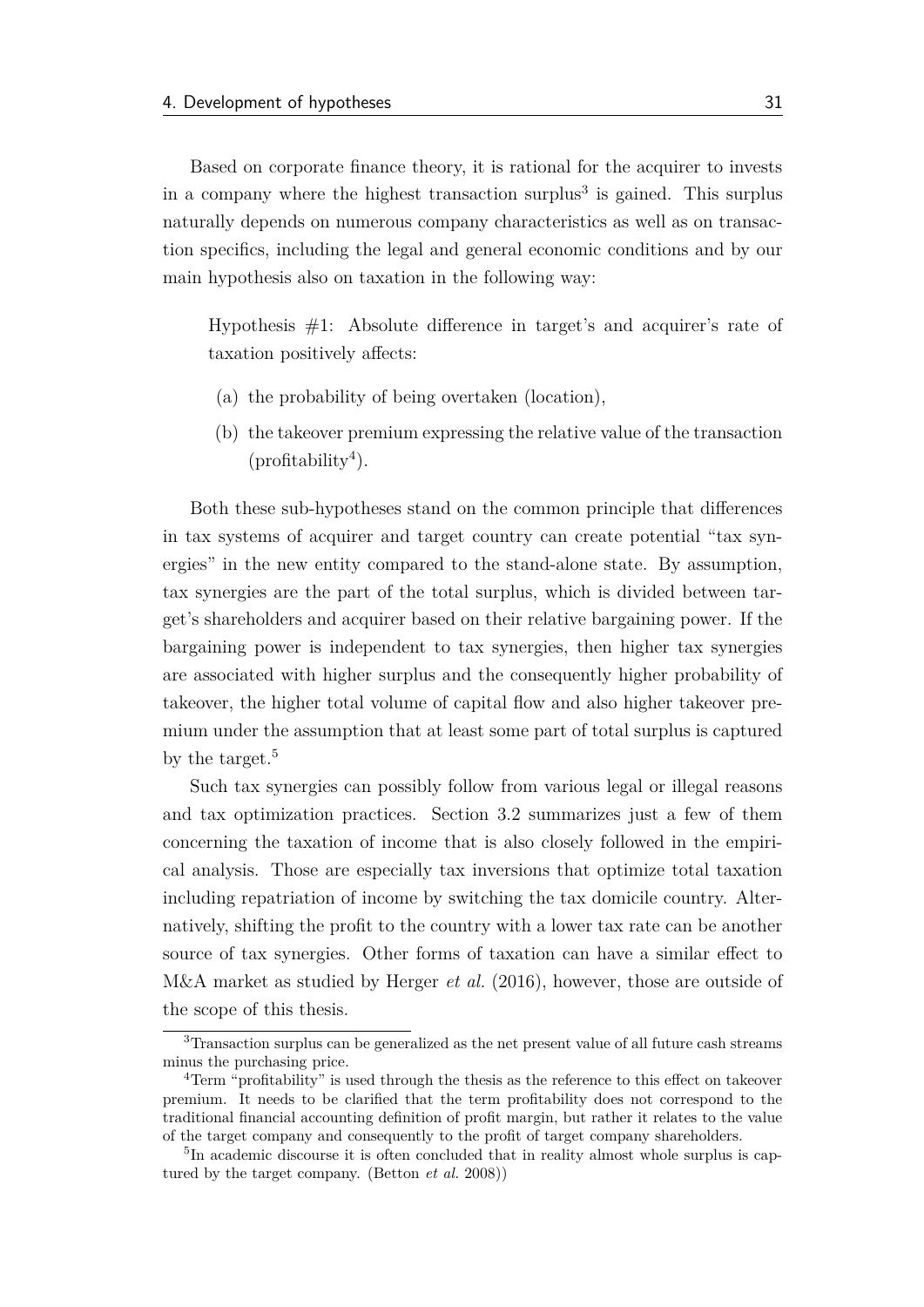Both practices are described in principles in [Section 3.2](#page-28-0) and illustrated in the case study in [Section 3.4.](#page-33-0) Nevertheless, it is important to realize that there is a potential for the tax synergies either in a case when the acquirer faces lower taxation then the target (e.g. tax inversions or proft shifting from target to acquirer) as well as in opposite case (e.g. proft shifting from the acquirer to target). Therefore positive and negative diferences can have asymmetric efects as diferent situations of the acquirer company can have diferent tax incentives.

Hypothesis  $#2$ : The effects of tax differences described in Hypothesis 1 are asymmetric when the acquirer faces lower taxation than the target compared to the opposite diference.

Furthermore, it is likely that the efect of taxation diferences is not the same for all transactions as some transactions could be highly tax-motivated and others could have minimal or no tax motivation at all. Therefore diferent sorts of non-linearities are expected.

In the frst place, tax regimes in the acquiring and target companies are not the only merit taxation characteristics as the acquirer as well as the target can be further part of a larger multinational enterprise (MNE). Such a broader multinational structure likely has its own strategy for dealing with taxes and can be the main vehicle for proft shifting and other tax optimization practices. Therefore, simple country diferences are not only an important factor but tax synergies can lead from much more complex pre-takeover and post-takeover MNE structures. For example, even large tax diferences between target an acquirer may have no efect, if the transaction is within one MNE or between two MNEs with similar structures. On the other hand, even domestic transaction with literally no tax diferences between acquirer and target can have signifcant tax synergies, if the target was independent stand-alone company and the acquirer is part of MNE with proft shifting opportunities.

Hypothesis  $#3$ : The effects of tax differences described in Hypothesis 1 further depend on pre-takeover and post-takeover ownership structure of target and acquirer, such as:

(a) the efect is stronger when the acquirer is part of MNE or the target was an independent stand-alone company or when the target operates in the worldwide tax system while the acquirer in territorial,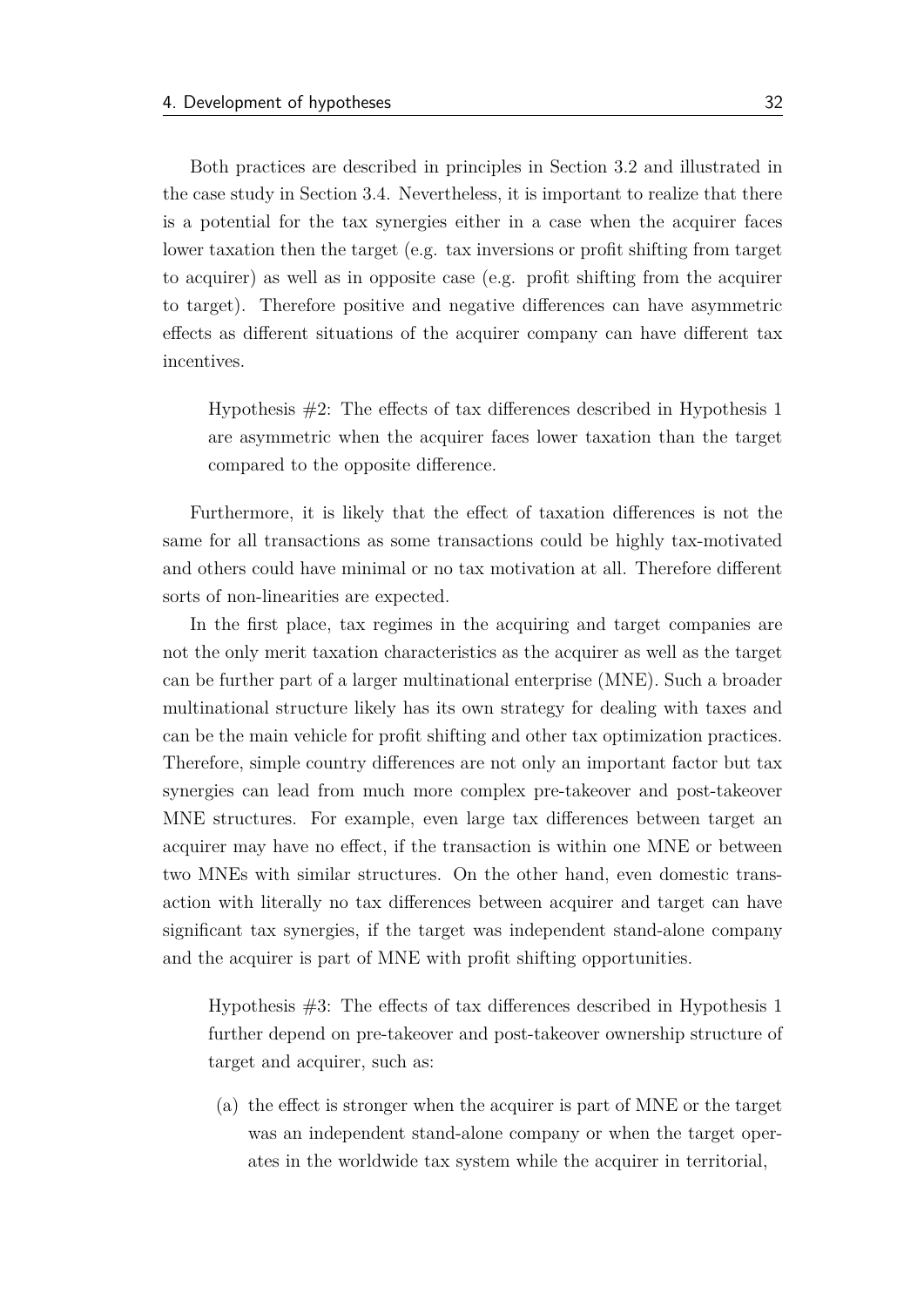(b) the efect depends rather on MNE group-wise tax diferences than on company-wise diferences.

Finally, the potential tax synergies are certainly higher when there are lower costs associated with tax optimization practices. For example, a lower cost of proft shifting can be associated with weaker legal framework or lower cost of proft repatriation. More specifcally also shifting proft to a not fully owned subsidiary can imply signifcant cost when the proft is divided between all shareholders. This could be generalized to the following hypothesis:

Hypothesis  $#4$ : The effects of tax differences described in Hypothesis 1 is stronger when the cost of proft shifting is lower.

The list of more and more specifc hypotheses concerning international taxation can continue. Nevertheless, the presented hypotheses can be summarized such that the diferences in tax regimes provide the opportunity for MNEs to reduce their tax due, while the efect can be largely heterogeneous as diferent companies can have diferent tax opportunities and incentives.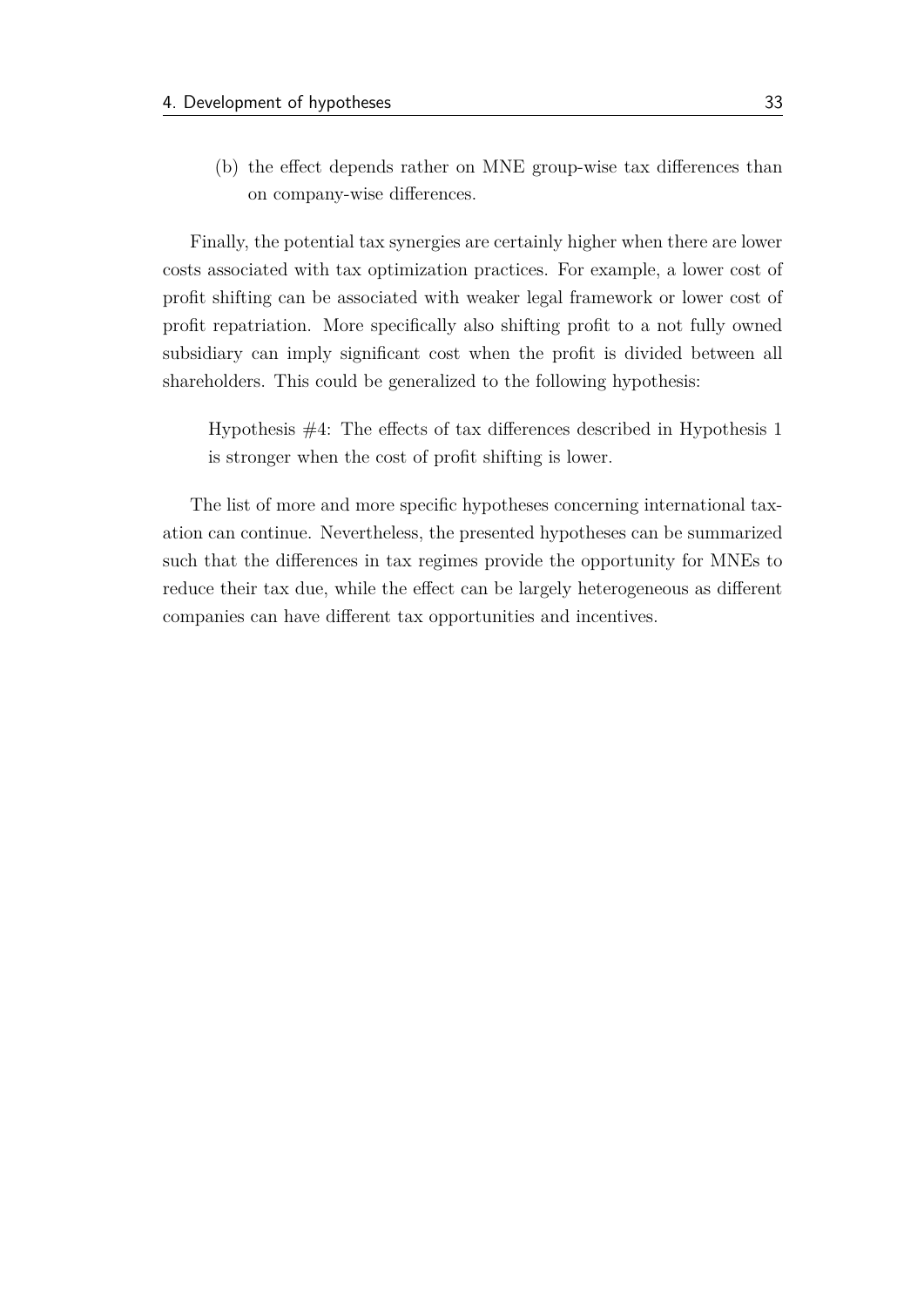# **Chapter 5**

# **Data**

There are essentially two types of data that are necessary for the empirical analysis: data on M&A transactions and ownership structure of involved companies, and data on taxation systems of all countries from which these companies reside. This chapter describes frst the taxation data in [Section 5.1](#page-49-0) and secondly the dataset containing M&A details. Finally, we describe also several other variables and their data sources which enter the empirical analysis as control variables.

## <span id="page-49-0"></span>**5.1 International taxation data**

[Chapter 3](#page-24-0) illustrates that the topic of international taxation is very complicated and many issues need to be carefully evaluated to choose the correct type of tax rate measure. Moreover, the needed data are often difcult to estimate or collect.

As described in [Section 3.1,](#page-25-0) international taxation comprises of multiple taxation concepts, some on the side of the country, where the income is sourced, some in the country to which it is repatriated. Several types of taxes thus need to be covered.

First, the income of a corporation is taxed in the country of its origin by a corporate income tax. This tax is the same for all companies operating in the country, regardless if the company is owned by a non-resident. The data on statutory corporate income tax rates are quite simple to obtain as they are often used in scientifc studies, although they change in time. Data for the empirical analysis were sourced from the Oxford University Centre for Business Taxation [\(Devereux & Bilicka 2018\)](#page-82-5), who compiled an extensive dataset of statutory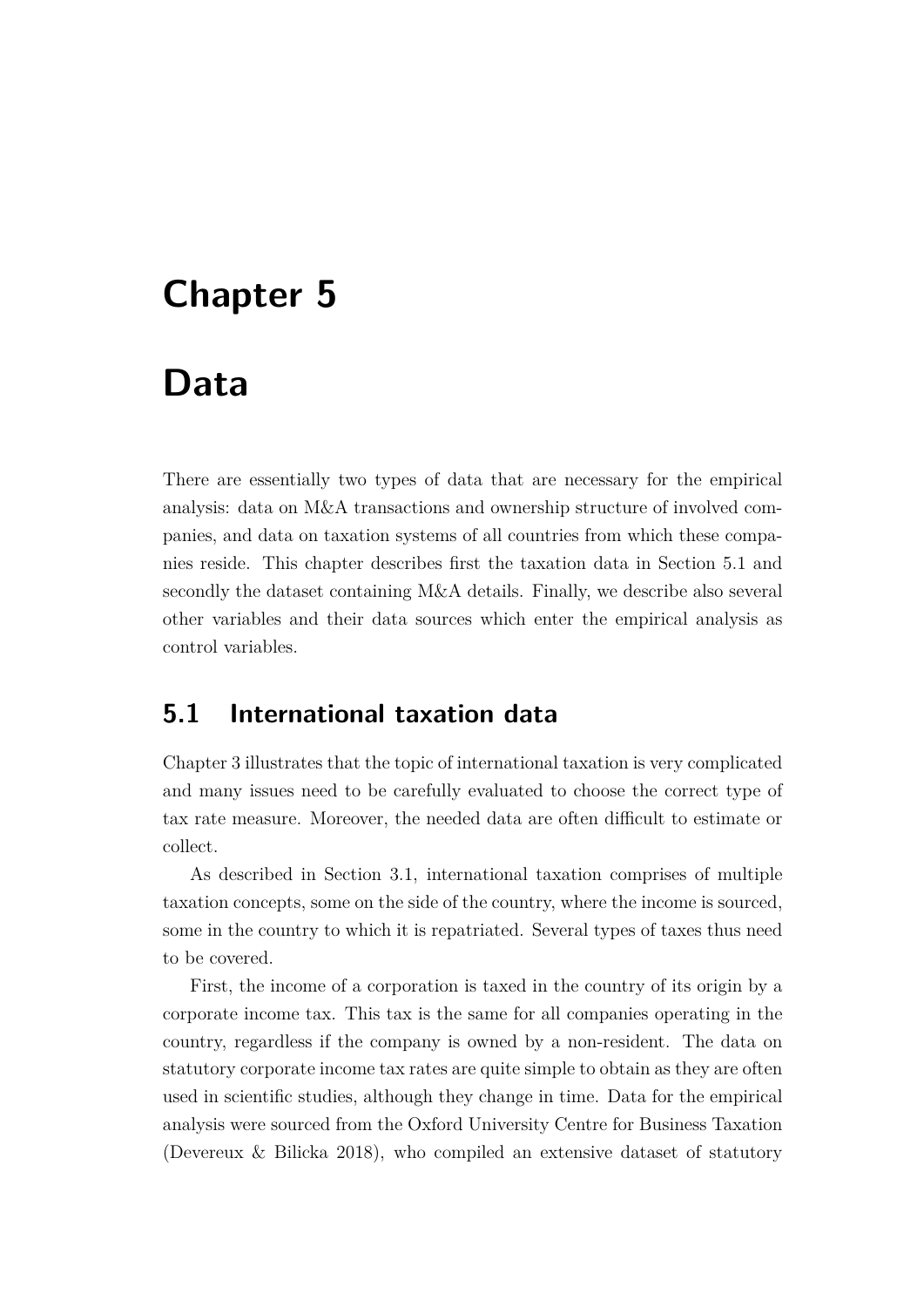corporate tax rates as well as efective average and marginal tax rates for a large number of countries over a signifcant time span.

The second column of [Table 5.1](#page-51-0) provides an overview of the corporate income tax rates in all the countries in the analyzed sample as of the year 2017. The tax rates range from 0 percent rate in the so-called tax heavens, such as the Cayman Islands or Bermuda, to as much as over 40 percent rate in the  $USA.<sup>1</sup>$  $USA.<sup>1</sup>$  $USA.<sup>1</sup>$ 

If the company then wants to pay a dividend from this after-tax income to the parent company, this dividend is again taxed in the country of the income origin by a dividend withholding tax. Typically, each country has a domestic withholding tax rate which is applied to a resident dividend income and then country-pair specifc tax rates applied to non-resident dividends, depending on the country of the parent company to which the income is being repatriated. These rates are subject to bilateral tax treaties and can change for each country pair. The majority of countries actually specify two rates for most of the bilateral relations, the lower one being conditional on a certain minimal ownership share that the dividend receiver must hold. This ownership limit is typically 10 or 25 percent. In the absence of a tax treaty with the parent company country, the domestic withholding tax rate is applied.

These data are rather demanding to collect from the original treaty sources, therefore they have been obtained from Deloitte International Tax Source [\(De](#page-81-1)[loitte 2018\)](#page-81-1). Tables [C.1](#page-94-0) and [C.2](#page-95-0) provide a comprehensive overview of the bilateral withholding tax rates as of 2018 for all the possible country pairs used in the analysis. In order to maintain these already large tables readable, only the lower rates are reported because this analysis uses direct ownership links that in most cases satisfy the ownership thresholds. The tables show that most of the withholding tax rates range between 5 and 20 percent, however, we can also observe a lot of 0 rates, not only in case of the so-called tax havens but also other countries such as Estonia or Hungary.

In the last step, the dividend may be taxed once more in the parent company country by its corporate income tax. Countries usually prevent this double income taxation by applying either a credit for the tax already paid in the subsidiary country or even exempt the foreign source income from income taxation. These regimes are called worldwide taxation and territorial taxation, respectively, and were described in more detail in [Section 3.1.](#page-25-0)

<sup>&</sup>lt;sup>1</sup>The US corporate tax rate comprises of federal rate and individual state rates, therefore it can difer among states. The rate in [Table 5.1](#page-51-0) is an average statutory tax rate.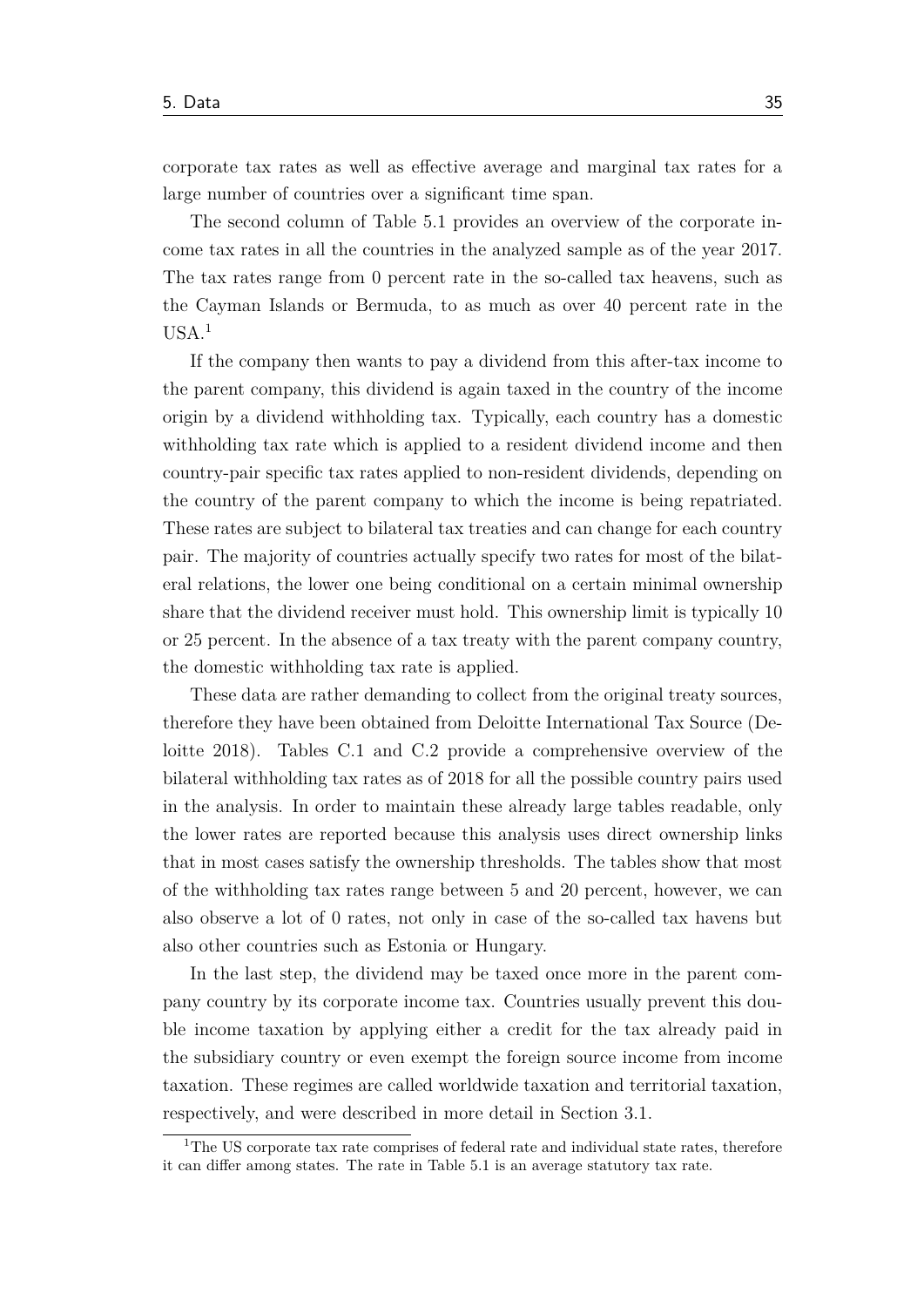<span id="page-51-0"></span>

|               |                         |          |              |           |                  | Additional requirements |                  |
|---------------|-------------------------|----------|--------------|-----------|------------------|-------------------------|------------------|
| Country       | System                  | Tax      | Countries    | exemption | min.             | min.                    | min.             |
|               |                         | rate     | exempted     | percent-  | tax rate         | own-                    | holding          |
|               |                         |          |              | age       |                  | ership                  | per.             |
|               |                         |          |              |           |                  | $(\%)$                  | (yrs)            |
| Australia     | $\overline{T}$          | 30.0     | All          | 100       | $\boldsymbol{0}$ | 10                      | $\overline{0}$   |
| Austria       | T                       | 25.0     | All          | 100       | $\boldsymbol{0}$ | 10                      | 1                |
| Belgium       | T                       | 34.0     | Treaty       | 95        | $\theta$         | 10                      | 1                |
| Bermuda       | T                       | 0.0      | All          | 100       | $\boldsymbol{0}$ | $\boldsymbol{0}$        | $\theta$         |
| Bulgaria      | T                       | 10.0     | EU           | 100       | $\boldsymbol{0}$ | $\boldsymbol{0}$        | $\theta$         |
| Cayman Isl.   | T                       | 0.0      | All          | 100       | $\boldsymbol{0}$ | $\overline{0}$          | $\theta$         |
| Canada        | T                       | 26.8     | Treaty       | 100       | $\boldsymbol{0}$ | 10                      | $\theta$         |
| Cyprus        | T                       | 12.5     | All          | 100       | $\boldsymbol{0}$ | $\boldsymbol{0}$        | $\boldsymbol{0}$ |
| Czech Rep.    | T                       | 19.0     | Treaty       | 100       | 12               | 10                      | $\mathbf{1}$     |
| Denmark       | T                       | 22.0     | All          | 100       | $\boldsymbol{0}$ | 10                      | $\boldsymbol{0}$ |
| Estonia       | T                       | 20.0     | Treaty       | 100       | $\overline{7}$   | 10                      | $\theta$         |
| Finland       | T                       | 20.0     | Treaty       | 100       | $\boldsymbol{0}$ | 10                      | $\theta$         |
| France        | T                       | 38.0     | All          | 95        | $\boldsymbol{0}$ | $\overline{5}$          | $\overline{2}$   |
| Germany       | $\mathbf T$             | $30.9\,$ | All          | 95        | $\boldsymbol{0}$ | $\boldsymbol{0}$        | $\boldsymbol{0}$ |
| Greece        | T                       | $29.0\,$ | ${\rm EU}$   | 100       | $\boldsymbol{0}$ | 10                      | $\overline{2}$   |
| Hungary       | $\overline{T}$          | 11.0     | All          | 100       | $\boldsymbol{0}$ | $\boldsymbol{0}$        | $\overline{0}$   |
| India         | T                       | 34.6     | All          | $50\,$    | $\boldsymbol{0}$ | 26                      | $\boldsymbol{0}$ |
| Indonesia     | T                       | 25.0     | All          | 100       | $\boldsymbol{0}$ | 25                      | $\boldsymbol{0}$ |
| Italy         | T                       | 26.5     | All          | 95        | $\boldsymbol{0}$ | $\boldsymbol{0}$        | $\overline{0}$   |
| Japan         | T                       | 30.9     | All          | 95        | $\boldsymbol{0}$ | $\boldsymbol{0}$        | 0.5              |
| Latvia        | T                       | 20.0     | All          | 100       | $\overline{0}$   | $\overline{0}$          | $\theta$         |
| Luxembourg    | T                       | 29.2     | All          | 100       | 10.5             | $\boldsymbol{0}$        | $\mathbf{1}$     |
| Malaysia      | T                       | 24.0     | All          | 100       | $\boldsymbol{0}$ | $\boldsymbol{0}$        | $\theta$         |
| Netherlands   | T                       | 25.0     | All          | 100       | $\boldsymbol{0}$ | $\rm 5$                 | $\theta$         |
| New Zealand   | T                       | 28.0     | All          | 100       | $\boldsymbol{0}$ | $\boldsymbol{0}$        | $\theta$         |
| Norway        | T                       | 24.0     | All          | 97        | $\boldsymbol{0}$ | 10                      | $\overline{2}$   |
| Poland        | T                       | 19.0     | Treaty       | 100       | $\boldsymbol{0}$ | 10                      | $\overline{2}$   |
| Portugal      | T                       | 29.5     | ${\rm EU}$   | 100       | $\boldsymbol{0}$ | 10                      | $\mathbf{1}$     |
| Romania       | T                       | 16.0     | Treaty       | 100       | $\boldsymbol{0}$ | 10                      | $\mathbf{1}$     |
| Russia        | T                       | 20.0     | All          | 100       | $\boldsymbol{0}$ | 15                      | $\mathbf{1}$     |
| Singapore     | $\mathbf T$             | 17.0     | All          | 100       | $\boldsymbol{0}$ | $\boldsymbol{0}$        | $\boldsymbol{0}$ |
| Slovakia      | T                       | 22.0     | All          | 100       | $\boldsymbol{0}$ | $\boldsymbol{0}$        | $\boldsymbol{0}$ |
| South Africa  | T                       | 28.0     | All          | 100       | $\boldsymbol{0}$ | 10                      | 1.5              |
| Spain         | $\mathbf T$             | $29.4\,$ | Treaty       | 100       | $\boldsymbol{0}$ | $\bf 5$                 | $\,1$            |
| Sweden        | $\mathbf T$             | $22.0\,$ | ${\rm EU}$   | $100\,$   | $\boldsymbol{0}$ | $10\,$                  | $\,1$            |
| Switzerland   | $\mathbf T$             | $21.2\,$ | All          | $\rm 95$  | $\boldsymbol{0}$ | $10\,$                  | $\boldsymbol{0}$ |
| Turkey        | $\mathbf T$             | $20.0\,$ | All          | $100\,$   | 15               | $10\,$                  | $\mathbf{1}$     |
| UK            | $\mathbf T$             | $20.0\,$ | All          | $100\,$   | $\boldsymbol{0}$ | $\boldsymbol{0}$        | $\boldsymbol{0}$ |
| Virgin Isl.   | $\mathbf T$             | 0.0      | $\hbox{All}$ | 100       | $\boldsymbol{0}$ | $\theta$                | $\boldsymbol{0}$ |
| Argentina     | W                       | $35.0\,$ | None         |           |                  |                         |                  |
| <b>Brazil</b> | W                       | $34.0\,$ | None         |           |                  |                         |                  |
| Croatia       | W                       | 18.0     | None         |           |                  |                         |                  |
| Chile         | W                       | $24.0\,$ | None         |           |                  |                         |                  |
| China         | W                       | $25.0\,$ | None         |           |                  |                         |                  |
| Ireland       | W                       | $12.5\,$ | None         |           |                  |                         |                  |
| Israel        | W                       | $25.0\,$ | None         |           |                  |                         |                  |
| Korea         | W                       | $22.0\,$ | None         |           |                  |                         |                  |
| Mexico        | W                       | $30.0\,$ | None         |           |                  |                         |                  |
| Ukraine       | W                       | 18.0     | $\rm None$   |           |                  |                         |                  |
| <b>USA</b>    | $\ensuremath{\text{W}}$ | $40.5\,$ | None         |           |                  |                         |                  |

Table 5.1: Corporate tax regimes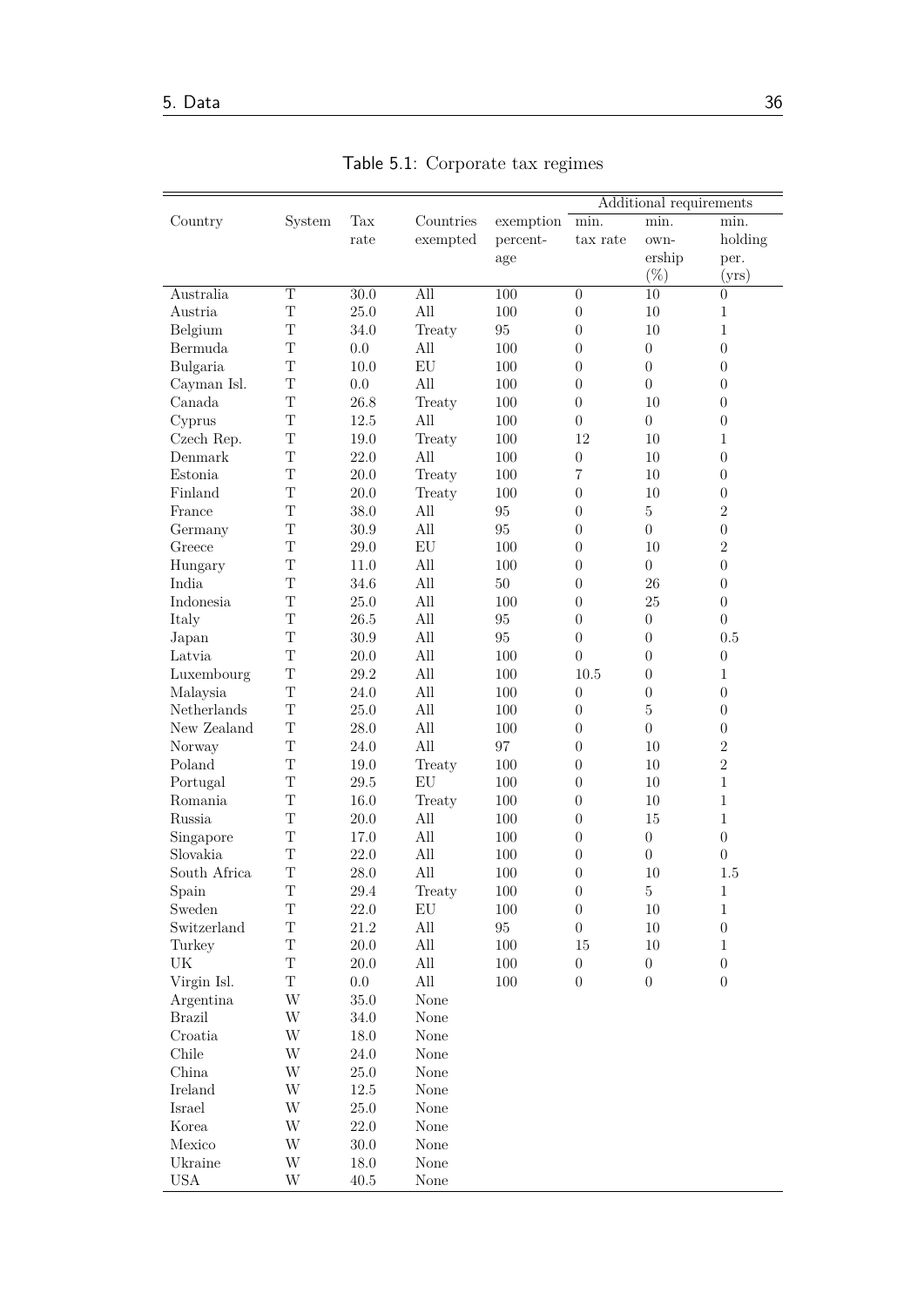[Table 5.1](#page-51-0) presents the foreign source income taxation regimes of countries in our sample as of 2018. These data are obtained from Deloitte's International Tax Guides and Highlights [\(Deloitte 2019\)](#page-81-2). The second column of this table states whether each country applies territorial (T) or worldwide (W) taxation system. It shows that most countries allow for exempting the foreign source income from taxation, nevertheless, some of them allow this only for tax treaty partner countries or fellow EU countries. Some countries also allow only for a portion of the income being exempted, most commonly 95 percent. Additional requirements may be also further specifed, such as the minimum tax rate in the subsidiary country, minimum ownership share of the subsidiary or minimum holding period. These additional requirements are used and accounted for in the empirical analysis but are not included in the table to maintain legibility.

Nevertheless, 11 countries in the sample tax worldwide income and only provide credit for tax already paid. Two notable examples are Ireland and the USA. Whereas US-based parent companies have to tax all their repatriated foreign income by the high US corporate tax rate, the low 12.5% corporate tax of Ireland de facto means that most of the foreign income is exempted because of the tax paid in the subsidiary country exceeds the domestic tax duty. Ireland is thus much more convenient residence for parent companies than the USA, even though both countries use the worldwide taxation system.

### **5.2 M&A data**

Most of the M&A research is based on Thomson Reuters database SDC. Nevertheless, SDC provides only a little information on ownership structures. Therefore, this analysis is based on M&A deals recorded in the Zephyr database collected by Bureau van Dijk (BvD), which can be easily combined with the Amadeus database containing detailed ownership data collected also by BvD. Zephyr collects data about various corporate takeovers, IPOs and other transactions connected to changes in ownership structure, which helps to keep Amadeus ownership database up to date.

The used dataset is restricted for transactions after 1st January 2009 as the archived accounting data are available only for 10 years back and also the period of  $2009$  $2009$  -  $2018$  could be assigned to the last M&A wave<sup>2</sup> and therefore

<sup>&</sup>lt;sup>2</sup>Waves in M&A activity are well documented and researched phenomenons. Most of the researchers agree that there have been seven M&A waves up until today. See for instance [Bruner](#page-80-2) [\(2005\)](#page-80-2), [Harford](#page-83-5) [\(2005\)](#page-83-5) or [Maksimovic](#page-85-3) *et al.* [\(2013\)](#page-85-3).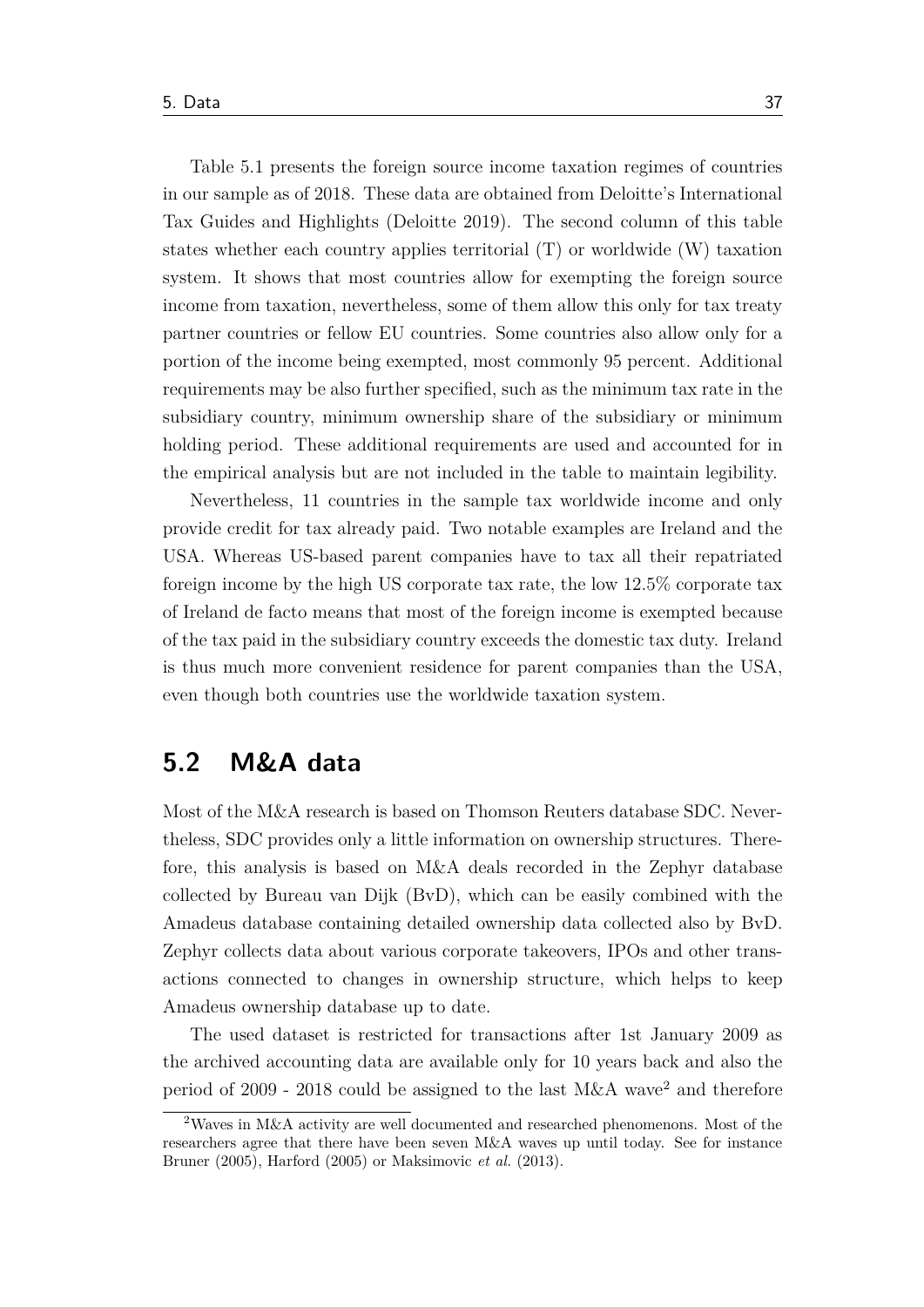could be seen as a representative sample across all phases of M&A wave. We further restrict the sample to completed deals witch results in more than 200 000 transactions in the sample, involving 49 countries as summarized in [Table 5.2.](#page-56-0)

The main variable obtained from the Zephyr is the pre-announcement premium defned as the acquisition price divided by pre-announcement market capitalization minus 1. There are also several other measures concerning the transaction as well as the specifcs of the target and the acquiring company. See [Appendix A](#page-87-0) for summary and defnition of used variables.

#### **Ownership data**

Amadeus ownership database collects ownership links for a wide range of companies. Each link is defned by owning and owned subject (alternatively by shareholder and subsidiary) and contains certain information about direct or total ownership, date of validity (in form of month and year) and source of the information.

Nevertheless, the ownership database has also some severe limitations caused by the nature of ownership data. Mainly, every ownership link is truly valid only at the date of information, because BvD cannot guarantee that they do not miss any change of ownership. Nevertheless, BvD treats the link as "active" as long as they do not register some update of the existing link or some new link contradicts the previous links. In such cases, BvD archives old link and creates a new active link. Moreover, some links are not specifc and include just relative or approximate value. Consequently, it is rather rare to have a complete picture of ownership structure, which may cause that some important ownership links in multinational companies could be omitted.

The empirical analysis requires the data of ownership structure prior and especially after the takeover so that we can reconstruct the whole group of the acquirer up to his global ultimate owner and all related subsidiaries. Knowledge of the MNE structure is supposed to bring insight to which transactions are or can be tax-motivated and which of them have rather diferent motivations. For example, MNE having several subsidiaries in diferent jurisdictions is not likely tax-motivated to overtake another subsidiary in one of the same jurisdictions. On the other hand, a company based in a single country with a high tax regime might be motivated to overtake the company in a low-tax regime in order to shift proft.

Unfortunately, it is not possible to recall a large number of archived links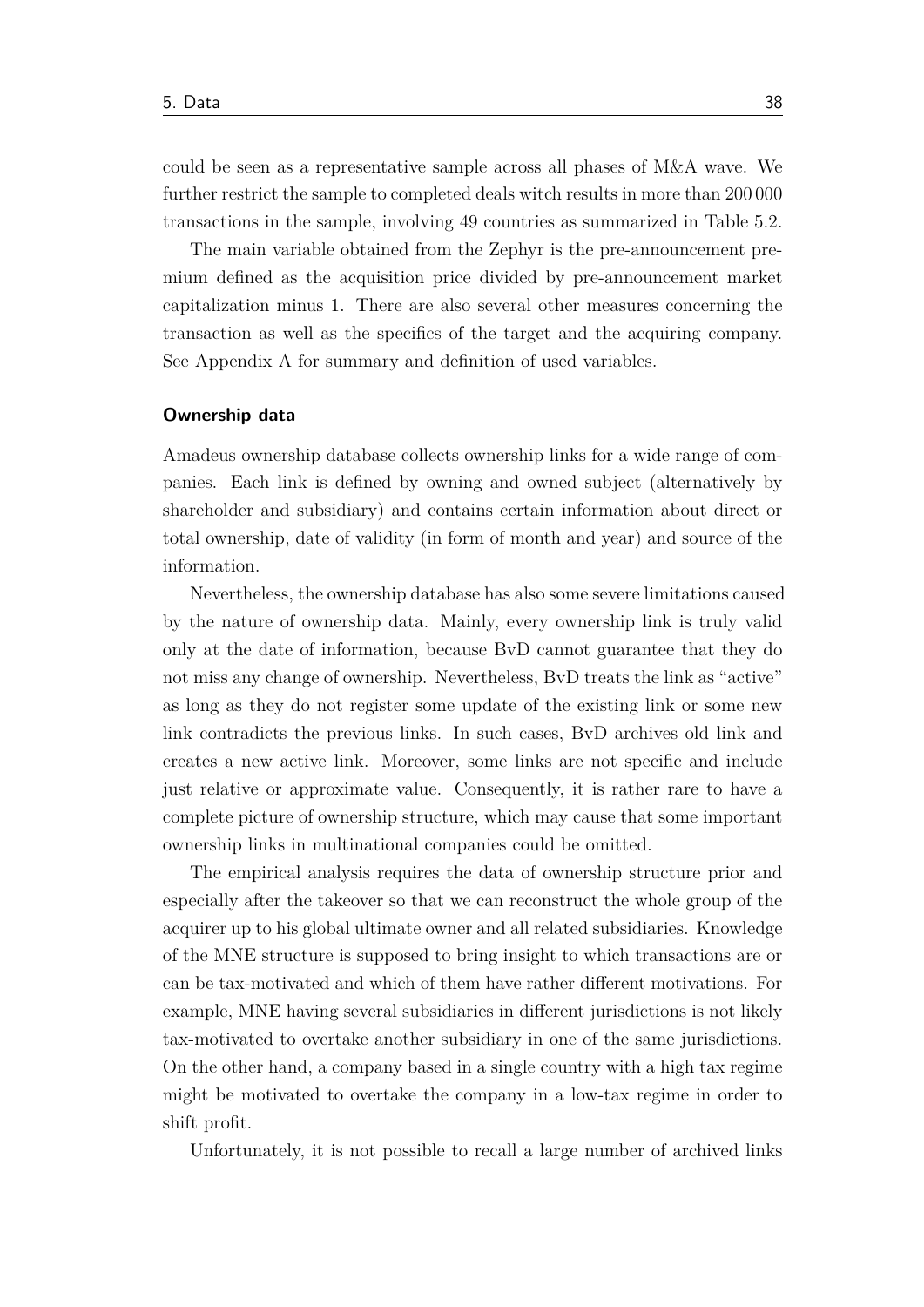from BvD. Therefore, we proceed similarly to [Arulampalam](#page-80-1) *et al.* [\(2018\)](#page-80-1) such that we retrieve the actual ownership links of subsidiaries (direct and indirect up to level 5) for all companies that are identifed as a target, acquirer, vendor, global ultimate owner of the acquirer or global ultimate owner of vendor in any of the transactions since January 2009. In the second step, we recursively update these ownership links based on those transactions going back in time. This is not a straightforward task and it requires several simplifcation assumptions that deal with the nature of data. Consequently, some of the resulting pre-transaction MNE structures might be incomplete or not entirely correct.

We identify several variables describing the group of companies defned as the companies having a common ultimate owner (ultimate owner is the independent company owning directly or indirectly at least 50 % of the company). These are especially variables concerning the location of subsidiaries, the size of the group and minimal tax rates across the group. The exact defnition of all variables is in descrived [Appendix A.](#page-87-0)

## **5.3 Additional control variables**

To account for other factors that could afect the location choice of the target company we include several control variables. First, GDP in the target country is used as an important indicator of the economic development of the given country which is certainly important for the location choice. The data are obtained from the OECD National Accounts Statistics database [\(OECD 2014\)](#page-85-4). Second, country-pair specifc variables are included, because they capture that given that the acquirer comes from a particular country, certain other countries have a similar socio-economic environment and thus it is easier to set up a presence there. For each country-pair, we have fve dummy variables indicating common border, common language, common religion, whether the countries used to be one state and whether they have or ever had a colonial link. Finally, we include also variable containing distance between the two countries, because there are transportation costs connected to a greater distance between the two involved countries. All of these country-pair specifc variables are obtained from the GeoDist dataset compiled by [Mayer & Zignago](#page-85-5) [\(2011\)](#page-85-5) from CEPII - French center for research and expertise on the world economy.

Both target and acquirer country GDP are involved also in the estimation of premium to control for economic situations specifc to the two involved countries.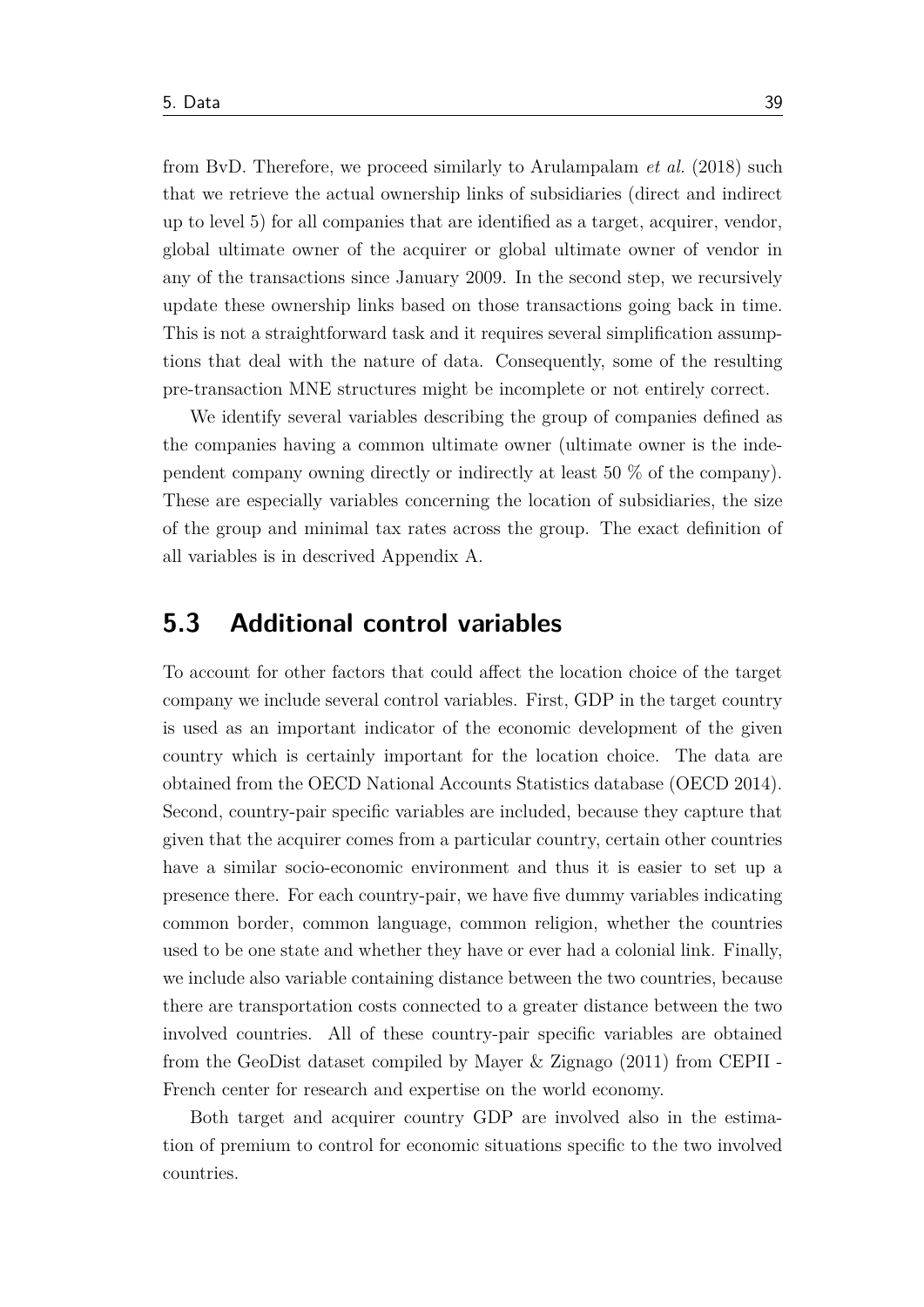### **5.4 Data summary**

The following [Table 5.2](#page-56-0) summarizes M&A activities by each country in the used sample. Unsurprisingly, the most active M&A markets are in countries of G8 (all in top 15), furthermore, there are also the Netherlands, Spain, and China in the top 10. Quite similar statistics apply for cross-border takeovers as well, here we can see also countries that are commonly seen as a tax havens such as Singapore, British Virgin Islands, the Cayman Islands in the top 15.

The second column provides a relative proportion of cross-border transactions and we can observe that the tax havens have the highest proportions of foreign M&A deals. Besides the countries mentioned above, we can see some other island countries such as Bermuda (1.) with a staggering 95% of cross-border transactions, or Cyprus (4.). In the top 10, there are also some European countries that might be seen favorable in terms of taxation such as Luxembourg (2.), Ireland (5.) or Switzerland (10.). Smaller open economies such as Slovakia, Austria or Israel have also a quite high proportion of cross-borders. Moreover, we can observe that countries often labeled as tax havens are rather acquiring countries than targeting countries, which again corresponds to potential tax motivation, for instance for tax inversions.

The second rightmost column reports the diference in the value of transactions (measured in billions of euros) as a target minus as an acquirer, showing the net infow of incoming foreign investment through M&A. Here we can observe that while the USA have by roughly 45% more transactions as acquirer than as target, the net infow of M&A investment is positive and the largest in the studied sample. This means that US target companies are larger or simply more expensive than foreign targets acquired by US parents. An opposite efect can be observed for instance for Germany or China. The last column relates the yearly average of net infow of foreign M&A investment to GDP, meaning that it shows the value of net infow of M&A investment relative to the size of the economy. Here we can observe that by far the largest relative infow is to Bermuda, followed by Cyprus, Belgium, and Luxembourg.

Even such simple statistics can reveal certain patterns of tax-motivated cross-border M&As. However, it needs to born in mind that the presented sample is indeed only a sample of deals documented by the BvD. The sample might be subject to a selection bias as the BvD does not need to be well established in all countries and therefore, arguably, some domestic transactions in Caribbean islands could be more likely omitted in the database.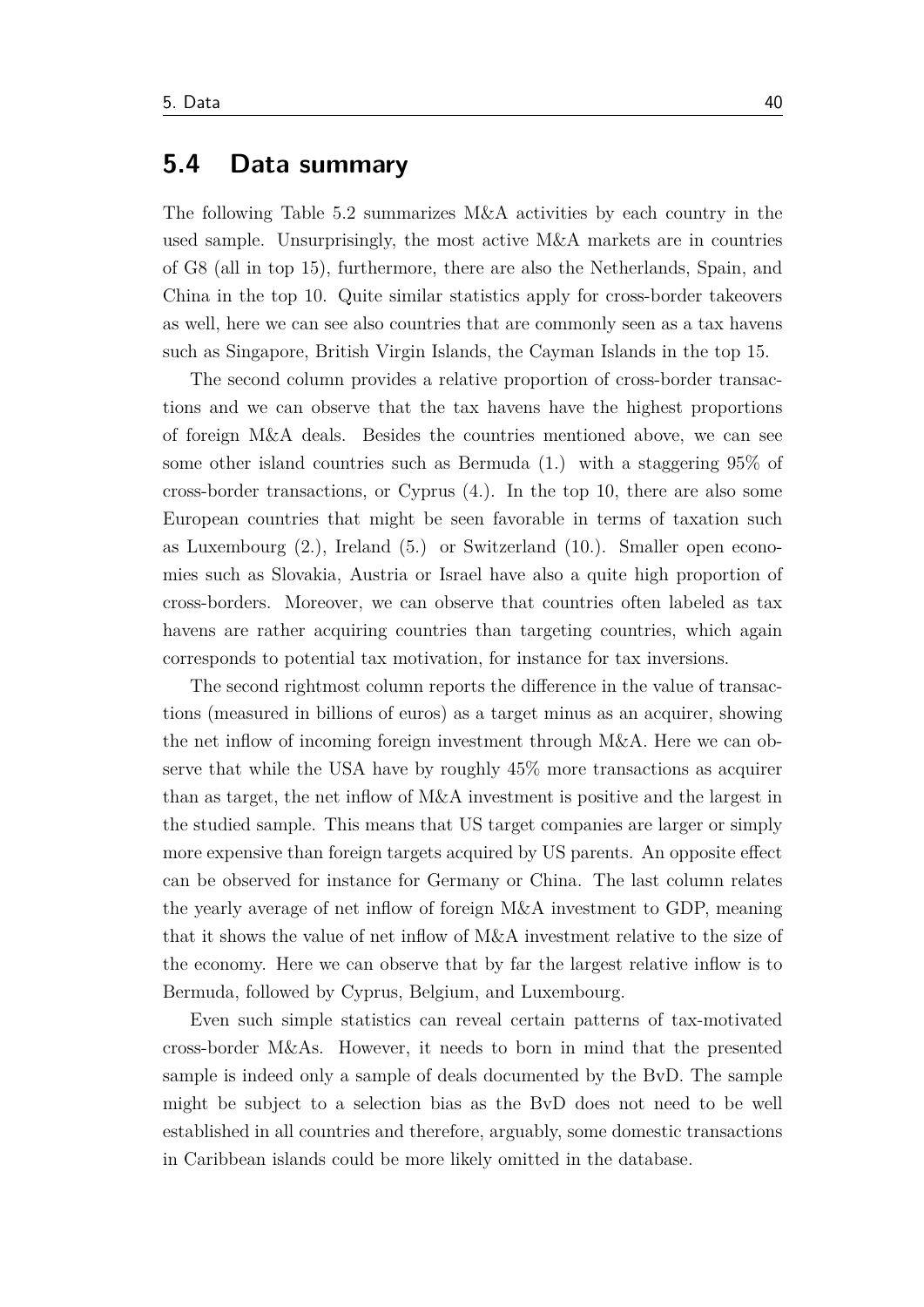$\equiv$ 

<span id="page-56-0"></span>

|                  | All   | Crossborder transactions |                        |                            |         |                       |             |  |
|------------------|-------|--------------------------|------------------------|----------------------------|---------|-----------------------|-------------|--|
|                  |       | $\overline{\%}$ of       | number of transactions |                            |         | value of transactions |             |  |
| Country          | total | total                    | acquire                | $\overline{\text{target}}$ | balance | balance               | to GDP      |  |
| Argentina        | 487   | 54%                      | $\overline{34}$        | $\overline{229}$           | 195     | 12.24                 | $0.20\%$    |  |
| Australia        | 8380  | $35\%$                   | 1268                   | 1630                       | 362     | 85.91                 | $0.56\%$    |  |
| Austria          | 1805  | 64%                      | 668                    | 496                        | $-172$  | 9.11                  | 0.17%       |  |
| Belgium          | 2829  | 59%                      | 773                    | 890                        | 117     | $-213.94$             | $-3.69\%$   |  |
| Bermuda          | 924   | $95\%$                   | 639                    | 236                        | $-403$  | $-90.33$              | $-128.41\%$ |  |
| <b>Brazil</b>    | 2897  | 43%                      | 136                    | 1113                       | 977     | 67.08                 | 0.25%       |  |
| Virgin Isl.      | 3824  | 64%                      | 1265                   | 1180                       | $-85$   | 34.33                 | $0.00\%$    |  |
| Bulgaria         | 4489  | 18%                      | $51\,$                 | 764                        | 713     | 4.37                  | 0.65%       |  |
| Canada           | 11396 | 47%                      | 2867                   | 2470                       | $-397$  | $-157.64$             | $-0.79%$    |  |
| Cayman Isl.      | 1845  | $93\%$                   | 1102                   | 621                        | $-481$  | 19.12                 | $0.00\%$    |  |
| Cyprus           | 1505  | 91%                      | 1100                   | 272                        | $-828$  | $-32.36$              | $-11.40\%$  |  |
| Czech Rep.       | 2923  | 29%                      | $207\,$                | 632                        | 425     | 18.65                 | $0.69\%$    |  |
| Denmark          | 3198  | 49%                      | 732                    | 834                        | 102     | 8.27                  | $0.20\%$    |  |
| Estonia          | 1647  | 16%                      | 111                    | 148                        | 37      | 0.18                  | $0.09\%$    |  |
| Finland          | 5378  | $26\%$                   | 715                    | 660                        | $-55$   | $-17.50$              | $-0.59\%$   |  |
| France           | 9651  | 45%                      | 2666                   | 1719                       | $-947$  | $-128.37$             | $-0.39\%$   |  |
| Germany          | 12428 | 51%                      | 2887                   | 3435                       | 548     | $-123.36$             | $-0.27%$    |  |
| Greece           | 376   | $51\%$                   | 67                     | 123                        | 56      | 15.84                 | 0.52%       |  |
| Hungary          | 724   | 39%                      | 71                     | 209                        | 138     | 2.95                  | 0.17%       |  |
| Chile            | 651   | 50%                      | 64                     | 261                        | 197     | 31.25                 | 0.97%       |  |
| China            | 24668 | $9\%$                    | 913                    | 1398                       | 485     | $-87.57$              | $-0.07%$    |  |
| India            | 5254  | 28%                      | 544                    | 933                        | 389     | 40.32                 | 0.14%       |  |
| Indonesia        | 1428  | 33%                      | 66                     | 406                        | 340     | 9.13                  | $0.09\%$    |  |
| Ireland          | 1656  | 81%                      | 768                    | 572                        | $-196$  | $-43.84$              | $-1.17%$    |  |
| Israel           | 1191  | 66%                      | 333                    | 448                        | 115     | $-21.25$              | $-0.61%$    |  |
| Italy            | 5630  | 39%                      | 807                    | 1395                       | 588     | 63.03                 | $0.26\%$    |  |
| Japan            | 13409 | 13%                      | 1431                   | 351                        | $-1080$ | $-248.61$             | $-0.39\%$   |  |
| Korea            | 2837  | 17%                      | 285                    | 210                        | $-75$   | $-2.50$               | $-0.03%$    |  |
| Latvia           | 652   | $30\%$                   | 47                     | 149                        | 102     | $0.91\,$              | 0.25%       |  |
| Luxembourg       | 1197  | 94%                      | 849                    | 278                        | $-571$  | $-27.27$              | $-3.12\%$   |  |
| Malaysia         | 6294  | 16%                      | 447                    | 572                        | 125     | $-8.33$               | $-0.24%$    |  |
| Mexico           | 853   | 63%                      | 158                    | 379                        | 221     | 5.63                  | $0.04\%$    |  |
| Netherlands      | 9843  | 41\%                     | 2170                   | 1833                       | $-337$  | $-224.04$             | $-2.31\%$   |  |
| New Zealand      | 1286  | $50\%$                   | 177                    | 460                        | 283     | $-0.57$               | $-0.09\%$   |  |
| Norway           | 4101  | $39\%$                   | 727                    | 887                        | 160     | 20.35                 | $0.39\%$    |  |
| Poland           | 6402  | 19%                      | 315                    | 870                        | 555     | 13.74                 | $0.22\%$    |  |
| Portugal         | 811   | 48%                      | 100                    | 288                        | 188     | 30.61                 | 1.08%       |  |
| Romania          | 1131  | 36%                      | 47                     | 355                        | $308\,$ | 6.98                  | $0.29\%$    |  |
| Russia           | 9220  | 15%                      | 419                    | 935                        | 516     | 10.09                 | 0.11%       |  |
| Singapore        | 3977  | 55%                      | 1314                   | 869                        | $-445$  | $-73.13$              | $-1.86\%$   |  |
| Slovakia         | 416   | 66\%                     | 122                    | 154                        | 32      | 1.88                  | $0.16\%$    |  |
| South Africa     | 2335  | 27%                      | 142                    | 490                        | 348     | 8.90                  | 0.25%       |  |
|                  | 11861 | 18%                      | 733                    | 1358                       | 625     | 130.77                | $0.79\%$    |  |
| Spain            |       |                          |                        |                            |         |                       |             |  |
| Sweden           | 8063  | 43\%<br>$63\%$           | 2167                   | 1290                       | $-877$  | 17.15                 | $0.26\%$    |  |
| Switzerland      | 4072  |                          | 1646                   | 929                        | $-717$  | $-22.77$              | $-0.39\%$   |  |
| Turkey           | 1074  | 46\%                     | 115                    | 374                        | 259     | 10.11                 | $0.10\%$    |  |
| Ukraine          | 1991  | 34%                      | 56                     | 622                        | 566     | 7.69                  | $0.45\%$    |  |
| UK<br><b>USA</b> | 26984 | 37%                      | 4654                   | 5274                       | 620     | 354.46                | 1.03%       |  |
|                  | 59372 | $28\%$                   | 9738                   | 6712                       | $-3026$ | 482.35                | 0.21%       |  |

Table 5.2: M&A transactions by countries

-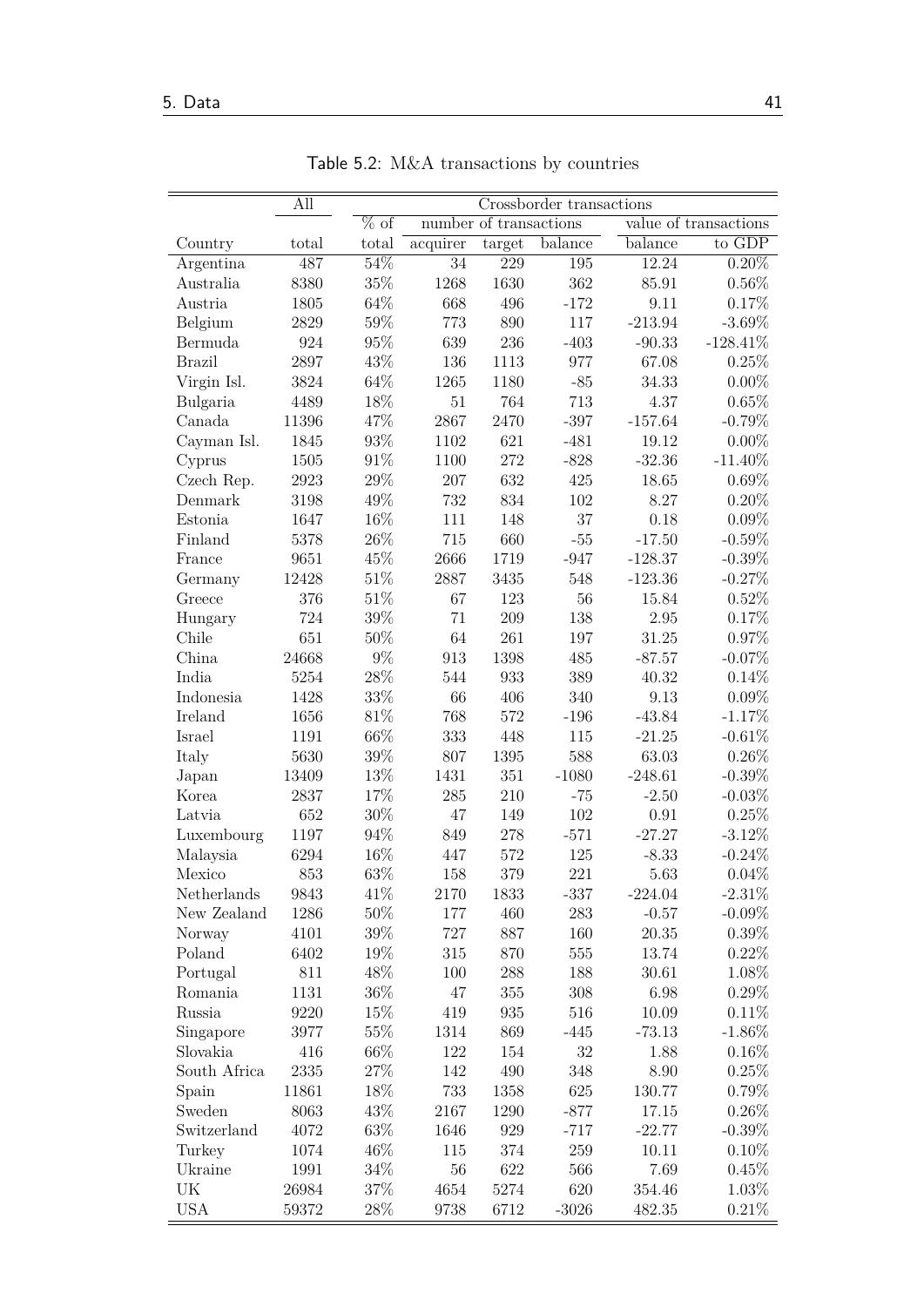# **Chapter 6**

# **Methodology**

The [Section 4.3](#page-45-0) describing our hypotheses suggests that the diference in taxation infuences the location choice of targeted country and takeover premium. In order to test these hypotheses empirically, we can build on Equation [\(4.2\)](#page-41-0) which tells us that the takeover premium depends on relative bargaining power  $\delta$  and synergies  $s(x)$ , that we can model as follows:

<span id="page-57-1"></span>
$$
\pi_{at} = \alpha_1 Z_a + \alpha_2 Z_t + \beta T_{at} + \gamma X_{at} + \epsilon_{at} \tag{6.1}
$$

Where the  $\pi_{at}$  is the realized takeover premium.  $Z_a$  and  $Z_t$  are acquirer and target company characteristics, including their location, and country characteristics such as tax rates.  $X_{at}$  are the pairwise characteristics of acquirer and target including the interactions of  $Z_a$  and  $Z_t$ .  $T_{at}$  are the tax variables of interest, including the diference in target and acquirer efective average tax rate,  $|\Delta EATR|$ . The coefficients to estimate are  $\alpha_1$ ,  $\alpha_2$ ,  $\beta$   $\gamma$  and the  $\epsilon_{at}$  represents the error term.

Further, the [Section 6.1](#page-57-0) and [6.2](#page-59-0) describes the methodology for estimation of location choice model and regression on takeover premium, respectively. The [Section 6.3](#page-61-0) develops the methodology that attempts to interpret regression results by estimating the impact of proft shifting on national corporate tax collections.

## <span id="page-57-0"></span>**6.1 Location choice of target company**

The research question for Hypothesis 1 a) is the efect of tax diferences on location choice for the expansion. In other words, how does taxation infuence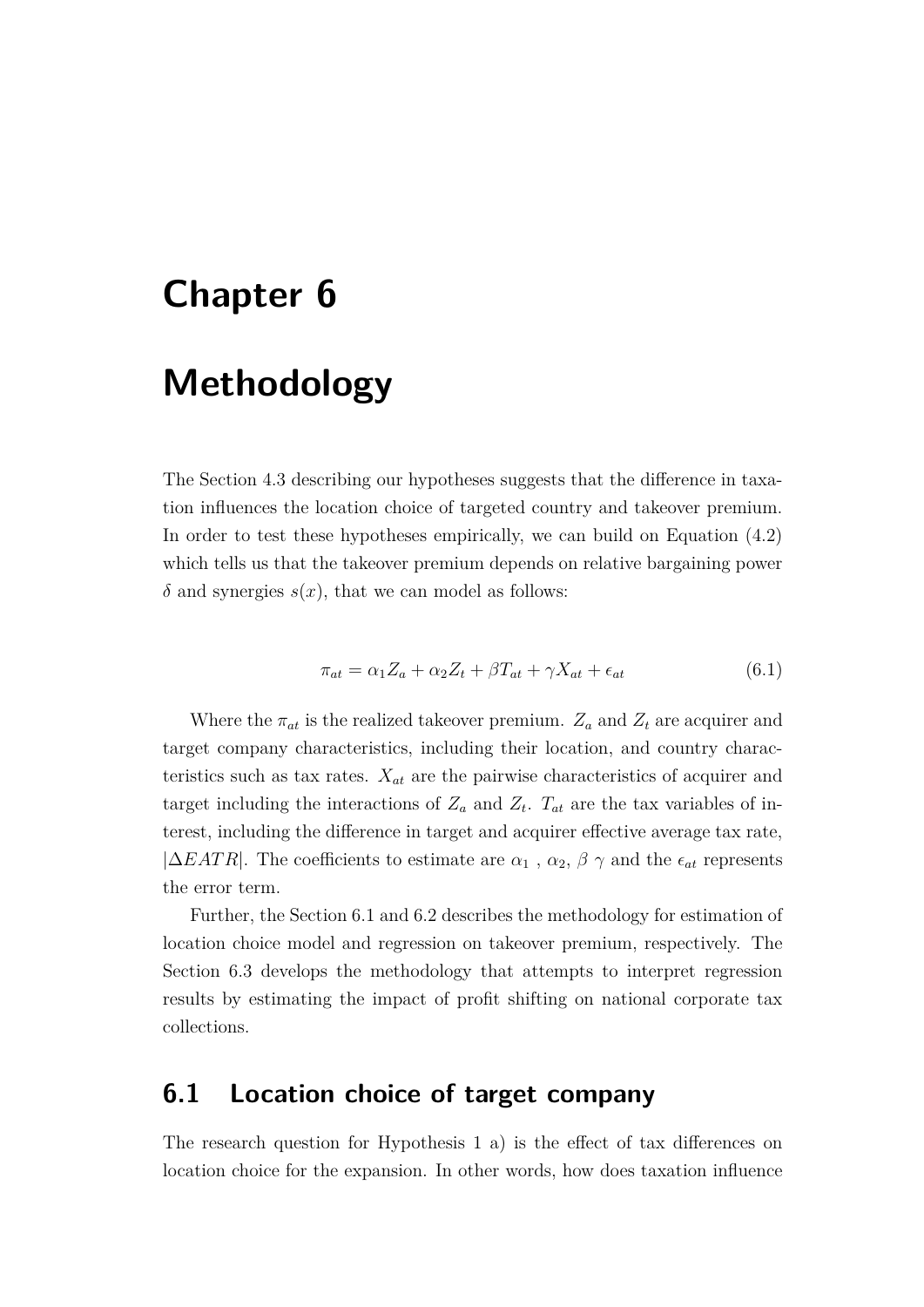the probability of selecting a target in a given country? This approach can be addressed empirically using the cross-border transaction data. Each transaction is one realization of location choice selection, where we can assume that the acquiring company selects the target company in a country, which ofers the greatest profit to the acquirer. We can link total profit  $\Pi_{a,t}^A$  of acquirer to the  $(4.2)$  as

$$
\Pi_{at}^{A} = V_{ta} - P_{ta} = V_{ta} - V_{t0} - \delta * S_{ta} = (1 - \delta)S_{ta} \approx \beta X \tag{6.2}
$$

which depends on the same factors as takeover premium in  $(6.1)$  and therefore can be estimated also in a similar way.

The acquisition of target company in country *k* therefore means that  $\Pi_{at_k}^A$  $\Pi_{ath}^A$  for all *h* different from *k*. Feld *[et al.](#page-82-3)* [\(2013\)](#page-82-3), [Herger](#page-84-0) *et al.* [\(2016\)](#page-84-0) or [Arulampalam](#page-80-1) *et al.* [\(2018\)](#page-80-1) further suggest that the  $Prob\left(\prod_{at_k}^{A} > \prod_{at_k}^{A} | \beta X\right)$ can be estimated using the multinomial logit form model. Hence,

$$
Prob\left(\Pi_{at_k}^A > \Pi_{at_h}^A|\beta X\right) = \frac{exp\left(\beta X\right)}{\sum exp\left(\beta X\right)}
$$
\n(6.3)

[Herger](#page-84-0) *et al.* [\(2016\)](#page-84-0) focus on the location choice of targets similarly to our analysis. They decide to use Poisson regression to estimate the probabilities, which makes the estimation less computational intense compared to multino-mial logit regression.<sup>[1](#page-0-0)</sup> Nevertheless, this model does not allow to control for deal-specifc variables as well as company-specifc variables such as acquired share, prior stake in the target (toehold) or acquirer MNE structure, which might be crucial to proxy for proft shifting or tax inversion incentives. [Feld](#page-82-3) *[et al.](#page-82-3)* [\(2013\)](#page-82-3), studying the switch from worldwide to the territorial tax system in the UK and Japan, estimate the conditional multinomial logit model. Most recently, [Arulampalam](#page-80-1) *et al.* [\(2018\)](#page-80-1) study the efect of the target country corporate tax rate on the probability of acquisition. Their study brings two methodological inventions compared to the previous ones. First, they include also the domestic takeovers and not only cross-boarders to the analysis. Second, they release the assumption of independence of irrelevant alternatives

<sup>&</sup>lt;sup>1</sup>[Figueiredo](#page-82-6) *et al.* [\(2003\)](#page-82-6) develops the way how to convert the conditional logit model to Poisson regression, which is not such computationally intense, while it leads to the same estimated coefficients and also asymptotically the same standard errors.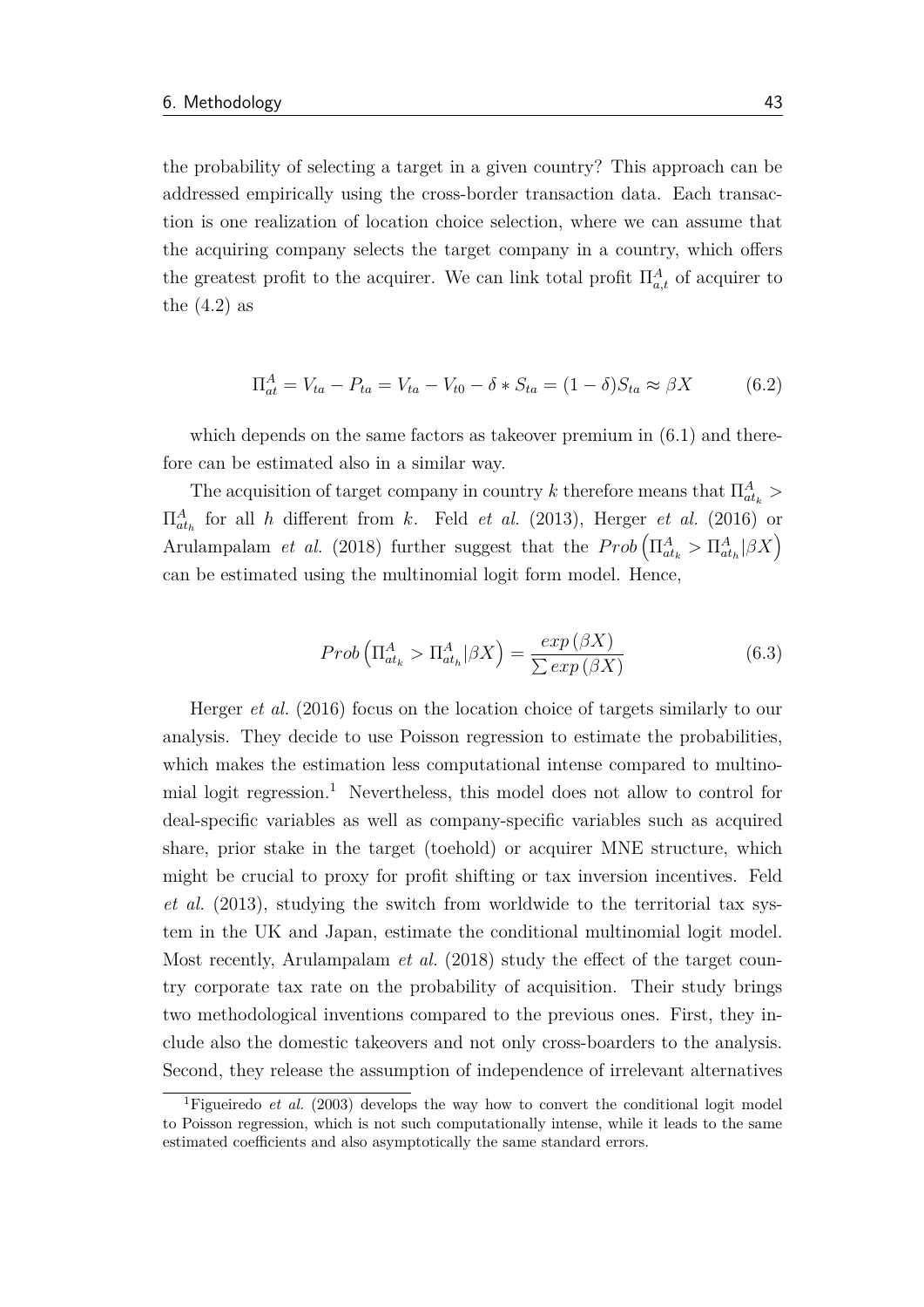$(IIA)<sup>2</sup>$  $(IIA)<sup>2</sup>$  $(IIA)<sup>2</sup>$  which would be violated given the hypothesized heterogeneous effects of taxes on location choices. More specifcally, they claim that the target country statutory corporate tax rate can have either a positive or negative efect on location choice given the acquirer specifcs. Therefore they use random parameters mixed logit model that is well suitable also for our analysis.

We estimate the mixed efect model with random efects of tax diference variables. The developed multinomial logit consists of 49 logit equations where in each of the equations is estimated log odds of selecting given country as opposed to all other alternatives. Consequently, there are two types of coefficients. Choice specific coefficients that can vary for each country and choice invariant coefficients that are restricted to have the same value for each country and therefore can be easily interpreted. Details on estimation procedure can be obtained in [Arulampalam](#page-80-1) *et al.* [\(2018\)](#page-80-1) or the practical usage using software R is described by [Zeileis & Croissant](#page-86-1) [\(2009\)](#page-86-1) and [Hasan](#page-83-6) *et al.* [\(2014\)](#page-83-6).

The multinomial logit model requires a huge amount of data to be processed, especially if there are many choice alternatives. Basically, each observation of the transaction needs to be factorized to a set of alternative choices, therefore every transaction is recorded on 49 rows as we study 49 target countries, i.e. the total dataset has *i*∗*j* rows for *i* transactions and choice between *j* countries. The usage of rather a large sample of transactions (204 903) as in our case requires to process table of more than 10 million rows, which requires substantial computational power, especially for random parameter model estimation.

## <span id="page-59-0"></span>**6.2 Proftability: Impact of taxation to takeover premium**

Moving to the Hypothesis 1 b) and efect on proftability, it is useful to briefy remind the concept of company valuation, where the basic valuation perspective is through the net present value of discounted cash fows. Consequently, the takeover premium can be also interpreted as a percentage increase in dividend payments caused by a transaction that is captured by original target shareholders. Hence, it is a part (*delta*) of the additional proftability created by the transaction. There are several theoretical [\(Grossman & Hart 1980\)](#page-83-3) as well as empirical studies [\(Betton](#page-80-0) *et al.* [2008\)](#page-80-0) suggesting that all the additional

<sup>2</sup> IIA is one of the assumptions of standard multinomial or conditional logit model when the alternative choices are assumed to be independent.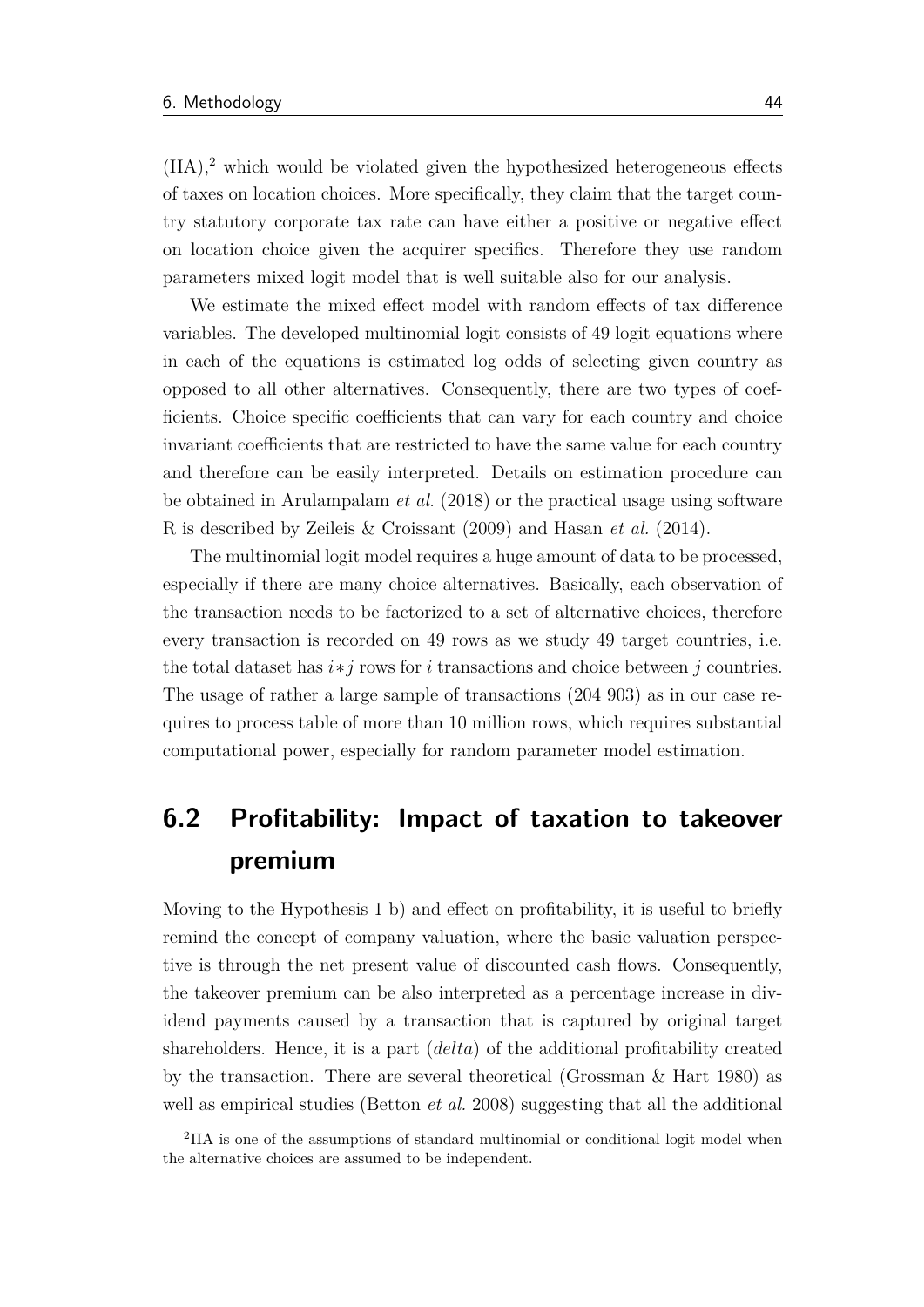value is in reality captured by the original target shareholders and hence the  $\delta = 100\%$ . This becomes an important assumption for the interpretation of results in the following section.

The efect of taxation on takeover premium can be directly estimated by equation [\(6.1\)](#page-57-1) using OLS, where the realization of takeover premium *piat* is measured by the pre-announcement premium. A similar approach was used also by [Huizinga](#page-84-2) *et al.* [\(2012\)](#page-84-2) who study the impact of the double tax rate on takeover premium in cross-border takeovers. They build their methodological framework on the discounted dividend approach of target valuation. Their main hypothesis states that double-taxation additionally reduces the net of tax dividend flow to the foreign acquirer company and consequently also reduces the value of the target company, which might be materialized in lower takeover premium. They conclude that there is a negative association between countrypair double-tax rate and takeover premium and that the additional taxation is almost fully transmitted to the lower takeover premium, which means that this additional tax burden is borne by target-frm shareholders. Such outcome is in line with common perception (underlined by empirical studies such as [Betton](#page-80-0) *[et al.](#page-80-0)* [\(2008\)](#page-80-0)) that all the transaction synergies are fully captured by target-frm shareholders and hence included in takeover premium, therefore also additional taxation should reduce 1:1 the takeover premium.

[Huizinga & Voget](#page-84-1) [\(2009\)](#page-84-1) estimate the model also using IV regressions as they argue that double tax rate can be endogenous because the activity on M&A market might infuence the bilateral negotiations of tax treaties. Nevertheless, in the case of statutory tax rates we see such endogeneity pattern less likely as the national policies are unlikely to be infuenced by any private bilateral transactions.

Nevertheless, the main methodological issue concerns the explained variable. Takeover premium should correspond to the percentage diferences of takeover price with respect to the unafected value of the target company. The unafected value of the target company is hard to observe even for listed companies, where common proxy measure is the market capitalization prior to the announcement of the transaction. This relies on the efective market, but at the same time, it assumes that no rumors afected the share price prior to the announcement. There is no usable source of unafected value of non-listed companies. Even the measure of the transaction price is not known in all cases and in the case of a share deal, it could be further infuenced by share value fuctuation. Overall, the measure of takeover premium does not need to be consistent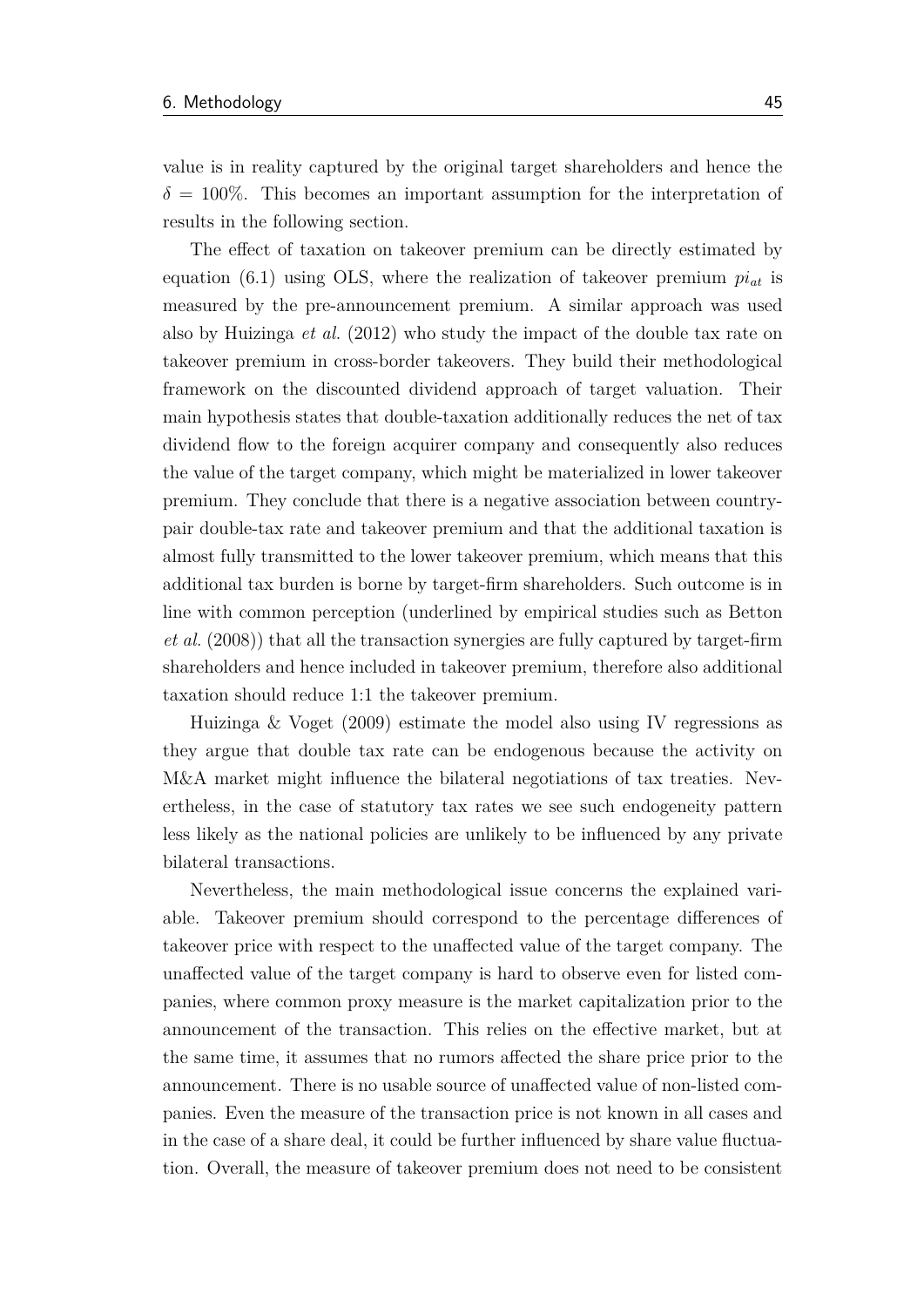across all transactions and can be subject to measurement error. In order to deal with some outlier observations that might emerge by this measurement error, the data are winsorized by the 1st and 99th percentile.

Other methodological concerns might relate to the random sampling of data because the takeover premium is by defnition available just for the listed companies, which do not represent a random sample of companies and therefore the generalization of results for all companies can be misleading.

## <span id="page-61-0"></span>**6.3 Estimation of country profit/loss from crossborder takeovers**

It would be very useful from the perspective of tax policy implication to evaluate the impact of tax diferences on individual national budgets and namely in our analysis of collections of corporate income tax. Such an impact is in general very difcult to evaluate and there has been no attempt to do so on the transaction-level data, to the best of our knowledge. Nevertheless, this chapter presents an innovative approach how to approximate the impact of proft shifting of post-takeover MNE on national corporate tax collections. This approach might be over-simplifed and built on too strong assumptions, so the results need to be interpreted with caution. Still, it can provide useful intuition and stepping stone for further research.

Let us assume that buyer company from country a taxes each unit of ad-ditional income<sup>[3](#page-0-0)</sup> by effective average tax rate  $t_a$  and the target company from country  $t$  is taxed by rate  $t_t$ . When the buyer takes over the target with a premium  $\pi$ , then the premium caused by taxation could be estimated according to equation [6.1](#page-57-1) as follows:

$$
\widehat{\Pi_i^{tax}} = \widehat{\beta} * |\Delta_{t-a}EATR| * V_{t,0}
$$
\n(6.4)

If we further assume that all transaction synergies/benefts are captured by the target<sup>[4](#page-0-0)</sup> and consequently, that the premium is a reasonable estimate of total synergies/benefits, then our estimate  $\Pi_i^{tax}$  is also the estimate of total corporate tax beneft leading from the transaction.

This  $\Pi_i^{tax}$  can be interpreted as an expected present value of all future tax savings. And if the whole tax beneft is caused by post-takeover proft shifting,

<sup>&</sup>lt;sup>3</sup>Here, the assumption of proportional tax burden applies.

<sup>4</sup>See the frst paragraph of the previous section.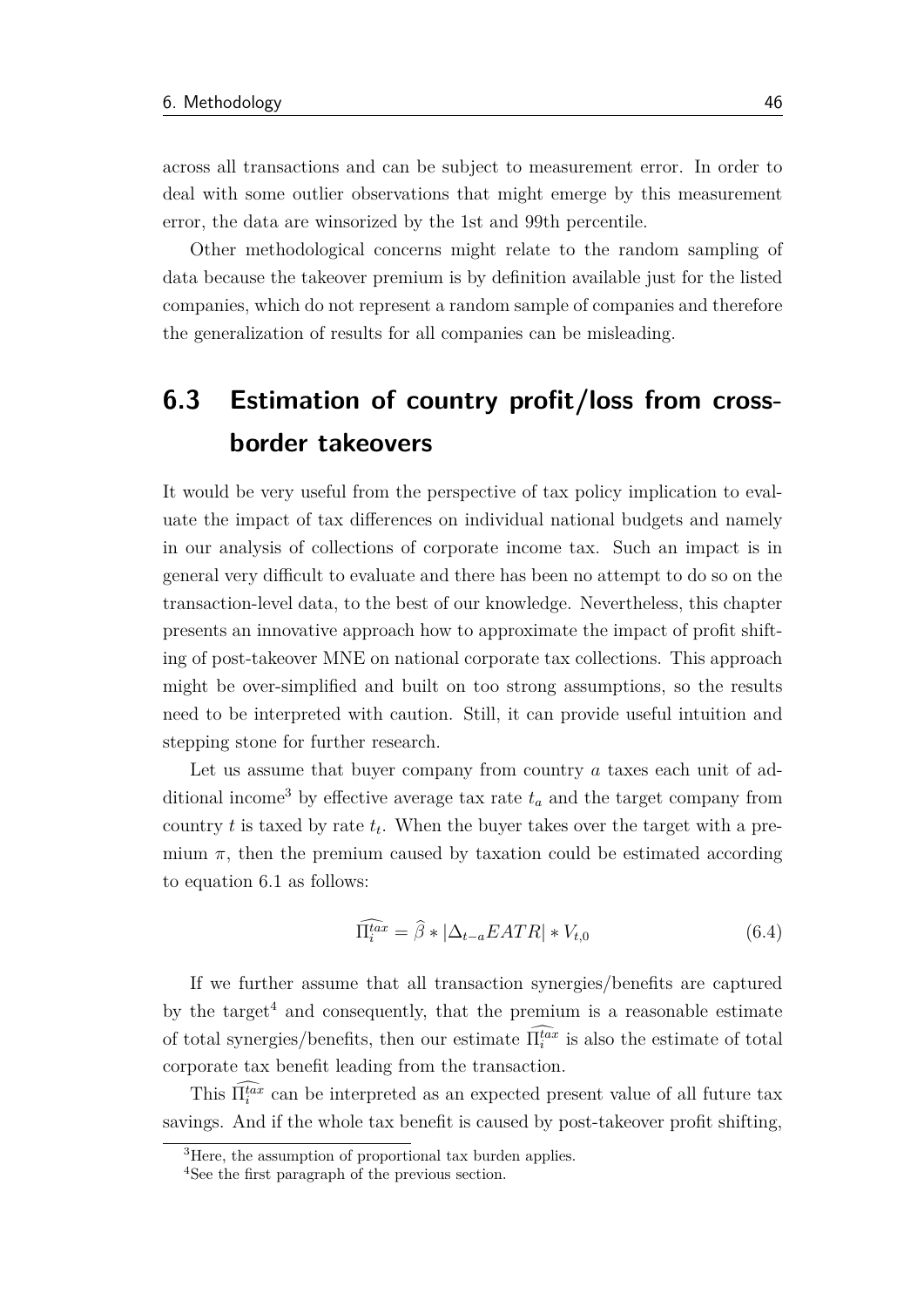then the present value of future shifted pre-tax income from buyer to target needs to correspond to  $\hat{\beta}V_s$  for tax-motivated takeovers as formalized by the following equation.

$$
shifted\_income_i = \frac{\widehat{\Pi_i^{tax}}}{|\Delta_{t-a}EATR|} = \widehat{\beta}V_{t,0} \qquad \text{for } |\Delta_{t-a}EATR| \neq 0 \quad (6.5)
$$

Finally, if the proft is shifted to the target the tax loss of country *a* and the tax beneft of country *t* from the cross-border takeover *i* could be estimated as follows:

$$
\widehat{T_i^t} = \widehat{\beta} t_t V_{t,0} \tag{6.6}
$$

$$
\widehat{T_i^a} = \widehat{\beta} t_a V_{t,0} \tag{6.7}
$$

which holds just for tax-motivated transactions  $\Delta t_{rs} \neq 0$  and also it clearly depends only on the fxed estimate of *beta* and the absolute efective tax rate and not the diference, which is not entirely realistic. Nevertheless, it is straight forward to generalize this approach for more tax measures including the interaction terms or non-linear transformation such as polynomial.

Once we have an estimate for an individual transaction, we can either try to generalize the efect on total FDI fows or evaluate the efects on the sample of observed transactions, which is also the way used in the presented analysis. The aggregated in-sample estimate of impact of M&A transaction on national corporate tax collection of country *k* is:

$$
\Delta NPV(tax\_collection_k) = \sum_{i,k=t}^{I} \widehat{T}_i^t + \sum_{i,k=a}^{I} \widehat{T}_i^a
$$
(6.8)

The notation  $\Delta NPV(tax\_collection_k)$  suggests the interpretation of this estimate as it corresponds to the change of corporate income tax collection and it is the net present value of all future tax losses and gains connected with possible proft shifting and not the yearly impact to the budget. Trying to transform estimates to yearly tax revenues/losses, we can assume perpetuity with the cost of equity 7  $\%$  and growth rate 2  $\%$ .<sup>[5](#page-0-0)</sup> Using the Gordon formula, the yearly estimate of tax proft/loss can be obtained by multiplying the total

<sup>5</sup>The parameters are selected with no special treatment, but they should correspond to the acquirer company, even though the value for the government can be diferent.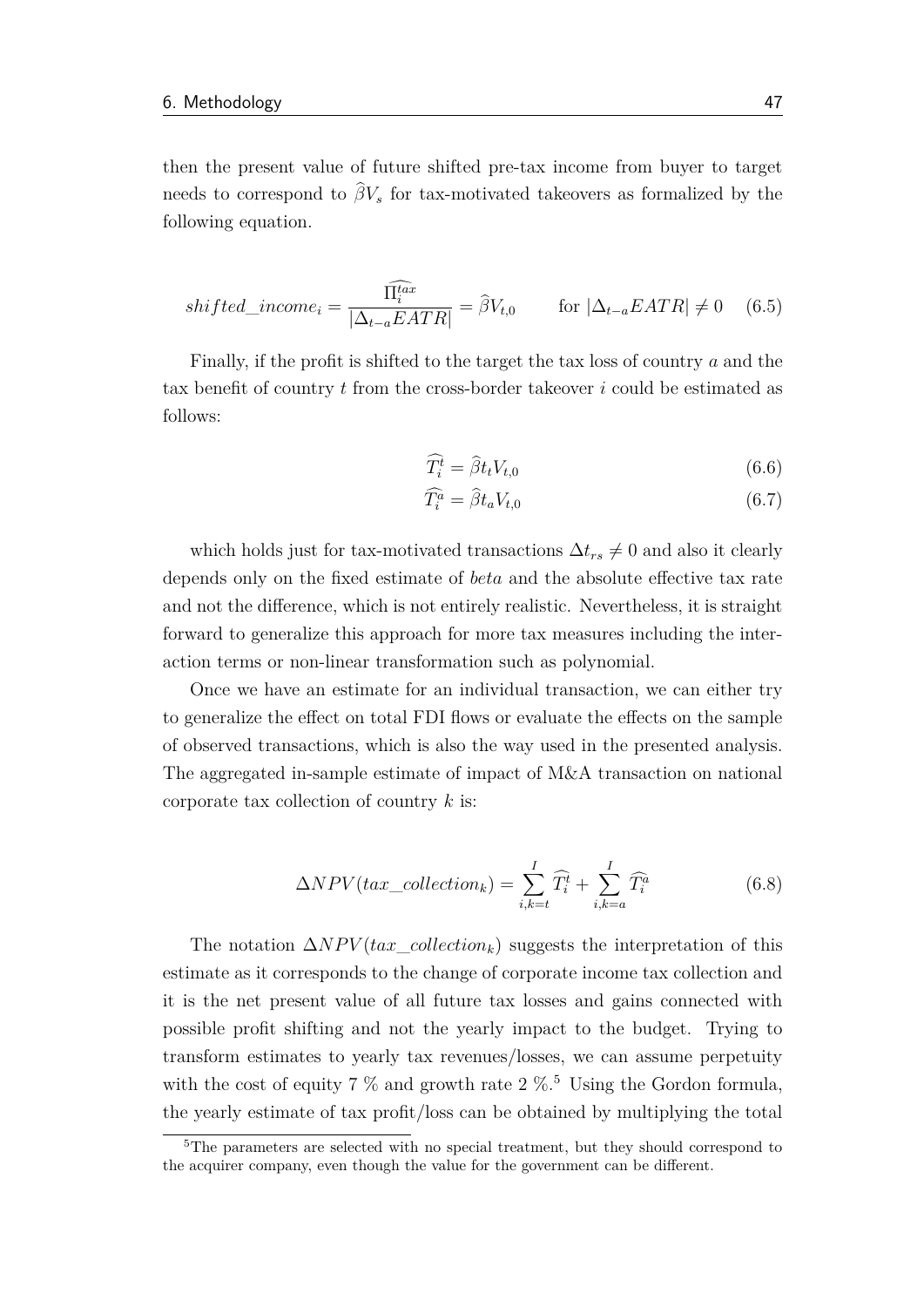value by (0.1 - 0.02). The impact within the analyzed sample is summarized in [Section 7.3.](#page-75-0)

It is necessary to keep in mind all the strong assumptions and simplifcations when interpreting these estimates. Firstly, the estimate does not take into consideration all possible benefts and costs of transaction for a given country as described in [Chapter 2](#page-19-0) (i.e. positive spillovers to the domestic economy, other paid taxes), but rather focuses just on tax revenues/losses from possible proft shifting. Secondly, assuming that premium is equal to total synergies implies that our estimate should be rather underestimated, on the other hand not all the post-takeover MNEs necessarily shift proft, which would cause our calculation to be rather overestimated. When aggregating across all takeovers, there could be some sample bias, because the estimation of the premium is done only on listed companies. Lastly, the estimates are calculated just for in sample transactions and not generalized for the whole economy and its development.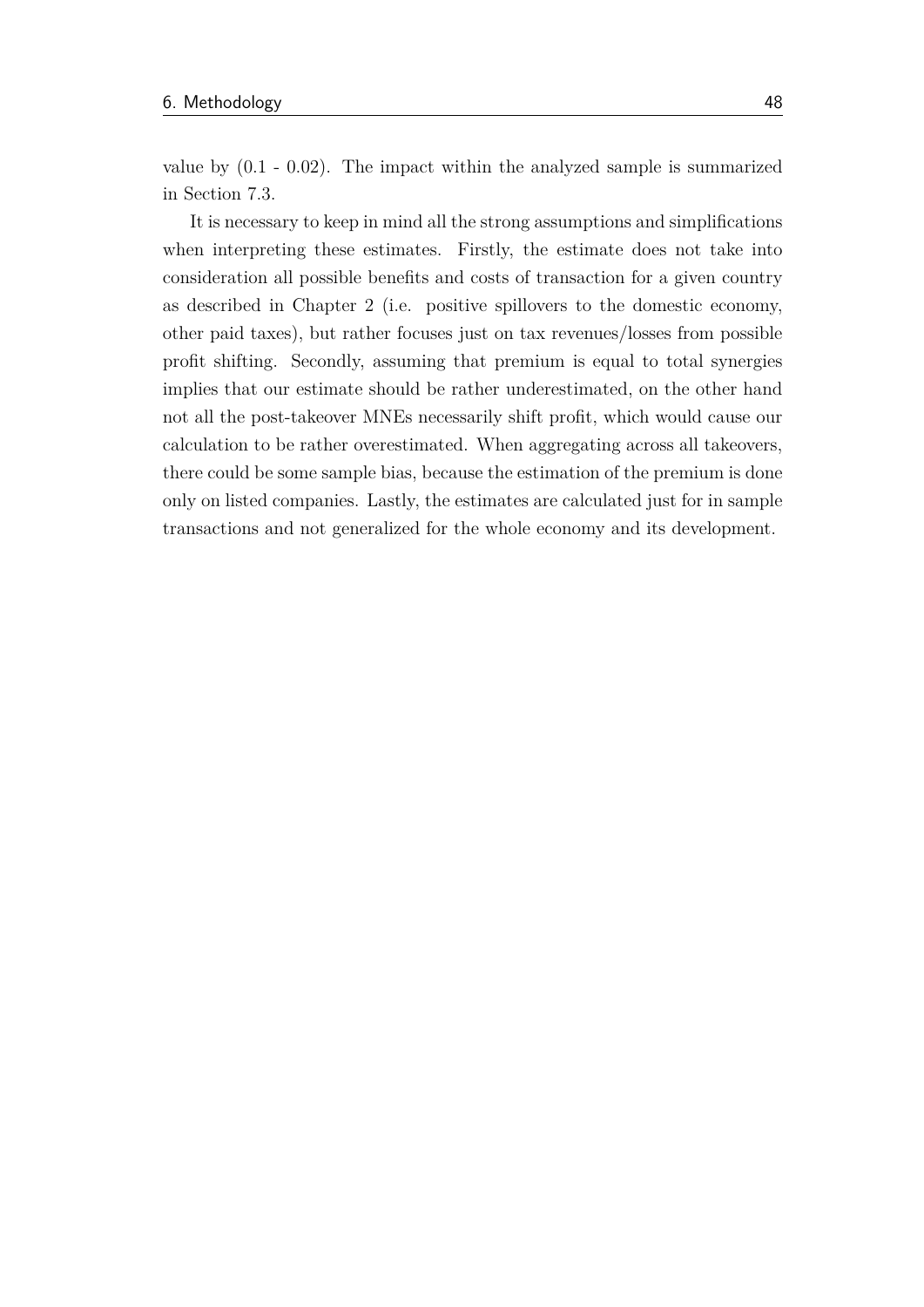# **Chapter 7**

# **Results**

This chapter presents the regression results of a multinomial logit model of target location choice [\(7.1\)](#page-64-0) and model on takeover premium [\(7.2\)](#page-69-0). The economic efect of described fndings is demonstrated in [Section 7.3,](#page-75-0) where we estimate the impact of proft shifting on national budgets.

### <span id="page-64-0"></span>**7.1 Efects on targets location**

The regression results of multinomial logit specifed in [Section 6.1](#page-57-0) are summarized in [Table 7.1](#page-65-0) and [Table 7.2.](#page-66-0) Each column summarizes one of the model specifcations and the explained variable is the log odds of the choice of the target country for all model specifcations. Each model specifcation of the multinomial logit model consists of 48 equations as we have 49 alternative choice target countries.

Even though this seems like a huge model that could be hard to identify, it allows us to include even several choice specifc parameters given the more than 200,000 studied transactions, that further split into  $49 * 200 000$  binary  $decisions.<sup>1</sup>$  $decisions.<sup>1</sup>$  $decisions.<sup>1</sup>$  The model includes choice specific coefficients for target country intercepts  $\alpha_k$  and difference in GDP of target and acquiring country, which control for substantial part of variation, especially target country intercepts control for target country specifics. Nevertheless, these coefficients are not presented in the results table for the sake of clarity.[2](#page-0-0)

<sup>&</sup>lt;sup>1</sup>Each transaction is a set of 49 binary decisions as the target selects one target country (1) and reject rest 48 countries (0).

<sup>&</sup>lt;sup>2</sup>Given the large number of observations, the model can estimate even more choice specific coefficients with sufficient computational capacity. Unfortunately, it is difficult to collect complete data for a wide range of 49 countries including some small countries (e.g. the Cayman Islands)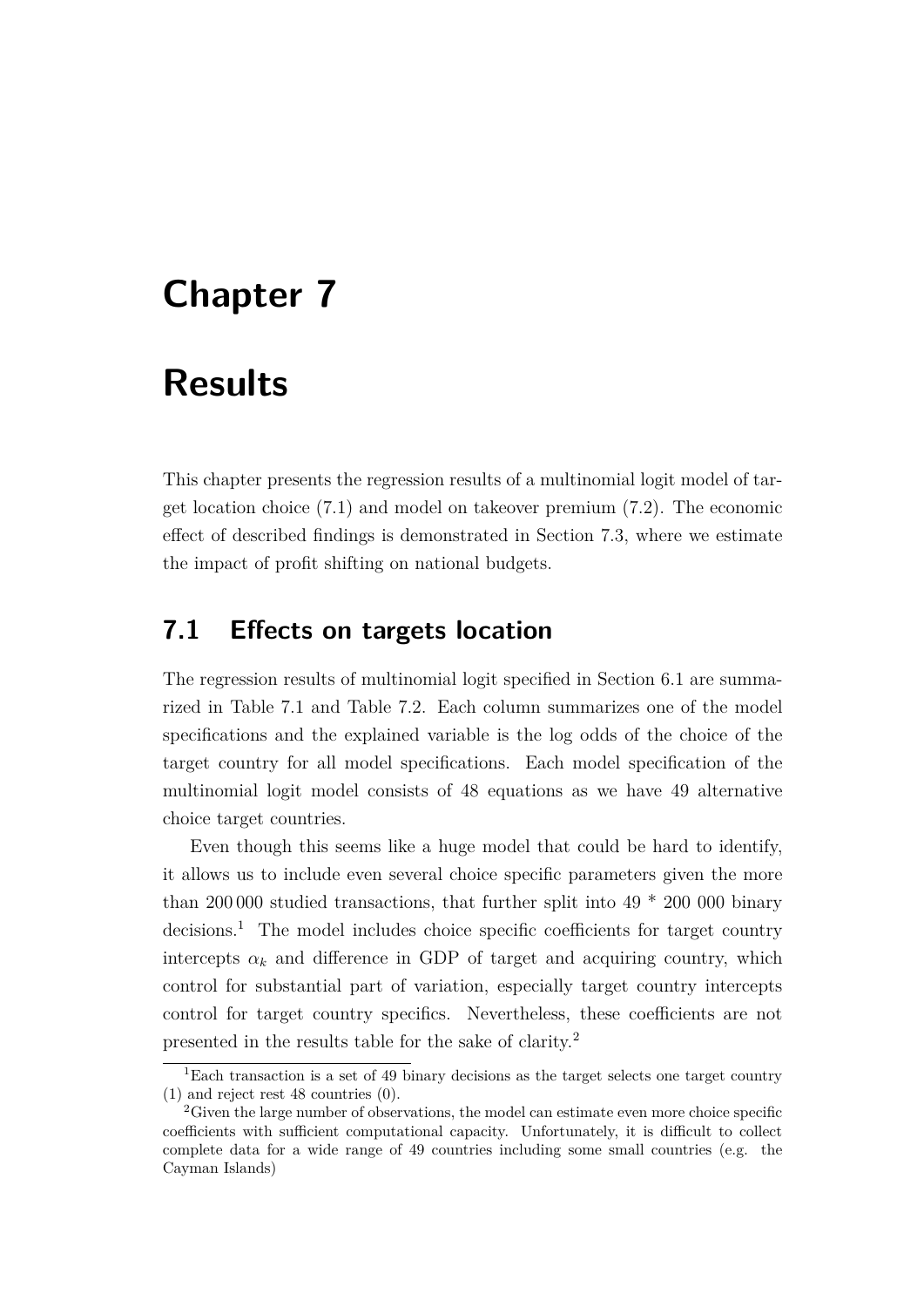|                                           | (L1)         | (L2)              | $\rm (L3)$   |
|-------------------------------------------|--------------|-------------------|--------------|
| $ \Delta_{t-a}EATR $                      | $1.15***$    |                   |              |
|                                           | (0.09)       |                   |              |
| $ \Delta EATR _{t>a}^+$                   |              | $1.71***$         |              |
|                                           |              | (0.32)<br>$0.60*$ |              |
| $ \Delta EATR _{t$                        |              | (0.31)            |              |
| $\min  \Delta EATR _{t>acq.group}^+$      |              |                   | 0.38         |
|                                           |              |                   | (0.31)       |
| $\min  \Delta EATR _{t < acq.group}^{-1}$ |              |                   | $-0.45$      |
|                                           |              |                   | (0.32)       |
| $EATR_t$                                  | $-0.02$      | $-0.06$           | 0.03         |
|                                           | (0.12)       | (0.12)            | (0.12)       |
| isCrossboarder                            | $-2.08***$   | $-2.09***$        | $-2.02***$   |
|                                           | (0.05)       | (0.05)            | (0.05)       |
| isCrossboarder & DTR                      | $-4.30***$   | $-4.30***$        | $-3.92***$   |
|                                           | (0.10)       | (0.10)            | (0.10)       |
| new location                              | $-2.33***$   | $-2.32***$        | $-2.33***$   |
|                                           | (0.03)       | (0.03)            | (0.03)       |
| new location & $isMNE_a$                  | $0.97***$    | $0.97***$         | $0.97***$    |
|                                           | (0.02)       | (0.02)            | (0.02)       |
| log(dist)                                 | $-0.34***$   | $-0.34***$        | $-0.33***$   |
|                                           | (0.01)       | (0.01)            | (0.01)       |
| neighbours                                | $0.56***$    | $0.56***$         | $0.57***$    |
|                                           | (0.02)       | (0.02)            | (0.02)       |
| neighbours & is $MNE_a$                   | $-0.28***$   | $-0.28***$        | $-0.28***$   |
|                                           | (0.03)       | (0.03)            | (0.03)       |
| language                                  | $1.34***$    | $1.34***$         | $1.36***$    |
|                                           | (0.01)       | (0.01)            | (0.01)       |
| colony                                    | $0.22***$    | $0.22***$         | $0.20***$    |
|                                           | (0.02)       | (0.02)            | (0.02)       |
| use to same country                       | $0.20***$    | $0.20***$         | $0.21***$    |
|                                           | (0.04)       | (0.04)            | (0.04)       |
| AIC                                       | 445886.47    | 445885.11         | 446036.62    |
| Log Likelihood                            | $-222883.24$ | $-222881.56$      | $-222957.31$ |
| Num. obs.                                 | 204903       | 204903            | 204903       |
| Κ                                         | 49           | 49                | 49           |

<span id="page-65-0"></span>Table 7.1: Location of targets: multinomial logit regressions, part 1

*Note:* Location choice of the target country is the dependent variable in all reported models. The standard errors are reported in the parentheses, stars denote significance on  $10\%$  (\*),  $5\%$  (\*\*) and  $1\%$  (\*\*\*) significance level.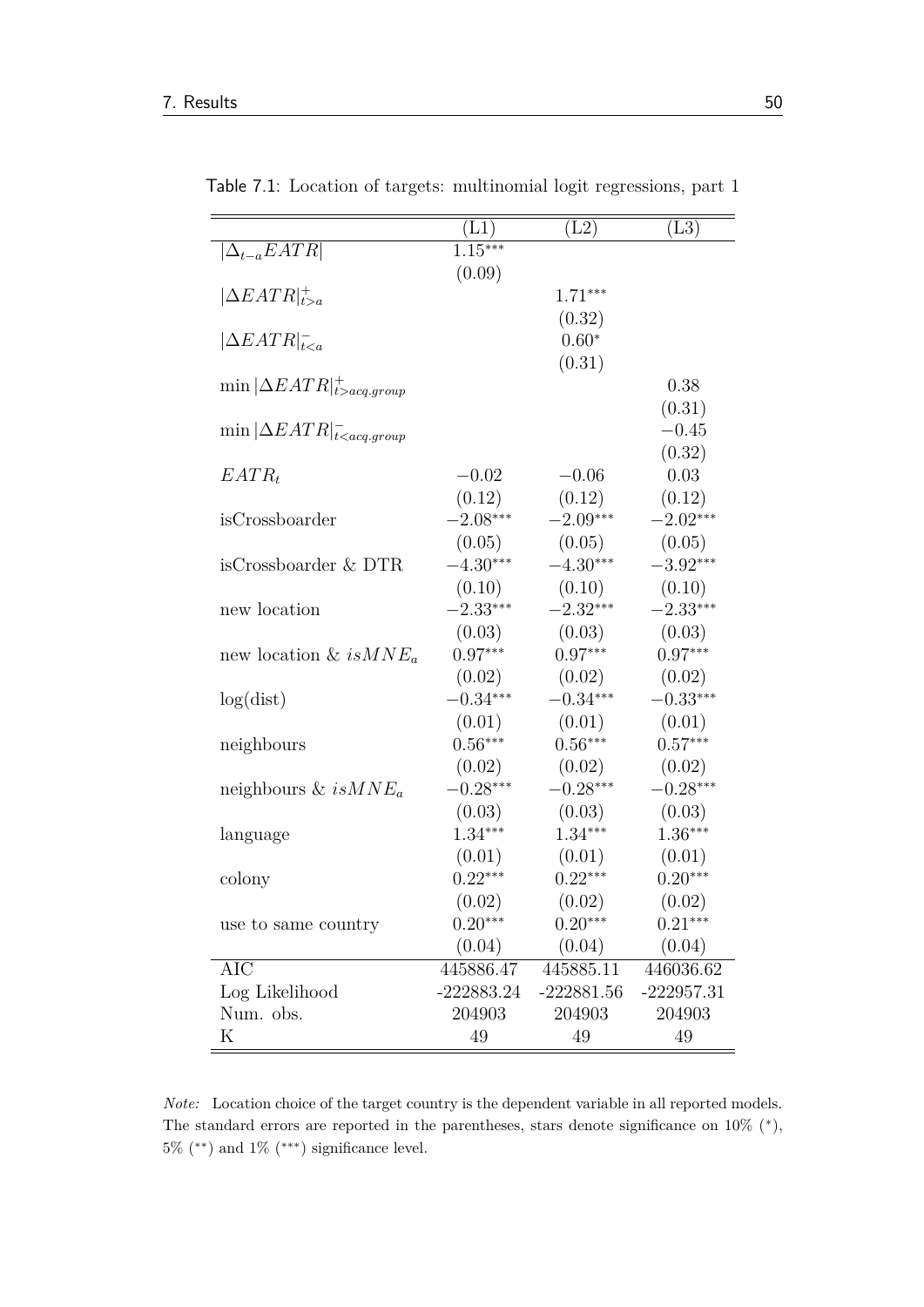|                                              | $(\overline{L4})$ | (L5)         | (L6)                   | (L7)         |
|----------------------------------------------|-------------------|--------------|------------------------|--------------|
| $ \Delta EATR _{t>a}^+$                      | $1.96***$         | $1.69***$    | 0.38                   |              |
|                                              | (0.32)            | (0.32)       | (0.43)                 |              |
| $ \Delta EATR _{t$                           | $-5.16***$        | $0.60*$      | $0.57*$                |              |
|                                              | (0.34)            | (0.31)       | (0.31)                 |              |
| $ \Delta EATR _{t & zero Double Tax Rate$    | $7.71***$         |              |                        |              |
|                                              | (0.17)            |              |                        |              |
| $ \Delta EATR _{t & target in new location$  |                   | 0.21         |                        |              |
|                                              |                   | (0.27)       |                        |              |
| $ \Delta EATR _{t>a}^+$ & tax inversion flag |                   |              | $1.45***$              | $2.00***$    |
|                                              |                   |              | (0.31)                 | (0.16)       |
| $ \Delta EATR _{t & zero DTR & new location$ |                   |              |                        | $4.49***$    |
|                                              |                   |              |                        | (0.29)       |
| $EATR_t$                                     | $-0.47***$        | $-0.06$      | $-0.07$                | 0.03         |
|                                              | (0.12)            | (0.12)       | (0.12)                 | (0.12)       |
| new location                                 | $-2.29***$        | $-2.32***$   | $-2.32***$             | $-2.29***$   |
|                                              | (0.03)            | (0.03)       | (0.03)                 | (0.03)       |
| isCrossboarder                               | $-2.13***$        | $-2.09***$   | $-2.09***$             | $-2.09***$   |
|                                              | (0.05)            | (0.05)       | (0.05)                 | (0.05)       |
| isCrossboarder & DTR                         | $-3.40***$        | $-4.30***$   | $-4.27***$             | $-4.13***$   |
|                                              | (0.10)            | (0.10)       | (0.10)                 | (0.10)       |
| new location & is $MNE_a$                    | $0.95***$         | $0.97***$    | $0.97***$              | $0.90***$    |
|                                              | (0.02)            | (0.02)       | (0.02)                 | (0.02)       |
| log(dist)                                    | $-0.38***$        | $-0.34***$   | $-0.34***$             | $-0.34***$   |
|                                              | (0.01)            | (0.01)       | (0.01)                 | (0.01)       |
| neighbours                                   | $0.59***$         | $0.56***$    | $0.56***$              | $0.56***$    |
|                                              | (0.02)            | (0.02)       | (0.02)                 | (0.02)       |
| neighbours & is $MNE_a$                      | $-0.26***$        | $-0.28***$   | $-0.28***$             | $-0.25***$   |
|                                              | (0.03)            | (0.03)       | (0.03)                 | (0.03)       |
| language                                     | $1.29***$         | $1.34***$    | $1.34***$              | $1.35***$    |
|                                              | (0.01)            | (0.01)       | (0.01)                 | (0.01)       |
| colony                                       | $0.18***$         | $0.22***$    | $0.22***$              | $0.21***$    |
|                                              | (0.02)            | (0.02)       | (0.02)                 | (0.02)       |
| use to same country                          | $0.23***$         | $0.20***$    | $0.20***$              | $0.20***$    |
|                                              | (0.04)            | (0.04)       | (0.04)                 | (0.04)       |
| <b>AIC</b>                                   | 443752.32         | 445887.11    | $4\overline{45864.54}$ | 445657.54    |
| Log Likelihood                               | $-221814.16$      | $-222881.56$ | $-222870.27$           | $-222767.77$ |
| Num. obs.                                    | 204903            | 204903       | 204903                 | 204903       |
| Κ                                            | 49                | 49           | 49                     | 49           |

<span id="page-66-0"></span>Table 7.2: Location of targets: multinomial logit regressions, part 2

*Note:* Location choice of the target country is the dependent variable in all reported models. The standard errors are reported in the parentheses, stars denote significance on  $10\%$  (\*),  $5\%$  (\*\*) and  $1\%$  (\*\*\*) significance level.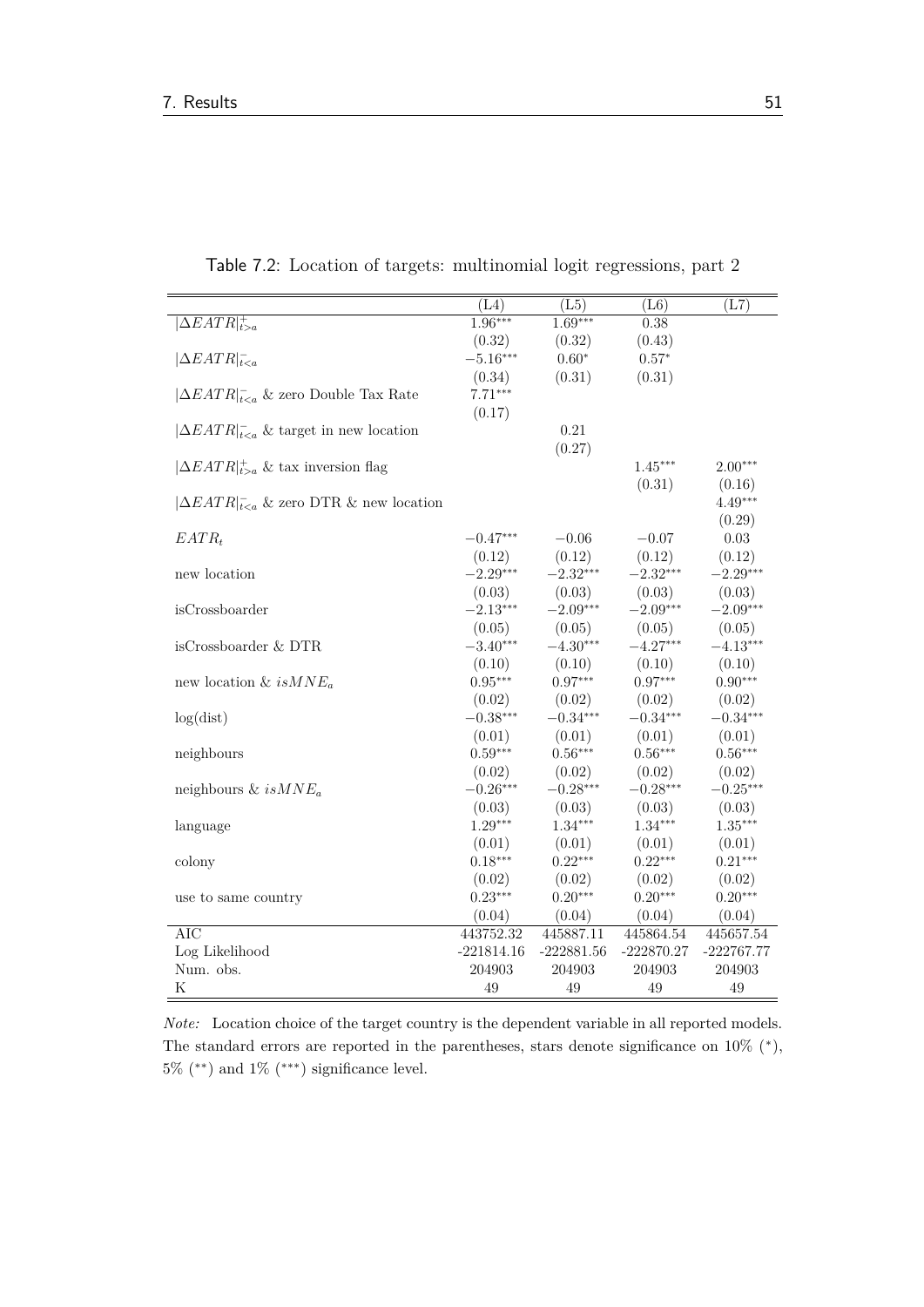The explanatory variables of interest are diferences in efective average tax rate (EATR) of target and acquiring country and corresponding interaction terms that are further discussed in detail. The EATR is selected as the appropriate measure as reasoned by [Devereux](#page-82-4) [\(2007\)](#page-82-4), nevertheless, we replicate the estimation also for statutory tax rate (presented in [Appendix D\)](#page-96-0) and EMTR (unrepresented) and the estimated coefficients remain qualitatively unchanged for all three alternatives.<sup>[3](#page-0-0)</sup>

Starting with the test of Hypothesis  $1$  a), we examine the estimated coefficient of a variable of diference between target and acquirer country EATR in absolute value  $|\Delta_{t-a}EATR|$  in the first column of [Table 7.1](#page-65-0) (L1). This variable has a positive and significant effect as expected, which means that a higher difference in taxation, ceteris paribus, increases the probability of selecting the target with this larger taxation diference. Interpretation of marginal efect depends on the magnitude of tax diference, but in case of average diference in cross-border transaction of 8 percentage points (p.p.), decreasing this diference to 0 (such that the tax rates would be unifed) would mean a decrease in odds by 9.2  $\%$ <sup>[4](#page-0-0)</sup>

In the second column of [Table 7.1](#page-65-0)  $(L2)$  the asymmetric effect is tested by splitting the diferences in EATR between target and acquirer to a case when the target has a higher tax rate  $(|\Delta EATR|_{t>a}^+)$  and to the opposite case when the target has a lower tax rate ( $|\Delta EATR|_{t). Both of these tax differences$ are again recorded in their absolute values. We can observe that in the case when the target has a higher tax rate, the diference is almost three times larger than for the other case of tax difference. Still, for both of them, the coefficients are positive and statistically signifcant. This fnding shows that the efect of diference in taxation on the choice of location is indeed asymmetric as suggested by Hypothesis 2 and that the positive difference  $EATR_t > EATR_a$ has a larger impact on the selection of target country than negative diferences.

The stronger effect of positive differences  $(|\Delta EATR|_{t>a}^+)$  might be associated with tax inversions, where by defnition the acquirer merges with target in a higher tax jurisdiction. Moreover, the tax inversions are usually from the worldwide system to the territorial tax system (Feld *[et al.](#page-82-3)* [2013\)](#page-82-3). Dummy indicating territorial system in the target country is therefore added as an interaction term in the model specifcation (L6) depicted in [Table 7.2,](#page-66-0) where we

<sup>3</sup>Note that it is not possible to include more kinds of measures to one regression due to their high correlations.

 $\frac{4 \Delta odds}{odds} = \beta * \Delta \{ |\Delta_{t-a} EATR| \} = 1.15 * 0.08 = 9.2\%$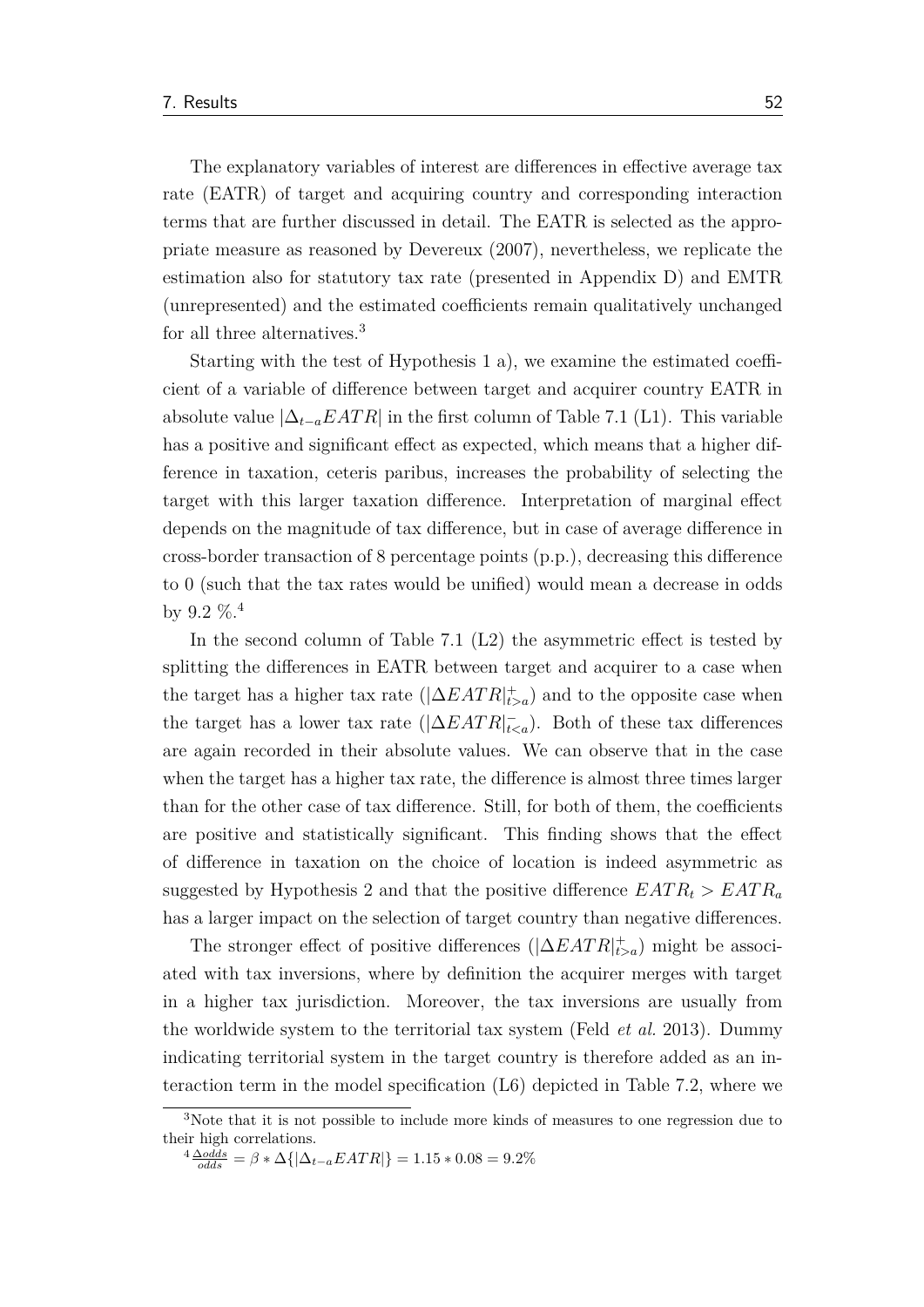can observe that the positive efect of tax diferences is stronger and therefore mainly associated with this kind of transactions.

Focusing on MNE structure, we replace the company wise tax rate diferences by the absolute value diferences of minimal tax rate across jurisdictions of acquirer MNE group and target country tax rate. In column (L3) of [Ta](#page-65-0)[ble 7.1,](#page-65-0) we can see that such measures have no signifcant efect on target location choice, which is against our Hypothesis 3 b). The model specifcation (L5) also shows no signifcant increase in tax diference efect in the case when the target is domiciled in a new location as supposed by Hypothesis 3 a). These results mean that tax diferences are important for target choice decision mostly on the company level and whole group structure does not play a role for tax diferences efect.

In order to test Hypothesis 4, whether the cost of proft shifting infuences the tax diferences efect, the model specifcation (L4) in [Table 7.2](#page-66-0) includes interaction term of negative tax diferences min |∆*EAT R*| + *t>acq.group* with dummy specifying whether the double tax rate on repatriation of income is equal to zero. The effect of this interaction term is very high<sup>[5](#page-0-0)</sup>, but confirms that if there is no additional taxation of proft repatriation, there is also no additional tax cost associated with proft shifting to target country with lower tax regime.

Finally, (L7) attempts to combine all found heterogeneity efects into one simple model specifcation. We can easily compare that the magnitude of tax diferences efects for those specifed transactions is substantially higher than in the  $(L2)$  column. This leads to the conclusion that there are many heterogeneous efects of taxation which should be carefully treated in every tax-related study and especially under the international framework. And consequently, all studies that try to control for taxes linearly omit this heterogeneity.

Except for these tax diference variables, each model includes also the same set of control variables that are estimated as a choice invariant (i.e. they are assumed to have the same efect for all targeted countries). First of all, crossborder transactions are less likely than domestic takeovers. The estimated coefficients around -2 can be interpreted as a change in the log of odds and hence exponential of the coefficient can be interpreted as the effect on odds, hence the cross-border transaction, ceteris paribus, is as much as 7 times less likely than a domestic transaction. A similar negative efect is also estimated for expansions to a new location, where the acquirer has not operated prior

<sup>5</sup>Likely due to partially over-ftting with the base level that has rather large negative effect.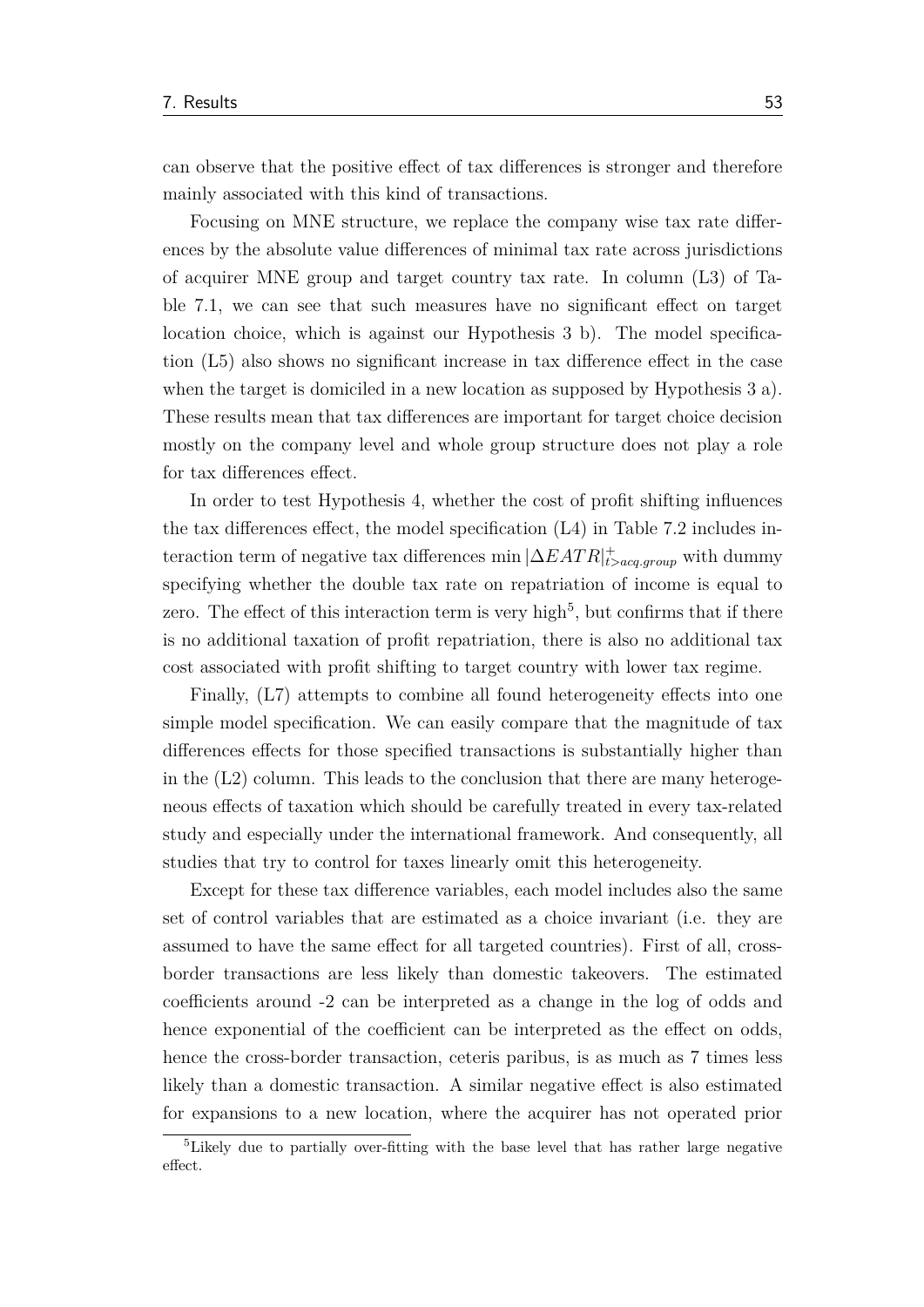to the transaction, but this efect is lower for acquirers identifed as a part of MNE prior to the transaction.

Further, there are two additional tax measures included as control variables. First, the level of target country EATR is supposed to have a negative efect on location choice according to [Arulampalam](#page-80-1) *et al.* [\(2018\)](#page-80-1). Nonetheless, it turns to be rather insignifcant in our estimates, where we control for tax differences. This might be interpreted in the way that diferences in taxation are indeed more important than levels, even though they are inherently correlated. Second, the double tax rate that measures additional taxation connected with the repatriation of proft has a large negative efect confrming the fndings of [Huizinga & Voget](#page-84-1) [\(2009\)](#page-84-1) and Feld *[et al.](#page-82-3)* [\(2013\)](#page-82-3) that additional taxation on repatriation of proft hinders the incentives to invest in a given jurisdiction.

Finally, there is a set of variables measuring the proximity and similarity of countries such as common border, similar language or past colonial and federation relation, all of which have a positive efect on the probability of takeover as expected. Also, the geographical distance of countries has expected negative correlation as it is a reverse measure of countries' proximity. Overall, the more proximate the countries are the more likely they are chosen for M&A transaction. The interaction terms show, that these efects are weaker for MNEs as they are able to adapt more easily.

## <span id="page-69-0"></span>**7.2 Efects on proftability**

This section elaborates on the regression results for the analysis on takeover premium summarized in [Table 7.3](#page-71-0) and [Table 7.4.](#page-73-0) Before the detailed efects will be described, it is useful to remind the connection of previous analysis on the selection of target location to this one. We moved from the second step of the decision process of MNE to the fourth step (refer to [Section 4.3](#page-45-0) and [Devereux](#page-82-4) [\(2007\)](#page-82-4)), therefore given the choice of the target location, MNE decides on the allocation of proft based on the value of this allocation.

The data sample for the analysis of tax diferences efect on proftability is unfortunately rather restricted by the need for enumeration of transaction premium, which is in principle derived as a percentage diference of deal value per share and unafected market share price on the stock market. Hence the following analysis is restricted only to transactions, in which the target company is publicly traded and the value of the transaction is known, which shrinks our sample to the 5515 takeovers including 1750 cross-border transactions. Even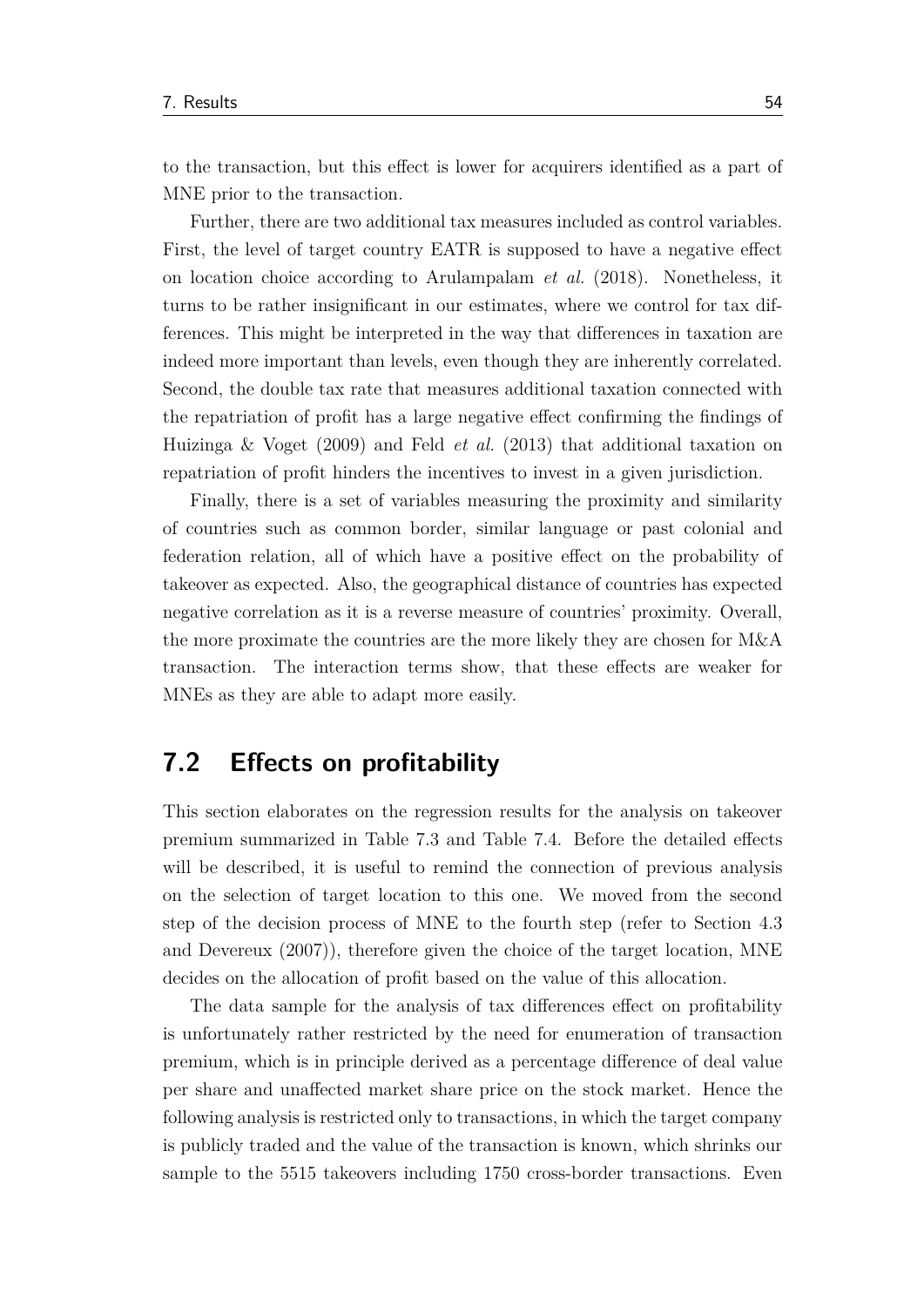though this is just a fraction (less than  $3\%$ ) of the whole sample, we can still run a decent regression analysis, while keeping in mind the fndings from the previous section.

The explained variable is the pre-announcement takeover premium expressed as a percentage for all model specifcations. [Devereux](#page-82-4) [\(2007\)](#page-82-4) suggests the marginal tax rate to be the most appropriate measure for this decision step of proft allocation, as it should be the closest measure of tax applied to additional shifted proft. Nevertheless, we present the results for EATR for consistency with the previous section as it is the most universal measure. Similar model specifcations are also estimated for the statutory tax rates (presented in [Ap](#page-96-0)[pendix D\)](#page-96-0) and EMTR (unrepresented) and the estimated coefficients remain qualitatively unchanged for all three alternatives.

To test Hypothesis 1 b), we use again the diference between target and acquirer country EATR in absolute value  $|\Delta_{t-a}EATR|$  as the main explanatory variable of interest. The results of the base estimation model are presented in column (P1) of [Table 7.3](#page-71-0) and the  $|\Delta_{t-a} EATR|$  has a positive and significant efect as hypothesized. This means that higher diference in taxation, ceteris paribus, increases the takeover premium and hence represents additional value in the transaction. The interpretation of the efect is quite straight forward, 1 p.p. increase in tax diference causes 0.3 p.p. increase in takeover premium. This means that for the case when target and acquirer have the same tax rates, the percentage premium is 2.4 p.p. lower compared to a case when the diference in tax rates is 8 p.p., which is the average diference for crossborder transactions in our sample. We of course control for the efect of crossborder transactions as such by including a dummy variable, therefore the abovementioned efect can be truly attributable to the diference in taxation.

In column (P2) the asymmetric efect is tested by splitting the diferences in EATR between target and acquirer to a case when the target has higher tax rate  $(|\Delta EATR|_{t>a}^+)$  and to the opposite case when the target has a lower tax rate ( $|\Delta EATR|_{t), similarly to the location model. We can observe that$ both coefficients have almost the same magnitude, but still the reasoning tax optimization mechanism needs to be diferent for each of them.

Looking at the MNE structure, we replaced the company wise tax rate diferences by the absolute value diference of minimal tax rate across jurisdictions of acquirer MNE group target MNE group. In column (P3), we can see that for positive tax differences min  $|\Delta EATR|_{tar,group > acq,group}^+$  is the effect literally the same as in column (P2) for company-level diferences, while in case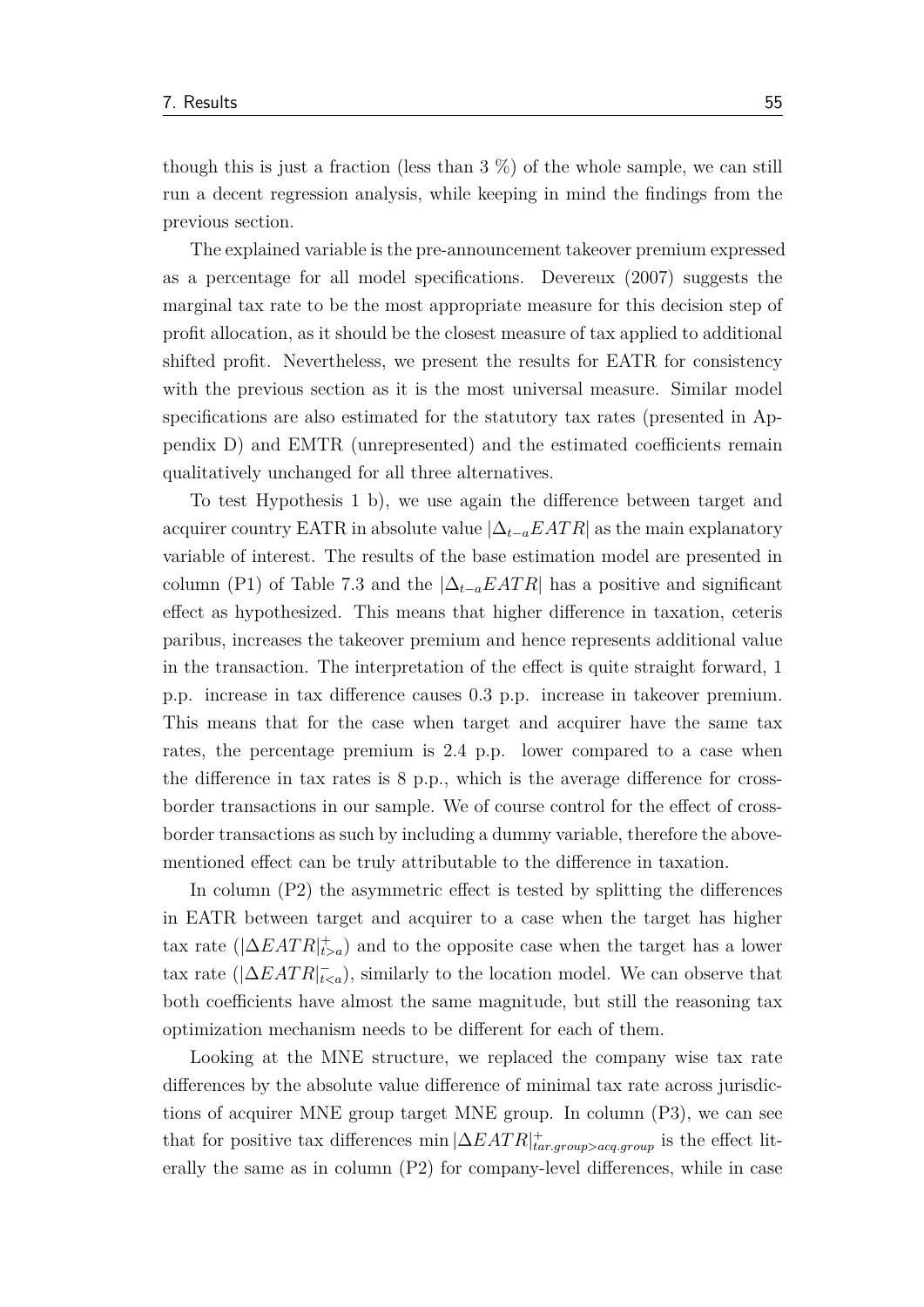<span id="page-71-0"></span>

|                                                    | (P1)                 | (P2)                 | (P3)                 | (P4)                 | (P5)                 |
|----------------------------------------------------|----------------------|----------------------|----------------------|----------------------|----------------------|
| (Intercept)                                        | $-3.93$              | $-3.14$              | 0.49                 | 0.10                 | $-2.17$              |
|                                                    | (12.96)              | (13.22)              | (13.07)              | (13.26)              | (13.12)              |
| $ \Delta_{t-a}EATR $                               | $0.30^{\ast\ast}$    |                      |                      |                      |                      |
|                                                    | (0.12)               |                      |                      |                      |                      |
| $ \Delta EATR _{\text{L}_{2a}}^{+}$                |                      | $0.27*$              |                      | 0.26                 |                      |
|                                                    |                      | (0.16)               |                      | (0.17)               |                      |
| $ \Delta EATR _{t$                                 |                      | $0.35*$              |                      | 0.26                 |                      |
|                                                    |                      | (0.18)               |                      | (0.19)               |                      |
| $\min \Delta EATA ^{+}_{tar.group > acq.group}$    |                      |                      | $0.27*$              | 0.22                 |                      |
|                                                    |                      |                      | (0.16)               | (0.16)               |                      |
| $\min  \Delta EATR _{tar.group < acq.group}^{-1}$  |                      |                      | $0.13***$            | $0.12***$            |                      |
|                                                    |                      |                      | (0.04)               | (0.04)               |                      |
| $ \Delta EATR _{t>a}^+$ & same direction for group |                      |                      |                      |                      | $0.42**$             |
|                                                    |                      |                      |                      |                      | (0.18)               |
| $ \Delta EATR _{t & same direction for group$      |                      |                      |                      |                      | $0.29*$              |
|                                                    |                      |                      |                      |                      | (0.17)               |
| $EATR_t$                                           | $-0.07$              | $-0.06$              | $-0.10$              | $-0.09$              | $-0.05$              |
|                                                    | (0.09)               | (0.10)               | (0.09)               | (0.10)               | (0.10)               |
| <b>DTR</b>                                         | $-0.00$              | $-0.00$              | $0.07\,$             | $-0.00$              | $0.01\,$             |
|                                                    | (0.11)               | (0.11)               | (0.11)               | (0.11)               | (0.11)               |
| isCrossboarder                                     | $3.08**$             | $3.07**$             | $4.72***$            | $2.93**$             | $3.94***$            |
| isToehold                                          | (1.35)<br>$-2.28*$   | (1.35)<br>$-2.28*$   | (1.03)<br>$-2.24*$   | (1.35)<br>$-2.24*$   | (1.14)<br>$-2.25*$   |
|                                                    |                      |                      |                      |                      |                      |
| $acq\_stake$                                       | (1.24)<br>$14.58***$ | (1.24)<br>$14.59***$ | (1.24)<br>$14.70***$ | (1.24)<br>$14.57***$ | (1.24)<br>$14.68***$ |
|                                                    |                      |                      |                      | (1.88)               |                      |
| cash                                               | (1.89)<br>$3.46***$  | (1.89)<br>$3.46***$  | (1.88)<br>$3.37***$  | $3.39***$            | (1.88)<br>$3.48***$  |
|                                                    | (0.73)               | (0.73)               | (0.73)               | (0.73)               | (0.73)               |
| isRumor                                            | $-13.83***$          | $-13.83***$          | $-13.79***$          | $-13.79***$          | $-13.86***$          |
|                                                    | (0.70)               | (0.70)               | (0.70)               | (0.70)               | (0.70)               |
| $isMNE_a$                                          | $2.48***$            | $2.48***$            | $3.67***$            | $3.56***$            | $2.83***$            |
|                                                    | (0.87)               | (0.87)               | (0.95)               | (0.95)               | (0.87)               |
| $isMNE_t$                                          | $4.19***$            | $4.18***$            | $2.64***$            | $2.63***$            | $4.41***$            |
|                                                    | (0.80)               | (0.80)               | (1.00)               | (1.01)               | (0.81)               |
| $log(t_GDP)$                                       | $1.54***$            | $1.63***$            | $1.70***$            | $1.59***$            | $1.71***$            |
|                                                    | (0.51)               | (0.60)               | (0.51)               | (0.60)               | (0.53)               |
| $log(a_GD)$                                        | $0.78**$             | 0.65                 | 0.54                 | 0.66                 | 0.53                 |
|                                                    | (0.37)               | (0.57)               | (0.38)               | (0.57)               | (0.43)               |
| $log($ equity_value $)$                            | $-2.92***$           | $-2.92***$           | $-2.98***$           | $-2.99***$           | $-2.92***$           |
|                                                    | (0.16)               | (0.16)               | (0.16)               | (0.16)               | (0.16)               |
| territorial system                                 | $-1.80*$             | $-1.80*$             | $-2.15***$           | $-1.99**$            | $-1.94*$             |
|                                                    | (0.99)               | (0.99)               | (0.99)               | (1.00)               | (0.99)               |
| $\overline{\mathrm{R}^2}$                          | 0.22                 | 0.22                 | 0.22                 | 0.22                 | 0.22                 |
| Num. obs.                                          | 5515                 | 5515                 | 5515                 | 5515                 | 5515                 |

Table 7.3: Proftability: regressions on takeover premium, part 1

*Note:* M&A transaction premium is the dependent variable in all reported models. The standard errors are reported in the parentheses, stars denote significance on  $10\%$  (\*),  $5\%$  (\*\*) and  $1\%$   $\left(***\right)$  significance level.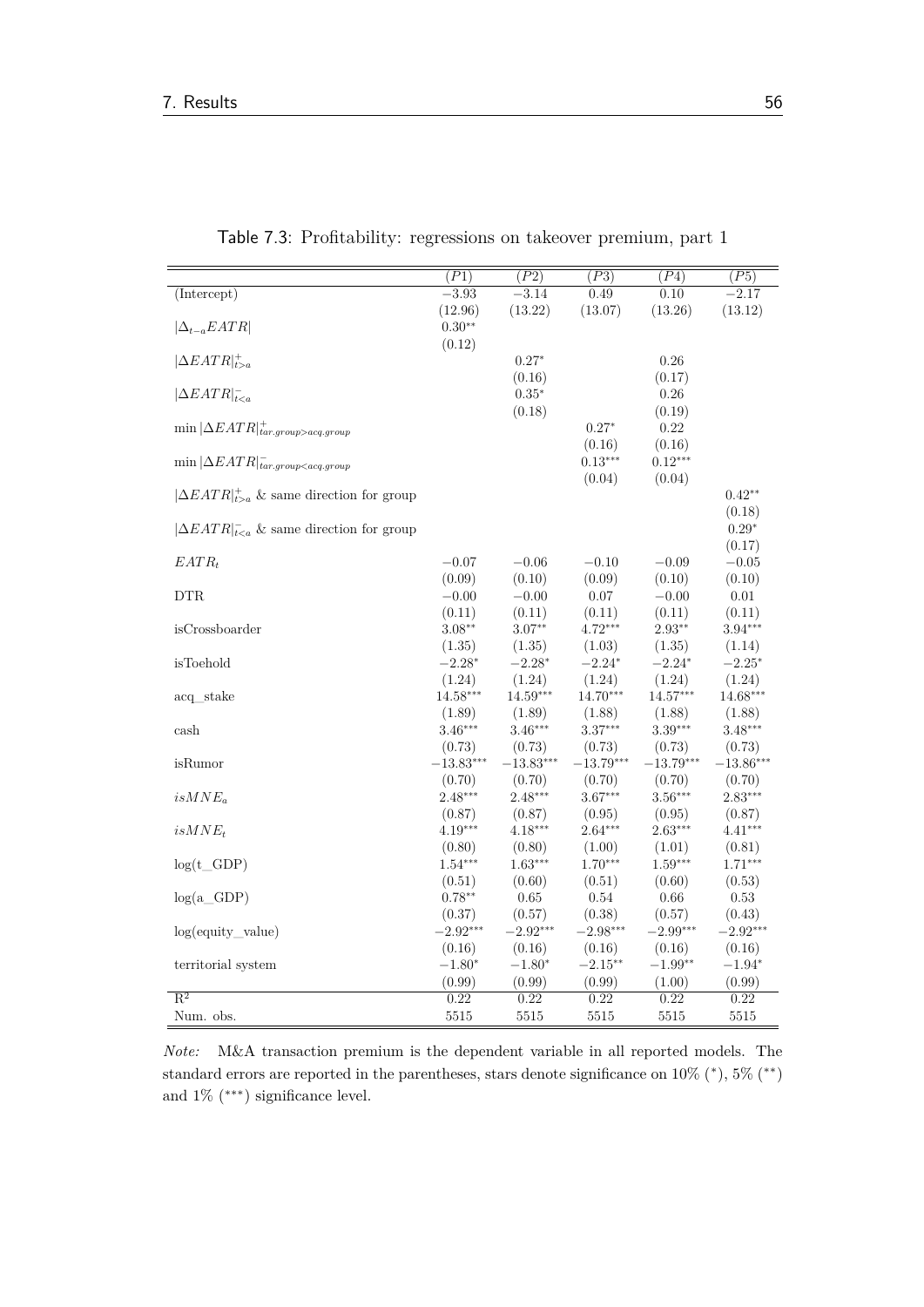of negative diferences min |∆*EAT R*| − *tar.group<acq.group* , we can observe lower magnitude, but a highly significant coefficient. The statistically strong effect is also confrmed by regression specifcation in column (P4) where the company level diferences, as well as group-wise diferences, are included. In this model, most of the tax differences coefficients turn to be insignificant on a  $90\%$ confdence level due to the high correlation of group-wise and company level tax diferences. In order to avoid multicollinearity but keep this additional information of group-wise tax diferences, model specifcation (P5) introduces the interaction term of a dummy variable saying that group-wise diferences have the same direction as the company level diferences, which improves the estimate for positive differences, but the coefficient for negative tax differences remains unchanged compared to model specification  $(P2)$ .<sup>[6](#page-0-0)</sup> Overall columns  $(P2)$  -  $(P3)$  supports Hypothesis 3 b), that group structure tax rates influence the takeover premium.

Moving to [Table 7.4,](#page-73-0) we try to capture the cost of shifting from the acquirer company to the target company by adding an interaction term of fnal posttakeover ownership share in target company with the negative tax diferences. The logic is that minority shareholders in the target company may prevent from proft shifting to the target company as the shifted proft should be then divided also between minority shareholders and therefore represents substantial additional "cost" for shifted profit. The interpretation of coefficients in the model (P6) for a fully owned target is therefore unchanged while the efect of one unit change in tax diference proportionally decreases post-takeover ownership share. We can see a slight increase in coefficients as well as in significance level in accordance with Hypothesis 4, nevertheless, the [Table 6](#page-71-0) applies.

Focusing further on the case, when the target has lower tax rates than the acquirer, model (P7) includes also an interaction term, of a dummy variable indicating whether the acquirer overtakes the target domiciled in a new location. Those are potentially the transactions when the acquirer group reaches a new country with a lower tax regime, and it can potentially shift the proft. The coefficient is higher in magnitude and more significant, supporting this hypothesis.

Moving to positive tax differences,  $|\Delta EATR|_{t>a}^+$ , model (P8) includes a dummy variable indicating that target is not part of MNE because such tar-

 $6N$ ote that comparing coefficients in the two separate models is not valid statistical inference. Unfortunately, a lower number of observations and consequently a low number of edge cases do not allow for regular statistical inference. Therefore, this analysis relies on the fndings of previous analysis and on the iterative approach.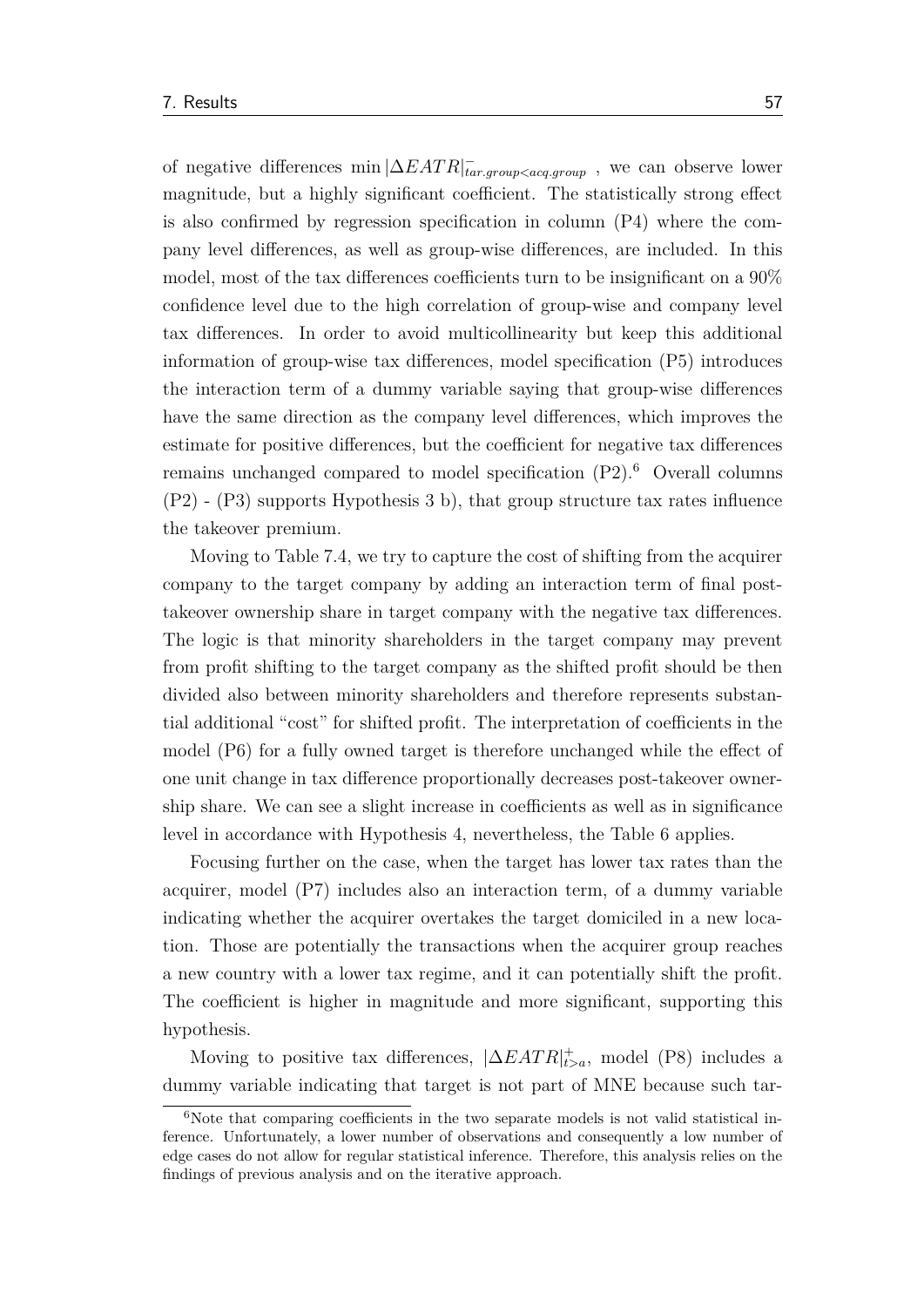<span id="page-73-0"></span>

|                                                          | $(\overline{P6})$ | $(\overline{P7})$ | $(\overline{P8})$ | $(\overline{P9})$ | $(\overline{P10})$ |
|----------------------------------------------------------|-------------------|-------------------|-------------------|-------------------|--------------------|
| (Intercept)                                              | 1.66              | 1.76              | 4.47              | 3.80              | 2.20               |
|                                                          | (13.26)           | (13.23)           | (13.11)           | (13.11)           | (13.15)            |
| $ \Delta EATR _{t>a}^+$                                  | $0.32**$          | $0.31*$           |                   |                   |                    |
|                                                          | (0.16)            | (0.16)            |                   |                   |                    |
| $ \Delta EATR _{t * stake$                               | $0.29\,$          |                   |                   |                   |                    |
|                                                          | (0.19)            |                   |                   |                   |                    |
| $ \Delta EATR _{t * stake & new location$                |                   | $0.35***$         | $0.37**$          | $0.35***$         | $0.36**$           |
|                                                          |                   | (0.17)            | (0.17)            | (0.17)            | (0.17)             |
| $ \Delta EATR _{t>a}^+$ & target is not MNE              |                   |                   | $0.32**$          |                   |                    |
|                                                          |                   |                   | (0.16)            |                   |                    |
| $ \Delta EATR _{t>a}^+$ & tax inversion flag             |                   |                   |                   | $0.42***$         |                    |
|                                                          |                   |                   |                   | (0.16)            |                    |
| $ \Delta EATR _{t>a}^{+}$ * weighted conditions          |                   |                   |                   |                   | $0.53***$          |
|                                                          |                   |                   |                   |                   | (0.20)             |
| $\min  \Delta EATR _{tar.group < acq.group}^{-}$ * stake | $0.15***$         | $0.15***$         | $0.14***$         | $0.14***$         | $0.14***$          |
|                                                          | (0.04)            | (0.04)            | (0.04)            | (0.04)            | (0.04)             |
| $EATR_t$                                                 | $-0.09$           | $-0.08$           | $-0.06$           | $-0.09$           | $-0.10$            |
|                                                          | (0.10)            | (0.10)            | (0.10)            | (0.10)            | (0.10)             |
| DTR.                                                     | $-0.01$           | $-0.01$           | 0.01              | $-0.02$           | $-0.03$            |
|                                                          | (0.11)            | (0.11)            | (0.11)            | (0.11)            | (0.11)             |
| isCrossboarder                                           | $2.86**$          | $2.97**$          | $3.53***$         | $2.80**$          | $2.62**$           |
|                                                          | (1.34)            | (1.26)            | (1.14)            | (1.21)            | (1.24)             |
| isToehold                                                | $-2.36*$          | $-2.36*$          | $-2.35*$          | $-2.31*$          | $-2.33*$           |
|                                                          | (1.24)            | (1.24)            | (1.24)            | (1.24)            | (1.24)             |
| acq_stake                                                | $14.28***$        | $14.25***$        | $14.26***$        | 14.33***          | 14.22***           |
|                                                          | (1.89)            | (1.89)            | (1.89)            | (1.88)            | (1.88)             |
| cash                                                     | $3.40***$         | $3.40***$         | $3.39***$         | $3.43***$         | $3.42***$          |
|                                                          | (0.73)            | (0.73)            | (0.73)            | (0.73)            | (0.73)             |
| isRumor                                                  | $-13.75***$       | $-13.76***$       | $-13.75***$       | $-13.78***$       | $-13.77***$        |
|                                                          | (0.70)            | (0.70)            | (0.70)            | (0.70)            | (0.70)             |
| $isMNE_a$                                                | $3.78***$         | $3.94***$         | $4.03***$         | $3.95***$         | $3.98***$          |
|                                                          | (0.94)            | (0.94)            | (0.94)            | (0.94)            | (0.94)             |
| $isMNE_t$                                                | $2.13**$          | $2.23**$          | $2.47**$          | $2.25***$         | $2.31**$           |
|                                                          | (0.99)            | (0.99)            | (0.99)            | (0.99)            | (0.99)             |
| $log(t_GDP)$                                             | $1.60***$         | $1.58***$         | $1.88***$         | $1.52***$         | $1.47***$          |
|                                                          | (0.60)            | (0.58)            | (0.53)            | (0.56)            | (0.57)             |
| $log(a_GDP)$                                             | 0.61              | 0.62              | 0.21              | 0.62              | 0.73               |
|                                                          | (0.57)            | (0.54)            | (0.43)            | (0.48)            | (0.51)             |
| $log($ equity_value $)$                                  | $-3.01***$        | $-3.01***$        | $-3.01***$        | $-3.02***$        | $-3.02***$         |
|                                                          | (0.16)            | (0.16)            | (0.16)            | (0.16)            | (0.16)             |
| territorial system                                       | $-1.97**$         | $-2.01**$         | $-2.13**$         | $-2.47**$         | $-2.21**$          |
|                                                          | (0.99)            | (0.99)            | (0.99)            | (1.00)            | (0.99)             |
| $R^2$                                                    | 0.22              | 0.22              | 0.22              | 0.22              | 0.22               |
| Num. obs.                                                | 5515              | 5515              | 5515              | 5515              | 5515               |

Table 7.4: Proftability: regressions on takeover premium, part 2

*Note:* M&A transaction premium is the dependent variable in all reported models. The "weighted conditions" is the average of "tax inversion fag" and "target is not MNE". The The standard errors are reported in the parentheses, stars denote significance on  $10\%$  (\*),  $5\%$  (\*\*) and  $1\%$  (\*\*\*) significance level.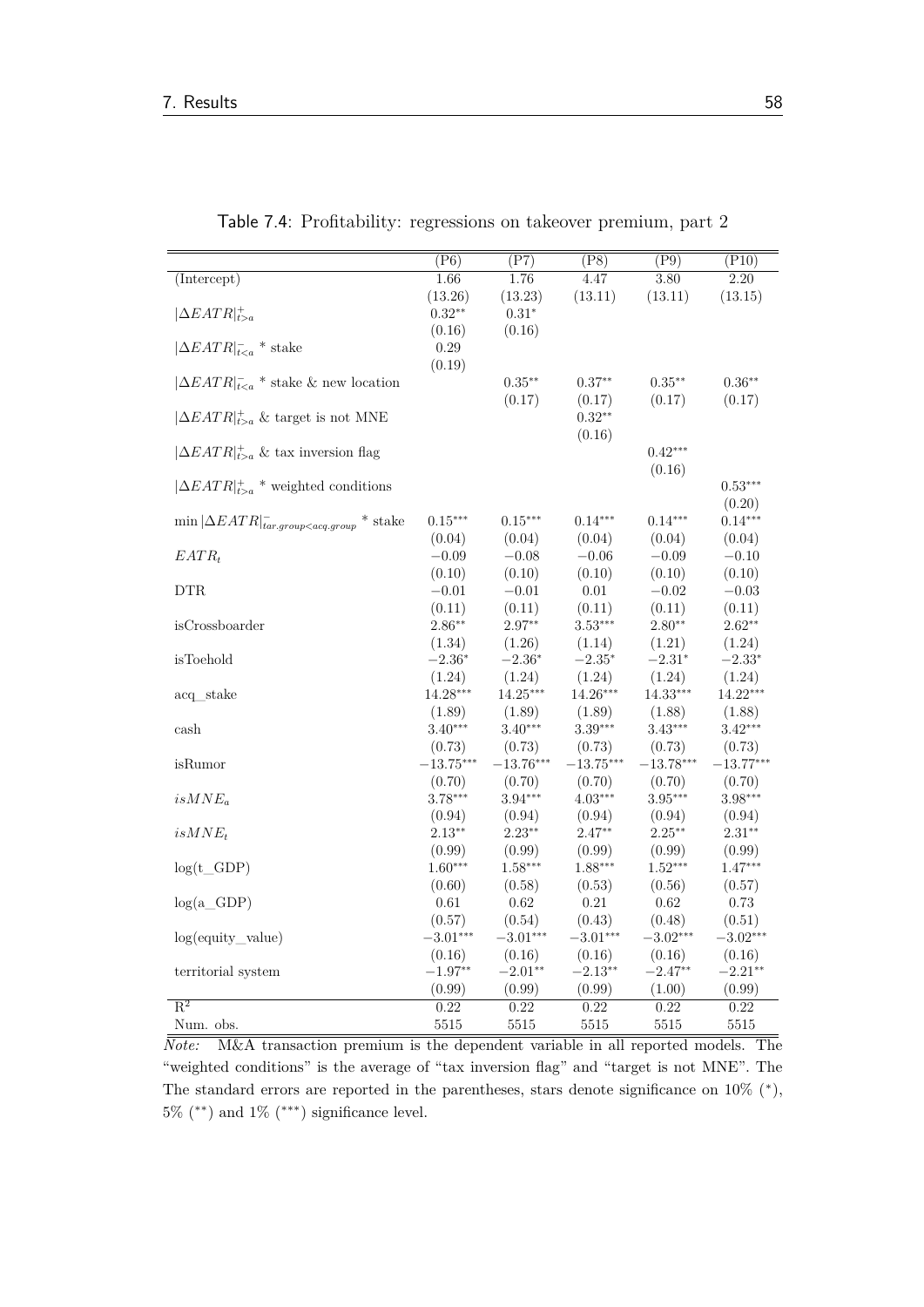get company could have already accessed to benefts of international taxation structures. We also include the tax inversion dummy to the model (P9) showing a higher and more statistically significant coefficient, in line with Hypothesis 3 a).

Finally, similarly to the previous section, the last model specifcation (P10) attempts to combine all found heterogeneity efects into one simple model specifcation. We can easily compare that the magnitude of tax diferences efects for those specifed transactions is substantially higher than in the (P2) column. Upon these regression results, we can conclude that an additional 1 p.p. diference in taxation between target and acquirer leads on average to the 0.5 p.p. increase in takeover premium, when the interaction conditions are met.

Except for these tax diference variables, each model includes also the same set of control variables as well as the year dummy variables to capture diferent phases of M&A waves. Furthermore, the model is estimated on target country de-meaned data to capture the fxed efects of the individual countries.

Starting with taxation related controls, the efective average tax rate of target country has a small negative and rather insignifcant efect, which in principle again contradicts the framework of [Arulampalam](#page-80-0) *et al.* [\(2018\)](#page-80-0) and suggests that diferences in taxation are likely more important than levels. Similarly, the double tax rate turns out to be rather insignifcant in the regressions, which does not support the analysis of [Huizinga](#page-84-0) *et al.* [\(2012\)](#page-84-0), who found almost 1:1 substitution to takeover premium. This discrepancy might be quite puzzling, but one of the most likely explanation can be a diferent time span of the sample as [Huizinga](#page-84-0) *et al.* [\(2012\)](#page-84-0) uses data for transactions in period 1985 to 2004 and this analysis uses much newer transactions from 2011 to 2018. The importance of repatriation taxes likely decreased in time given the trends of a) decreasing the overall rate of taxation, in combination with b) markets globalization including the capital markets, c) capital market integration (EU and a growing number of tax treaties) and d) trend to switch from worldwide to the territorial system.

Briefy commenting on other commonly used controls, cross-border transactions have on average larger premium. Prior rumors decrease the announcement premium as the market can already partly adjust to anticipate the change of value. Transactions paid in cash tend to have higher takeover premiums. Larger acquisition stake is associated with a larger takeover premium, which might be explained by controlling premium, on the other hand, having an ownership stake prior to the transaction decreases the price that the acquirer has to pay.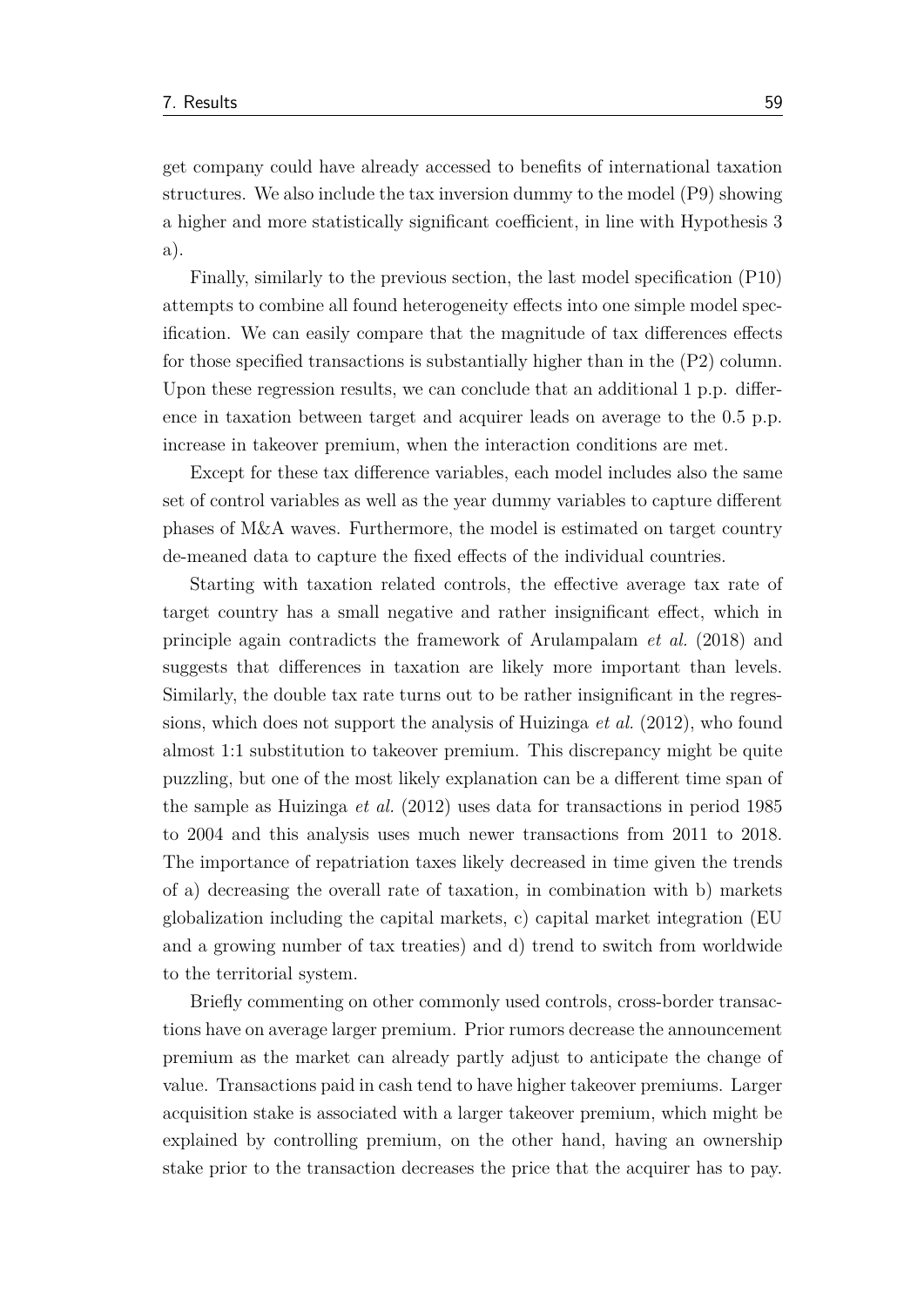The takeover premium is higher when target or acquirer are multinational companies. The larger is the target company, the lower is the takeover premium. Finally, investing in a new country is associated with a lower premium as such expansion might be connected with additional cost connected with adaption to the new market.

These controls are selected in accordance with previous literature, nevertheless, there is extensive literature studying the determinants of the takeover premium, which argues also other parameters to be important.[7](#page-0-0) Hence our analysis could be subject to some omitted variable bias.

#### **7.3 Impact on national tax collections**

The results for location choice model as well as results of regression on profitability suggest that diferences in tax regimes open the potential for companies to exploit these diferences in order to reduce their total group tax due, by shifting the proft or searching for favorable tax condition in other countries.[8](#page-0-0) Nevertheless, the tax collections are always a zero-sum game, therefore the gain of companies has to be compensated by a reduction of tax collection of countries, while each country can experience a diferent impact to their budget.

We develop the methodology in [Section 6.3](#page-61-0) that aims to approximate the impact of transactions in the studied sample on national tax collections from corporate income tax. [Figure 7.1](#page-76-0) summarizes this impacts in percentages relative to yearly tax collections from corporate tax in 2017. There are four statistics in the fgure. The column on the left contains the estimate of the absolute net present value of all future tax collection impacts in millions of EUR, while the black dots show the estimated relative impact to the yearly corporate tax collection. The yellow and blue (striped) bars further distinguish between the efects of transactions where domestic companies fgure as acquirer and target, respectively. The fgure contains only the countries with a non-zero corporate tax rate as those have by definition zero tax impact.<sup>[9](#page-0-0)</sup> Also, countries for which the data on revenue from corporate tax collection was not available are excluded.

The sum of efects across all countries is -278 243 millions of EUR, which

<sup>7</sup>See for instance [Betton](#page-80-1) *et al.* [\(2008\)](#page-80-1) for comprehensive meta-analysis of this literature.

<sup>8</sup>This results are likely to be robust as these very similar results are obtained by two very diferent methods.

<sup>9</sup>Bermuda, the British Virgin Islands an Cayman Islands have zero corporate tax rate in the used sample of countries.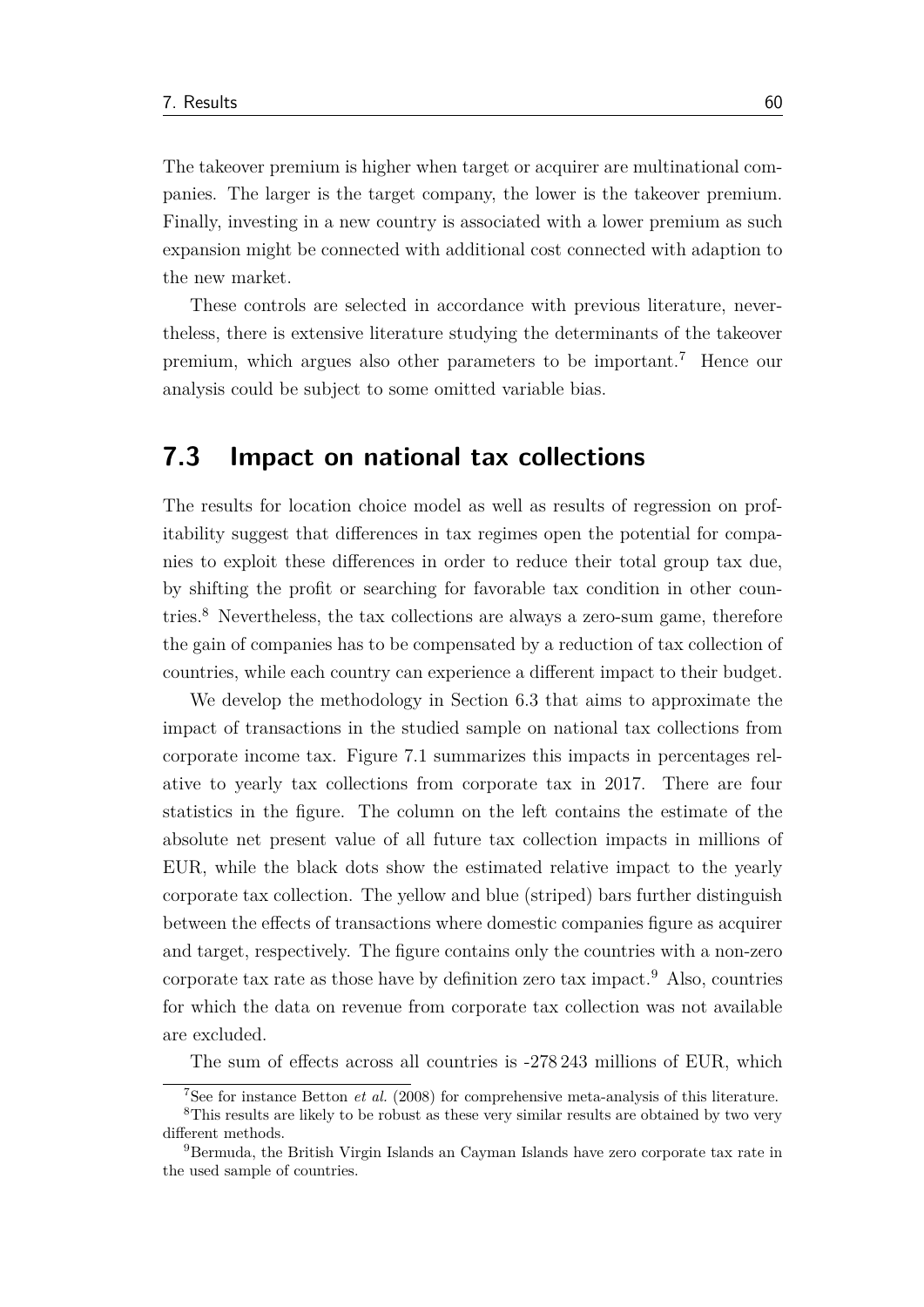<span id="page-76-0"></span>

Figure 7.1: Impact of tax diference to national tax collections

*Note:* The fgure shows an impact of transactions in studied sample on national tax collections from corporate income tax. On the x-axis, there is a relative impact on yearly tax collections. Left column contains the estimate of absolute net present value of all future tax collection impacts in millions of EUR. *Source*: Author's own calculations based on methodology in [Section 6.3.](#page-61-0)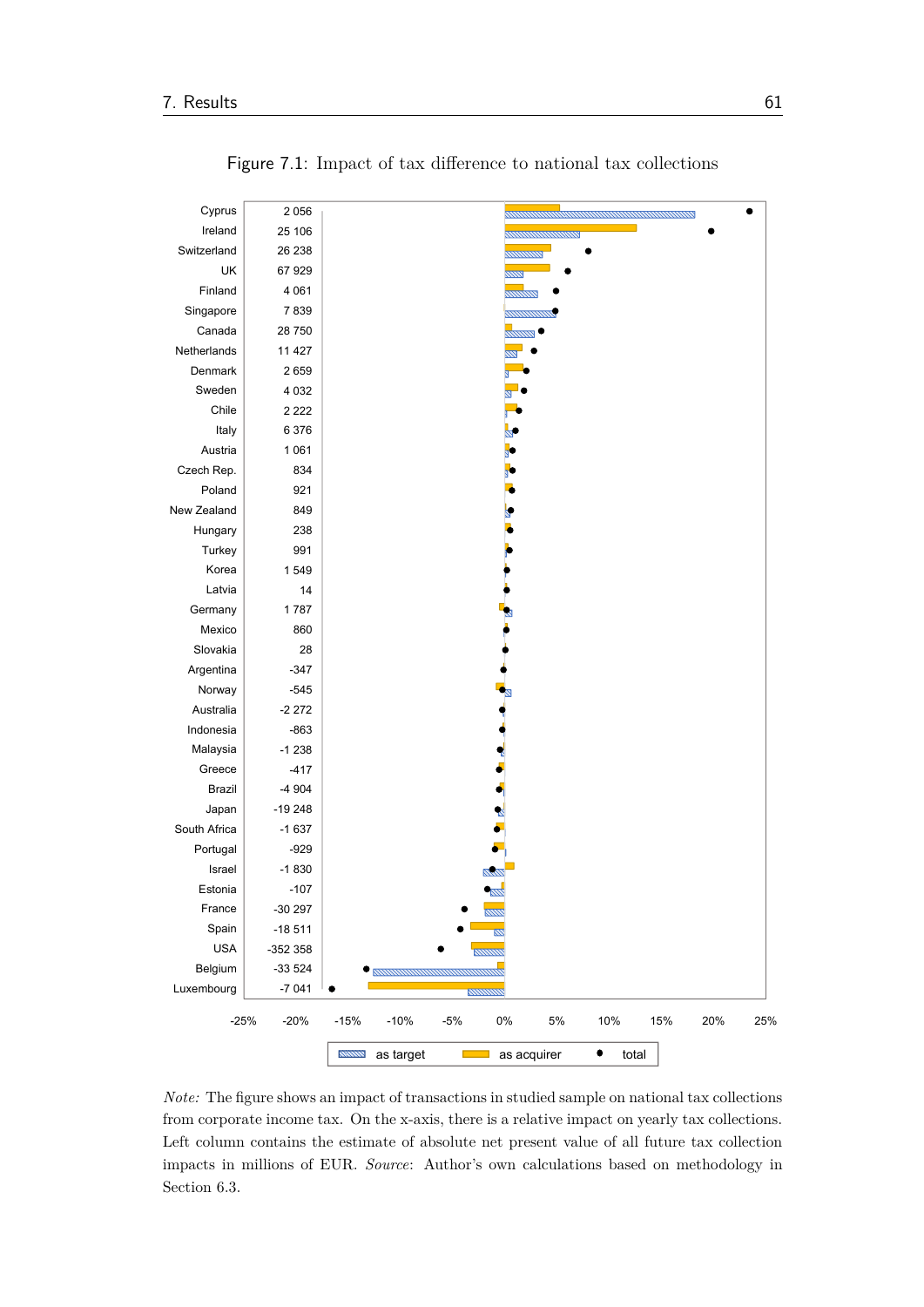should correspond to the total additional tax savings of companies as a consequence of the more than 200 000 transactions in our sample. The UK has the best net impact in absolute value. Interestingly, the UK switched from the worldwide system in 2009. On the other hand, the USA has the worst balance of -352 358 millions of EUR, which is caused by the worldwide tax system and high corporate tax rate until 2018. In relative terms, the winners are Cyprus, Ireland or Switzerland, which might correspond to their reputation of countries with favorable tax systems. On the other side of the spectrum are Luxembourg and Belgium, which is quite puzzling especially in the case of Luxembourg. Nevertheless, it is probably caused by the rather high corporate tax rate and in the case of Luxembourg, the lost corporate tax collection might be well ofset by other benefts of MNE.

Nevertheless, this methodology relies on several strong assumptions (refer to the [Section 6.3\)](#page-61-0) and, hence, it needs to be interpreted as a supplementary view on the market of cross-border M&A, rather than a comprehensive analysis of the impact to national welfare.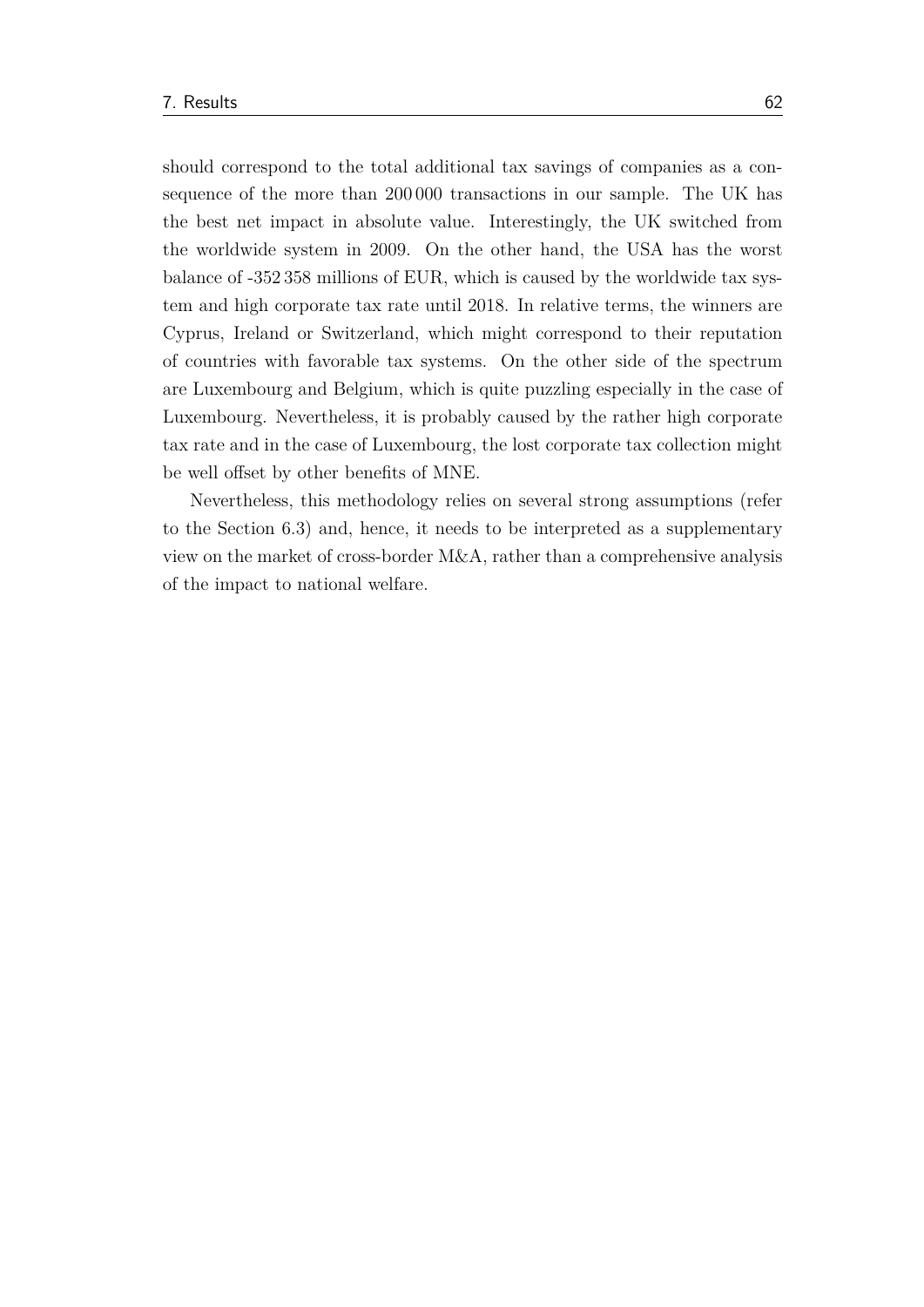# **Chapter 8**

## **Conclusion**

Large merger or acquisition deals often make headlines and draw the attention of the broad public. It may be partially because people are attracted by the exorbitant price tags on those deals, but there is also a rational reason. Large M&A deals translate to a large fow of capital, which becomes even more interesting when they fow internationally. Multinational companies afect the welfare of countries in which they have subsidiaries or affiliates by increasing domestic competition, generate new jobs or technology spillovers. Broad stream of research, therefore, studies, how multinational companies make their decisions and what afects M&A activity.

This thesis contributes to this course of research by examining the efect of corporate taxation on the target location choice in cross-border M&A and on the proftability of the resulting enterprise. We build on previous papers by [Huizinga](#page-84-0) *et al.* [\(2012\)](#page-84-0) and [Arulampalam](#page-80-0) *et al.* [\(2018\)](#page-80-0), however, we employ a considerably broader dataset with more than 200 000 M&A transactions, domestic and cross-border involving companies from 49 diferent countries. This big and granular data provide an opportunity to study the efects of taxation on M&A in greater detail. They document M&A decisions on the company and transaction level, which allows us to dig deeper into what afects companies' decisions. At the same time, the extensive dataset enables estimating large and complex models.

Our results are mostly in line with the conclusions of the previous research and support the fndings that the international taxation framework indeed infuences M&A activity. Nevertheless, this thesis brings also several new conclusions as we argue that these tax diferences increase the proft of MNEs because they provide opportunities for tax optimization practices. Therefore,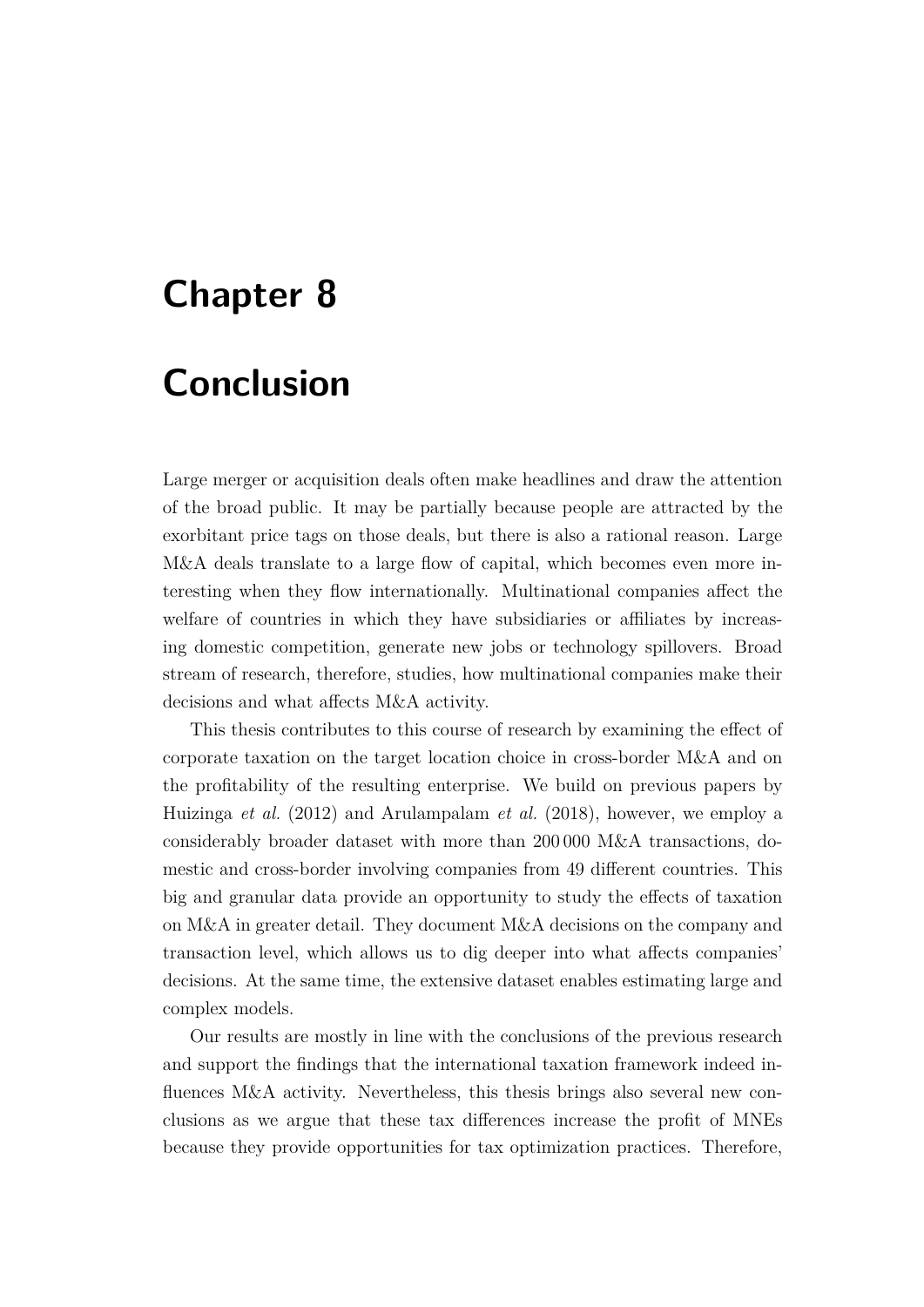the tax diferences are even more important for cross-border transactions then the level of taxation as opposed to [Arulampalam](#page-80-0) *et al.* [\(2018\)](#page-80-0). Our results also show that the importance of taxation on proft repatriation is decreasing as we do not fnd as strong negative efect of takeover premium as [Huizinga](#page-84-0) *et al.* [\(2012\)](#page-84-0) for their sample of transactions from 1985 to 2004. One explanation may be that the tax systems are changing and corporate taxes have decreased substantially over the past few decades (arguably due to tax competition) and therefore this efect just nearly disappeared.

Moreover, we identifed substantial heterogeneity of tax efects depending on the MNE structure of acquirer as well as the target. The interesting fnding is that positive, as well as negative diferences in tax rates between target and acquirer, has a positive effect on location selection of target as well as on takeover premium. We also fnd a stronger efect of tax diference for certain transactions, particularly those that in their nature give rise to tax inversions or proft shifting. This may also indicate that these tax optimization practices have a substantial efect on the decisions of MNE.

Finally, we aim to develop a methodology that may be useful to evaluate the impact of tax diferences on tax revenues of individual countries. These calculations suggest that some countries, such as Ireland or Cyprus, proft on the diferences in taxation and resulting tax competition, and the crossborder M&A activity notably increases their corporate tax revenue. On the other hand, countries with a higher tax rate may be losing substantial amounts on tax revenue. Nevertheless, this method is rather simplifed and there is a lot of space for improvement, but still, it may have interesting potential for aggregation of the tax efects to country-level impact.

In conclusion, this thesis contributes by confrming taxation efects on decisions concerning the allocation of FDI in the form of M&A. Our empirical analysis connects the international taxation framework with the area of M&A activity and shows the macroeconomic impacts of tax competition and fows of capital.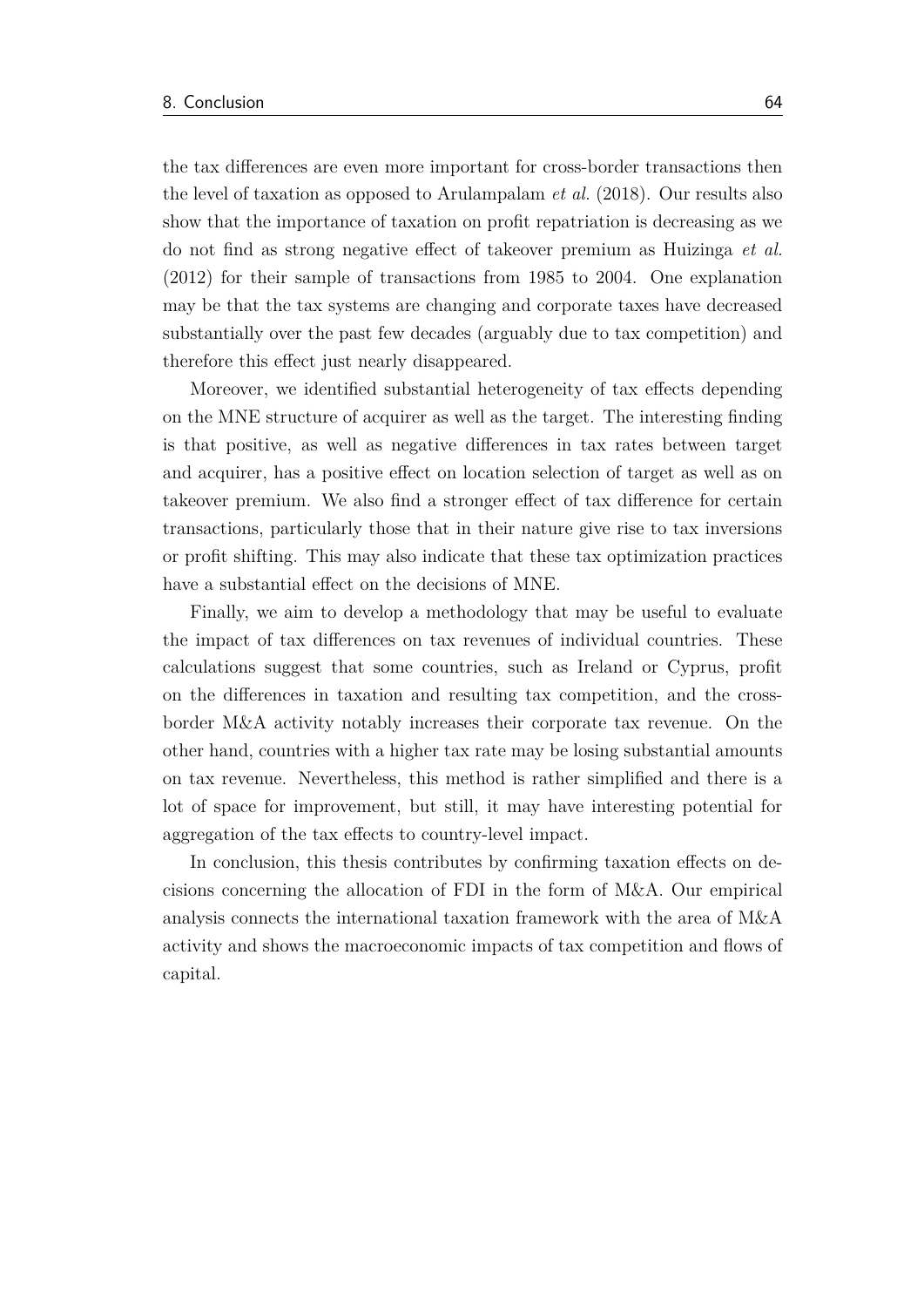# **Bibliography**

- <span id="page-80-0"></span>Arulampalam, W., M. P. Devereux, & F. Liberini (2018): Taxes and the Location of Targets. *The Warwick Economics Research Paper Series (TWERPS) 1168*, University of Warwick, Department of Economics.
- BARTELSMAN, E. J. & R. M. BEETSMA (2003): Why pay more? Corporate tax avoidance through transfer pricing in OECD countries. *Journal of Public Economics* **87(9-10)**: pp. 2225–2252.
- BELLAK, C. & M. LEIBRECHT (2009): Do low corporate income tax rates attract FDI? - Evidence from Central- and East European countries. *Applied Economics* **41(21)**: pp. 2691–2703.
- BENASSY-QUERE, A., L. FONTAGNÉ, & A. LAHRÈCHE-RÉVIL (2005): How Does FDI React to Corporate Taxation? *International Tax and Public Finance* **12(5)**: pp. 583–603.
- <span id="page-80-1"></span>BETTON, S., B. E. ECKBO, & K. S. THORBURN (2008): Corporate Takeovers. In B. E. Eckbo (editor), "Handbook of Empirical Corporate Finance," Number 2 in Handbooks in Finance, pp. 291–429. Elsevier, 2nd ed. edition.
- BLOMSTROM, M. & F. SJÖHOLM (1999): Technology transfer and spillovers: Does local participation with multinationals matter?1. *European Economic Review* **43(4-6)**: pp. 915–923.
- Bruner, R. F. (2005): *Deals from hell: M&A lessons that rise above the ashes*. New York: John Wiley & Sons.
- BUETTNER, T. (2002): The Impact of Taxes and Public Spending on the Location of FDI: Evidence from FDI-fows within Europe. *ZEW Discussion Papers 02-17*, ZEW - Leibniz Centre for European Economic Research.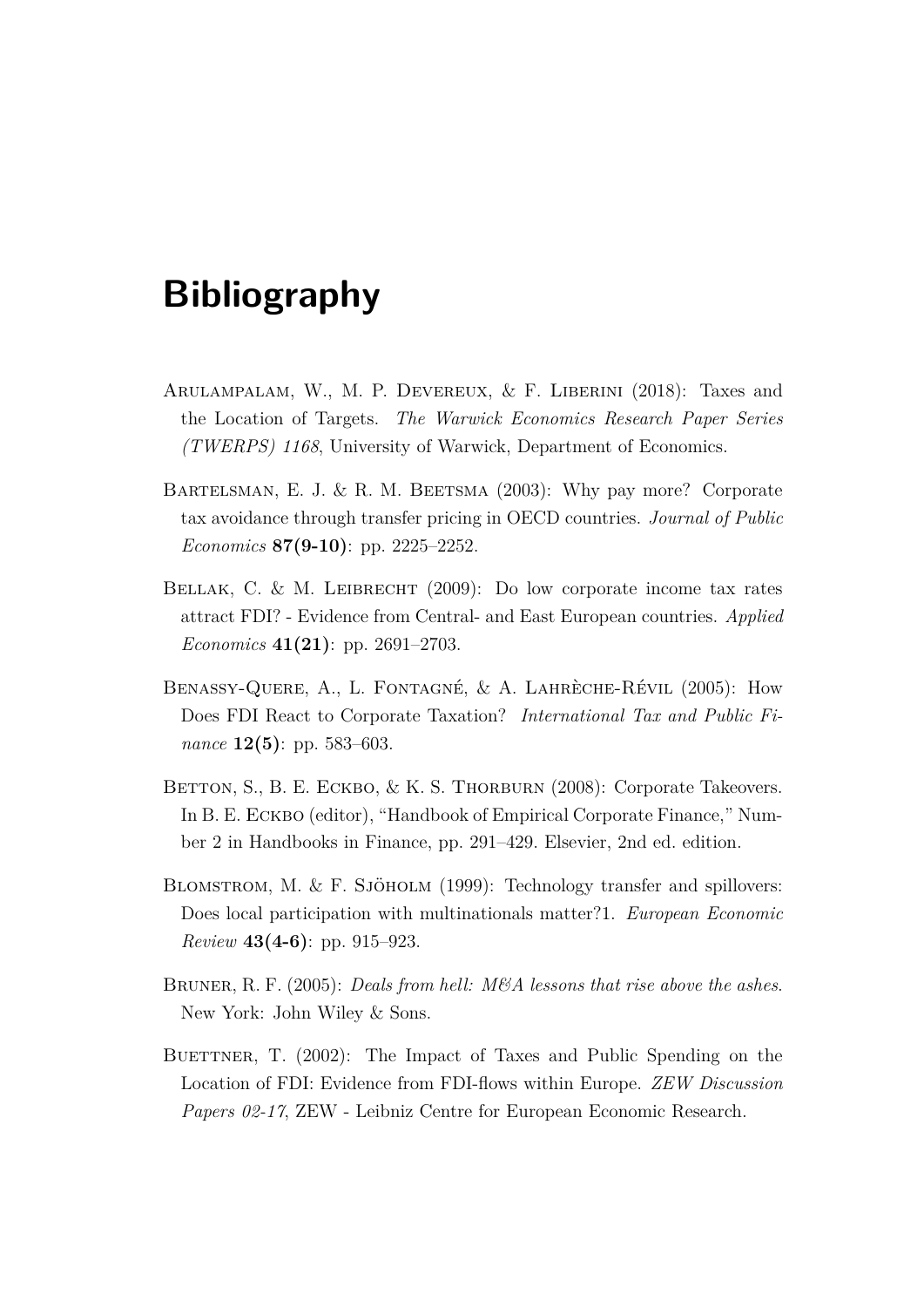- BUETTNER, T. & M. RUF  $(2007)$ : Tax incentives and the location of FDI: Evidence from a panel of German multinationals. *International Tax and Public Finance* **14(2)**: pp. 151–164.
- Chorvat, E. (2017): Anti-inversion regulation invalidated in Federal Court. *Tax Notes, October* .
- Clark, S., A. Cebreiro, & A. Böhmer (2007): Tax Incentives for Investment–A Global Perspective: experiences in MENA and non-MENA countries. *MENA-OECD Investment Programme* .
- Clausing, K. A. (2003): Tax-motivated transfer pricing and US intrafrm trade prices. *Journal of Public Economics* **87(9-10)**: pp. 2207–2223.
- Clemons, R. & M. Kinney (2008): An analysis of the tax holiday for repatriation under the jobs act. *Tax Notes* **120(8)**.
- Cobham, A., P. Janský, & M. Meinzer (2015): The Financial Secrecy Index. *Economic Geography* **91(3)**: pp. 281–303.
- Collins, J., D. Kemsley, & M. Lang (1998): Cross-Jurisdictional Income Shifting and Earnings Valuation. *Journal of Accounting Research* **36(2)**: pp. 209–229.
- Council of European Union (2011): Council Directive (EU) no 2011/96/EU on the common system of taxation applicable in the case of parent companies and subsidiaries of diferent Member States. Available from: <https://eur-lex.europa.eu/eli/dir/2011/96/oj>.
- CUMMINS, J. & R. G. HUBBARD (1995): The tax sensitivity of foreign direct investment: evidence from frm-level panel data. In "The efects of taxation on multinational corporations," pp. 123–152. University of Chicago Press.
- <span id="page-81-0"></span>DELOITTE (2018): Tax guides and highlights [Dataset]. Deloitte International Tax Source. Available from: <https://dits.deloitte.com/#TaxGuides>.
- Deloitte (2019): Treaty rates [Dataset]. Deloitte International Tax Source. Available from: <https://dits.deloitte.com/#TaxTreatySubMenu>.
- DESAI, M. A., C. F. FOLEY, & J. R. HINES (2004): A Multinational Perspective on Capital Structure Choice and Internal Capital Markets. *The Journal of Finance* **59(6)**: pp. 2451–2487.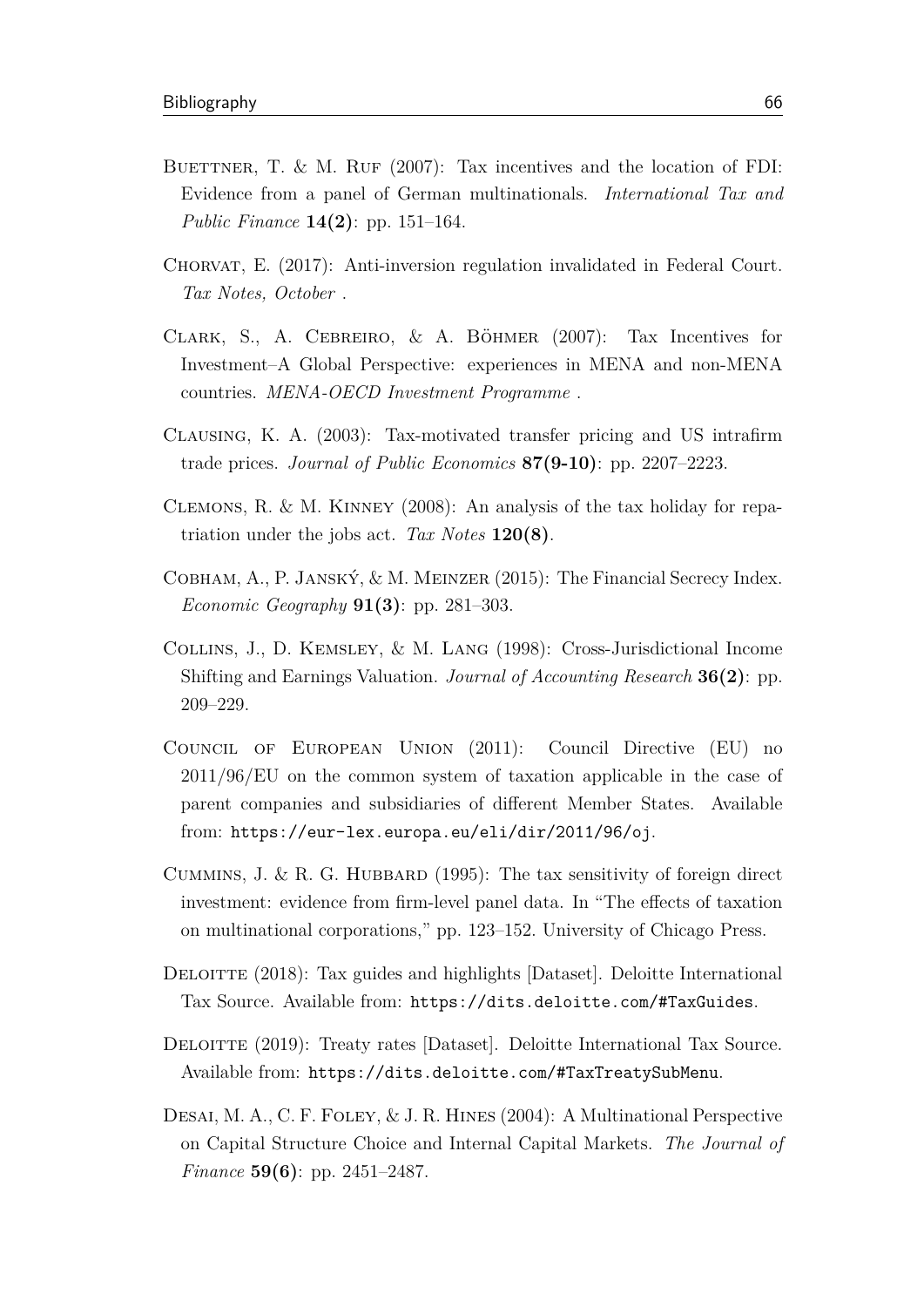- DESAI, M. A., C. F. FOLEY, & J. R. HINES JR (2007): Dividend policy inside the multinational frm. *Financial management* **36(1)**: pp. 5–26.
- DESAI, M. A. & J. R. HINES (2002): Expectations and Expatriations: Tracing the Causes and Consequences of Corporate Inversions. *National Tax Association* **55(3)**: pp. 409–440.
- DEVEREUX, M. (2007): The Impact of Taxation on the Location of Capital, Firms and Proft: a Survey of Empirical Evidence. *Working Papers 0702*, Oxford University Centre for Business Taxation.
- Devereux, M. & K. Bilicka (2018): CBT Tax Database [Dataset]. Oxford University Centre for Business Taxation. Available from: [http://eureka.](http://eureka.sbs.ox.ac.uk/4635/) [sbs.ox.ac.uk/4635/](http://eureka.sbs.ox.ac.uk/4635/).
- DEVEREUX, M. P. & R. GRIFFITH (1998): Taxes and the Location of Production: Evidence from a Panel of US Multinationals. *Journal of public Economics* **68(3)**: pp. 335–367.
- ECKBO, B. E. (2009): Bidding strategies and takeover premiums: A review. *Journal of Corporate Finance* **15(1)**: pp. 149–178.
- European Union (2019): The EU list of non-cooperative jurisdictions for tax purposes. *Official Journal of the European Union* **C 210/05**.
- FELD, L. P., M. RUF, U. SCHEUERING, U. SCHREIBER, & J. VOGET (2013): Efects of territorial and worldwide corporation tax systems on outbound M&As. *ZEW Discussion Paper 13-088*, ZEW - Centre for European Economic Research.
- Figueiredo, O., D. Woodward, P. Guimaraes, & O. Figueirdo (2003): A Tractable Approach to the Firm Location Decision Problem. *The Review of Economics and Statistics* **85**: pp. 201–204.
- di Giovanni, J. (2005): What drives capital fows? The case of cross-border M&A activity and fnancial deepening. *Journal of International Economics* **65(1)**: pp. 127–149.
- GORTER, J. & A. PARIKH  $(2003)$ : How sensitive is FDI to differences in corporate income taxation within the EU? *De Economist* **151(2)**: pp. 193–204.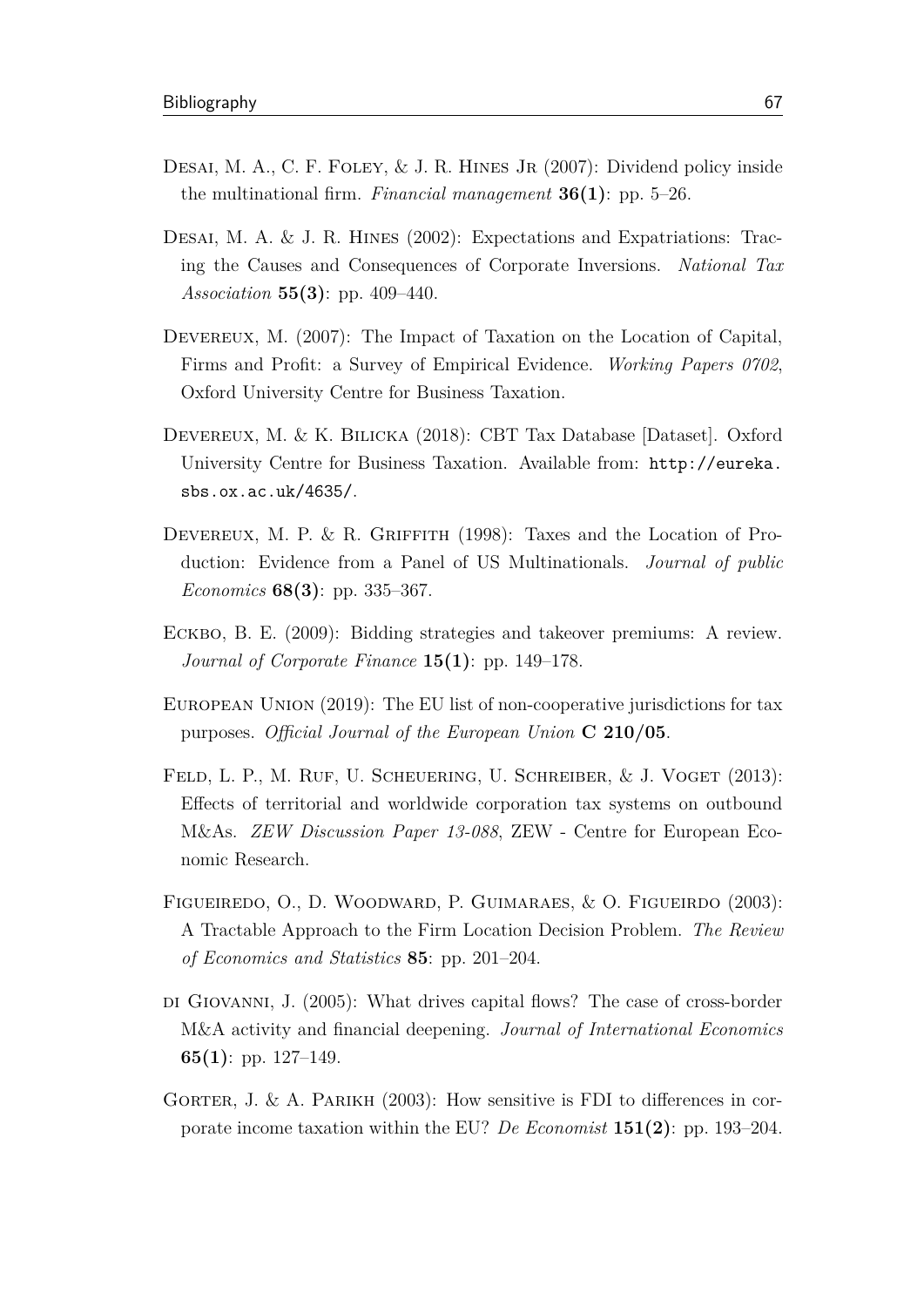- Grossman, S. J. & O. D. Hart (1980): Takeover Bids, The Free-Rider Problem, and the Theory of the Corporation. *The Bell Journal of Economics* **11(1)**: pp. 42–64.
- GRUBERT, H. (1998): Taxes and the division of foreign operating income among royalties, interest, dividends and retained earnings. *Journal of Public Economics* **68(2)**: pp. 269–290.
- GRUBERT, H. & J. MUTTI (1991): Taxes, Tariffs and Transfer Pricing in Multinational Corporate Decision Making. *The Review of Economics and Statistics* **73(2)**: pp. 285–93.
- GRUBERT, H. & J. MUTTI (2000): Do Taxes Influence Where U.S. Corporations Invest? *National Tax Journal* **53(4)**: pp. 825–40.
- HADDAD, M. & A. HARRISON (1993): Are there positive spillovers from direct foreign investment?: Evidence from panel data for Morocco. *Journal of Development Economics* **42(1)**: pp. 51–74.
- Harford, J. (2005): What drives merger waves? *Journal of fnancial economics* **77(3)**: pp. 529–560.
- HARRIS, D., R. MORCK, & J. B. SLEMROD (1993): Income shifting in US multinational corporations. In "Studies in international taxation," pp. 277– 308. University of Chicago Press.
- Harris, D. G. (1993): The impact of US tax law revision on multinational corporations' capital location and income-shifting decisions. *Journal of Accounting research* **31**: pp. 111–140.
- Harrison, A. & B. J. Aitken (1999): Do Domestic Firms Beneft from Direct Foreign Investment? Evidence from Venezuela. *American Economic Review* **89(3)**: pp. 605–618.
- Hasan, A., W. Zhiyu, & A. S. Mahani (2014): Fast estimation of multinomial logit models: R package mnlogit. *arXiv preprint arXiv:1404.3177* .
- HAYWARD, M. L., D. A. SHEPHERD, & D. GRIFFIN (2006): A hubris theory of entrepreneurship. *Management Science* **52(2)**: pp. 160–172.
- HEAD, K. & J. RIES (2008): FDI as an Outcome of the Market for Corporate Control: Theory and Evidence. *Journal of International Economics* **74(1)**: pp. 2–20.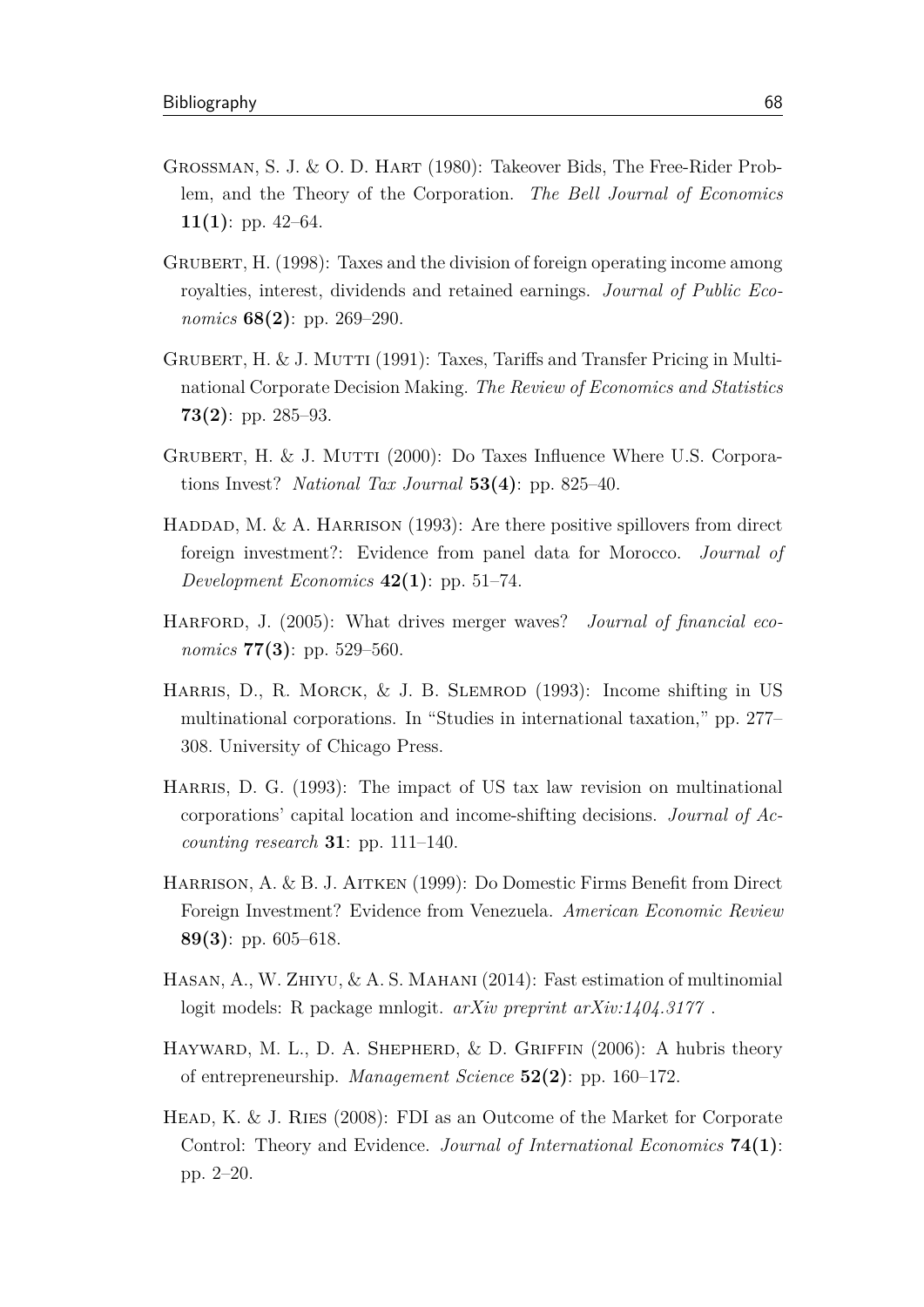- HEMMOND, E., M. BAIGGORRI, & C. KOONS (2015): Pfizer, Allergan Said to Discuss Record Pharmaceutical Deal. *Bloomberg* .
- HERGER, N., C. KOTSOGIANNIS, & S. MCCORRISTON (2016): Multiple taxes and alternative forms of FDI. *International Tax and Public Finance* **23(1)**: pp. 82–113.
- Hines, J. R. & E. M. Rice (1994): Fiscal Paradise. *The Quarterly Journal of Economics* **109(1)**: pp. 149–182.
- HOLLAND, D. & R. J. VANN (1998): Income Tax Incentives for Investment. *Tax Law Design and Drafting* **2**.
- <span id="page-84-0"></span>HUIZINGA, H., J. VOGET,  $&\&$  W. WAGNER (2012): Who bears the burden of international taxation? Evidence from cross-border M&As. *Journal of International Economics* **88(1)**: pp. 186–197.
- HUIZINGA, H. P.  $\&$  J. VOGET (2009): International Taxation and the Direction and Volume of Cross-Border M&As. *The Journal of Finance* **64(3)**: pp. 1217–1249.
- JAMES R. HINES, J. & R. G. HUBBARD (1990): Coming Home To America: Dividend Repatriations By U.S. Multinationals. In "Taxation in the Global Economy," NBER Chapters, pp. 161–208. National Bureau of Economic Research, Inc.
- Janský, P. & A. Prats (2015): International proft-shifting out of developing countries and the role of tax havens. *Development policy review* **33(3)**: pp. 271–292.
- Kanbur, R. & M. Keen (1993): Jeux Sans Frontieres: Tax Competition and Tax Coordination When Countries Difer in Size. *American Economic Review* **83(4)**: pp. 877–92.
- Kemsley, D. (1998): The Efect of Taxes on Production Location. *Journal of Accounting Research* **36(2)**: pp. 321–341.
- Klassen, K., M. Lang, & M. Wolfson (1993): Geographic income shifting by multinational corporations in response to tax rate changes. *Journal of accounting research* **31**: pp. 141–173.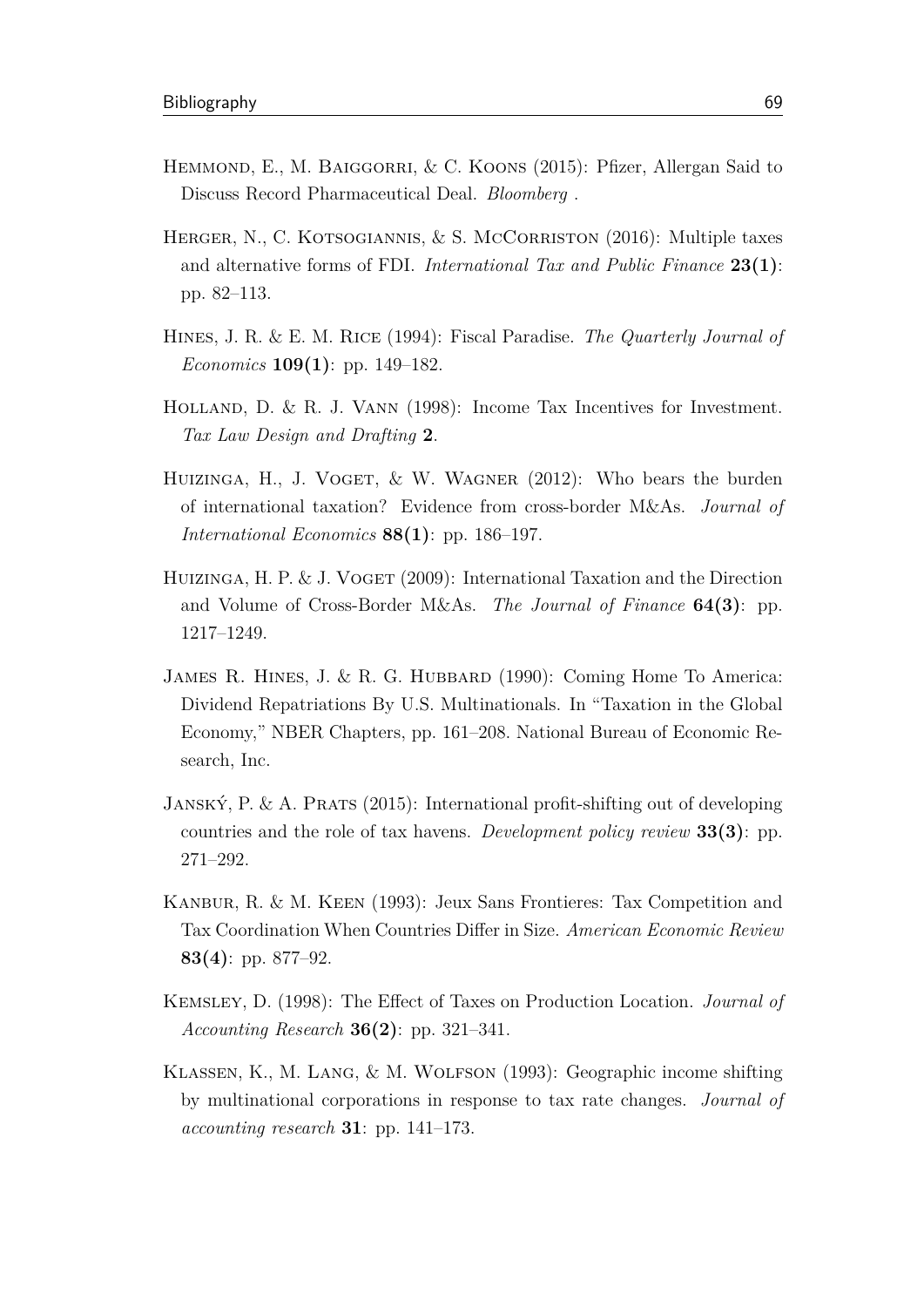- Klemm, A. (2010): Causes, benefts, and risks of business tax incentives. *International Tax and Public Finance* **17(3)**: pp. 315–336.
- KUCHLER, H. & J. FONTANELLA-KHAN (2019): Pfizer and Mylan set to merge off-patent drugs businesses. *Financial Times*. Available from: <https://www.ft.com/content/267f06cc-b0aa-11e9-bec9-fdcab53d6959>.
- LEIBRECHT, M. & C. HOCHGATTERER  $(2012)$ : Tax Competition as a Cause of Falling Corporate Income Tax Rates: A Survey of Empirical Literature. *Journal of Economic Surveys* **26(4)**: pp. 616–648.
- MAKSIMOVIC, V., G. PHILLIPS, & L. YANG (2013): Private and public merger waves. *The Journal of Finance* **68(5)**: pp. 2177–2217.
- MAYER, T. & S. ZIGNAGO (2011): Notes on CEPII's distances measures: The GeoDist database. *Working Papers 2011-25*, CEPII.
- McCRACKEN, J. (2016): Pfizer to Terminate 160 Billion Merger with Allergan. Bloomberg. Available from: [https://www.bloomberg.com/news/articles/2016-04-06/](https://www.bloomberg.com/news/articles/2016-04-06/pfizer-allergan-plan-to-mutually-end-merger-cnbc-reports) [pfizer-allergan-plan-to-mutually-end-merger-cnbc-reports](https://www.bloomberg.com/news/articles/2016-04-06/pfizer-allergan-plan-to-mutually-end-merger-cnbc-reports).
- OECD (2014): Gross domestic product [Database]. OECD National Accounts Statistics. Available from [https://www.oecd-ilibrary.org/content/](https://www.oecd-ilibrary.org/content/data/data-00001-en) [data/data-00001-en](https://www.oecd-ilibrary.org/content/data/data-00001-en).
- RICE, W. & F. CLEMENTE (2015): Pfizer: Price Gouger, Tax Dodger. Americans for Tax Fairness. Available from: [https://](https://americansfortaxfairness.org/files/FINAL-2.pdf) [americansfortaxfairness.org/files/FINAL-2.pdf](https://americansfortaxfairness.org/files/FINAL-2.pdf).
- Roll, R. (1986): The hubris hypothesis of corporate takeovers. *Journal of business* pp. 197–216.
- Sheppard, H. E. (2003): Fight or Flight of US-Based Multinational Businesses: Analyzing the Causes for, Efects of, and Solutions to the Corporate Inversion Trend. *Northwestern Journal of International Law & Business* **23(3)**: pp. 551–588.
- Stöwhase, S. (2006): Tax-Rate Diferentials and Sector Specifc Foreign Direct Investment: Empirical Evidence from the EU. *FinanzArchiv: Public Finance Analysis* **61(4)**: pp. 535–558.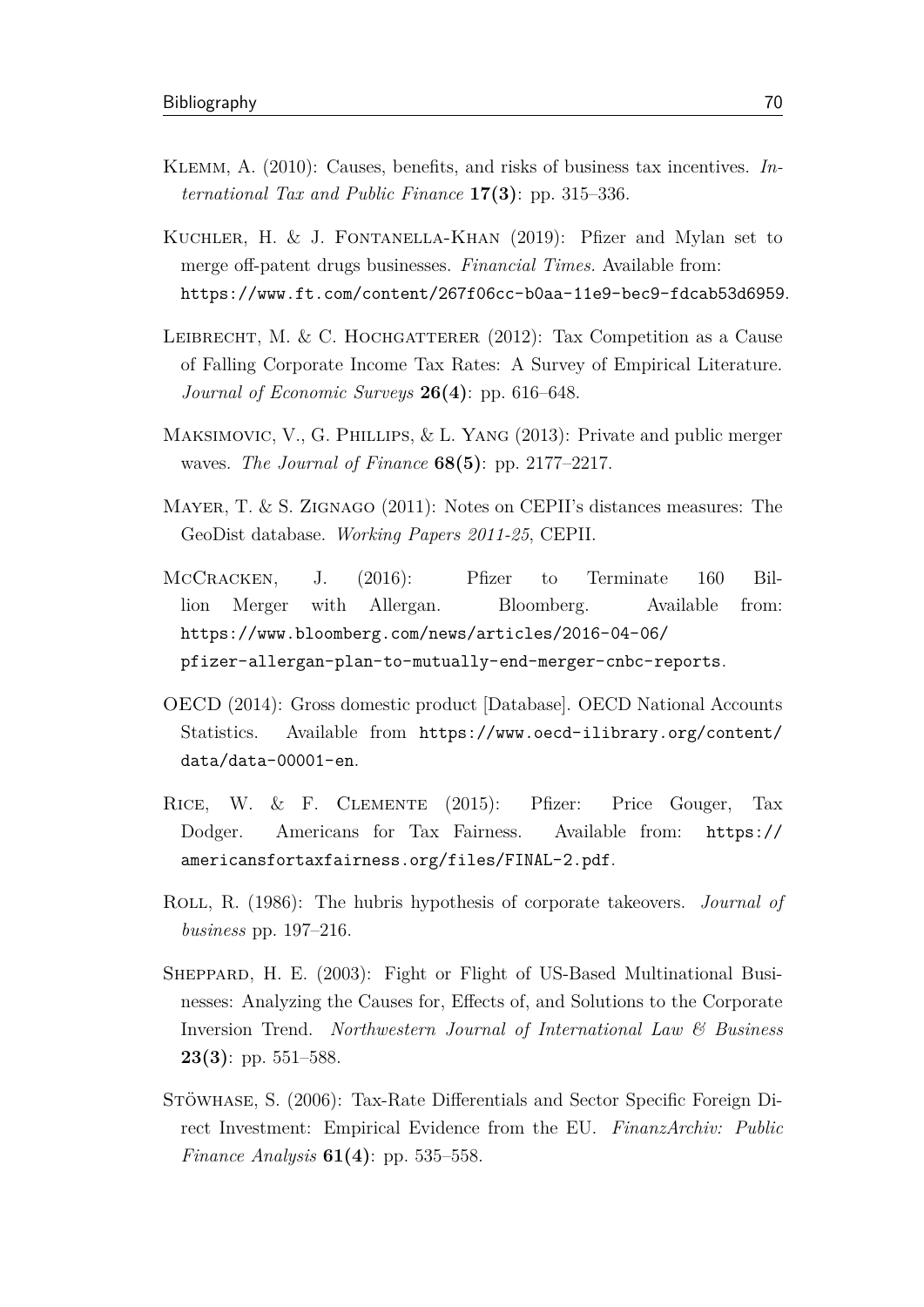- TODTENHAUPT, M. & J. VOGET  $(2017)$ : International taxation and productivity efects of M&As. *ZEW Discussion Papers 17-014*, ZEW - Centre for European Economic Research.
- Weyzig, F. (2013): Tax treaty shopping: structural determinants of Foreign Direct Investment routed through the Netherlands. *International Tax and Public Finance* **20(6)**: pp. 910–937.
- ZEILEIS, A. & Y. CROISSANT (2009): Extended Model Formulas in R. Multiple Parts and Multiple Responses. *Journal of Statistical Software* **34(1)**.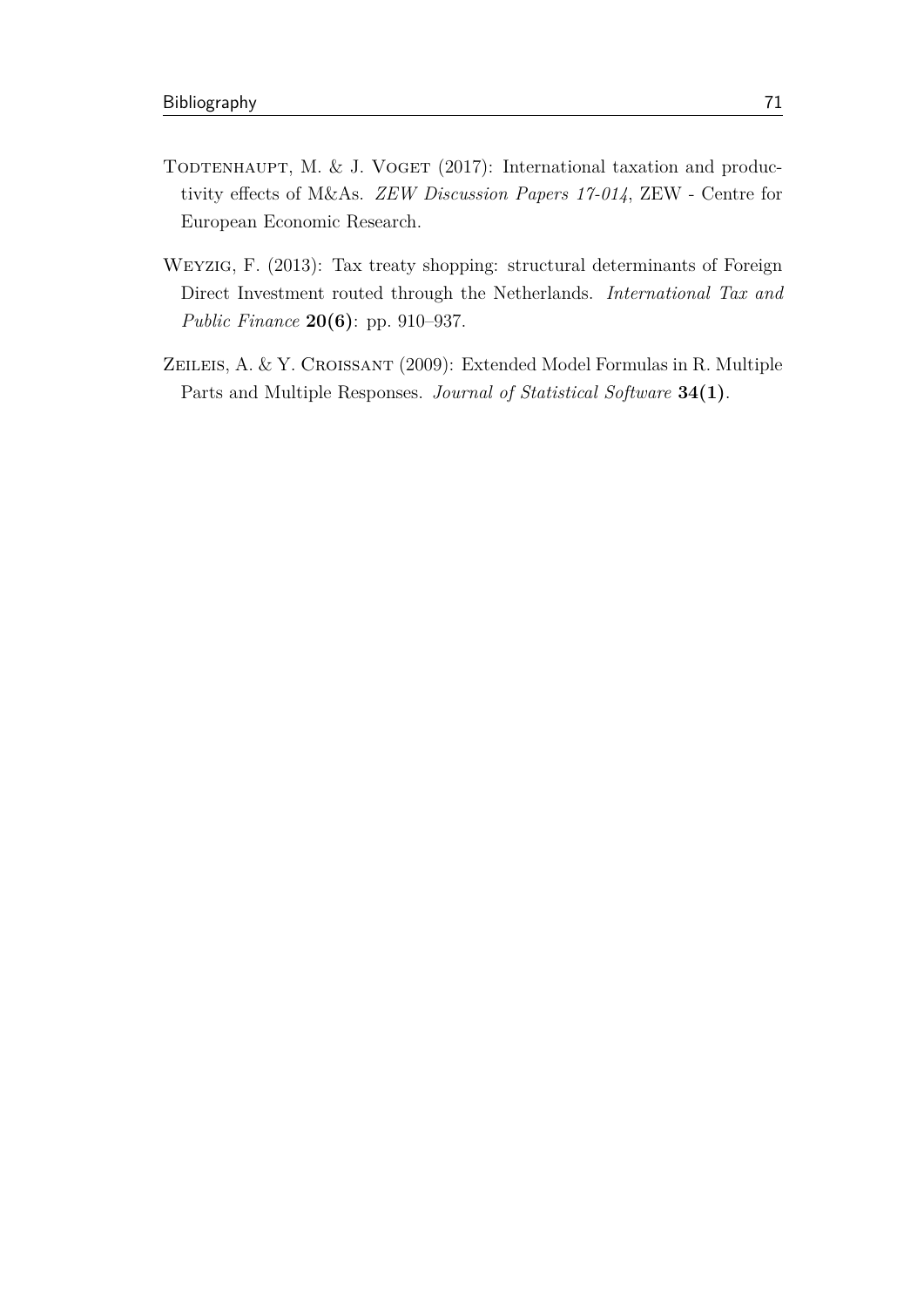# **Appendix A**

# **Description of variables**

The following [Table A.1](#page-88-0) describes all variables used in the empirical analysis and also lists data sources for these variables.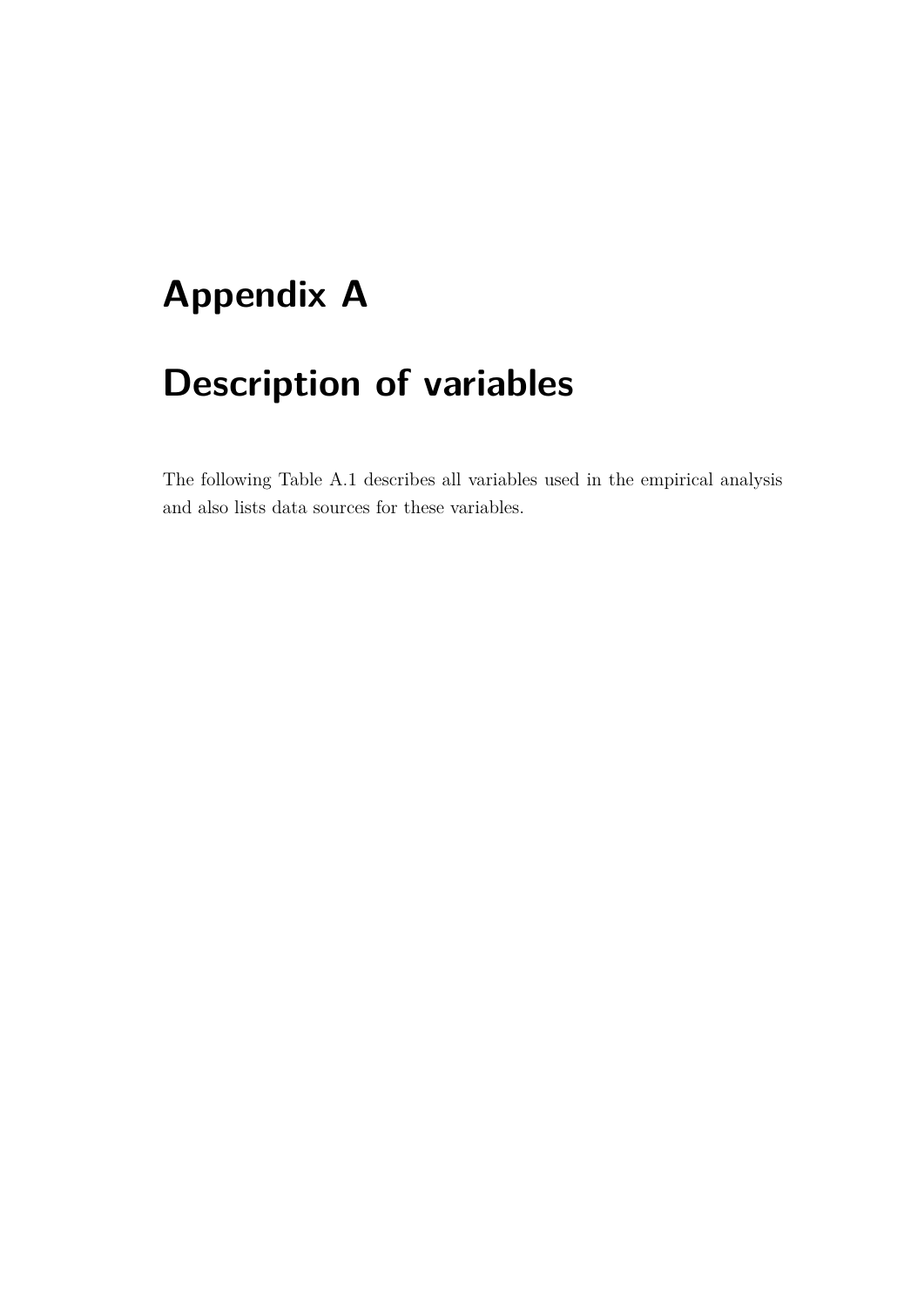<span id="page-88-0"></span>

| Variable                | Description and Data Source                                                               |  |  |  |  |  |  |
|-------------------------|-------------------------------------------------------------------------------------------|--|--|--|--|--|--|
| $EATR_t$                | Effective average corporate tax rate in the target country. Source: Oxford University     |  |  |  |  |  |  |
|                         | Centre for Business Taxation                                                              |  |  |  |  |  |  |
| $EATR_a$                | Effective average corporate tax rate in the acquirer country. Source: Oxford University   |  |  |  |  |  |  |
|                         | Centre for Business Taxation                                                              |  |  |  |  |  |  |
| <b>DTR</b>              | Double taxation as an additional tax burden arising from repatriating profit generated in |  |  |  |  |  |  |
|                         | the target country. Source: Own calculation using Oxford University Centre for Business   |  |  |  |  |  |  |
|                         | Taxation, Deloitte International Tax Source                                               |  |  |  |  |  |  |
| $ \Delta_{t-a}EATR $    | Absolute value of a difference between acuirerer and target country effective average     |  |  |  |  |  |  |
|                         | corporate tax rates. Source: Own calculation based on $EATR_t$ and $EATR_a$ and company   |  |  |  |  |  |  |
|                         | information from Amadeus and Zephyr database by BvD                                       |  |  |  |  |  |  |
| $ \Delta EATR _{t>a}^+$ | Absolute value of a difference between acuirerer and target country effective average     |  |  |  |  |  |  |
|                         | corporate tax rates, when this difference is positive. Source: Own calculation based on   |  |  |  |  |  |  |
|                         | $EATR_t$ and $EATR_a$ and company information from Amadeus and Zephyr database by         |  |  |  |  |  |  |
|                         | <b>BvD</b>                                                                                |  |  |  |  |  |  |
| $ \Delta EATR _{t$      | Absolute value of a difference between acuirerer and target country effective average     |  |  |  |  |  |  |
|                         | corporate tax rates, when this difference is negative. Source: Own calculation based on   |  |  |  |  |  |  |
|                         | $EATR_t$ and $EATR_a$ and company information from Amadeus and Zephyr database by         |  |  |  |  |  |  |
|                         | <b>BvD</b>                                                                                |  |  |  |  |  |  |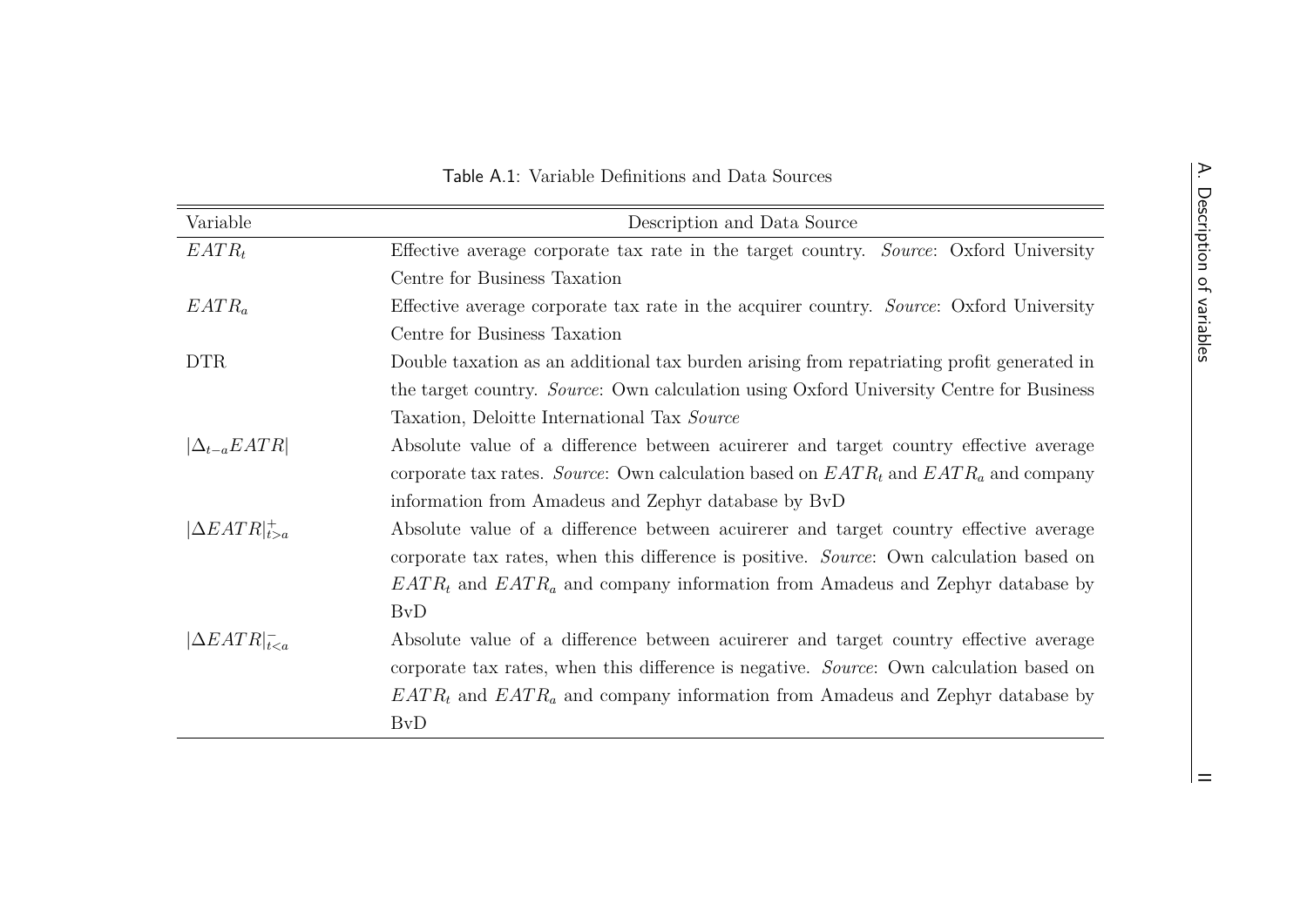|                                            | Table A.1 - <i>continued</i>                                                                 |
|--------------------------------------------|----------------------------------------------------------------------------------------------|
| Variable                                   | Description and Data Source                                                                  |
| $\min  \Delta EATR _{t>acq.group}^+$       | Absolute value of difference of minimal average effective corporate tax rate across juris-   |
|                                            | dictions of acquirer MNE group and target country average effective corporate tax rate,      |
|                                            | when this difference is positive. Source: Own calculation based on $EATR_t$ and $EATR_a$     |
|                                            | and company information from Amadeus and Zephyr database by BvD                              |
| $\min  \Delta EATR _{t < acq. group}^{-1}$ | Absolute value of difference of minimal average effective corporate tax rate across juris-   |
|                                            | dictions of acquirer MNE group and target country average effective corporate tax rate,      |
|                                            | when this difference is negative. Source: Own calculation based on $EATR_t$ and $EATR_a$     |
|                                            | and company information from Amadeus and Zephyr database by BvD                              |
| Territorial system                         | Dummy variable: 1 if acquirer country applies territorial taxation system. Source: De-       |
|                                            | loitte's International Tax Guides and Highlights, Zephyr database by BvD                     |
| tax inversion flag                         | Dummy variable: 1 if target country applies worldwide taxation system and acquirer coun-     |
|                                            | try applies territorial system. Source: Deloitte's International Tax Guides and Highlights,  |
|                                            | Zephyr database by BvD                                                                       |
| $isMNE_a$                                  | Dummy variable: 1 if the acquiring company group is a multinational, defined as it has       |
|                                            | affiliates in at least 2 foreign countries prior the transaction. Source: Zephyr and Amadeus |
|                                            | database by BvD                                                                              |
| $isMNE_t$                                  | Dummy variable: 1 if the target company group is a multinational, defined as it has          |
|                                            | affiliates in at least 2 foreign countries prior the transaction. Source: Zephyr and Amadeus |
|                                            | database by BvD                                                                              |
|                                            |                                                                                              |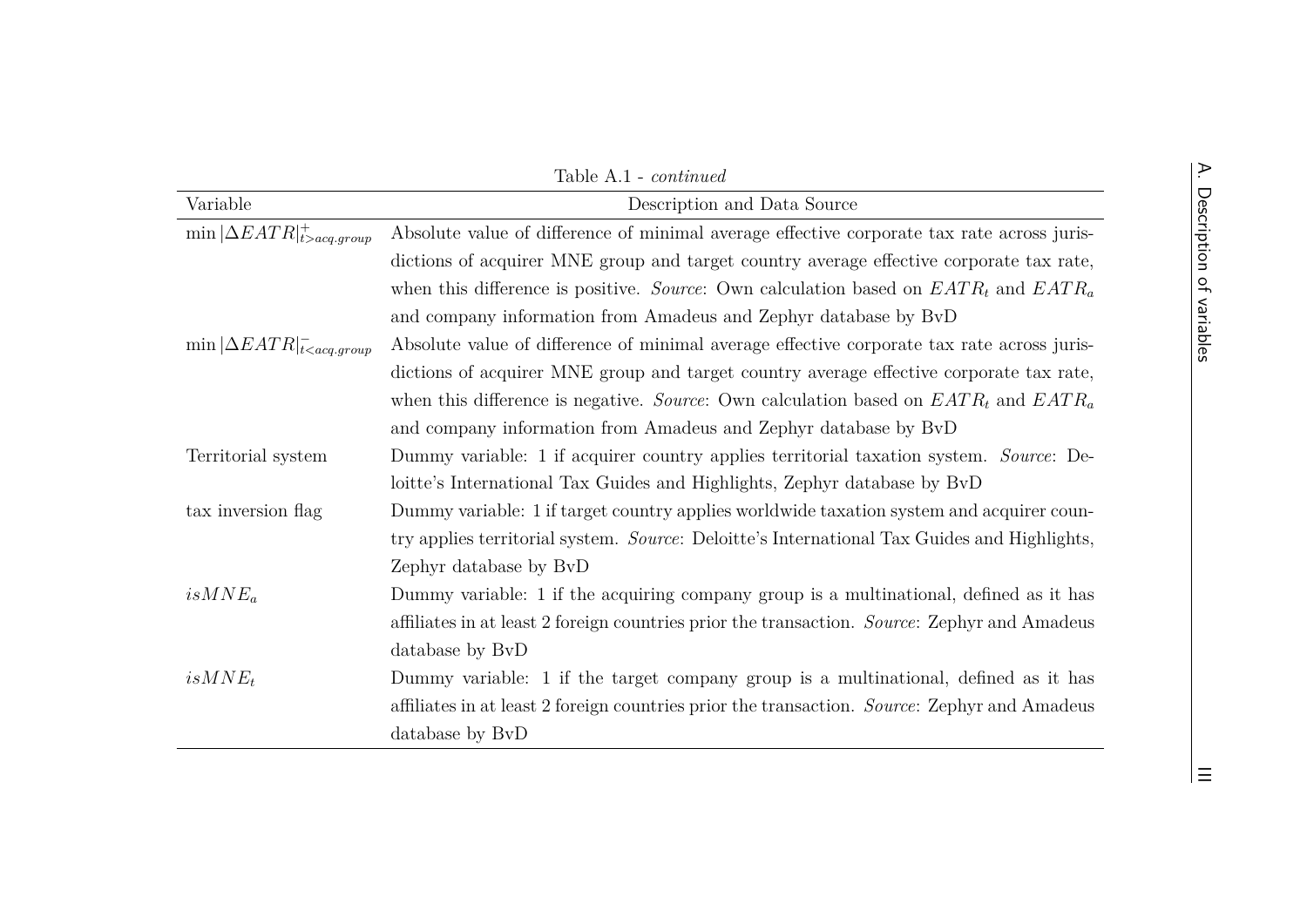|                     | Table A.1 - continued                                                                    |
|---------------------|------------------------------------------------------------------------------------------|
| Variable            | Description and Data Source                                                              |
| isCrossboarder      | Dummy variable: 1 if the target company comes from different country than the acquiring  |
|                     | company. Source: Zephyr and Amadeus database by BvD                                      |
| new location        | Dummy variable: 1 if the acquiring company did not have any affiliate in the country     |
|                     | of the target company prior the transaction. Source: Zephyr and Amadeus database by      |
|                     | <b>BvD</b>                                                                               |
| log(dist)           | Distance between the target and acquirer countries calculated following the great circle |
|                     | formula, which uses latitudes and longitudes of the most important cities/agglomerations |
|                     | (in terms of population) Source: GeoDist dataset by CEPII                                |
| neighbours          | Dummy variable: 1 if the target and acquirer countries share a common border. Source:    |
|                     | GeoDist dataset by CEPII                                                                 |
| language            | Dummy variable: 1 if a language is spoken by at least $9\%$ of the population in both    |
|                     | countries. Source: GeoDist dataset by CEPII                                              |
| colony              | Dummy variable: 1 if the target and acquirer countries have ever had a colonial link.    |
|                     | Source: GeoDist dataset by CEPII                                                         |
| use to same country | Dummy variable: 1 if the target and acquirer countries have ever had been or are the     |
|                     | same state. Source: GeoDist dataset by CEPII                                             |
| $GDP_t$             | Target country GDP measured in current US dollars. Source: OECD National Accounts        |
|                     | Statistics database                                                                      |
| $GDP_a$             | Acquirer country GDP measured in current US dollars. Source: OECD National Accounts      |
|                     | Statistics database                                                                      |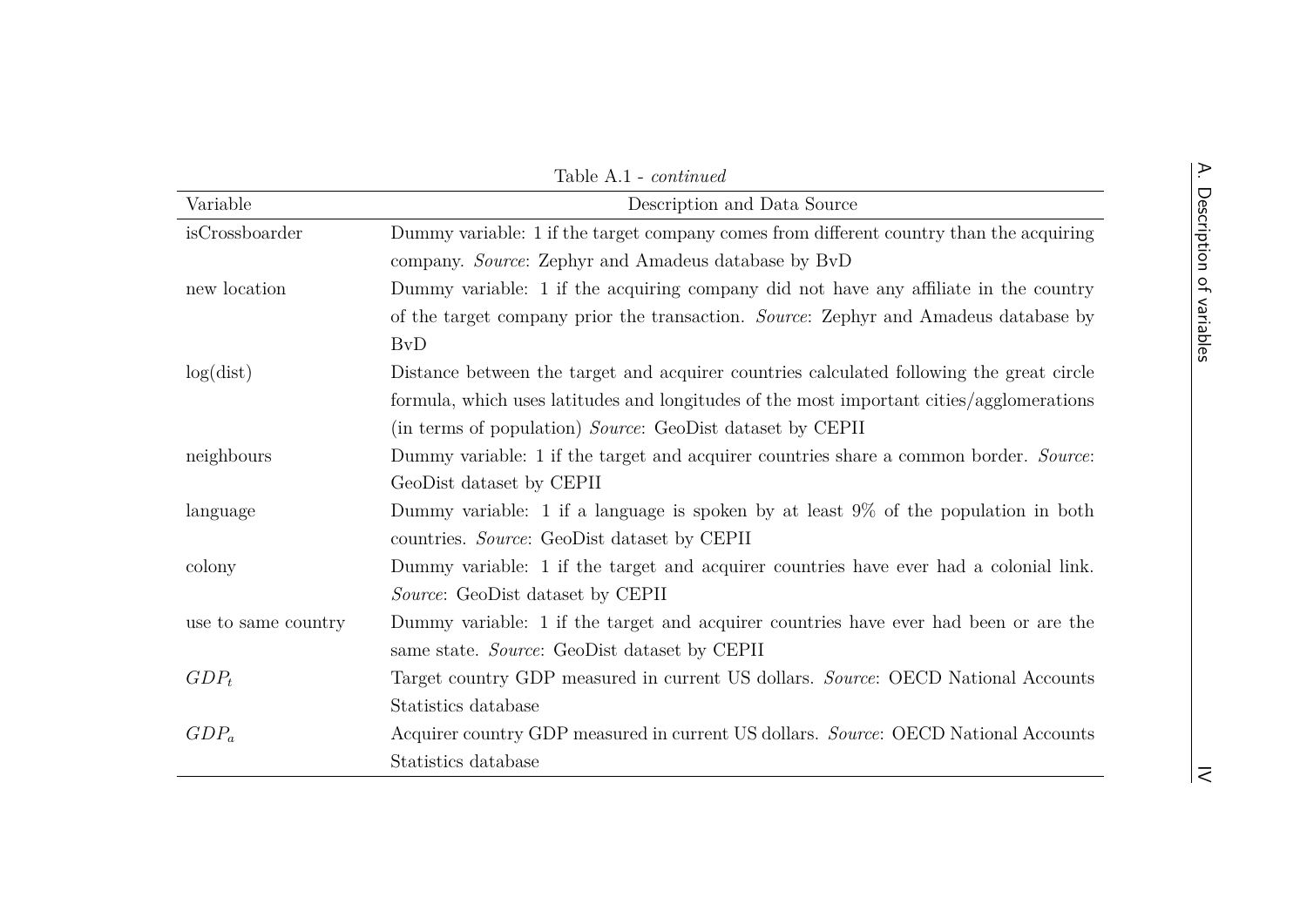$\vert$  <

|              | Table A.1 - <i>continued</i>                                                            |  |  |  |  |  |  |  |  |  |
|--------------|-----------------------------------------------------------------------------------------|--|--|--|--|--|--|--|--|--|
| Variable     | Description and Data Source                                                             |  |  |  |  |  |  |  |  |  |
| equity_value | Market capitalization of the target company on announcement date of the transaction.    |  |  |  |  |  |  |  |  |  |
|              | <i>Source:</i> Zephyr and Amadeus database by BvD                                       |  |  |  |  |  |  |  |  |  |
| acq_stake    | Ownership stake in the target company aquired by acquirer in the transaction. Source:   |  |  |  |  |  |  |  |  |  |
|              | Zephyr and Amadeus database by BvD                                                      |  |  |  |  |  |  |  |  |  |
| cash         | Dummy variable: 1 if the consideration contains at least an element of cash. Cash does  |  |  |  |  |  |  |  |  |  |
|              | not refer to actual money but to payment by cheque or transfer of funds. Source: Zephyr |  |  |  |  |  |  |  |  |  |
|              | and Amadeus database by BvD                                                             |  |  |  |  |  |  |  |  |  |
| isToehold    | Dummy variable: 1 if the acquirer had an owernship stake in the target company prior    |  |  |  |  |  |  |  |  |  |
|              | to the transaction. <i>Source</i> : Zephyr and Amadeus database by BvD                  |  |  |  |  |  |  |  |  |  |
| isRumor      | Dummy variable: 1 if th announcement date of the transaction is the same as the rumour  |  |  |  |  |  |  |  |  |  |
|              | date. Source: Zephyr and Amadeus database by BvD                                        |  |  |  |  |  |  |  |  |  |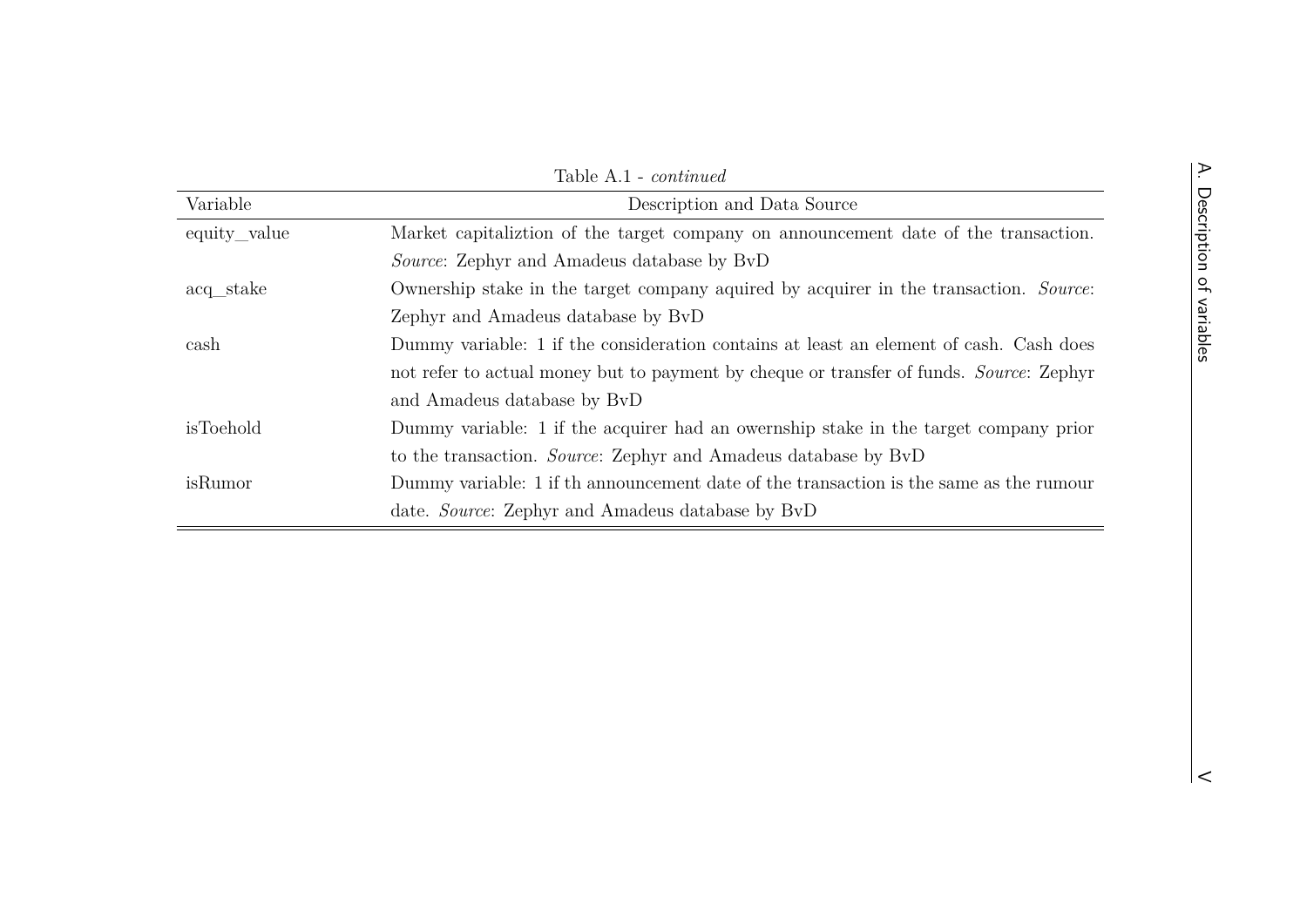# **Appendix B**

# **Interactive map**

The interactive map visualizing the cross-border transactions is available upon the request to author. Following fgure illustrate the map for transactions in and out of the Czech Republic.



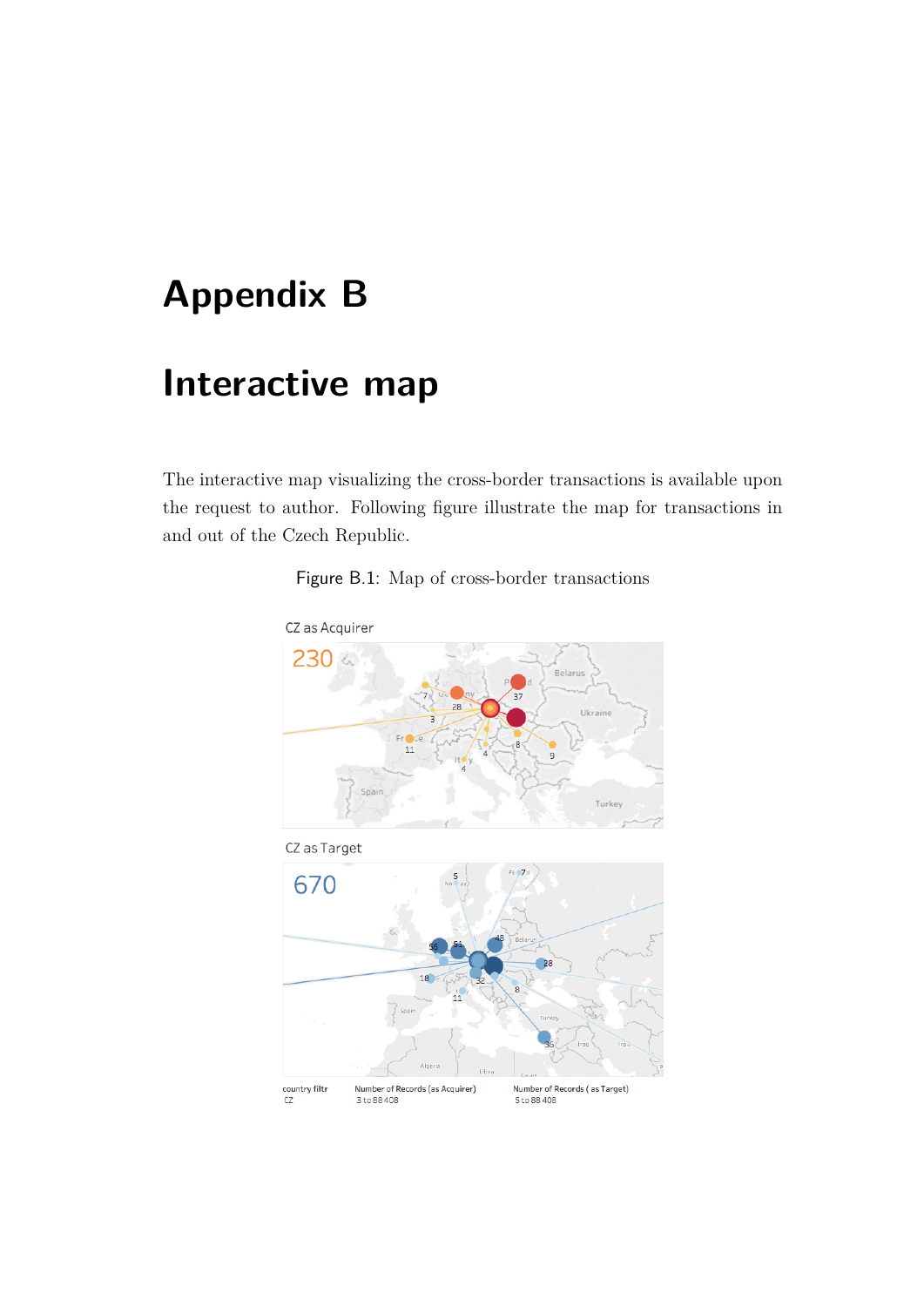## **Appendix C**

#### **Witholding tax data**

These following Table [C.1](#page-94-0) and Table [C.2](#page-95-0) contain data on wiholding taxes on dividends and have been obtained from Deloitte International Tax Source [\(De](#page-81-0)[loitte 2018\)](#page-81-0). These tables provide a comprehensive overview of the bilateral withholding tax rates as of 2018 for all the possible country pairs used in the analysis. Majority of countries actually specify two rates for most of the bilateral relations, the lower one being conditional on a certain minimal ownership share that the dividend receiver must hold. This ownership limit is typically 10 or 25 percent. In order to maintain these already large tables readable, only the lower rates are reported because this analysis uses direct ownership links that in most cases satisfy the ownership thresholds. The frst column of [Table C.1](#page-94-0) contains the domestic withholding tax rate which is applied to a resident dividend income and also to non-resident dividend income in case of an absence of a tax treaty with the parent company country.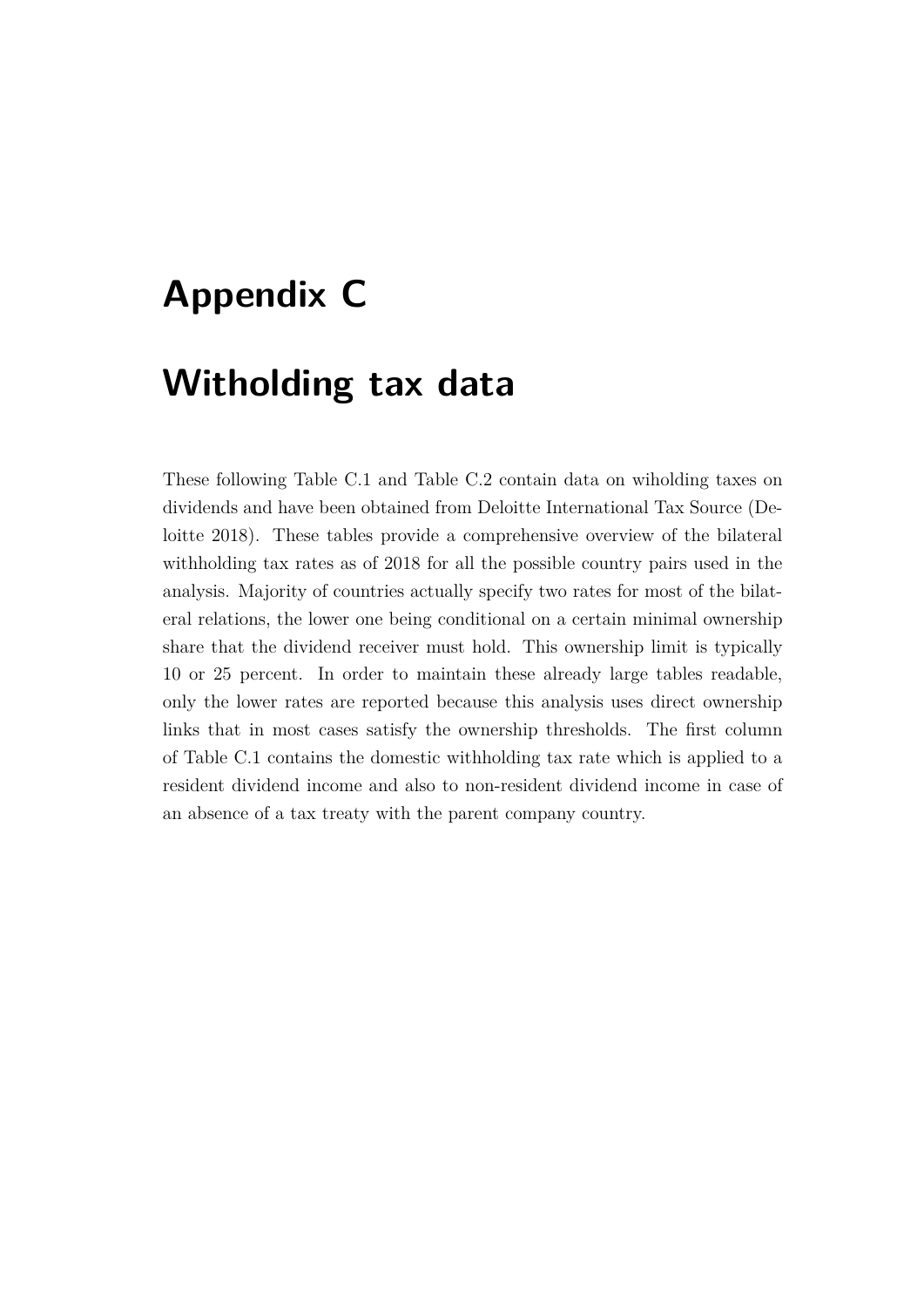Table C.1: Witholding tax rates

<span id="page-94-0"></span>

|                        | WHT              | ARG              | <b>AUS</b>               | AUT              | <b>BEL</b>      | <b>BMU</b>       | BRA              | VGB             | <b>BUL</b>       | CAN              | <b>CMY</b>      | CHL              | CHN             | CYP                      | CZE              | DEN              | <b>EST</b>       | FIN             | <b>FRA</b>       | GER              | GRC                      | <b>HUN</b>       | $\overline{\text{IND}}$ | <b>INS</b>               | IRL              |
|------------------------|------------------|------------------|--------------------------|------------------|-----------------|------------------|------------------|-----------------|------------------|------------------|-----------------|------------------|-----------------|--------------------------|------------------|------------------|------------------|-----------------|------------------|------------------|--------------------------|------------------|-------------------------|--------------------------|------------------|
| Argentina              | $\overline{21}$  | ÷                | $\overline{10}$          | $\overline{21}$  | $\overline{10}$ | $\overline{21}$  | 10               | $\overline{21}$ | $\overline{21}$  | $\overline{10}$  | $\overline{21}$ | $\overline{10}$  | $\overline{21}$ | $\overline{21}$          | $\overline{21}$  | $\overline{10}$  | $\overline{21}$  | $\overline{10}$ | $\overline{15}$  | $\overline{15}$  | $\overline{21}$          | $\overline{21}$  | $\overline{21}$         | $\overline{21}$          | $\overline{21}$  |
| Australia              | 15               | 10               | $\overline{\phantom{a}}$ | 15               | 15              | 15               | 15               | 15              | 15               | $\,$ 5           | 15              | 5                | 15              | 15                       | 5                | 15               | 15               | $\theta$        | $\overline{0}$   | $\theta$         | 15                       | 15               | 15                      | 15                       | 15               |
| Austria                | 28               | 28               | 15                       | ÷,               | 15              | 28               | 15               | 28              | $\overline{0}$   | 15               | 28              | 15               | $\overline{7}$  | 10                       | $\overline{0}$   | $\overline{0}$   | $\overline{5}$   | $\theta$        | $\overline{0}$   | $\,$ 5           | $5\,$                    | 10               | 10                      | 10                       | 10               |
| Belgium                | 16               | 10               | 15                       | 15               | $\sim$          | 16               | 10               | 16              | 10               | 5                | 16              | $\overline{0}$   | 5               | 10                       | 5                | 15               | 5                | 5               | 10               | 15               | 5                        | 10               | 15                      | 10                       | 15               |
| Bermuda                | $\overline{0}$   | $\theta$         | $\theta$                 | $\overline{0}$   | $\theta$        |                  | $\theta$         | $\overline{0}$  | $\theta$         | $\theta$         | $\theta$        | $\overline{0}$   | $\theta$        | $\theta$                 | $\overline{0}$   | $\overline{0}$   | $\theta$         | $\theta$        | $\overline{0}$   | $\theta$         | $\Omega$                 | $\overline{0}$   | $\overline{0}$          | $\theta$                 | $\theta$         |
| Brazil                 | $\theta$         | 10               | $\boldsymbol{0}$         | 15               | 10              | $\boldsymbol{0}$ | L,               | $\overline{0}$  | $\theta$         | 15               | $\mathbf{0}$    | 10               | 15              | $\boldsymbol{0}$         | 15               | 25               | $\theta$         | 10              | 15               | $\boldsymbol{0}$ | $\theta$                 | 15               | 15                      | $\boldsymbol{0}$         | $\theta$         |
| British Virgin Islands | $\theta$         | $\theta$         | $\theta$                 | $\theta$         | $\theta$        | $\theta$         | $\theta$         | ÷,              | $\overline{0}$   | $\overline{0}$   | $\theta$        | $\overline{0}$   | $\theta$        | $\theta$                 | $\overline{0}$   | $\overline{0}$   | $\theta$         | $\theta$        | $\overline{0}$   | $\theta$         | $\theta$                 | $\overline{0}$   | $\overline{0}$          | $\theta$                 | $\theta$         |
| Bulgaria               | 3                | 3                | 3                        | $\theta$         | 10              | 3                | 3                | 3               |                  | 10               | 3               | 3                | 10              | 5                        | 10               | 5                | $\theta$         | 10              | 5                | 5                | 10                       | 10               | 15                      | 15                       | 5                |
| Canada                 | 25               | 10               | $\,$ 5                   | 5                | 5               | 25               | 15               | 25              | 10               |                  | 25              | 10               | 10              | 15                       | 5                | 5                | 5                | 5               | 5                | 5                | 5                        | 5                | 15                      | 10                       | 5                |
| Cayman Islands         | $\theta$         | $\theta$         | $\theta$                 | $\boldsymbol{0}$ | $\theta$        | $\theta$         | $\boldsymbol{0}$ | $\overline{0}$  | $\overline{0}$   | $\boldsymbol{0}$ | ×.              | $\boldsymbol{0}$ | $\theta$        | $\boldsymbol{0}$         | $\mathbf{0}$     | $\theta$         | $\theta$         | $\theta$        | $\overline{0}$   | $\theta$         | $\theta$                 | $\boldsymbol{0}$ | $\mathbf{0}$            | $\theta$                 | $\theta$         |
| Chile                  | 35               | 10               | 5                        | 15               | $\theta$        | 35               | 10               | 35              | 35               | 10               | 35              | ä,               | 10              | 35                       | 15               | 5                | 35               | 35              | 15               | 35               | 35                       | 35               | 35                      | 35                       | 5                |
| China                  | 10               | 10               | 15                       | $\overline{7}$   | 5               | 10               | 15               | 10              | 10               | 10               | 10              | 10               | $\overline{a}$  | 10                       | $\,$ 5 $\,$      | 5                | $\overline{5}$   | 5               | $\overline{5}$   | 5                | 5                        | 10               | 10                      | 10                       | 5                |
| Cyprus                 | $\mathbf{0}$     | $\boldsymbol{0}$ | $\boldsymbol{0}$         | $\overline{0}$   | 10              | $\mathbf{0}$     | $\boldsymbol{0}$ | $\overline{0}$  | 5                | $\boldsymbol{0}$ | $\mathbf{0}$    | $\boldsymbol{0}$ | $\theta$        | $\overline{\phantom{a}}$ | $\mathbf{0}$     | $\theta$         | $\boldsymbol{0}$ | 5               | 10               | $\,$ 5           | 25                       | 5                | 10                      | $\overline{0}$           | $\boldsymbol{0}$ |
| Czech Republic         | 15               | 15               | $\,$ 5                   | $\boldsymbol{0}$ | 5               | 15               | 15               | 15              | 10               | $\,$ 5           | 15              | 15               | $\,$ 5          | $\mathbf{0}$             |                  | $\boldsymbol{0}$ | $\,$ 5           | 5               | $\overline{0}$   | $\,$ 5           | 15                       | 5                | 10                      | 10                       | 5                |
| Denmark                | 12               | 10               | 15                       | $\overline{0}$   | $\theta$        | 12               | 25               | 12              | 5                | 5                | 12              | 5                | $\,$ 5          | $\theta$                 | $\overline{0}$   |                  | 5                | $\theta$        | 12               | $\,$ 5           | 18                       | $\boldsymbol{0}$ | 15                      | 10                       | $\boldsymbol{0}$ |
| Estonia                | $\theta$         | $\theta$         | $\boldsymbol{0}$         | 5                | 5               | $\theta$         | $\boldsymbol{0}$ | $\overline{0}$  | $\boldsymbol{0}$ | 5                | $\theta$        | $\boldsymbol{0}$ | 5               | $\boldsymbol{0}$         | 5                | 5                | ÷,               | 5               | 5                | 5                | 5                        | 5                | 10                      | $\overline{0}$           | 5                |
| Finland                | 20               | 10               | $\boldsymbol{0}$         | $\overline{0}$   | 5               | 20               | $\boldsymbol{0}$ | 20              | 10               | 5                | 20              | 20               | 5               | $\overline{5}$           | 5                | $\boldsymbol{0}$ | 5                |                 | $\boldsymbol{0}$ | 5                | 13                       | 5                | 10                      | 10                       | $\boldsymbol{0}$ |
| France                 | 30               | 15               | $\boldsymbol{0}$         | $\boldsymbol{0}$ | 10              | 30               | 15               | 30              | 5                | 5                | 30              | 15               | 5               | 10                       | $\boldsymbol{0}$ | 30               | 5                | $\theta$        | $\overline{a}$   | $\boldsymbol{0}$ | 30                       | 5                | 15                      | 10                       | 10               |
| Germany                | 25               | 15               | $\boldsymbol{0}$         | 5                | 15              | 25               | 25               | 25              | 5                | 5                | 25              | 25               | 5               | $\overline{5}$           | 5                | 5                | 5                | 5               | 5                | $\overline{a}$   | 25                       | 5                | 10                      | 10                       | 5                |
| Greece                 | 10               | 10               | 10                       | 5                | 5               | 10               | 10               | 10              | 10               | 5                | 10              | 10               | 5               | 25                       | 10               | 38               | 5                | 47              | 10               | 25               | $\overline{\phantom{a}}$ | 45               | 10                      | 10                       | 5                |
| Hungary                | $\overline{0}$   | $\theta$         | 15                       | 10               | 10              | $\overline{0}$   | 15               | $\overline{0}$  | 10               | 5                | $\theta$        | $\overline{0}$   | 10              | 5                        | 5                | $\overline{0}$   | 5                | 5               | 5                | 5                | 10                       | ä,               | 10                      | 15                       | 5                |
| India                  | $\overline{0}$   | $\theta$         | 15                       | 10               | 15              | $\overline{0}$   | 15               | $\theta$        | 15               | 15               | $\theta$        | $\theta$         | 10              | 10                       | 10               | 15               | 10               | 10              | 15               | 10               | $\theta$                 | 10               |                         | 10                       | 10               |
| Indonesia              | 20               | 20               | 15                       | 10               | 10              | 20               | 20               | 20              | 15               | 10               | 20              | 20               | 10              | 20                       | 10               | 10               | 20               | 10              | 10               | 10               | 20                       | 15               | 10                      | $\overline{\phantom{a}}$ | 20               |
| Ireland                | 10               | 10               | 15                       | 10               | 15              | 10               | 10               | 10              | 5                | 5                | 10              | 5                | 5               | $\theta$                 | 5                | $\theta$         | $\overline{5}$   | $\theta$        | $\overline{0}$   | 5                | 5                        | 5                | 10                      | 10                       | ÷                |
| Israel                 | 20               | 20               | 20                       | $\theta$         | 15              | 20               | 10               | 20              | 10               | $\overline{0}$   | 20              | 20               | 10              | 20                       | $\,$ 5 $\,$      | 0                | $\theta$         | $\mathbf 5$     | $\,$ 5 $\,$      | 5                | $\theta$                 | 5                | 10                      | 20                       | 10               |
| Italy                  | 14               | 15               | 15                       | 15               | 15              | 14               | 15               | 14              | 10               | $\,$ 5           | 14              | 14               | 10              | 15                       | 15               | $\overline{0}$   | $\overline{5}$   | 10              | 5                | 10               | 15                       | 10               | 15                      | 10                       | 15               |
| Japan                  | 18               | 18               | $\theta$                 | $\overline{0}$   | 10              | 18               | 13               | 18              | 10               | $\,$ 5           | 18              | $\theta$         | 10              | 18                       | 10               | $\overline{0}$   | $\theta$         | 10              | $\theta$         | $\theta$         | 18                       | 10               | 10                      | 10                       | 10               |
| S. Korea               | 20               | 20               | 15                       | 5                | 15              | 20               | 10               | 20              | $\,$ 5 $\,$      | $\,$ 5           | 20              | 5                | $\overline{5}$  | 20                       | $\,$ 5 $\,$      | 15               | $\overline{5}$   | 10              | 10               | $\,$ 5           | 5                        | 5                | 15                      | 10                       | 10               |
| Latvia                 | $\Omega$         | $\Omega$         | $\overline{0}$           | 5                | 5               | $\overline{0}$   | $\theta$         | $\overline{0}$  | 5                | 5                | $\theta$        | $\theta$         | 5               | $\theta$                 | 5                | $\,$ 5           | $\overline{5}$   | 5               | $\,$ 5 $\,$      | 5                | 5                        | 5                | 10                      | $\overline{0}$           | 5                |
| Luxembourg             | 8                | 8                | 8                        | 5                | 10              | 8                | $\theta$         | 8               | 5                | $\theta$         | 8               | 8                | $\overline{5}$  | $\theta$                 | $\overline{0}$   | 5                | $\theta$         | 5               | 5                | $\,$ 5           | 8                        | $\overline{0}$   | 10                      | 10                       | 5                |
| Malaysia               | $\overline{0}$   | $\theta$         | $\theta$                 | $\theta$         | 15              | $\overline{0}$   | $\overline{0}$   | $\overline{0}$  | $\overline{0}$   | $\theta$         | $\theta$        | 5                | $\theta$        | $\theta$                 | $\overline{0}$   | $\theta$         | $\theta$         | $\theta$        | $\overline{0}$   | 5                | $\theta$                 | $\overline{0}$   | 5                       | $\theta$                 | 10               |
| Mexico                 | 10               | 10               | $\theta$                 | 5                | $\theta$        | 10               | 10               | 10              | 10               | 5                | 10              | 5                | 5               | 10                       | 10               | $\overline{0}$   | $\theta$         | $\theta$        | $\overline{0}$   | 5                | 10                       | 5                | 10                      | 10                       | 5                |
| Netherlands            | 8                | 10               | 15                       | 5                | 5               | 8                | 15               | 8               | 5                | 5                | 8               | 8                | 5               | 8                        | $\overline{0}$   | $\theta$         | 5                | $\theta$        | 5                | 5                | 5                        | 5                | 5                       | 5                        | $\theta$         |
| New Zealand            | 15               | 15               | $\theta$                 | 15               | 15              | 15               | 15               | 15              | 15               | $\,$ 5           | 15              | 15               | 15              | 15                       | 15               | 15               | 15               | 15              | 15               | 15               | 15                       | 15               | 15                      | 15                       | 15               |
| Norway                 | 13               | 10               | $\boldsymbol{0}$         | 5                | $\theta$        | 13               | 15               | 13              | 5                | 5                | 13              | 5                | 15              | $\mathbf{0}$             | $\boldsymbol{0}$ | $\theta$         | 5                | $\theta$        | $\overline{0}$   | $\theta$         | 20                       | 10               | 10                      | 15                       | 5                |
| Poland                 | 19               | 19               | 15                       | 5                | $\theta$        | 19               | 19               | 19              | 10               | 5                | 19              | 5                | 10              | $\theta$                 | 5                | $\overline{0}$   | $\overline{5}$   | 5               | 5                | 5                | 19                       | 10               | 10                      | 10                       | $\boldsymbol{0}$ |
| Portugal               | 20               | 20               | 20                       | 15               | 15              | 20               | 10               | 20              | 10               | 10               | 20              | 10               | 10              | 10                       | 10               | 10               | 10               | 20              | 15               | 15               | 15                       | 10               | 10                      | 10                       | 15               |
| Romania                | $\overline{5}$   | 5                | $\,$ 5                   | $\overline{0}$   | 5               | 5                | 5                | 5               | 5                | $\,$ 5           | 5               | 5                | 3               | 10                       | 10               | 10               | 10               | $\overline{5}$  | 10               | $\,$ 5           | 20                       | 5                | 10                      | 13                       | 3                |
| Russia                 | 15               | 10               | $5\,$                    | 5                | 10              | 15               | 10               | 15              | 15               | 10               | 15              | 5                | $\overline{5}$  | $\overline{5}$           | 10               | 10               | 15               | $\overline{5}$  | $\,$ 5 $\,$      | 5                | 5                        | 10               | 10                      | 15                       | 10               |
| Singapore              | $\boldsymbol{0}$ | $\theta$         | 15                       | $\theta$         | $\theta$        | $\overline{0}$   | $\boldsymbol{0}$ | $\overline{0}$  | $\,$ 5           | 15               | $\mathbf{0}$    | $\boldsymbol{0}$ | $\overline{5}$  | $\boldsymbol{0}$         | $\,$ 5 $\,$      | $\boldsymbol{0}$ | 5                | 5               | 5                | $\,$ 5           | $\theta$                 | 5                | 10                      | 10                       | $\boldsymbol{0}$ |
| Slovakia               | 18               | 18               | 15                       | 10               | 5               | 18               | 15               | 18              | 10               | 5                | 18              | 18               | 10              | 10                       | $\,$ 5 $\,$      | 15               | 10               | 5               | 10               | $\,$ 5           | 18                       | 5                | 15                      | 10                       | $\boldsymbol{0}$ |
| South Africa           | 20               | 20               | 5                        | 5                | 5               | 20               | 10               | 20              | 5                | 5                | 20              | 5                | 5               | 5                        | 5                | 5                | 20               | 5               | 5                | 8                | 5                        | 5                | 10                      | 10                       | 5                |
| Spain                  | 19               | 10               | 15                       | 10               | $\overline{0}$  | 19               | 15               | 19              | 5                | $\boldsymbol{0}$ | 19              | 5                | 10              | $\mathbf{0}$             | 5                | 19               | -5               | $\theta$        | $\boldsymbol{0}$ | 5                | 5                        | 5                | 15                      | 10                       | 15               |
| Sweden                 | 15               | 10               | 15                       | 5                | 5               | 15               | 15               | 15              | 10               | 5                | 15              | 5                | 5               | 5                        | $\boldsymbol{0}$ | $\boldsymbol{0}$ | 5                | $\theta$        | $\boldsymbol{0}$ | $\theta$         | $\theta$                 | 5                | 10                      | 10                       | 5                |
| Switzerland            | 35               | 10               | $\boldsymbol{0}$         | $\theta$         | $\theta$        | 35               | 35               | 35              | $\theta$         | $\boldsymbol{0}$ | 35              | 15               | 5               | $\mathbf{0}$             | $\theta$         | $\theta$         | $\theta$         | $\theta$        | $\boldsymbol{0}$ | $\boldsymbol{0}$ | $\theta$                 | $\overline{0}$   | 10                      | 10                       | $\boldsymbol{0}$ |
| Turkey                 | 15               | 15               | 5                        | 5                | 10              | 15               | 10               | 15              | 10               | 15               | 15              | 15               | 10              | 15                       | 10               | 15               | 10               | 5               | 15               | 5                | 15                       | 10               | 15                      | 10                       | 5                |
| Ukraine                | 15               | 15               | 15                       | 5                | 5               | 15               | 10               | 15              | 5                | 5                | 15              | 15               | 5               | 5                        | 5                | 5                | 5                | $\theta$        | $\overline{0}$   | 5                | 5                        | 5                | 10                      | 10                       | 5                |
| UK                     | $\theta$         | 10               | $\theta$                 | $\theta$         | $\theta$        | $\theta$         | $\overline{0}$   | $\overline{0}$  | $\overline{0}$   | $\theta$         | $\theta$        | 5                | 5               | $\theta$                 | 5                | $\overline{0}$   | 5                | $\theta$        | $\overline{0}$   | 5                | $\theta$                 | $\overline{0}$   | 10                      | $\theta$                 | 5                |
| <b>USA</b>             | 30               | 30               | $\theta$                 | 5                | $\theta$        | 30               | 30               | 30              | 5                | 5                | 30              | 30               | 10              | 5                        | 5                | $\overline{0}$   | 5                | $\theta$        | $\overline{0}$   | $\theta$         | 30                       | 5                | 15                      | 10                       | 5                |
|                        |                  |                  |                          |                  |                 |                  |                  |                 |                  |                  |                 |                  |                 |                          |                  |                  |                  |                 |                  |                  |                          |                  |                         |                          |                  |

C. Witholding tax data C. Witholding tax data

 $|\leq$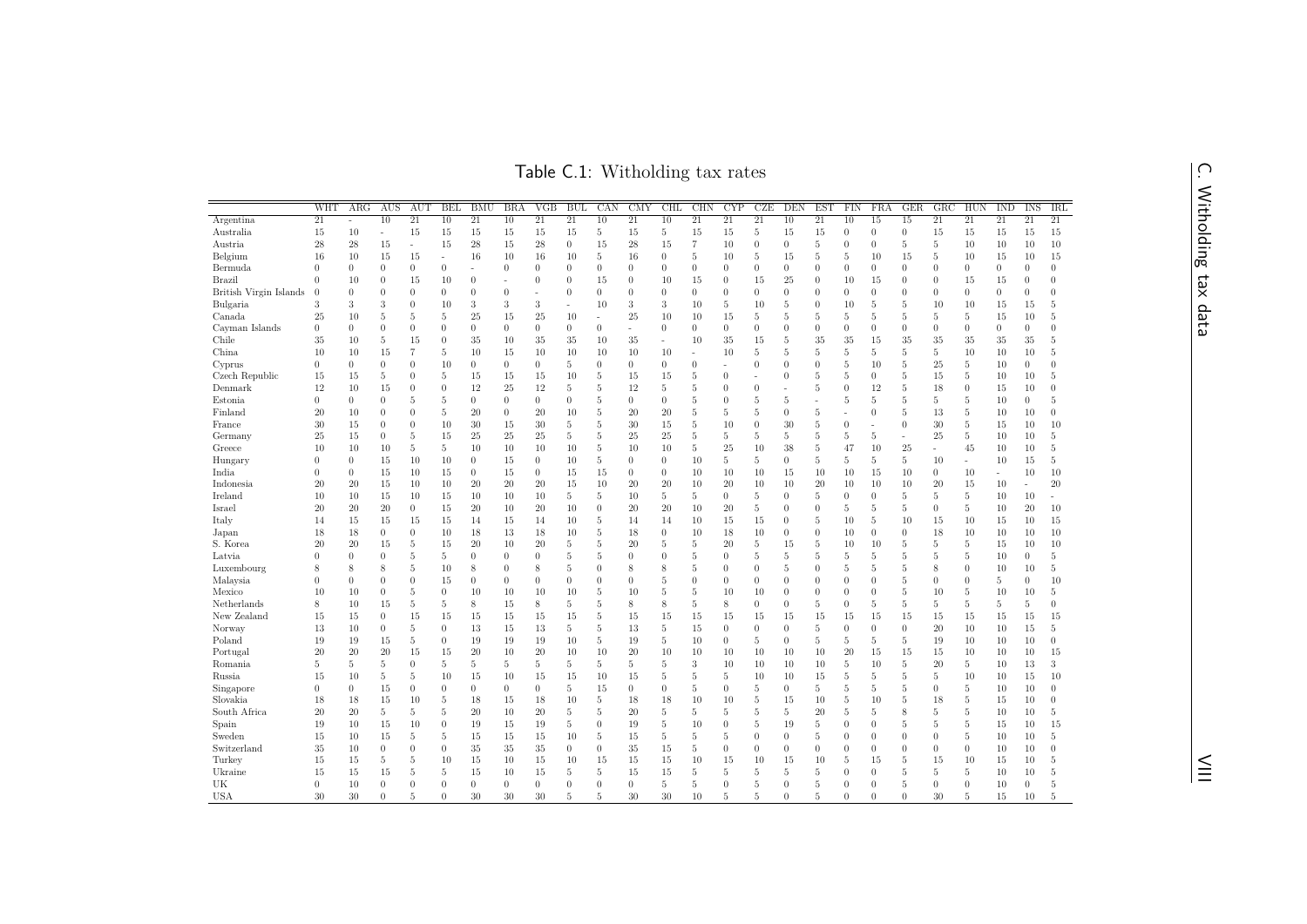Table C.2: Witholding tax rates continued

<span id="page-95-0"></span>

|                        | <b>ISR</b>       | <b>ITA</b>       | <b>JAP</b>       | <b>KOR</b>     | <b>LVA</b>       | LUX            | MAL              | <b>MEX</b>      | <b>NET</b>               | <b>NZL</b>       | <b>NOR</b>               | POL                      | PRT            | <b>ROM</b>       | <b>RUS</b>       | <b>SIN</b>       | <b>SLO</b>       | ZAF              | <b>SPA</b>       | <b>SWE</b>       | SWI              | <b>TUR</b>      | <b>UKR</b>       | GBR              | <b>USA</b>       |
|------------------------|------------------|------------------|------------------|----------------|------------------|----------------|------------------|-----------------|--------------------------|------------------|--------------------------|--------------------------|----------------|------------------|------------------|------------------|------------------|------------------|------------------|------------------|------------------|-----------------|------------------|------------------|------------------|
| Argentina              | 21               | 15               | 21               | 21             | 21               | 21             | 21               | $\overline{10}$ | 10                       | 21               | 10                       | 21                       | 21             | 21               | 10               | 21               | 21               | $\overline{21}$  | 10               | 10               | 10               | $\overline{21}$ | 21               | 10               | $\overline{21}$  |
| Australia              | 15               | 15               | $\overline{0}$   | 15             | 15               | 15             | $\overline{0}$   | $\overline{0}$  | 15                       | $\overline{0}$   | $\overline{0}$           | 15                       | 15             | $\overline{5}$   | $5\,$            | 15               | 15               | $\bf 5$          | 15               | 15               | $\overline{0}$   | 5               | 15               | $\overline{0}$   | $\theta$         |
| Austria                | $\theta$         | 15               | $\theta$         | 5              | 5                | 5              | 5                | 5               | 5                        | 15               | $\overline{0}$           | 5                        | 15             | $\overline{0}$   | 5                | $\theta$         | 10               | 5                | 10               | 5                | $\overline{0}$   | 5               | 5                | 5                | 5                |
| Belgium                | 15               | 15               | $\overline{5}$   | 15             | 5                | 10             | 15               | $\theta$        | $\overline{5}$           | 15               | $\boldsymbol{0}$         | $\boldsymbol{0}$         | 15             | 5                | 10               | $\overline{5}$   | 5                | 5                | $\boldsymbol{0}$ | 5                | $\boldsymbol{0}$ | 15              | 5                | $\theta$         | $\overline{0}$   |
| Bermuda                | $\overline{0}$   | $\overline{0}$   | $\theta$         | $\mathbf{0}$   | $\theta$         | $\overline{0}$ | $\overline{0}$   | $\overline{0}$  | $\mathbf{0}$             | $\overline{0}$   | $\theta$                 | $\theta$                 | $\theta$       | $\overline{0}$   | $\overline{0}$   | $\theta$         | $\overline{0}$   | $\overline{0}$   | $\mathbf{0}$     | $\overline{0}$   | $\overline{0}$   | $\overline{0}$  | $\overline{0}$   | $\overline{0}$   | $\overline{0}$   |
| Brazil                 | 10               | 15               | 13               | 15             | $\mathbf{0}$     | 15             | $\overline{0}$   | 10              | 15                       | $\theta$         | 15                       | $\theta$                 | 10             | $\overline{0}$   | 10               | $\theta$         | 15               | 10               | 15               | 15               | $\theta$         | 10              | 10               | $\theta$         | $\overline{0}$   |
| British Virgin Islands | $\theta$         | $\overline{0}$   | $\theta$         | $\theta$       | $\overline{0}$   | $\overline{0}$ | $\overline{0}$   | $\overline{0}$  | $\theta$                 | $\theta$         | $\theta$                 | $\theta$                 | $\theta$       | $\overline{0}$   | $\theta$         | $\theta$         | $\overline{0}$   | $\theta$         | $\theta$         | $\theta$         | $\theta$         | $\overline{0}$  | $\overline{0}$   | $\theta$         | $\overline{0}$   |
| Bulgaria               | 10               | 10               | 10               | $\overline{5}$ | 5                | 5              | 3                | 3               | $\overline{5}$           | 3                | 5                        | 10                       | 15             | 5                | 15               | $\bf 5$          | 10               | 5                | 5                | 10               | $\boldsymbol{0}$ | 10              | 5                | $\boldsymbol{0}$ | 5                |
| Canada                 | $\boldsymbol{0}$ | 5                | $\overline{5}$   | $\overline{5}$ | 5                | 5              | 15               | 5               | $\overline{5}$           | 5                | 5                        | 5                        | 10             | 5                | 10               | 15               | $\overline{5}$   | 5                | $\theta$         | 5                | $\overline{0}$   | 15              | 5                | $\boldsymbol{0}$ | 5                |
| Cayman Islands         | $\boldsymbol{0}$ | $\theta$         | $\boldsymbol{0}$ | $\theta$       | $\theta$         | $\theta$       | $\overline{0}$   | $\theta$        | $\theta$                 | $\theta$         | $\theta$                 | $\boldsymbol{0}$         | $\theta$       | $\boldsymbol{0}$ | $\boldsymbol{0}$ | $\boldsymbol{0}$ | $\overline{0}$   | $\boldsymbol{0}$ | $\theta$         | $\boldsymbol{0}$ | $\theta$         | $\overline{0}$  | $\mathbf{0}$     | $\boldsymbol{0}$ | $\boldsymbol{0}$ |
| Chile                  | 35               | 5                | $\theta$         | $\overline{5}$ | 35               | 35             | 5                | 5               | 35                       | 35               | 5                        | $\overline{5}$           | 10             | 35               | $\bf 5$          | 35               | 35               | $\bf 5$          | 5                | $\bf 5$          | 15               | 35              | 35               | $\bf 5$          | 35               |
| China                  | 10               | 10               | 10               | $\overline{5}$ | $\overline{5}$   | $5\,$          | 10               | 5               | $\overline{5}$           | 15               | 15                       | 10                       | 10             | 3                | $\bf 5$          | $\bf 5$          | 10               | $\bf 5$          | 10               | $\bf 5$          | 5                | 10              | 5                | 5                | 10               |
| Cyprus                 | $\boldsymbol{0}$ | $\boldsymbol{0}$ | $\boldsymbol{0}$ | $\theta$       | $\boldsymbol{0}$ | $\theta$       | $\boldsymbol{0}$ | $\overline{0}$  | $\theta$                 | $\boldsymbol{0}$ | $\boldsymbol{0}$         | $\boldsymbol{0}$         | 10             | 10               | $5\,$            | $\boldsymbol{0}$ | $\overline{0}$   | $\bf 5$          | $\boldsymbol{0}$ | $\overline{0}$   | $\theta$         | $\overline{0}$  | 5                | $\boldsymbol{0}$ | $\boldsymbol{0}$ |
| Czech Republic         | 5                | 15               | 10               | 5              | $\bf 5$          | $\theta$       | 10               | 10              | $\theta$                 | 15               | $\boldsymbol{0}$         | $\bf 5$                  | 10             | 10               | 10               | $\bf 5$          | 5                | $\rm 5$          | 5                | $\boldsymbol{0}$ | $\theta$         | 10              | 5                | 5                | 5                |
| Denmark                | $\overline{0}$   | $\overline{0}$   | $\theta$         | 15             | $\bf 5$          | 5              | $\overline{0}$   | $\theta$        | $\theta$                 | 15               | $\theta$                 | $\boldsymbol{0}$         | 10             | 10               | 10               | $\theta$         | 15               | 5                | 12               | $\boldsymbol{0}$ | $\theta$         | 15              | 5                | $\theta$         | $\boldsymbol{0}$ |
| Estonia                | $\theta$         | 5                | $\boldsymbol{0}$ | $\,$ 5         | 5                | $\theta$       | $\overline{0}$   | $\Omega$        | $\overline{5}$           | $\overline{0}$   | 5                        | 5                        | 10             | 10               | $\theta$         | 5                | 10               | $\boldsymbol{0}$ | 5                | 5                | $\overline{0}$   | 10              | 5                | 5                | 5                |
| Finland                | $\overline{0}$   | 10               | 10               | 10             | 5                | 5              | 5                | $\theta$        | $\theta$                 | 15               | $\boldsymbol{0}$         | $\overline{5}$           | 20             | $\overline{0}$   | $\overline{5}$   | $\boldsymbol{0}$ | 5                | 5                | $\boldsymbol{0}$ | $\overline{0}$   | $\overline{0}$   | 5               | 5                | $\boldsymbol{0}$ | $\boldsymbol{0}$ |
| France                 | 5                | 5                | $\mathbf{0}$     | 10             | 5                | 5              | 5                | $\theta$        | 5                        | 15               | $\theta$                 | 5                        | 15             | 10               | $\mathbf 5$      | 5                | 10               | 5                | $\mathbf{0}$     | $\boldsymbol{0}$ | $\theta$         | 15              | $\boldsymbol{0}$ | $\boldsymbol{0}$ | $\overline{0}$   |
| Germany                | 5                | 15               | $\mathbf{0}$     | 5              | 5                | 5              | 5                | 5               | 5                        | 15               | $\overline{0}$           | $\overline{5}$           | 15             | 5                | $\bf 5$          | 5                | 5                | 8                | 5                | 5                | $\overline{0}$   | 5               | 5                | 5                | $\overline{0}$   |
| Greece                 | 10               | 15               | 10               | $\overline{5}$ | $5\,$            | 38             | 10               | 10              | 35                       | 10               | 40                       | 10                       | 15             | 45               | 5                | 10               | 10               | $\bf 5$          | 5                | 10               | $\theta$         | 15              | 5                | 10               | 10               |
| Hungary                | 5                | 10               | 10               | $\overline{5}$ | $\overline{5}$   | $\theta$       | 10               | 5               | 5                        | $\overline{0}$   | 10                       | 10                       | 15             | 5                | 10               | $\overline{5}$   | 5                | 5                | 5                | 5                | $\theta$         | 10              | 5                | $\overline{0}$   | 5                |
| India                  | 10               | 15               | 15               | 15             | 10               | 10             | $\bf 5$          | 10              | 15                       | 15               | 10                       | 10                       | 10             | 10               | 10               | 10               | 15               | 10               | 15               | 10               | 10               | 15              | 10               | 15               | 15               |
| Indonesia              | 20               | 10               | 10               | 10             | 20               | 10             | 10               | 10              | 5                        | 15               | 15                       | 10                       | 10             | 13               | 15               | 10               | 10               | 10               | 10               | 10               | 10               | 10              | 10               | 10               | 10               |
| Ireland                | 10               | 15               | $\mathbf{0}$     | $\theta$       | $\bf 5$          | $\overline{0}$ | 10               | 5               | 15                       | $\overline{0}$   | $\,$ 5                   | 15                       | 15             | 3                | 10               | $\boldsymbol{0}$ | $\overline{0}$   | $\bf 5$          | 15               | $\boldsymbol{0}$ | $\theta$         | 10              | 5                | $\overline{5}$   | 5                |
| Israel                 | ٠                | 10               | $\overline{5}$   | $\overline{5}$ | 5                | 5              | 20               | 5               | $\overline{5}$           | 20               | 25                       | 5                        | $\bf 5$        | 15               | 10               | $\bf 5$          | $\bf 5$          | 25               | 10               | $\boldsymbol{0}$ | $\,$ 5           | 10              | 5                | 15               | 13               |
| Italy                  | 10               | ÷                | 10               | 10             | $5\,$            | 15             | 10               | 15              | $\overline{5}$           | 15               | 15                       | 10                       | 15             | $\overline{0}$   | $\bf 5$          | 10               | 15               | $\rm 5$          | 15               | 10               | 15               | 15              | 5                | $\bf 5$          | $\overline{0}$   |
| Japan                  | 5                | 10               | $\overline{a}$   | 5              | $\overline{0}$   | 5              | 5                | $\overline{0}$  | $\overline{0}$           | $\overline{0}$   | 5                        | 10                       | $\overline{5}$ | 10               | $\overline{0}$   | 5                | 10               | 5                | 10               | $\boldsymbol{0}$ | $\theta$         | 10              | 15               | $\boldsymbol{0}$ | $\overline{0}$   |
| S. Korea               | 5                | 10               | $\overline{5}$   |                | 5                | 10             | 10               | $\overline{0}$  | 10                       | 15               | 15                       | 5                        | 10             | $\overline{7}$   | $\overline{5}$   | 10               | 5                | 5                | 10               | 10               | 5                | 15              | 5                | 5                | 10               |
| Latvia                 | 5                | 5                | $\mathbf{0}$     | $\overline{5}$ |                  | 5              | $\overline{0}$   | 5               | 5                        | $\theta$         | 5                        | 5                        | 5              | 5                | $\overline{5}$   | $\theta$         | 5                | $\overline{0}$   | 5                | 5                | 5                | 10              | 5                | 5                | 5                |
| Luxembourg             | 5                | 15               | 5                | 10             | 5                |                | $\theta$         | 5               | 3                        | 8                | 5                        | $\theta$                 | 15             | 5                | 5                | $\theta$         | 5                | 5                | 5                | $\overline{0}$   | $\Omega$         | 5               | 5                | 5                | 5                |
| Malaysia               | $\overline{0}$   | 10               | 5                | $\theta$       | $\theta$         | 5              |                  | $\theta$        | $\theta$                 | 15               | $\theta$                 | $\theta$                 | $\theta$       | 10               | $\theta$         | 5                | $\overline{0}$   | 5                | $\theta$         | $\overline{0}$   | 5                | 10              | $\overline{0}$   | 5                | $\overline{0}$   |
| Mexico                 | 5                | 15               | $\mathbf{0}$     | $\theta$       | 5                | 8              | 10               | $\overline{a}$  | $\theta$                 | $\boldsymbol{0}$ | $\theta$                 | $\overline{5}$           | 10             | 10               | 10               | $\theta$         | $\boldsymbol{0}$ | 5                | $\mathbf{0}$     | $\boldsymbol{0}$ | $\theta$         | 5               | 5                | $\overline{0}$   | $\boldsymbol{0}$ |
| Netherlands            | 5                | 5                | $\theta$         | 10             | $\overline{5}$   | 3              | $\theta$         | 5               | $\overline{\phantom{a}}$ | 15               | $\boldsymbol{0}$         | $\overline{5}$           | 10             | $\overline{0}$   | 5                | $\boldsymbol{0}$ | $\overline{0}$   | $\overline{0}$   | $\,$ 5           | $\overline{0}$   | $\overline{0}$   | 5               | $\mathbf{0}$     | $\theta$         | $\overline{0}$   |
| New Zealand            | 15               | 15               | $\boldsymbol{0}$ | 15             | 15               | 15             | 15               | $\overline{0}$  | 15                       | $\overline{a}$   | 15                       | 15                       | 15             | 15               | 15               | $\bf 5$          | 15               | 15               | 15               | 15               | 15               | 5               | 15               | 15               | $\overline{0}$   |
| Norway                 | $5\,$            | 15               | $\,$ 5           | 15             | 5                | 5              | $\overline{0}$   | $\overline{0}$  | $\theta$                 | 15               | $\overline{\phantom{a}}$ | $\theta$                 | $\overline{5}$ | 5                | 10               | $\mathbf 5$      | $\bf 5$          | 5                | 10               | $\theta$         | $\overline{0}$   | 5               | 5                | $\theta$         | 15               |
| Poland                 | $\,$ 5           | 10               | 10               | $\,$ 5         | $\bf 5$          | $\theta$       | $\boldsymbol{0}$ | 5               | $\overline{5}$           | 15               | $\boldsymbol{0}$         | $\overline{\phantom{a}}$ | 10             | $\bf 5$          | 10               | $\bf 5$          | $\overline{0}$   | $\bf 5$          | 5                | $\bf 5$          | $\boldsymbol{0}$ | 10              | 5                | $\boldsymbol{0}$ | 5                |
| Portugal               | 5                | 15               | 5                | 10             | 10               | 15             | 20               | 10              | 10                       | 20               | 5                        | 10                       | ÷              | 10               | 10               | 10               | 10               | 10               | 10               | 10               | $\boldsymbol{0}$ | 5               | 10               | 10               | 5                |
| Romania                | 15               | $\boldsymbol{0}$ | 10               | $\overline{7}$ | 10               | 5              | 10               | 10              | $\theta$                 | 5                | 5                        | $\overline{5}$           | 10             | ٠                | 15               | 5                | 10               | 15               | 10               | 10               | $\theta$         | 15              | 10               | 10               | 10               |
| Russia                 | 10               | 5                | $\boldsymbol{0}$ | $\overline{5}$ | 5                | 5              | 15               | 10              | 5                        | 15               | 10                       | 10                       | 10             | 15               | $\sim$           | $\overline{5}$   | 10               | 10               | 5                | 5                | $\theta$         | 10              | 5                | 10               | 5                |
| Singapore              | $\,$ 5           | 10               | $\,$ 5           | 10             | $\overline{0}$   | $\theta$       | 5                | $\overline{0}$  | $\theta$                 | 5                | $\,$ 5                   | $\overline{5}$           | 10             | 5                | $5\,$            | ÷                | 5                | $\bf 5$          | $\boldsymbol{0}$ | 10               | 5                | 10              | 5                | $\theta$         | $\overline{0}$   |
| Slovakia               | 5                | 15               | 10               | 5              | 10               | $\overline{5}$ | $\boldsymbol{0}$ | $\theta$        | $\mathbf{0}$             | 18               | 5                        | $\theta$                 | 10             | 10               | 10               | $\bf 5$          | $\overline{a}$   | 5                | 5                | $\boldsymbol{0}$ | $\theta$         | 5               | 10               | $\overline{5}$   | 5                |
| South Africa           | 25               | 5                | $\overline{5}$   | 5              | 20               | $\overline{5}$ | 5                | 5               | 5                        | 5                | 5                        | $\bf 5$                  | 10             | 15               | 10               | 5                | $\,$ 5 $\,$      |                  | 5                | 5                | 5                | 10              | 5                | 5                | 5                |
| Spain                  | 10               | 15               | 10               | 10             | 5                | 10             | $\overline{0}$   | $\theta$        | 10                       | 15               | 10                       | 5                        | 10             | 10               | 5                | $\theta$         | 5                | 5                | ٠                | 10               | $\theta$         | 5               | 18               | $\theta$         | 10               |
| Sweden                 | 5                | 10               | $\theta$         | 10             | 5                | $\theta$       | $\theta$         | $\theta$        | $\theta$                 | 15               | $\theta$                 | 5                        | 10             | 10               | 5                | 10               | $\overline{0}$   | $\theta$         | 10               | $\overline{a}$   | $\theta$         | 15              | $\overline{0}$   | $\theta$         | $\overline{0}$   |
| Switzerland            | 5                | 15               | $\theta$         | 5              | 5                | $\theta$       | 5                | $\overline{0}$  | $\theta$                 | 15               | $\theta$                 | $\theta$                 | $\theta$       | $\overline{0}$   | $\theta$         | 5                | $\overline{0}$   | 5                | $\overline{0}$   | $\theta$         | ÷                | 5               | 5                | $\overline{0}$   | $\overline{0}$   |
| Turkey                 | 10               | 15               | 10               | 15             | 10               | 10             | 10               | 5               | 10                       | 5                | 5                        | 10                       | 5              | 15               | 10               | 10               | 5                | 10               | 5                | 15               | 5                | $\overline{a}$  | 10               | 15               | 15               |
| Ukraine                | 5                | 5                | 15               | $\overline{5}$ | 5                | 5              | 15               | 5               | $\mathbf{0}$             | 15               | 5                        | 5                        | 10             | 10               | 5                | 5                | 10               | 5                | 18               | $\theta$         | 5                | 10              | $\overline{a}$   | 5                | 5                |
| UK                     | 15               | $\theta$         | $\theta$         | $\overline{5}$ | 5                | $\theta$       | 5                | $\Omega$        | $\theta$                 | 15               | $\theta$                 | $\theta$                 | 10             | $\overline{0}$   | 10               | $\theta$         | $\bf 5$          | $\bf 5$          | $\theta$         | $\overline{0}$   | $\overline{0}$   | 15              | 5                | $\overline{a}$   | $\overline{0}$   |
| <b>USA</b>             | 13               | 5                | $\theta$         | 10             | 5                | 5              | 30               | $\Omega$        | $\theta$                 | $\theta$         | 15                       | 5                        | $\overline{5}$ | 10               | 5                | 30               | $\overline{5}$   | 5                | 10               | $\overline{0}$   | $\overline{0}$   | 15              | 5                | $\overline{0}$   |                  |

 $|\overline{\mathbf{x}}|$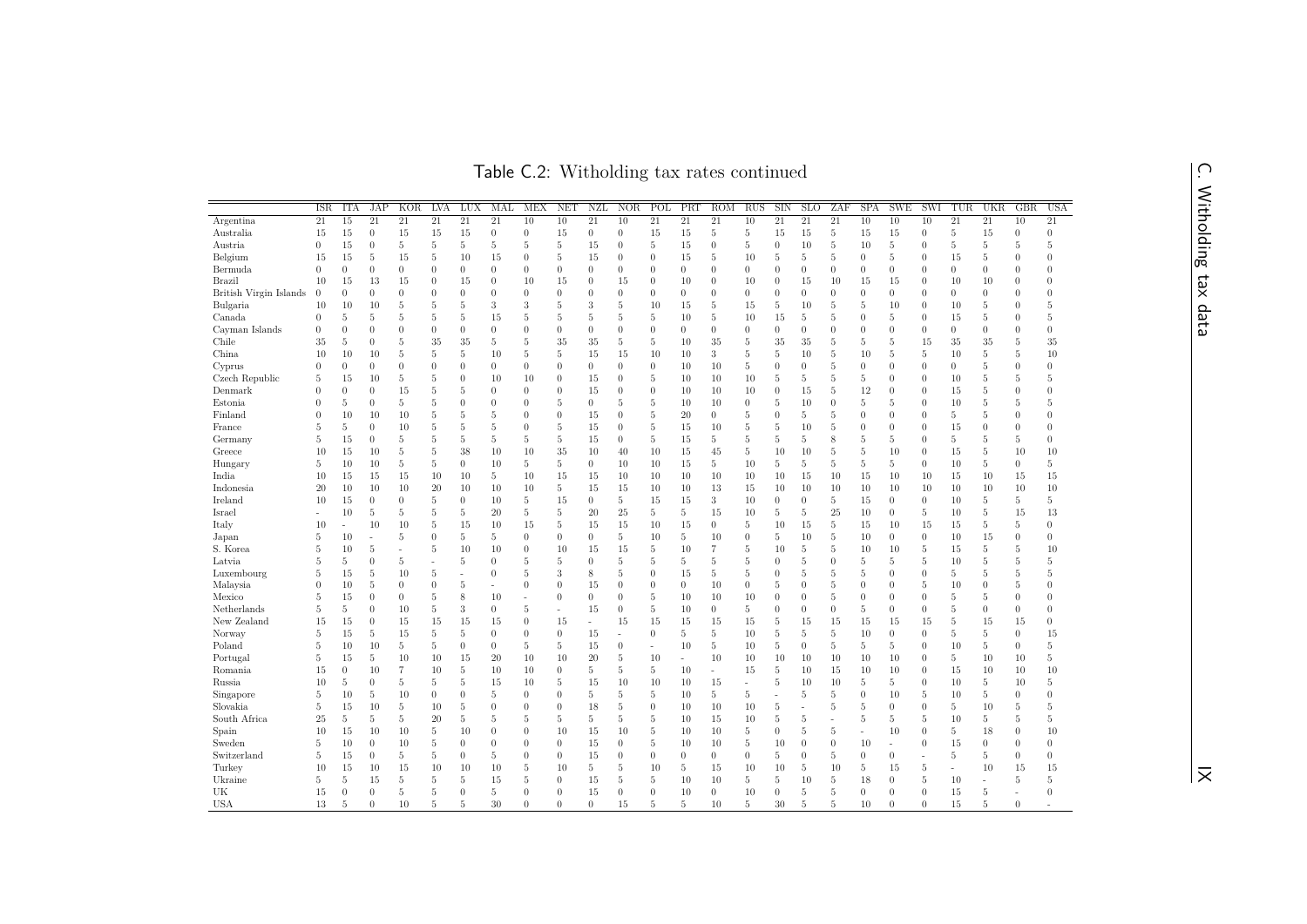# **Appendix D**

## **Additional estimation results**

This appendix provides addition estimation results, where the structures of the model are almost the same to the model presented in Chapter [7](#page-64-0) with the only change that all measures of EATR are here replaced by statutory tax rate (STR). Reader can refer to the [7](#page-64-0) for help with interpretation.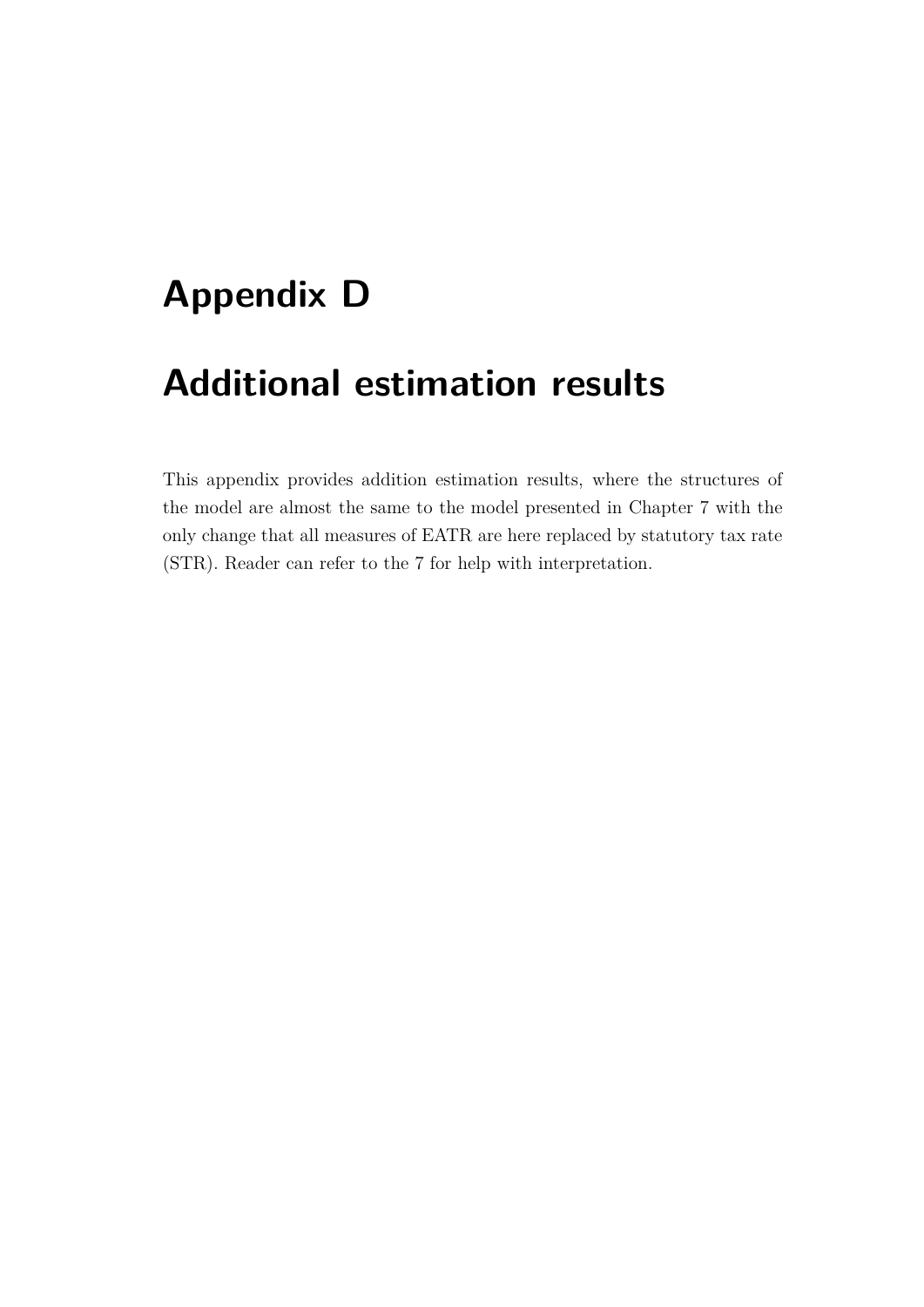$\overline{\phantom{a}}$ 

|                                         | $\rm{(AL1)}$         | (AL2)             | (AL3)        |       |
|-----------------------------------------|----------------------|-------------------|--------------|-------|
| $ \Delta_{t-a}STR $                     | $1.\overline{38***}$ |                   |              |       |
|                                         | (0.08)               |                   |              |       |
| $ \Delta STR _{t>a}^+$                  |                      | $1.25***$         |              |       |
|                                         |                      | (0.17)            |              |       |
| $ \Delta STR _{t$                       |                      | $1.50***$         |              |       |
|                                         |                      | (0.18)            |              |       |
| $\min  \Delta STR _{t > acq.group}^+$   |                      |                   | 0.16         |       |
|                                         |                      |                   | (0.16)       |       |
| $\min  \Delta STR ^{-}_{t < acq.group}$ |                      |                   | $0.45***$    |       |
|                                         |                      |                   | (0.18)       |       |
| $STR_t$                                 | 0.01                 | 0.01              | 0.04         |       |
|                                         | (0.12)               | (0.12)            | (0.12)       |       |
| isCrossboarder                          | $-2.09***$           | $-2.08***$        | $-2.00***$   |       |
|                                         | (0.05)               | (0.05)            | (0.05)       |       |
| isCrossboarder & DTR                    | $-4.51***$           | $-4.53***$        | $-4.04***$   |       |
|                                         |                      | $(0.10)$ $(0.10)$ | (0.10)       |       |
| new location                            | $-2.32***$           | $-2.32***$        | $-2.36***$   |       |
|                                         | (0.03)               | (0.03)            | (0.03)       |       |
| new location & $isMNE_a$                | $0.97***$            | $0.97***$         | $0.99***$    | Note: |
|                                         | (0.02)               | (0.02)            | (0.02)       |       |
| log(dist)                               | $-0.35***$           | $-0.35***$        | $-0.34***$   |       |
|                                         | (0.01)               | (0.01)            | (0.01)       |       |
| neighbours                              | $0.56***$            | $0.56***$         | $0.57***$    |       |
|                                         | (0.02)               | (0.02)            | (0.02)       |       |
| neighbours & is $MNE_a$                 | $-0.28***$           | $-0.28***$        | $-0.28***$   |       |
|                                         | (0.03)               | (0.03)            | (0.03)       |       |
| language                                | $1.34***$            | $1.34***$         | $1.35***$    |       |
|                                         | (0.01)               | (0.01)            | (0.01)       |       |
| colony                                  | $0.22***$            | $0.22***$         | $0.21***$    |       |
|                                         | (0.02)               | (0.02)            | (0.02)       |       |
| use to same country                     | $0.21***$            | $0.21***$         | $0.21***$    |       |
|                                         | (0.04)               | (0.04)            | (0.04)       |       |
| AIC                                     | 445770.82            | 445772.17         | 446021.69    |       |
| Log Likelihood                          | $-222825.41$         | $-222825.08$      | $-222949.84$ |       |
| Num. obs.                               | 204903               | 204903            | 204903       |       |
| Κ                                       | 49                   | 49                | 49           |       |
| Intercept                               | 1                    | 1                 | $\mathbf 1$  |       |
|                                         |                      |                   |              |       |

Table D.1: Location of targets: statutory tax rates, part 1

 $***p<sub>0.01</sub>, **p<sub>0.05</sub>, *p<sub>0.1</sub>$ 

Location choice of the target country is the dependent variable in all reported models. The standard errors are reported in the parentheses, stars denote significance on  $10\%$  (\*),  $5\%$ ( ∗∗) and 1% (∗∗∗) signifcance level.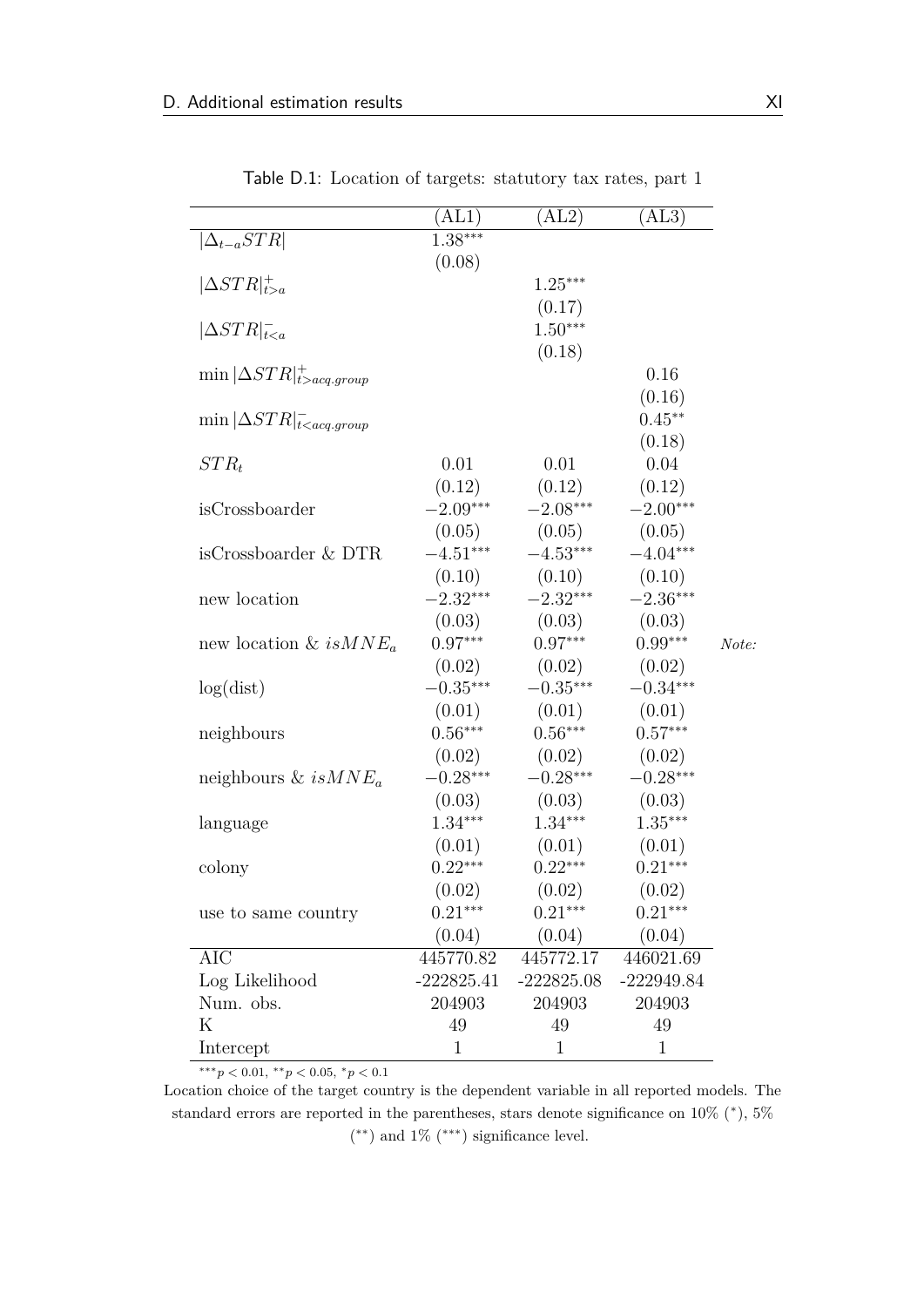|                                              | (AL4)        | (AL5)        | (AL6)        | (AL7)                 |
|----------------------------------------------|--------------|--------------|--------------|-----------------------|
| $\Delta STR _{t>a}^+$                        | $0.88***$    | $1.23***$    | $1.12***$    |                       |
|                                              | (0.17)       | (0.17)       | (0.27)       |                       |
| $ \Delta STR _{t$                            | $-2.84***$   | $1.56***$    | $1.48***$    |                       |
|                                              | (0.21)       | (0.18)       | (0.18)       |                       |
| $ \Delta STR _{t & zero Double Tax Rate$     | $6.19***$    |              |              |                       |
|                                              | (0.15)       |              |              |                       |
| $ \Delta STR _{t & zero DTR & new location$  |              | $-0.61**$    |              |                       |
|                                              |              | (0.24)       |              |                       |
| $ \Delta STR _{t>a}^+$ & tax inversion flag  |              |              | 0.16         | $1.75***$             |
|                                              |              |              | (0.26)       | (0.14)                |
| $ \Delta EATR _{t & zero DTR & new location$ |              |              |              | $3.53***$             |
|                                              |              |              |              | (0.26)                |
| $STR_t$                                      | $-0.38***$   | $-0.01$      | 0.01         | 0.04                  |
|                                              | (0.12)       | (0.12)       | (0.12)       | (0.12)                |
| new location                                 | $-2.29***$   | $-2.33***$   | $-2.32***$   | $-2.30***$            |
|                                              | (0.03)       | (0.03)       | (0.03)       | (0.03)                |
| isCrossboarder                               | $-2.12***$   | $-2.08***$   | $-2.08***$   | $-2.08***$            |
|                                              | (0.05)       | (0.05)       | (0.05)       | (0.05)                |
| isCrossboarder & DTR                         | $-3.65***$   | $-4.52***$   | $-4.52***$   | $-4.17***$            |
|                                              | (0.10)       | (0.10)       | (0.10)       | (0.10)                |
| new location & $isMNE_a$                     | $0.95***$    | $0.98***$    | $0.97***$    | $0.91***$             |
|                                              | (0.02)       | (0.02)       | (0.02)       | (0.02)                |
| log(dist)                                    | $-0.38***$   | $-0.35***$   | $-0.35***$   | $-0.34***$            |
|                                              | (0.01)       | (0.01)       | (0.01)       | (0.01)                |
| neighbours                                   | $0.59***$    | $0.56***$    | $0.56***$    | $0.56^{\ast\ast\ast}$ |
|                                              | (0.02)       | (0.02)       | (0.02)       | (0.02)                |
| neighbours & is $MNE_a$                      | $-0.26***$   | $-0.28***$   | $-0.28***$   | $-0.26***$            |
|                                              | (0.03)       | (0.03)       | (0.03)       | (0.03)                |
| language                                     | $1.29***$    | $1.34***$    | $1.34***$    | $1.35***$             |
|                                              | (0.01)       | (0.01)       | (0.01)       | (0.01)                |
| colony                                       | $0.20***$    | $0.22***$    | $0.22***$    | $0.21***$             |
|                                              | (0.02)       | (0.02)       | (0.02)       | (0.02)                |
| use to same country                          | $0.22***$    | $0.21***$    | $0.21***$    | $0.21***$             |
|                                              | (0.04)       | (0.04)       | (0.04)       | (0.04)                |
| <b>AIC</b>                                   | 444013.06    | 445767.55    | 445773.76    | 445703.29             |
| Log Likelihood                               | $-221944.53$ | $-222821.77$ | $-222824.88$ | $-222790.65$          |
| Num. obs.                                    | 204903       | 204903       | 204903       | 204903                |
| Κ                                            | 49           | 49           | 49           | 49                    |

Table D.2: Location of targets: statutory tax rates, part 2

*Note:* Location choice of the target country is the dependent variable in all reported models. The standard errors are reported in the parentheses, stars denote significance on  $10\%$  (\*),  $5\%$  (\*\*) and  $1\%$  (\*\*\*) significance level.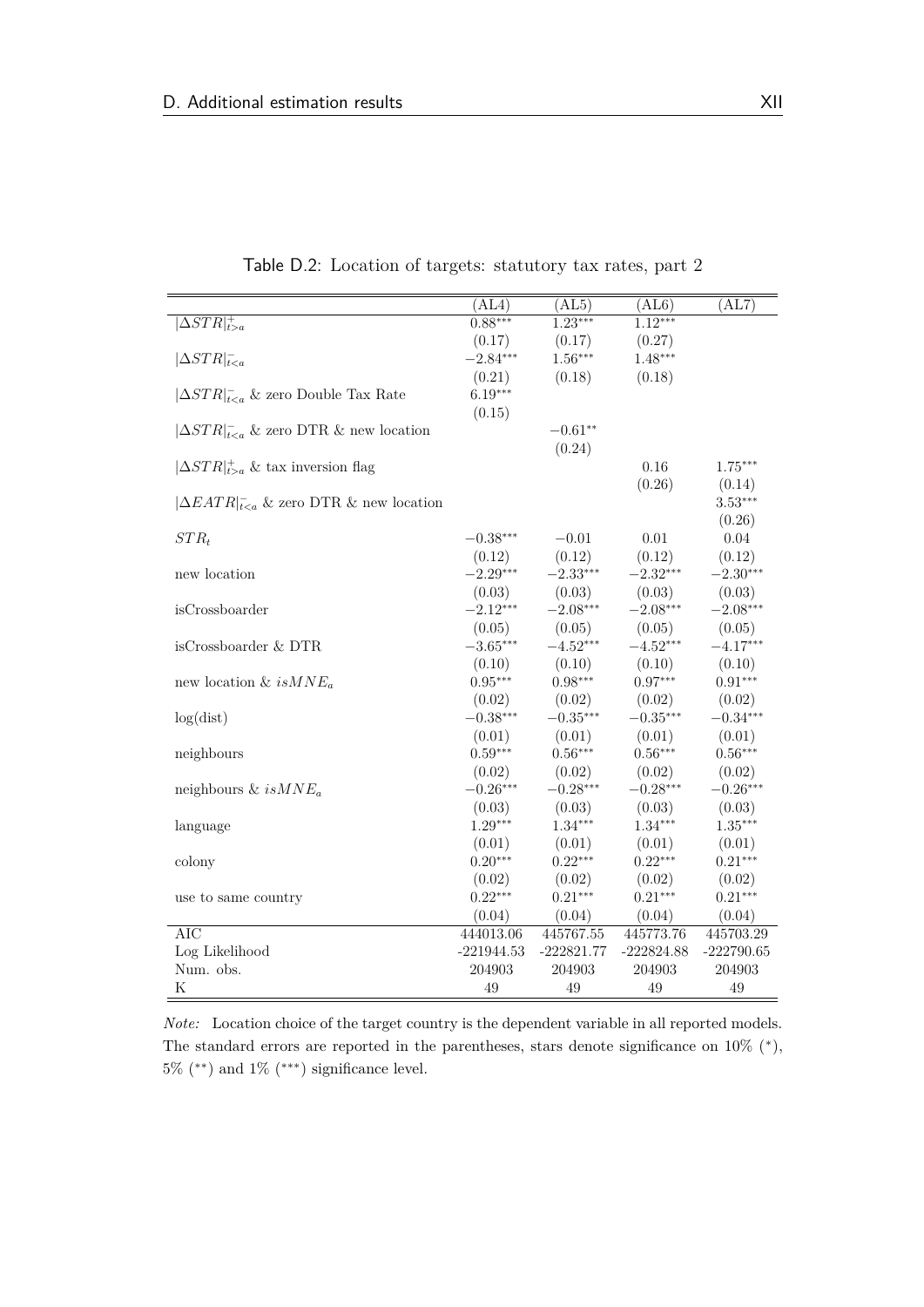|                                                   | $\overline{(1)}$      | $\overline{(2)}$      | $\overline{(3)}$      | $\overline{(4)}$      | $\overline{(5)}$      |
|---------------------------------------------------|-----------------------|-----------------------|-----------------------|-----------------------|-----------------------|
| $(\text{Intercept})$                              | $-1.88$               | $-1.04$               | 2.07                  | 1.84                  | 0.03                  |
|                                                   | (12.22)               | (12.47)               | (12.32)               | (12.50)               | (12.36)               |
| $ \Delta_{t-a}STR $                               | $0.26**$              |                       |                       |                       |                       |
|                                                   | (0.11)                |                       |                       |                       |                       |
| $ \Delta STR _{t>a}^+$                            |                       | $0.23*$               |                       | 0.20                  |                       |
|                                                   |                       | (0.14)                |                       | (0.15)                |                       |
| $ \Delta STR _{t$                                 |                       | $0.30*$               |                       | 0.21                  |                       |
|                                                   |                       | (0.15)                |                       | (0.16)                |                       |
| $\min  \Delta STR _{t>acq. qroup}^+$              |                       |                       | $0.29**$              | $0.25*$               |                       |
|                                                   |                       |                       | (0.13)                | (0.14)                |                       |
| $\min \vert \Delta STR \vert^-_{t < acq.group}$   |                       |                       | $0.12***$             | $0.11***$             |                       |
|                                                   |                       |                       | (0.04)                | (0.04)                |                       |
| $ \Delta STR _{t>a}^+$ & same direction for group |                       |                       |                       |                       | $0.43***$             |
|                                                   |                       |                       |                       |                       | (0.16)                |
| $ \Delta STR _{t & same direction for group$      |                       |                       |                       |                       | $0.30**$              |
|                                                   |                       |                       |                       |                       | (0.15)                |
| $STR_t$                                           | $-0.04$               | $-0.04$               | $-0.08$               | $-0.07$               | $-0.03$               |
|                                                   | (0.07)                | (0.08)                | (0.07)                | (0.08)                | (0.07)                |
| <b>DTR</b>                                        | $-0.02$               | $-0.03$               | $0.06\,$              | $-0.02$               | $-0.01$               |
|                                                   | (0.12)                | (0.12)                | (0.11)                | (0.12)                | (0.11)                |
| isCrossboarder                                    | $3.25***$             | $3.25***$             | $4.64***$             | $3.10**$              | $3.72***$             |
|                                                   | (1.33)                | (1.33)                | (1.03)                | (1.33)                | (1.13)                |
| isToehold                                         | $-2.27*$              | $-2.26*$              | $-2.26*$              | $-2.24*$              | $-2.24*$              |
|                                                   | (1.24)                | (1.24)                | (1.24)                | (1.24)                | (1.24)                |
| acq stake                                         | $14.60***$            | $14.61***$            | 14.70***              | $14.58***$            | 14.67***              |
|                                                   | (1.89)                | (1.89)                | (1.88)                | (1.88)                | (1.88)                |
| cash                                              | $3.45***$             | $3.44***$             | $3.37***$             | $3.38***$             | $3.47***$             |
| isRumor                                           | (0.73)<br>$-13.86***$ | (0.73)<br>$-13.85***$ | (0.73)<br>$-13.82***$ | (0.73)<br>$-13.81***$ | (0.73)<br>$-13.88***$ |
|                                                   | (0.70)                | (0.70)                | (0.70)                | (0.70)                | (0.70)                |
| $isMNE_a$                                         | $2.49***$             | $2.50***$             | $3.70***$             | $3.61***$             | $2.89***$             |
|                                                   | (0.87)                | (0.87)                | (0.95)                | (0.95)                | (0.87)                |
| $isMNE_t$                                         | $4.17***$             | $4.17***$             | $2.62***$             | $2.62***$             | $4.44***$             |
|                                                   | (0.80)                | (0.80)                | (1.00)                | (1.01)                | (0.81)                |
| $log(t_GDP)$                                      | $1.43***$             | $1.52***$             | $1.59***$             | $1.49***$             | $1.61***$             |
|                                                   | (0.47)                | (0.53)                | (0.47)                | (0.53)                | (0.49)                |
| $log(a_GD)$                                       | $0.80**$              | 0.67                  | 0.58                  | 0.69                  | 0.53                  |
|                                                   | (0.37)                | (0.52)                | (0.38)                | (0.52)                | (0.43)                |
| log(equity_value)                                 | $-2.92***$            | $-2.92***$            | $-2.98***$            | $-2.99***$            | $-2.92***$            |
|                                                   | (0.16)                | (0.16)                | (0.16)                | (0.16)                | (0.16)                |
| territorial system                                | $-1.88*$              | $-1.90*$              | $-2.15***$            | $-2.08**$             | $-1.98**$             |
|                                                   | (0.99)                | (1.00)                | (1.00)                | (1.00)                | (0.99)                |
| $R^2$                                             | 0.22                  | 0.22                  | 0.22                  | 0.22                  | 0.22                  |
| Num. obs.                                         | 5515                  | 5515                  | 5515                  | 5515                  | 5515                  |

Table D.3: Proftability: statutory tax rates, part 1

*Note:* M&A transaction premium is the dependent variable in all reported models. The standard errors are reported in the parentheses, stars denote significance on  $10\%$  (\*),  $5\%$ ( ∗∗) and 1% (∗∗∗) signifcance level.